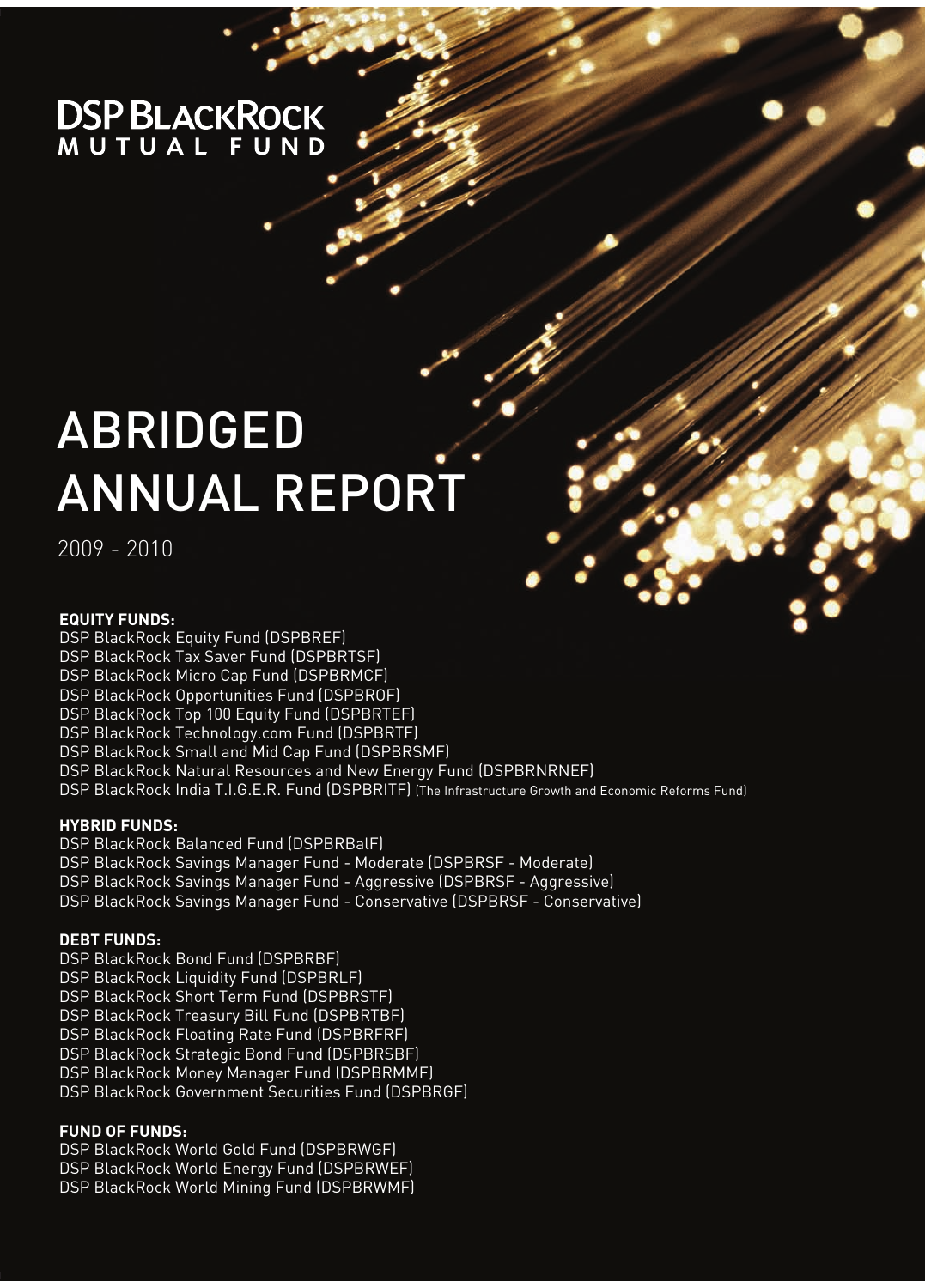## **CONTENTS**

| UNITHOLDER INFORMATION REPORT              |    |
|--------------------------------------------|----|
| CONSOLIDATED AUDITORS' REPORT              | 6  |
| <b>BALANCE SHEET</b>                       |    |
| REVENUE ACCOUNT                            | 11 |
| <b>NOTES TO ACCOUNTS</b>                   | 16 |
| <b>CASH FLOW STATEMENT</b>                 | 73 |
| PERSPECTIVE HISTORICAL PER UNIT STATISTICS | 26 |
|                                            |    |

## **SPONSOR**

DSP HMK HOLDINGS PVT. LTD. and DSP ADIKO HOLDINGS PVT. LTD. (Collectively) 1103, Stock Exchange Towers, Dalal Street, Fort, Mumbai - 400 023. Tel.: 022-2272 2731 Fax: 022-2272 2753

#### ASSET MANAGEMENT COMPANY

### **DSP BLACKROCK** INVESTMENT MANAGERS

#### **DSP BlackRock**

Investment Managers Pvt. Ltd. Tulsiani Chambers West Wing, 11th Floor Nariman Point Mumbai - 400 021 Tel: 022- 6657 8000 Fax: 022-6657 8181

#### **CUSTODIAN**

## **citibank**

Citibank, N.A. Trent House, 3rd Floor, G Block, Plot No.60, Next to Citibank, BKC, Bandra (E), Mumbai 400 051 Tel: 022-4029 6227 Fax: 022-2653 2205 / 2348

## SPONSOR

## **BLACKROCK**

**BlackRock Inc.** 40 East 52nd Street. New York, NY 10022, USA.

## **TRUSTEE**

#### **DSP BLACKROCK** TRUSTEE COMPANY PRIVATE LIMITED

## **DSP BlackRock Trustee**

Company Pvt. Ltd. Tulsiani Chambers West Wing, 11th Floor Nariman Point Mumbai - 400 021 Tel: 022- 6657 8000 Fax: 022-6657 8181

## **REGISTRAR**



**Computer Age Management** Services Pvt. Ltd. Rayala Towers, Tower I, 3rd Floor, 158 Anna Salai, Chennai - 600 002. Tel: 044-2852 1596 / 0516 Fax: 044-4203 2952

### **AUDITORS TO THE MUTUAL FUND**

S.R. Batliboi & Co. 6th Floor, Express Towers Nariman Point, Mumbai - 400 021 Tel No: 022 6657 9200 Fax No :022 6657 6401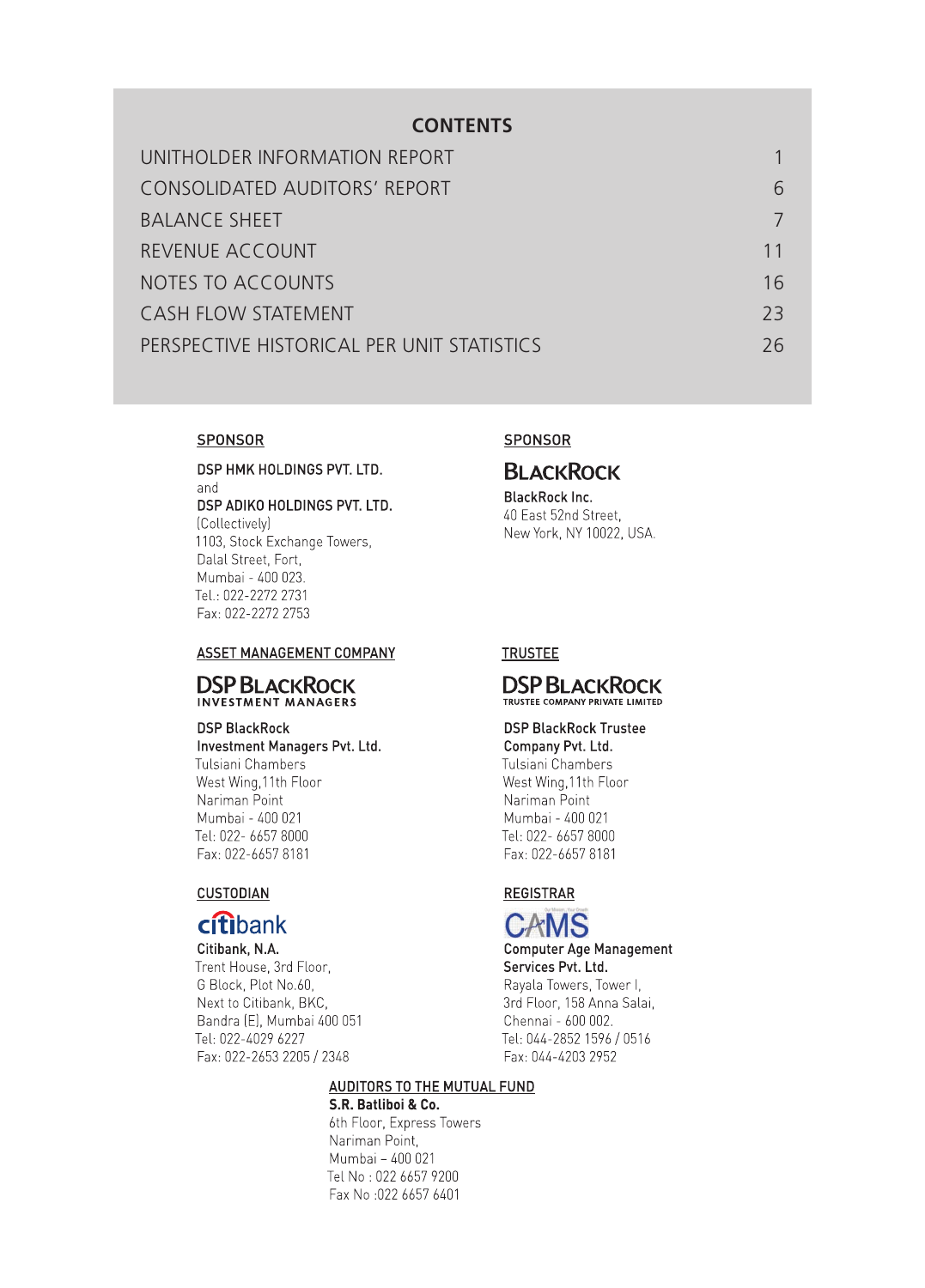#### **UNITHOLDER INFORMATION REPORT From the Board of Directors, DSP BlackRock Trustee Company Private Limited**

#### **1. SCHEME PERFORMANCE, FUTURE OUTLOOK AND OPERATIONS OF THE SCHEMES**

#### **MARKET REVIEW**

Financial Year 2009-10 can be characterized as a year of surplus liquidity in the banking system due to government stimulus packages and declining credit off-take as market participants preferred to play safe amid the volatile economic scenario in the global markets. World economic outlook remained fragile through most part of the year despite massive stimulus being doled out by the respective governments which increased the budget deficits in many countries around the world. The financial year began with all eyes on the result of the Stress Test being performed by the Federal Reserve on the health of 19 systematically important US financial institutions. The world financial markets expressed a big sigh of relief when it was revealed that those banks collectively needed "only \$75 billion" to bolster their combined capital. The Elections in May resulted in a majority for the Congress Party, leading to a big rally in the stock markets. However the Union Budget unveiled in the month of July put a dampener on the sentiments of the bond market participants as the government had to increase the total gross borrowing program for FY 2009-10 by Rs. 91,000 crore to Rs. 4,51,000 crore suggesting a fiscal deficit of 6.8%. Bond yields hardened by around 50 basis points to touch 7.5% pa in the month of September 2009 as it became evident that the rains had not been sufficient in many parts of the country. Insufficient rains and a sustained hike in the minimum support prices of grains and pulses by the government brought led to concerns of food price inflation as many essential items began to show a double-digit increase in prices on a sustained basis in the second-half. With the short-end of the yield curve well-anchored due to surplus liquidity and low credit off-take, the medium and long-end of the curve began to inch up amid rising commodity prices and sustained supply of bonds throughout the year. The spread between 1Y & 10Y government bonds widened to around 340 basis points in the month of December 2009 from a low of around 120 basis points in the month of January 2009. Rising food and commodity prices also led to concerns of liquidity withdrawing measures by the RBI in the last quarter – albeit at a gradual pace. This, along with prospects of higher borrowing in the Union Budget, pushed the benchmark 10Y yield to 8% pa towards the end of the year.

#### **Equity Market**

For the financial year 2009-2010, the BSE-30 index, the Sensex, finished up more than 80%. This mirrored the trend in global equity markets which rallied on the back of liquidity and risk appetite fuelled by financial stimulus. India saw significant flows from FIIs, with the economy steadily improving under a stable new government.

Indian equities rallied in the month of April 2009 following the G-20 summit and continued liquidity support for financial markets by central banks. Following this initial rally, the Sensex rallied further post the election results in May 2009. The index was up almost 20% on one single day after the elections. Global risk appetite also continued to recover during the year, barring some minor corrections along the way. Oil and commodity prices continued to rise and a deficient monsoon pushed up food prices fuelling inflation for the domestic economy.

October 2009 saw another global market correction when concerns regarding sovereign credit issues began to emanate. Indian markets, however, continued to outperform global markets on the back of strong corporate earnings growth and closed out the calendar year on a high. Sovereign default risk continued to spook the global markets from January to March 2010. Greece reported a higher than estimated fiscal deficit and required funding from EU members after their credit spreads had widened to default-like levels.

The market rally through the fiscal year saw the small and mid-cap stocks significantly outperform the larger capitalisation stocks. The BSE Small Cap Index finished up 168% during the year, while the CNX Mid Cap Index was up 126% in the same period.

#### **PERFORMANCE OF THE SCHEMES (Past performance may or may not be sustained in future and should not be used as a basis for comparison with other investments)**

#### **EQUITY SCHEMES**

#### **DSP BLACKROCK EQUITY FUND**

The scheme outperformed its benchmark (the S&P CNX Nifty Index) over the last financial year. The outperformance was largely due the scheme's overweight position in pharmaceuticals and technology with an underweight position in telecom. Superior stock selection across sectors also aided the fund's performance.

As of June 15, 2010, the net assets of the scheme were Rs. 1,990.84 crore.

#### **DSP BLACKROCK TECHNOLOGY.COM FUND**

The scheme outperformed its benchmark (the BSE Teck Index) over the last financial year. The outperformance may be attributed to the scheme's overweight position in small and mid-cap stocks, which outperformed the large cap stocks across sectors over the fiscal year.

As of June 15, 2010, the net assets of the scheme were Rs. 89.98 crore.

#### **DSP BLACKROCK OPPORTUNITIES FUND**

The scheme outperformed its benchmark (the S&P CNX Nifty Index) over the last financial year. The outperformance was largely due the scheme's overweight position in pharmaceuticals and technology with an underweight position in telecom. Superior stock selection across sectors also aided the fund's performance.

As of June 15, 2010, the net assets of the scheme were Rs. 873.66 crore.

#### **DSP BLACKROCK TOP 100 EQUITY FUND**

The scheme underperformed its benchmark (the BSE 100 Index) over the last financial year. The underperformance was largely due to its overweight position in consumer staples and energy. The fund's high cash levels also contributed to this underperformance.

As of June 15, 2010, the net assets of the scheme were Rs. 2,769.10 crore.

#### **DSP BLACKROCK INDIA T.I.G.E.R. FUND (THE INFRASTRUCTURE GROWTH AND ECONOMIC REFORMS FUND)**

The scheme underperformed its benchmark (the BSE 100 Index) over the last financial year. The underperformance was largely due to its overweight position in consumer staples and energy. The fund's high cash levels also contributed to this underperformance.

As of June 15, 2010, the net assets of the scheme were Rs. 3,167.87 crore.

#### **DSP BLACKROCK SMALL AND MID CAP FUND**

The scheme outperformed its benchmark (the CNX Midcap Index) over the last financial year. The outperformance was largely due to superior stock selection. The scheme's overweight position in pharmaceuticals and technology with an underweight position in telecom also aided the performance.

As of June 15, 2010, the net assets of the scheme were Rs. 872.41 crore.

#### **DSP BLACKROCK TAX SAVER FUND**

The scheme outperformed its benchmark (the S&P CNX 500 Index) over the last financial year. The fund's performance can be attributed to the gradual build up of the overweight positions in the pharmaceuticals and in small and mid-cap stocks. Superior stock selection across sectors also aided the fund's performance.

As of June 15, 2010, the net assets of the scheme were Rs. 843.26 crore.

#### **DSP BLACKROCK MICRO CAP FUND**

The scheme outperformed its benchmark (the BSE Smallcap Index) over the last financial year. The scheme's performance can be attributed to its overweight position in capital goods and consumer durables sector. Superior, bottom-up stock selection across sectors also aided performance.

As of June 15, 2010, the net assets of the scheme were Rs. 298.70 crore.

#### **DSP BLACKROCK NATURAL RESOURCES AND NEW ENERGY FUND**

The scheme outperformed its benchmark (Composite Benchmark comprising 30% BSE Metals, 35% BSE Oil & Gas and 35% MSCI World Energy Index) over the last financial year. The scheme's performance can be attributed to superior stock selection across sectors as well as tactical fund positioning in overseas securities.

As of June 15, 2010, the net assets of the scheme were Rs. 184.62 crore.

#### **FUND OF FUNDS SCHEMES**

#### **DSP BLACKROCK WORLD GOLD FUND**

The scheme outperformed its benchmark FTSE Gold Mines (cap) Index. The scheme out performance over the last financial year can be attributed to the BGF World Gold Funds gradual build up of overweight positions in high conviction mid-tier companies with good production growth capabilities.

As of June 15, 2010, the net assets of the scheme were Rs. 1,334.40 crore.

#### **DSP BLACKROCK World ENERGY Fund**

The scheme underperformed its benchmark (Composite Benchmark comprising 70% MSCI World Energy Index and 30% MSCI World Index) since inception. The underperformance of the scheme can be attributed to the under performance of the New Energy sector reflected in the BGF New Energy Fund.

As of June 15, 2010, the net assets of the scheme were Rs. 319.21 crore.

#### **DSP BLACKROCK World MINING Fund**

The scheme outperformed its benchmark (HSBC Mining Index) since inception. The scheme's performance can be attributed to BGF World Mining Fund's holdings in companies exposed to bulk commodities and copper miners. Superior stock selection across sectors also aided the performance of the BGF World Mining Fund.

As of June 15, 2010, the net assets of the scheme were Rs. 209.68 crore.

## **HYBRID SCHEMES**

#### **DSP BLACKROCK BALANCED FUND**

The scheme has delivered 66.41% in the last financial year as compared to 47.31% by its benchmark (the CRISIL Balanced Fund Index) in the same period. The scheme's performance was contributed to its overweight position in the consumer and pharmaceutical sector, underweight position in the real estate, banking and infrastructure sector and the dynamic allocation between the bond and equity components of its portfolio.

As of June 15, 2010, the net assets of the scheme were Rs. 689.32 crore.

#### **DSP BLACKROCK SAVINGS MANAGER FUND - MODERATE**

The scheme has been actively managing the equity component of the portfolio, in keeping with its prevailing outlook on the equity market. The fixed income component of the portfolio was largely invested in floating rate assets and shorter-tenor assets. The scheme has delivered 12.69% return in the last financial year as compared to 14.25% return by the benchmark CRISIL MIP Blended Index. The underperformance of the scheme is due to its higher exposure to floating rate assets as compared to the benchmark. Floating rate assets have underperformed money market assets in the second-half of FY 2009-10.

As of June 15, 2010, the net assets of the scheme were Rs. 150.37 crore.

#### **DSP BLACKROCK SAVINGS MANAGER FUND - AGGRESSIVE**

The scheme has been actively managing the equity component of the portfolio, in keeping with its prevailing outlook on the equity market. The fixed income component of the portfolio was largely invested in floating rate assets and shorter-tenor assets. The fund has delivered 18.92 % return in the last financial year as compared to 14.25% return by the benchmark CRISIL MIP Blended Index. The outperformance of the scheme is due to its higher exposure to money market assets as compared to the benchmark. Money market assets have outperformed floating rate assets in the second-half of FY 2009-10.

As of June 15, 2010, the net assets of the scheme were Rs. 162.10 crore.

#### **DSP BLACKROCK SAVINGS MANAGER FUND - CONSERVATIVE**

The scheme has been actively managing the equity component of the portfolio, in keeping with its prevailing outlook on the equity market. The fixed income component of the portfolio was largely invested in floating rate assets and shorter-tenor fixed rate assets. The scheme has delivered 5.50 % return in the last financial year as compared to 14.25 % return by benchmark CRISIL MIP Blended Index. The underperformance of the scheme is due to its lower exposure to equity assets as compared to the benchmark as well as higher exposure to floating rate assets as compared to the benchmark. Floating rate assets have underperformed money market assets in the second-half of FY 2009-10.

As of June 15, 2010, the net assets of the scheme were Rs. 23.63 crore.

## **INCOME SCHEMES**

#### **DSP BLACKROCK LIQUIDITY FUND**

The scheme witnessed healthy inflow in the last quarter of FY 2009-10 as the fund was able to deploy its surplus cash prudently in the rising interest rate scenario and thereby generate healthy returns. The scheme has delivered 3.80% in the last financial year under its institutional plan as against 3.69% return by the CRISIL Liquid Fund Index. The scheme's outperformance against the benchmark is mainly due to higher asset allocation in money market assets than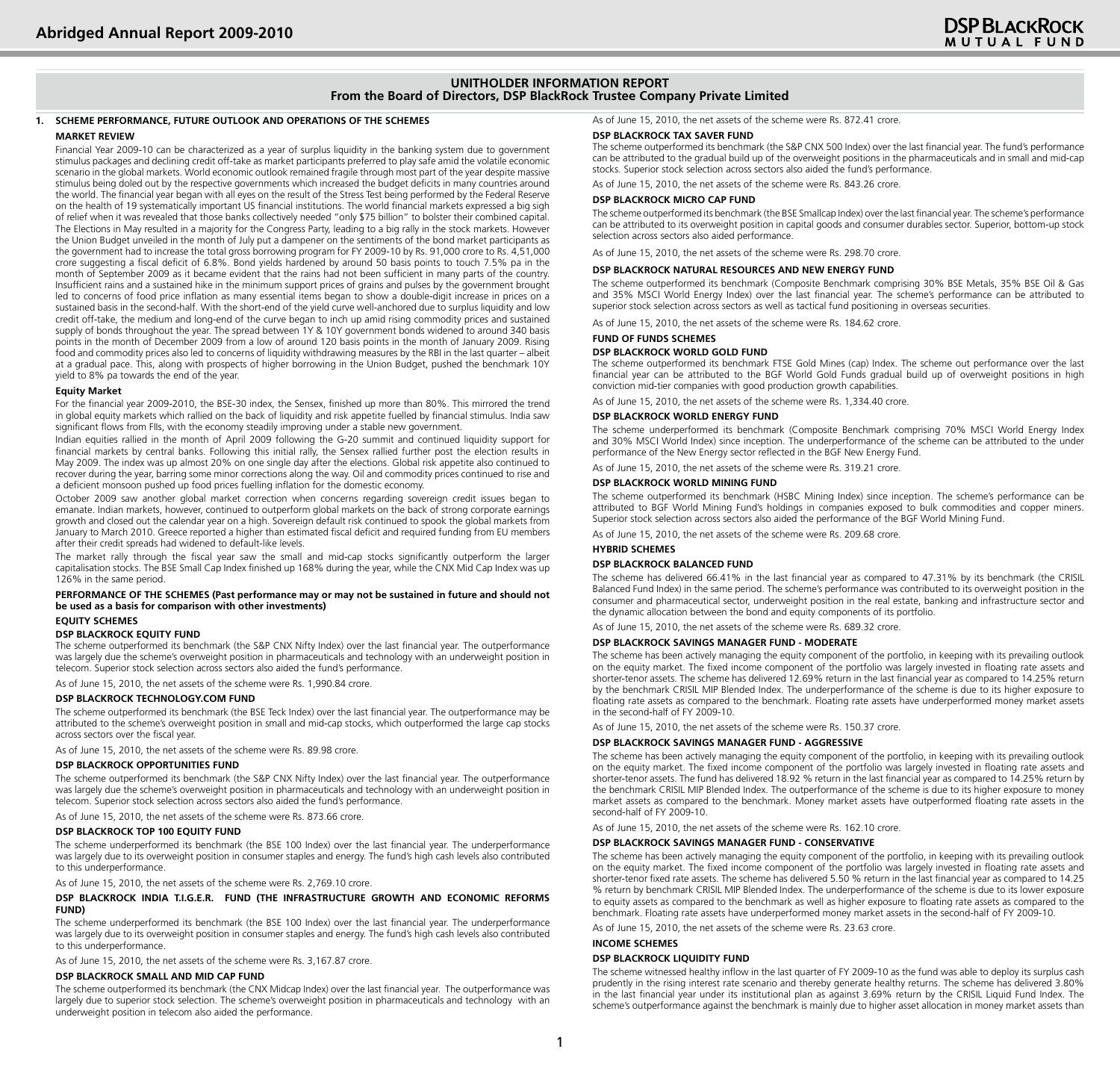## **DSP BLACKROCK** MUTUAL FUND

its benchmark and its positioning as an accrual fund as against its benchmark which is marked-to-market daily.

DSP BlackRock Cash Manager Fund, an open ended liquid scheme of the Fund merged into DSP BlackRock Liquidity Fund with effect from February 20, 2010. All relevant provisions of the SEBI (Mutual Funds) Regulation, 1996 in this regard have been duly complied with.

As of June 15, 2010, the net assets of the scheme were Rs. 1,023.90 crore.

#### **DSP BLACKROCK MONEY MANAGER FUND**

This category became quite popular among investors. The scheme has delivered 3.96% return under its Institutional Plan in the last financial year as compared to 3.69% return by the benchmark CRISIL Liquid Fund Index. The scheme's outperformance was mainly due to its higher allocation to money market assets as compared to the benchmark.

As of June 15, 2010, the net assets of the scheme were Rs. 538.71 crore.

#### **DSP BLACKROCK STRATEGIC BOND FUND**

The scheme witnessed some outflow during the second-half of the year as investors increased their risk appetite in favour of higher yielding assets. The scheme continues to position itself as a portfolio of high quality money market assets with predominantly PSU banks assets. The scheme has delivered a return of 4.49% under its Institutional Plan in the last financial year as against 5.41% by the benchmark CRISIL Bond Fund Index. The scheme's underperformance was mainly due to its positioning at the short-end of the money market yield curve while the benchmark holds high duration corporate assets which outperformed during the period of declining interest rates in the second-half of the year.

As of June 15, 2010, the net assets of the scheme were Rs. 919.81 crore.

#### **DSP BLACKROCK FLOATING RATE FUND**

The scheme witnessed healthy inflows in the last year as investors rushed to take advantage of attractive short-term yield amid a high level of liquidity in the banking system and low credit off-take. The scheme has delivered a return of 4.88% under its Institutional Plan in the last financial year as compared to 3.69% return by the benchmark CRISIL Liquid Fund Index. The outperformance of the fund was mainly due to its high exposure to medium-term money market assets as compared to its benchmark.

As of June 15, 2010, the net assets of the scheme were Rs. 2,992.22 crore.

#### **DSP BLACKROCK SHORT TERM FUND**

The scheme witnessed healthy inflow in the FY 2009-10 as investors preferred its positioning of medium-term high quality money market assets with low volatility in returns. The scheme has delivered 4.19% return in last one year as compared to 3.69% return by the benchmark CRISIL Liquid Fund Index. The scheme has outperformed mainly due to higher exposure to medium-term money market assets as compared to its benchmark.

As of June 15, 2010, the net assets of the scheme were Rs. 817.45 crore.

#### **DSP BLACKROCK BOND FUND**

This category witnessed significant outflow in the second-half of the financial year as investors rushed to take shelter in shorter-dated assets after significant jump in the borrowing program in the interim budget in July 2009. The scheme has delivered 4.79% return under its regular plan in the last financial year as compared to 5.41% return by the benchmark CRISIL Composite Bond Fund Index. The underperformance was mainly due to asset allocation.

As of June 15, 2010, the net assets of the scheme were Rs. 138.46 crore.

#### **DSP BLACKROCK GOVERNMENT SECURITIES FUND**

DSP BlackRock Government Securities Fund has delivered 3.68% return in the last financial year as compared to 3.09% return by the benchmark Long ICICI Securities Sovereign Bond Index (LIBEX). The outperformance was mainly due to active duration management.

As of June 15, 2010, the net assets of the scheme were Rs. 67.59 crore.

#### **DSP BLACKROCK TREASURY BILL Fund**

DSP BlackRock Treasury Bill has delivered 2.30% return in the last financial year as compared to 6.10% return by the benchmark Short ICICI Securities Sovereign Bond Index (SIBEX). The underperformance is mainly due to lower duration profile as compared to the benchmark and relatively higher cash component in the scheme.

As of June 15, 2010, the net assets of the scheme were Rs. 5.44 crore.

#### **FUTURE OUTLOOK**

#### **Bond Market**

The Indian economy is likely to grow at around 8% YoY in the next fiscal year. The stimulus package provided by the government has helped to maintain economic growth momentum in the FY 2009-10. Although the bond market's initial reaction to the gross budgeted borrowing program is cautious, the bond market participants will be keenly watching if the government will be able to reduce its fiscal deficit from 6.8% YoY this year to a deficit of 5.5% YoY. Introduction of new Goods & Services Tax (GST) is also likely to support government tax revenue. On the negative side, the bond market participants will have to deal with a series of rate increases in a declining liquidity environment. The key economic indicators are likely to show strength in the first-half of the year due to strong growth momentum as well as a favorable base effect. We believe that the short-end of the money market curve is likely to shift upward in response to the likely rate hikes during the year while government bond yields may likely remain range-bound in the first-half before trending down in the tapering down of the borrowing program as well as a favorable base-effect.

#### **Equity Market**

Maintaining a balance between promoting growth and keeping inflation in check, the Reserve Bank of India (RBI) in its April meeting increased both the short term lending (repo) as well as borrowing rates (reverse repo) by 25 basis points. RBI expects inflation to peak by July and hence has resisted increasing rates rapidly to curb double digit inflation.

We remain positive on the Indian equity markets over the long-run as India continues to be a largely domestic economy with inherent demographic advantages that would be the key drivers of the Indian economy. However, we expect markets to remain volatile given the uncertainty in the global macro economic scenario and flow of risk capital between the developed and emerging markets.

Earnings growth is likely to be robust for FY11 and FY12 as corporate India rebounds after displaying relatively subdued earnings growth during past two years. India's expected GDP growth of approximately 8.0% p.a. over the next two years, principally driven by domestic consumption and investment in infrastructure remains attractive against a backdrop of sluggish global growth.

**2. BRIEF BACKGROUND OF SPONSORS, TRUST, TRUSTEE COMPANY AND AMC a. DSP BlackRock Mutual Fund**

DSP BlackRock Mutual Fund (**DSPBRMF or the Fund**) (previously known as DSP Merrill Lynch Mutual Fund) was set up as a Trust on 16th December, 1996, with DSP BlackRock Trustee Company Pvt. Ltd. (**the Trustee Company**) (previously known as DSP Merrill Lynch Trustee Company Pvt. Ltd.) as a Trustee in accordance with the provisions of the Indian Trusts Act, 1882 and is duly registered under the Indian Registration Act, 1908. The Trustee has entered into an Investment Management Agreement dated 16th December, 1996 with DSP Merrill Lynch Fund Managers Ltd. now known as DSP BlackRock Investment Managers Private Limited (**the AMC**) to function as the Investment Manager for all the Schemes of DSPBRMF. DSPBRMF was registered with SEBI on 30th January 1997.

#### **b. The Trustee**

The Trustee is the exclusive owner of the Trust Fund and holds the same in trust for the benefit of the unitholders. The Trustee has been discharging its duties and carrying out the responsibilities as provided in the Regulations and the Trust Deed. The Trustee seeks to ensure that the Fund and the Schemes floated there under are managed by the AMC in accordance with the Trust Deed, the Regulations, directions and guidelines issued by the SEBI, the Stock Exchanges, the Association of Mutual Funds in India and other regulatory agencies.

#### **DIRECTORS OF DSP BLACKROCK TRUSTEE COMPANY PRIVATE LIMITED**

- Mr. Shitin D. Desai Mr. Desai is the Executive Vice-Chairman of DSP Merrill Lynch Ltd.
- Mr. S. S. Thakur Mr. Thakur is currently the Chairman of the Central Depository Services (India) Ltd. and serves on the Board of Directors of various other companies.
- Ms. Tarjani Vakil Ms. Vakil was the Chairperson and Managing Director of Export Import Bank of India from 1993 to 1996 and serves on the Board of Directors of various other companies.
- Mr. S. Doreswamy Mr. Doreswamy is a financial consultant, with an experience of about 35 years in commercial banking, preceded by practice as a High court Advocate for about 3 years. Mr. Doreswamy has acted as Chairman and Managing Director of Dena Bank and Central Bank of India and serves on the Board of Directors of various other companies.
- Mr. T. S. Krishna Murthy Mr. Krishna Murthy, a former Chief Election Commissioner of India, has had a distinguished career in the Government of India, spanning over 36 years. He served the Income Tax department in various capacities and was also appointed Secretary, Department of Company Affairs, Government of India.
- Dr. P. R. Joshi Director, passed away on 24th April 2010. He served as a Director from 1998 to 2010. The Trustee Company places on record its most grateful appreciation for the valuable contributions and distinguished services rendered by him during his tenure to the growth and progress of the Company and deeply mourn his sudden demise.

#### **c. The amc**

In conformity with the Regulations, DSP BlackRock Investment Managers Private Limited\* , formerly known as DSP Merrill Lynch Fund Managers Limited (a company registered under the Companies Act, 1956) has been set up to act as the Asset Management Company (AMC) to the Fund. In terms of the Investment Management Agreement (IMA) dated December 16, 1996, entered into between the Trustee and the AMC, the AMC has been appointed as the Investment Manager to the Fund. BlackRock Advisors Singapore Pte. Ltd., a wholly owned subsidiary of BlackRock Inc. holds 40% of the shareholding of the AMC and the balance 60% shares are held by DSP ADIKO Holdings Pvt. Ltd., DSP HMK Holdings Pvt. Ltd. and Mr. Hemendra Kothari. The Investment Manager was approved by SEBI to act as the AMC for the Mutual Fund vide letter no. IIMARP/201/97 dated January 30, 1997. The AMC manages the schemes of the Fund in accordance with the provisions of the IMA, the Trust Deed, the Regulations and the objectives of each scheme. The AMC can be removed by the Trustee, subject to the Regulations.

the AMC converted itself from a Public Limited Company to a Private Limited Company, with effect from May 27, 2009 and is now known as DSP BlackRock Investment Managers Private Limited.

#### **Directors of DSP BLACKROCK INVESTMENT Managers PRIVATE LIMITED**

- Mr. Hemendra M. Kothari Mr. Kothari was the Chairman of DSP Merrill Lynch Limited till March 31, 2009. and serves on the Board of Directors of various other companies.
- • Mr. K. R. V. Subrahmanian Mr. Subrahmanian is a Management Consultant and is on the Board of various well-known corporates in India.
- Dr. Omkar Goswami Dr. Goswami is the Founder and Chairman of CERG Advisory Private Limited. CERG primarily provides corporate advisory services, consulting services and research for companies and industries in India and abroad.
- Mr. Ranjan Pant Mr. Pant is a global Management Consultant advising CEOs/Boards on Strategy and Change Management.
- Mr. Piyush Mankad Mr. Mankad is a retired civil servant with a distinguished career of over 40 years in the prestigious Indian Administrative Service.
- Mr. Laurence D. Fink Mr. Fink is Chairman and Chief Executive Director of BlackRock Inc. He is also a Trustee and President of BlackRock Funds, the firm's open-end fund family, and a Director of several of BlackRock's offshore funds.
- Ms. Susan L. Wagner Ms. Wagner is Vice Chairperson & Chief Operating Officer of BlackRock Inc.
- Quintin Price (alternate director to Mr. Laurence D. Mr. Quintin Price is the Managing Director, Portfolio Management Group, Equities at BlackRock Investment Management (UK) Limited and also serves as Chief Investment Officer for the EMEA Pacific Region.
- Mr. John R. Kushel (alternate director to Ms. Susan L. Wagner) Mr. John Kushel is the Vice Chairman, Account Management Group Internal Business Management at BlackRock Inc.
- Mr. Rakesh Mohan is the ex-Deputy Governor of the Reserve Bank of India. He has also served as the Secretary, Economic Affairs at the Ministry of Finance, Government of India (appointed w.e.f. 24<sup>th</sup> May, 2010).

Mr. Pradeep Dokania, Director, resigned from the Board w.e.f January 29, 2010. The Board of Directors of the Company places on record their appreciation for then valuable consideration made by Mr. Dokania during his tenure as a Director of the Company.

As on date, DSPBRMF had twenty five open ended schemes (available for ongoing purchases) and four Fixed Maturity Plans.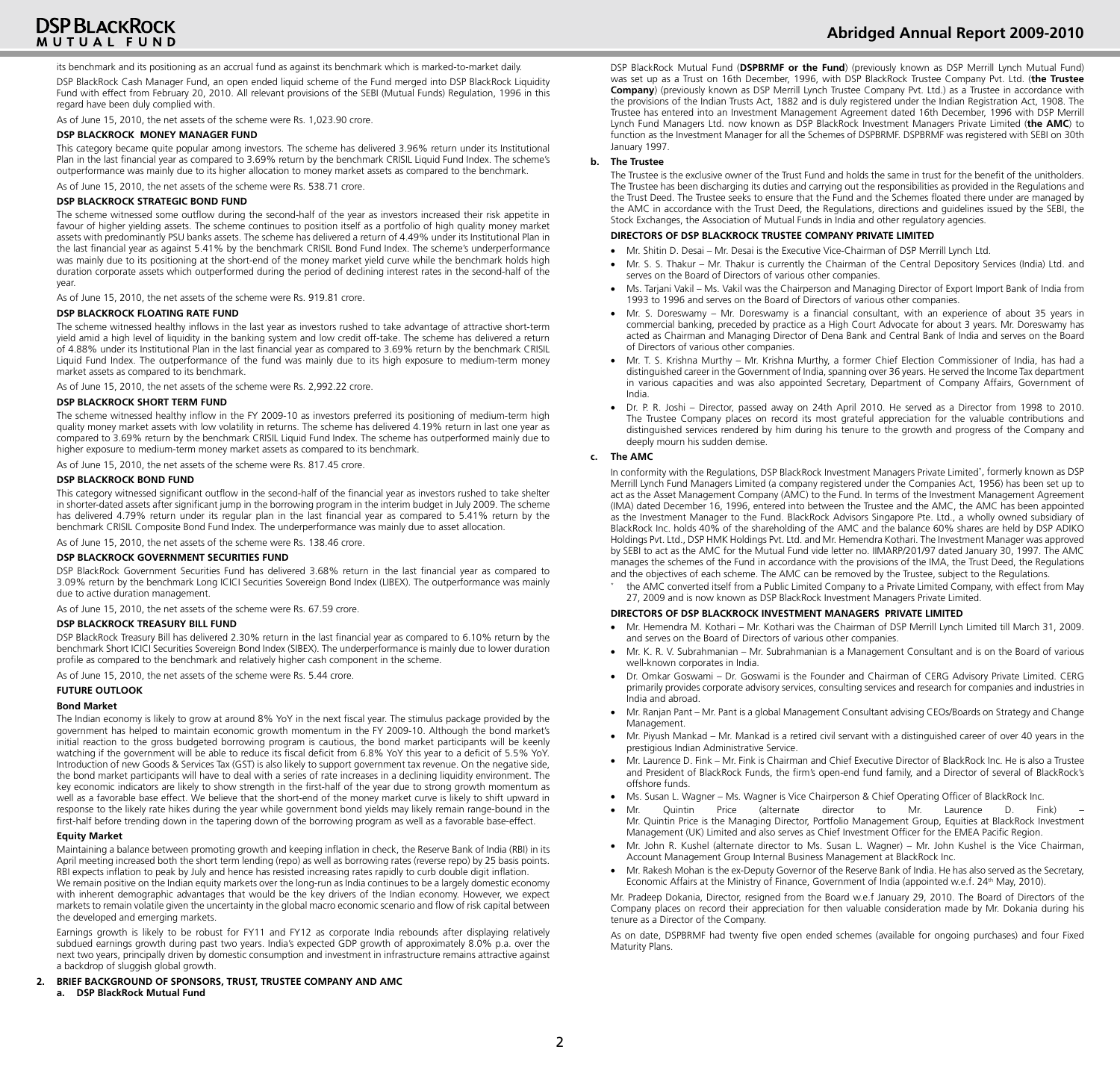## **3. INVESTMENT OBJECTIVES OF THE SCHEMES**

| SI.<br>No. | <b>Scheme Name</b>         | Date of<br>Launch | <b>NFO Period</b>                                                                                                     | Date of<br>Reopening | <b>Investment Objective</b>                                                                                                                                                                                                                                                                                                                                                                                                                                                                                                                                                                                                                                                                                                                                                                                                                                                                                                                                                                                                                                                          |
|------------|----------------------------|-------------------|-----------------------------------------------------------------------------------------------------------------------|----------------------|--------------------------------------------------------------------------------------------------------------------------------------------------------------------------------------------------------------------------------------------------------------------------------------------------------------------------------------------------------------------------------------------------------------------------------------------------------------------------------------------------------------------------------------------------------------------------------------------------------------------------------------------------------------------------------------------------------------------------------------------------------------------------------------------------------------------------------------------------------------------------------------------------------------------------------------------------------------------------------------------------------------------------------------------------------------------------------------|
|            | 1. DSPBRBF                 | April 07,1997     | April 7, 1997 - April 15, 1997                                                                                        | May 02, 1997         | Seek to generate an attractive return, consistent with prudent risk, from a portfolio which is substantially constituted of high quality debt<br>securities, predominantly of issuers domiciled in India. As a secondary objective, the Scheme will seek capital appreciation.                                                                                                                                                                                                                                                                                                                                                                                                                                                                                                                                                                                                                                                                                                                                                                                                       |
|            | 2. DSPBREF                 | April 07,1997     | April 7, 1997 - April 15, 1997                                                                                        | May 02, 1997         | Seek to generate long term capital appreciation, from a portfolio that is substantially constituted of equity securities and equity related<br>securities of issuers domiciled in India.                                                                                                                                                                                                                                                                                                                                                                                                                                                                                                                                                                                                                                                                                                                                                                                                                                                                                             |
|            | 3. DSPBRLF*                | Mar. 06, 1998     | March 06, 1998 - March 09, 1998                                                                                       | Mar. 16, 1998        | Seek to generate a reasonable return commensurate with low risk and a high degree of liquidity, from a portfolio constituted of money<br>market securities and high quality debt securities.                                                                                                                                                                                                                                                                                                                                                                                                                                                                                                                                                                                                                                                                                                                                                                                                                                                                                         |
|            | 4. DSPBRBalF               | May 03, 1999      | May 03, 1999 - May 14, 1999                                                                                           | May 31, 1999         | Seek to generate long term capital appreciation and current income from a portfolio constituted of equity and equity related securities as<br>well as fixed income securities (debt and money market securities).                                                                                                                                                                                                                                                                                                                                                                                                                                                                                                                                                                                                                                                                                                                                                                                                                                                                    |
|            | 5. DSPBRGF                 | Sept. 20, 1999    | Sept. 20, 1999 - Sept. 23, 1999                                                                                       | Oct. 01, 1999        | Seek to generate income through investment in Central Government Securities of various maturities                                                                                                                                                                                                                                                                                                                                                                                                                                                                                                                                                                                                                                                                                                                                                                                                                                                                                                                                                                                    |
| 6.         | DSPBRTBF**                 | Sept. 20, 1999    | Sept. 20, 1999 - Sept. 23, 1999                                                                                       | Oct. 01, 1999        | To generate income through investment in a portfolio comprising Treasury Bills and other Central Government Securities with a residual<br>maturity of less than or equal to 1 year.                                                                                                                                                                                                                                                                                                                                                                                                                                                                                                                                                                                                                                                                                                                                                                                                                                                                                                  |
|            | 7. DSPBRTF                 | Mar. 11, 2000     | Mar. 11, 2000 - April 18, 2000                                                                                        | May 18, 2000         | Seek to generate long term capital appreciation, and whose secondary objective is income generation and the distribution of dividend<br>from a portfolio constituted of equity and equity related securities concentrating on the investment focus of the Scheme.                                                                                                                                                                                                                                                                                                                                                                                                                                                                                                                                                                                                                                                                                                                                                                                                                    |
|            | 8. DSPBROF                 | Mar. 11, 2000     | Mar. 11, 2000 - April 18, 2000                                                                                        | May 18, 2000         | Seek to generate long term capital appreciation and whose secondary objective is income generation and the distribution of dividend from<br>a portfolio constituted of equity and equity related securities concentrating on the Investment Focus of the Scheme.                                                                                                                                                                                                                                                                                                                                                                                                                                                                                                                                                                                                                                                                                                                                                                                                                     |
|            | 9. DSPBRSTF                | Aug. 30, 2002     | Aug. 30, 2002 - Sept. 04, 2002                                                                                        | Sept. 10, 2002       | Seek to generate income commensurate with prudent risk, from a portfolio constituted of money market securities, floating rate debt<br>securities and debt securities.                                                                                                                                                                                                                                                                                                                                                                                                                                                                                                                                                                                                                                                                                                                                                                                                                                                                                                               |
|            | 10. <b>DSPBRTEF</b>        | Feb. 10, 2003     | Feb. 10, 2003 - Feb. 21, 2003                                                                                         | Mar. 11, 2003        | Seek to generate capital appreciation, from a portfolio that is substantially constituted of equity securities and equity related securities of<br>the 100 largest corporates, by market capitalisation, listed in India.                                                                                                                                                                                                                                                                                                                                                                                                                                                                                                                                                                                                                                                                                                                                                                                                                                                            |
|            | 11. DSPBRSF - Moderate     | Feb. 10, 2003     | Feb. 10, 2003 - Feb. 21, 2003                                                                                         | Mar. 11, 2003        | Seek to generate an attractive return, consistent with prudent risk, from a portfolio which is substantially constituted of quality debt<br>securities. The Scheme will also seek to generate capital appreciation by investing a smaller portion of its corpus in equity and equity<br>related securities of the 100 largest corporates, by market capitalization, listed in India.                                                                                                                                                                                                                                                                                                                                                                                                                                                                                                                                                                                                                                                                                                 |
|            | 12. DSPBRFRF               | May 12, 2003      | May 12, 2003                                                                                                          | May 13, 2003         | Seek to generate interest income through investments in acceptable floating rate assets commensurate with the credit risk. The Scheme<br>may also invest in fixed rate debt securities.                                                                                                                                                                                                                                                                                                                                                                                                                                                                                                                                                                                                                                                                                                                                                                                                                                                                                              |
|            | 13. DSPBRSF - Conservative | April 27, 2004    | April 27, 2004 - May 25, 2004                                                                                         | June 14, 2004        | Seek to generate an attractive return, consistent with prudent risk, from a portfolio which is substantially constituted of quality debt<br>securities. The Scheme will also seek to generate capital appreciation by investing a smaller portion of its corpus in equity and equity<br>related securities of the 100 largest corporates, by market capitalization, listed in India.                                                                                                                                                                                                                                                                                                                                                                                                                                                                                                                                                                                                                                                                                                 |
|            | 14. DSPBRSF - Aggressive   | April 27, 2004    | April 27, 2004 - May 25, 2004                                                                                         | June 14, 2004        | Seek to generate an attractive return, consistent with prudent risk, from a portfolio which is substantially constituted of quality debt<br>securities. The Scheme will also seek to generate capital appreciation by investing a smaller portion of its corpus in equity and equity<br>related securities of the 100 largest corporates, by market capitalization, listed in India.                                                                                                                                                                                                                                                                                                                                                                                                                                                                                                                                                                                                                                                                                                 |
|            | 15. DSPBRITF               | April 27, 2004    | April 27, 2004 - May 25, 2004                                                                                         | June 14, 2004        | Seek to generate capital appreciation, from a portfolio that is substantially constituted of equity securities and equity related securities<br>of corporates, which could benefit from structural changes brought about by continuing liberalization in economic policies by the<br>Government and/or from continuing investments in infrastructure, both by the public and private sector.                                                                                                                                                                                                                                                                                                                                                                                                                                                                                                                                                                                                                                                                                         |
|            | 16. DSPBRMMF               | July 24, 2006     | July 24, 2006 - July 27, 2006                                                                                         | Aug 03, 2006         | Seek to generate reasonable returns commensurate with low risk and a high degree of liquidity, from a portfolio constituted of money<br>market securities and high quality debt securities.                                                                                                                                                                                                                                                                                                                                                                                                                                                                                                                                                                                                                                                                                                                                                                                                                                                                                          |
|            | 17. DSPBRSMF               | Sept. 29, 2006    | Sept. 29, 2006 - Oct. 18, 2006                                                                                        | Nov. 16, 2006        | Seek to generate long term capital appreciation from a portfolio substantially constituted of equity and equity related securities, which are<br>not part of top 100 stocks by market capitalization.                                                                                                                                                                                                                                                                                                                                                                                                                                                                                                                                                                                                                                                                                                                                                                                                                                                                                |
|            | 18. DSPBRTSF               | Nov. 27, 2006     | Nov. 27, 2006 - Dec. 26, 2006                                                                                         | Jan. 22, 2007        | Seek to generate medium to longterm capital appreciation from a diversified portfolio that is substantially constituted of equity and equity<br>related securities of corporates, and to enable investors avail of a deduction from total income, as permitted under the Income Tax Act,<br>1961 from time to time.                                                                                                                                                                                                                                                                                                                                                                                                                                                                                                                                                                                                                                                                                                                                                                  |
|            | 19. DSPBRSBF               | April 23,2007     | April 23, 2007 - May 03, 2007                                                                                         | May 10, 2007         | Seeking to generate optimal returns with high liquidity through active management of the portfolio by investing in high quality debt and<br>money market securities.                                                                                                                                                                                                                                                                                                                                                                                                                                                                                                                                                                                                                                                                                                                                                                                                                                                                                                                 |
|            | 20. DSPBRWGF               | July 25, 2007     | July 25, 2007 - Aug. 23, 2007                                                                                         | Sept. 18, 2007       | Seek capital appreciation by investing predominantly in units of BGF - WGF. The Scheme may, at the discretion of the Investment Manager,<br>also invest in the units of other similar overseas mutual fund schemes, which may constitute a significant part of its corpus.                                                                                                                                                                                                                                                                                                                                                                                                                                                                                                                                                                                                                                                                                                                                                                                                           |
|            | 21. DSPBRMCF               | May 04, 2007      | May 04, 2007 - May 25, 2007                                                                                           |                      | Seeking to generate long term capital appreciation from a portfolio that is substantially constituted of equity and equity related securities,<br>which are not part of the top 300 companies by market capitalisation.                                                                                                                                                                                                                                                                                                                                                                                                                                                                                                                                                                                                                                                                                                                                                                                                                                                              |
|            | 22. DSPBRNRNEF             |                   | March 03, 2008 March 03, 2008 - March 31, 2008 April 29, 2008                                                         |                      | Seek to generate capital appreciation and provide long term growth opportunities by investing in equity and equity related securities<br>of companies domiciled in India whose predominant economic activity is in the (a) discovery, development, production, or distribution<br>of natural resources, viz., energy, mining etc; (b) alternative energy and energy technology sectors, with emphasis given to renewable<br>energy, automotive and on-site power generation, energy storage and enabling energy technologies. The Scheme will also invest a certain<br>portion of its corpus in the equity and equity related securities of companies domiciled overseas, which are principally engaged in the<br>discovery, development, production or distribution of natural resources and alternative energy and/or the units/shares of BlackRock Global<br>Funds – New Energy Fund (BGF – NEF), BlackRock Global Funds – World Energy Fund (BGF – WEF) and similar other overseas mutual fund<br>schemes.                                                                       |
| 23.        | DSPBRWEF                   | July 10, 2009     | July 10, 2009 - July 31, 2009                                                                                         | August 18, 2009      | The primary investment objective of the Scheme is to seek capital appreciation by investing predominantly in the units of BlackRock Global<br>Funds-World Energy Fund (BGF-WEF) and BlackRock Global Funds-New Energy Fund (BGF-NEF). The Scheme may, at the discretion of the<br>Investment Manager, also invest in the units of other similar overseas mutual fund schemes, which may constitute a significant part of its<br>corpus. The Scheme may also invest a certain portion of its corpus in money market securities and/or money market/liquid schemes of DSP<br>BlackRock Mutual Fund, in order to meet liquidity requirements from time to time.                                                                                                                                                                                                                                                                                                                                                                                                                         |
|            | 24. DSPBRWMF               | November<br>2009  | 23, Nov. 23, 2009 - Dec. 18, 2009                                                                                     | January 05, 2010     | The primary investment objective of the Scheme is to seek capital appreciation by investing predominantly in the units of BlackRock Global<br>Funds – World Mining Fund (BGF – WMF). The Scheme may, at the discretion of the Investment Manager, also invest in the units of other<br>similar overseas mutual fund schemes, which may constitute a significant part of its corpus. The Scheme may also invest a certain portion<br>of its corpus in money market securities and/or money market/liquid schemes of DSP BlackRock Mutual Fund (Fund), in order to meet<br>liquidity requirements from time to time.                                                                                                                                                                                                                                                                                                                                                                                                                                                                   |
| 25.        | <b>DSPBRFF</b>             | April 23, 2010    | April 23, 2010 - May 21, 2010<br> DSPBRFMP – 13M – Series 2   March 02, 2010   March 02, 2010 - March 09, 2010   N.A. | June 15, 2010        | The primary investment objective of the Scheme is to generate longterm capital growth from a portfolio of equity and equity-related<br>securities including equity derivatives. The portfolio will largely consist of companies, which are amongst the top 200 companies by market<br>capitalisation. The portfolio will limit exposure to companies beyond the top 200 companies by market capitalization upto 20% of the net<br>asset value. The Scheme will normally hold equity and equity-related securities including equity derivatives, of upto 25 companies. Further,<br>the Scheme will also have at least 95% of the invested amount (excluding investments in debt securities, money market securities and<br>cash and cash equivalents) across the top 25 holdings in the portfolio. The Scheme may also invest in debt and money market securities,<br>for defensive considerations and/or for managing liquidity requirements.<br>The primary investment objective of the Scheme is to seek capital appreciation by investing in a portfolio of debt and money market |
| 26.        |                            |                   |                                                                                                                       |                      | securities. It is envisaged that the Scheme will invest only in such securities which mature on or before the date of maturity of the Scheme.<br>The Scheme may also use fixed income derivatives for hedging and portfolio balancing.                                                                                                                                                                                                                                                                                                                                                                                                                                                                                                                                                                                                                                                                                                                                                                                                                                               |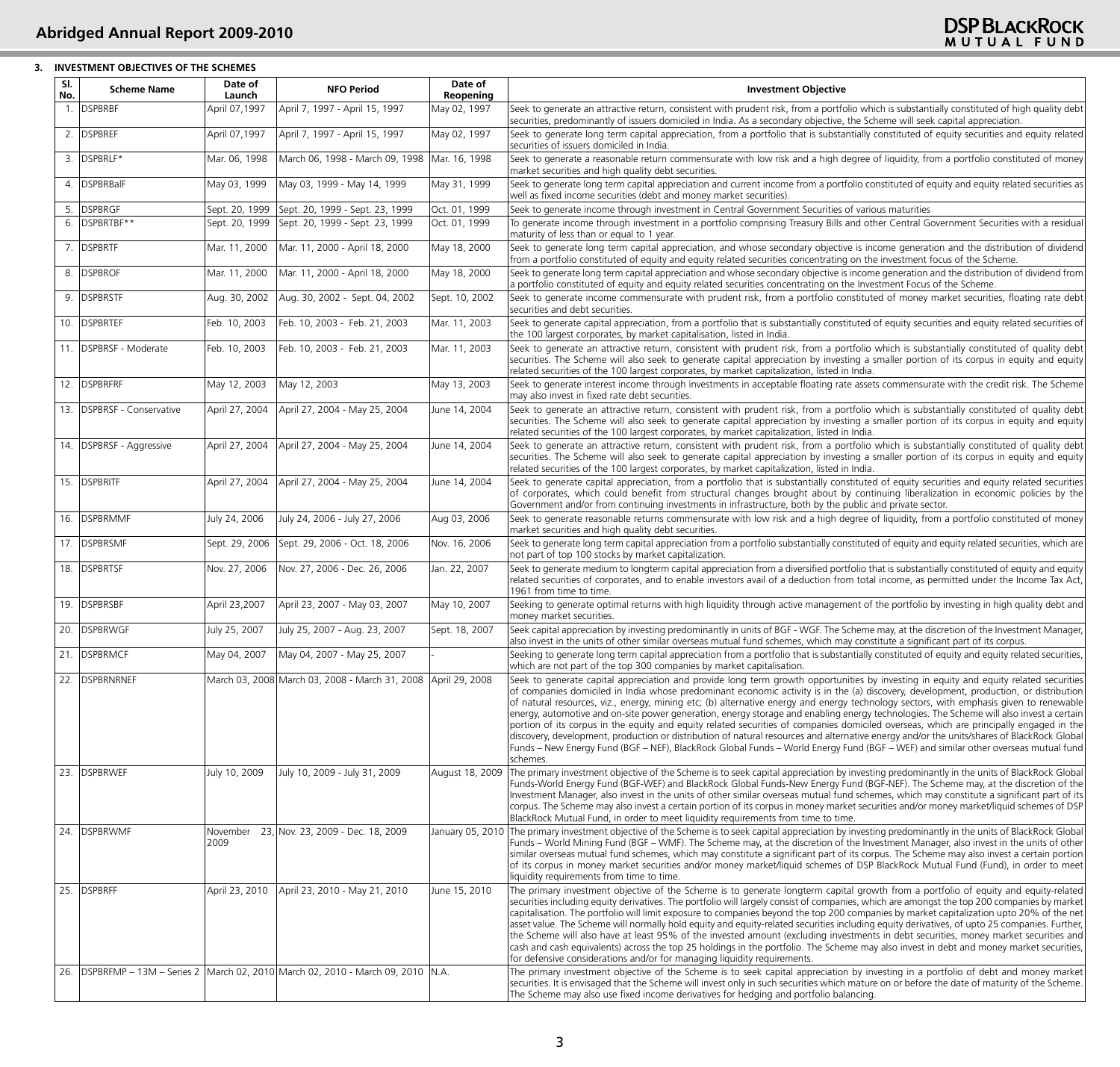| SI.<br>No. | <b>Scheme Name</b> | Date of<br>Launch | <b>NFO Period</b>                                                                 | Date of<br>Reopening | <b>Investment Objective</b>                                                                                                                                                                                                                                                                                                                                                         |
|------------|--------------------|-------------------|-----------------------------------------------------------------------------------|----------------------|-------------------------------------------------------------------------------------------------------------------------------------------------------------------------------------------------------------------------------------------------------------------------------------------------------------------------------------------------------------------------------------|
|            |                    |                   | 27. DSPBRFMP - 13M - Series 2 March 17, 2010 March 17, 2010 - March 22, 2010 N.A. |                      | The primary investment objective of the Scheme is to seek capital appreciation by investing in a portfolio of debt and money market<br>securities. It is envisaged that the Scheme will invest only in such securities which mature on or before the date of maturity of the Scheme.<br>The Scheme may also use fixed income derivatives for hedging and portfolio balancing.       |
|            |                    |                   | 28. DSPBRFMP - 3M - Series 17 June 04, 2010 June 04, 2010 - June 9, 2010          | IN.A.                | The primary investment objective of the Schemes is to seek capital appreciation by<br>investing in a portfolio of debt and money market securities. It is envisaged that the<br>Scheme will invest only in such securities which mature on or before the date of maturity of the Schemes. The Schemes may also use fixed<br>income derivatives for hedging and portfolio balancing. |
|            |                    |                   | 29. DSPBRFMP - 12M - Series 5 June 04, 2010 June 04, 2010 - June 14, 2010         | IN.A.                | The primary investment objective of the Schemes is to seek capital appreciation by<br>investing in a portfolio of debt and money market securities. It is envisaged that the<br>Scheme will invest only in such securities which mature on or before the date of maturity of the Schemes. The Schemes may also use fixed<br>income derivatives for hedging and portfolio balancing. |

\*DSP BlackRock Cash Manager Fund (DSPBRCMF), an open ended liquid scheme of the Fund merged into DSPBRLF w.e.f February 20, 2010. All applicable provision of the SEBI (Mutual Funds) Regulation, 1996 with respect to this consolidation have been duly complied with.

\*\* The investment objective, asset allocation pattern, and nomenclature of DSP BlackRock Government Securities Fund – Plan B (DSPBRGF – Plan B) was modified with effect from July 10, 2009, to bring more clarity in the asset allocation pattern and investment objectives of both plans under DSPBRGF and to align the nomenclature with its investment objective. Accordingly, DSPBRGF – Plan B was renamed as DSPBRTBF. All relevant provisions of the SEBI (Mutual Funds) Regulation, 1996 in this regard have been duly complied with.

DSPBRBF – DSP BlackRock Bond Fund, DSPBREF - DSP BlackRock Equity Fund, DSPBRLF - DSP BlackRock Liquidity Fund, DSPBRBalF - DSP BlackRock Balanced Fund, DSPBRGF - DSP BlackRock Government Securities, DSPBRTBF - DSP BlackRock Treasury Bill Fund, DSPBRTF - DSP BlackRock Technology.com Fund, DSPBROF - DSP BlackRock Opportunities Fund, DSPBRSTF - DSP BlackRock Short Term Fund, DSPBRTEF - DSP BlackRock Top 100 Equity Fund, DSPBRSF - Moderate - DSP BlackRock Savings Manager Fund - Moderate, DSPBRFRF - DSP BlackRock Floating Rate Fund, DSPBRSF - Conservative - DSP BlackRock Savings Manager Fund - Conservative, DSPBRSF - Aggressive - DSP BlackRock Savings Manager Fund - Aggressive, DSPBRITF - DSP BlackRock India T.I.G.E.R. Fund (The Infrastructure Growth and Economic Reforms Fund), DSPBRMMF - DSP BlackRock Money Manager Fund, DSPBRSMF - DSP BlackRock Small and Mid Cap Fund, DSPBRTSF - DSP BlackRock Tax Saver Fund, DSPBRSBF - DSP BlackRock Strategic Bond Fund, DSPBRWGF - DSP BlackRock World Gold Fund, DSPBRMCF - DSP BlackRock Micro Cap Fund, DSPBRNRNEF - DSP BlackRock Natural Resources and New Energy Fund, DSPBRWEF – DSP BlackRock World Energy Fund, DSPBRWMF – DSP BlackRock World Mining Fund, DSPBRFF - DSP BlackRock Focus 25 Fund and DSPBRFMP – DSP BlackRock FMP.

Note: All the above schemes are open ended except DSPBRFMP – 13M – Series 2, DSPBRFMP – 13M – Series 3, DSPBRFMP – 3M – Series 17 and DSPBRFMP – 12M – Series 5. **4. SIGNIFICANT ACCOUNTING POLICIES:**

Accounting policies are in accordance with Securities Exchange Board of India (Mutual Fund) Regulations, 1996.

#### **5. INVESTOR SERVICES**

Trustees are happy to note that investor grievances / queries are resolved promptly by the customer response associates.

During the year, the AMC continued to provide quality services and facilities to investors. During the year, Registrars & Transfer Agents (CAMS) to the Fund increased their reach to 206 locations in the country to cater to investors in various cities. The AMC, revamped its call centre technology to provide new value added services like fax back services, statements on demand etc. The AMC has received encouraging response to the new call centre services.

As part of e-Initiatives, the AMC launched a unique ePayIn facility, whereby investors can transfer funds towards subscription to the AMC through the internet banking facility by just mentioning their folio number and the scheme name.

SEBI enabled transactions in mutual funds through the stock exchange platforms in November 2009. The Trustees have made all its schemes available on both the exchanges viz. National Stock Exchange (NSE) and The Stock Exchange, Mumbai (BSE).

The Trustees continues to promote systematic investments and added 2 more banks viz. Corporation Bank and Union Bank of India in the list of banks through which investors could register for SIP auto debit facility.

The operations team continues to focus on electronic modes of payment which significantly cut down the remittance time to investors and distributors, in addition to preventing fraudulent encashment of cheques and increasing the overall efficiency of the process.

Trustees advise investors of the Fund to check their statements regularly and especially for any unclaimed dividend or unclaimed redemptions and approach the Company or the registrar for claiming the same.

Trustees encourage investors to provide their valuable feedback by email at service@dspblackrock.com or call us on 1800 200 4499.

#### **6. UNCLAIMED DIVIDENDS AND REDEMPTION AMOUNTS**

Based on the feedback received from the bankers to the dividend / redemption account, the amount of dividends / redemption declared and remaining unclaimed (for more than six months) as on the balance sheet date is as under:

Investors are requested to reconcile their bank account statements with the account statements sent by DSPBRMF and contact the AMC in case of any non receipt of dividend / redemption proceeds.

|                                                                                                       |              | <b>Unclaimed Dividends</b>                            |              | <b>Unclaimed Redemptions</b>                       |  |  |  |
|-------------------------------------------------------------------------------------------------------|--------------|-------------------------------------------------------|--------------|----------------------------------------------------|--|--|--|
| <b>Scheme Name</b>                                                                                    | Amount (Rs.) | No. of<br><b>Unclaimed</b><br><b>Drafts/ Warrants</b> | Amount (Rs.) | <b>No. of Unclaimed</b><br><b>Drafts/ Warrants</b> |  |  |  |
| DSP BlackRock Balanced Fund                                                                           | 483,312      | 48                                                    | 130,710      | 11                                                 |  |  |  |
| DSP BlackRock Bond Fund                                                                               | 734,514      | 340                                                   | 111,783      | 5                                                  |  |  |  |
| DSP BlackRock Equity Fund                                                                             | 1,844,113    | 141                                                   | 595,340      | 41                                                 |  |  |  |
| DSP BlackRock Floating Rate Fund                                                                      | 36,314       | 17                                                    | 93,065       | 6                                                  |  |  |  |
| DSP BlackRock FMP - 12M - Series 1                                                                    |              |                                                       | 10,846       | 1                                                  |  |  |  |
| DSP BlackRock FMP - 12M - Series 2                                                                    |              |                                                       | 110,535      | 1                                                  |  |  |  |
| DSP BlackRock FMP - 12M - Series 3                                                                    |              |                                                       | 49,844       | 1                                                  |  |  |  |
| DSP BlackRock Government Securities<br>Fund                                                           | 22,364       | 10                                                    |              |                                                    |  |  |  |
| DSP BlackRock India T.I.G.E.R. Fund<br>Infrastructure Growth<br>(The<br>and<br>Economic Reforms Fund) | 3,584,928    | 668                                                   | 1,650,235    | 99                                                 |  |  |  |
| DSP BlackRock Liquidity Fund                                                                          | 680          | 2                                                     | 12,800       | 3                                                  |  |  |  |
| DSP BlackRock Money Manager Fund                                                                      |              |                                                       | 1,803        | 2                                                  |  |  |  |
| DSP BlackRock Natural Resources and<br>New Energy Fund                                                |              |                                                       | 7,160        | 1                                                  |  |  |  |
| DSP BlackRock Opportunities Fund                                                                      | 1,409,965    | 262                                                   | 813,718      | 49                                                 |  |  |  |
| DSP BlackRock Savings Manager Fund<br>- Aggressive                                                    | 57,828       | 102                                                   | 2,302        | 2                                                  |  |  |  |
| DSP BlackRock Savings Manager Fund<br>- Conservative                                                  | 6,283        | 43                                                    |              |                                                    |  |  |  |
| DSP BlackRock Savings Manager Fund<br>- Moderate                                                      | 124,565      | 386                                                   | 11,317       | 13                                                 |  |  |  |
| DSP BlackRock Short Term Fund                                                                         | 4,273        | 5                                                     |              |                                                    |  |  |  |
| DSP BlackRock Tax Saver Fund                                                                          | 204,249      | 45                                                    |              |                                                    |  |  |  |
| DSP BlackRock Small and Mid Cap<br>Fund                                                               |              |                                                       | 508,413      | 36                                                 |  |  |  |
| DSP BlackRock Technology.com Fund                                                                     | 927,029      | 62                                                    | 220,038      | 18                                                 |  |  |  |
| DSP BlackRock Top 100 Equity Fund                                                                     | 1,778,406    | 343                                                   | 275,304      | 16                                                 |  |  |  |
| DSP BlackRock Treasury Bill Fund                                                                      |              |                                                       | 500          | 1                                                  |  |  |  |
| DSP BlackRock World Gold Fund                                                                         | 1,015,261    | 96                                                    | 1,758,295    | 34                                                 |  |  |  |
| <b>Grand Total</b>                                                                                    | 12,234,084   | 2570                                                  | 6,364,008    | 340                                                |  |  |  |

Apart from the above, a further sum of Rs. 1,110,198/- is outstanding for more than 3 years and is in the Investor Protection Fund on account of 188 cases.

**LARGE HOLDING IN THE SCHEMES (I.E. IN EXCESS OF 25% OF THE NET ASSETS)** NIL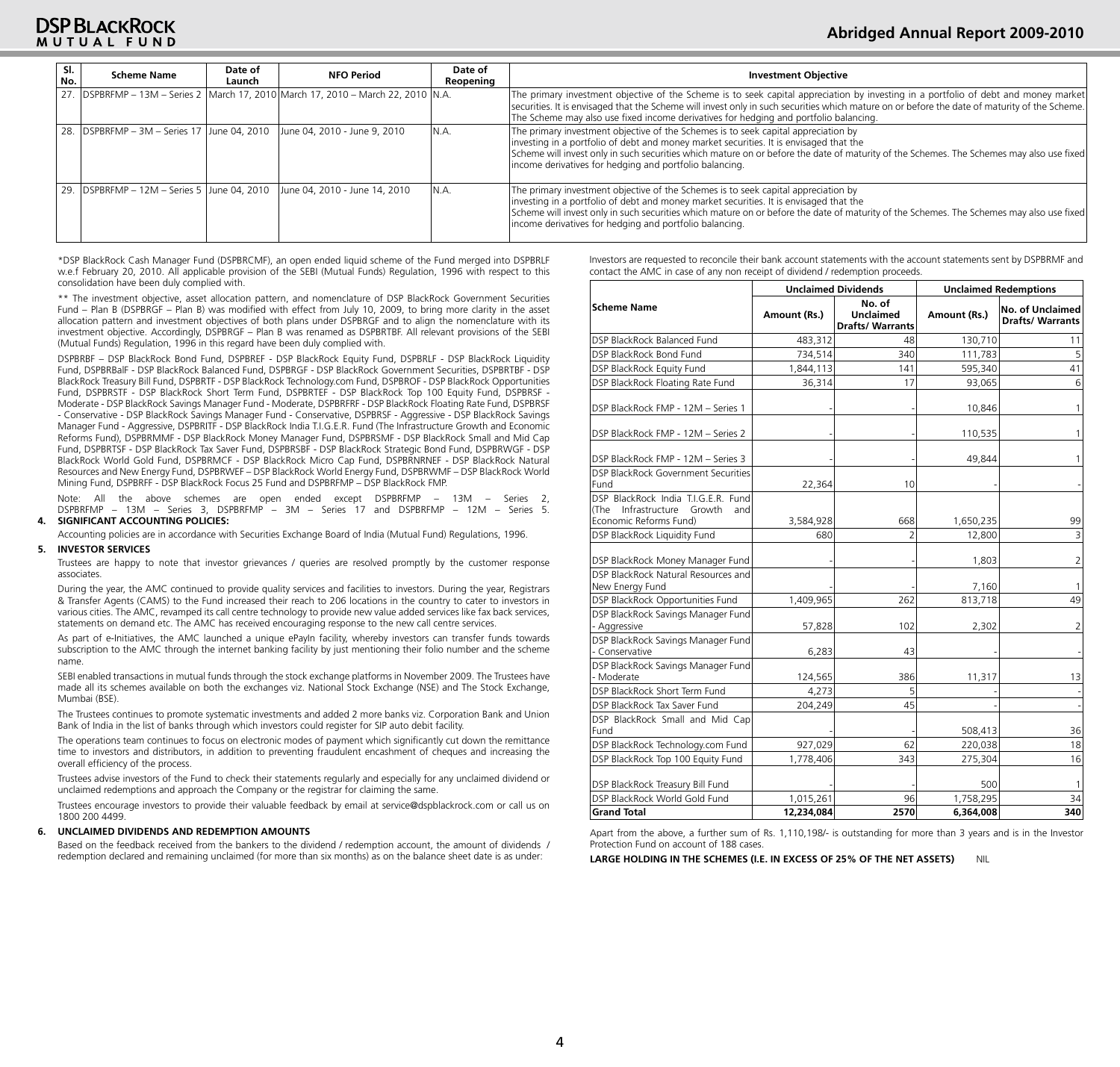#### **7. REDRESSAL OF COMPLAINTS RECEIVED AGAINST DSP BLACKROCK MUTUAL FUND DURING F.Y. 2009-2010 Total number of folios - 15,48,189 as of March 31, 2010**

|                  |                                                                              | (a) No. of                                 |                                              | Action on (a) and (b)    |                          |                          |                          |                            |                          |                          |                          |                          |  |
|------------------|------------------------------------------------------------------------------|--------------------------------------------|----------------------------------------------|--------------------------|--------------------------|--------------------------|--------------------------|----------------------------|--------------------------|--------------------------|--------------------------|--------------------------|--|
|                  |                                                                              | complaints                                 | (b) No. of                                   |                          |                          | <b>Resolved</b>          |                          |                            |                          | Pending                  |                          |                          |  |
| Compliant code   | <b>Type of Compliant #</b>                                                   | pending at<br>the beginning<br>of the year | complaints<br>received<br>during the<br>year | With in 30<br>days       | 30-60 days               | 60-180 days              | Beyond 180<br>days       | <b>Non</b><br>Actionable * | 0-3 months               | 3-6 months               | 6-9 months               | 9-12 months              |  |
| $\mathsf{A}$     | Non receipt of Dividend Units                                                | $\sim$                                     | 391                                          | 391                      | $\sim$                   | $\sim$                   | $\overline{\phantom{a}}$ | $\sim$                     | $\sim$                   | $\sim$                   | $\sim$                   | $\sim$                   |  |
| B                | Interest on delayed payment of dividend                                      | $\sim$                                     | $\sim$                                       | $\sim$                   | $\sim$                   | $\sim$                   | $\overline{\phantom{a}}$ | $\sim$                     | $\overline{\phantom{a}}$ | $\sim$                   | $\sim$                   | $\sim$                   |  |
| IC               | Non receipt of Redemption proceeds                                           | $\sim$                                     | 24                                           | 24                       | $\sim$                   | $\sim$                   | $\sim$                   | $\sim$                     | $\overline{\phantom{a}}$ | $\sim$                   | $\overline{\phantom{a}}$ | $\sim$                   |  |
| ID               | Interest on delayed payment of Redemption                                    | $\sim$                                     |                                              |                          | $\sim$                   | $\sim$                   | $\sim$                   | $\overline{\phantom{a}}$   | $\overline{\phantom{a}}$ | $\sim$                   | $\sim$                   | $\sim$                   |  |
| II A             | Non receipt of statement of Account/Unit<br>Certificate                      |                                            | 50                                           | 50                       |                          |                          |                          | $\overline{\phantom{a}}$   | $\overline{\phantom{a}}$ |                          | $\sim$                   |                          |  |
| II B             | Discrepancy in Statement of Account                                          | $\sim$                                     | $\sim$                                       | $\overline{\phantom{a}}$ | $\sim$                   | $\sim$                   | $\sim$                   | $\overline{\phantom{a}}$   | $\overline{\phantom{a}}$ | $\sim$                   | $\sim$                   | $\sim$                   |  |
| II C             | Non receipt of Annual Report/Abridged<br>Summary                             | $\overline{\phantom{a}}$                   | $\overline{\phantom{a}}$                     | $\overline{\phantom{a}}$ | $\overline{a}$           | $\overline{a}$           |                          | $\blacksquare$             | $\overline{\phantom{a}}$ | $\overline{\phantom{a}}$ | $\sim$                   |                          |  |
| III A            | Wrong switch between schemes                                                 | $\sim$                                     | $\sim$                                       | $\sim$                   | $\sim$                   | $\sim$                   | $\sim$                   | $\overline{\phantom{a}}$   | $\overline{\phantom{a}}$ | ٠                        | $\sim$                   | $\sim$                   |  |
| III B            | Unauthorised switch between schemes                                          | $\sim$                                     | $\sim$                                       | $\sim$                   | $\sim$                   | $\sim$                   | $\sim$                   | $\overline{\phantom{a}}$   | $\overline{\phantom{a}}$ | $\sim$                   | $\sim$                   | $\sim$                   |  |
| III C            | Deviation from Scheme attributes                                             | $\sim$                                     | $\sim$                                       | $\sim$                   | $\sim$                   | $\overline{\phantom{a}}$ | $\sim$                   | $\sim$                     | $\overline{\phantom{a}}$ | $\sim$                   | $\sim$                   | $\sim$                   |  |
| III <sub>D</sub> | Wrong or excess charges/load                                                 | ٠                                          | $\sim$                                       | $\sim$                   | $\sim$                   | $\overline{\phantom{a}}$ | $\overline{\phantom{a}}$ | $\overline{\phantom{a}}$   | ٠                        | $\overline{\phantom{a}}$ | ٠                        | $\sim$                   |  |
| III E            | Non updation of changes viz. address, PAN,<br>bank details, nomination, etc. |                                            | $\overline{\phantom{a}}$                     | $\overline{\phantom{a}}$ | $\overline{a}$           |                          |                          | $\sim$                     | $\sim$                   | $\overline{\phantom{a}}$ | $\overline{\phantom{a}}$ |                          |  |
| IV.              | Others                                                                       | ٠                                          | 266                                          | 264                      | $\sim$                   | $\overline{\phantom{a}}$ | $\sim$                   | $\overline{\phantom{a}}$   |                          | $\sim$                   | $\sim$                   | $\sim$                   |  |
|                  | <b>TOTAL</b>                                                                 | $\overline{\phantom{0}}$                   | 731                                          | 729                      | $\overline{\phantom{a}}$ |                          |                          | $\blacksquare$             |                          | $\blacksquare$           | -                        | $\overline{\phantom{a}}$ |  |

# Including against its authorised persons/distributors/employees etc.

\* Non Actionable means the complaint that are incomplete/outside the scope of the mutual fund.

#### **8. STATUTORY DETAILS**

DSP BlackRock Mutual Fund (the Fund) was set up as a Trust and the settlers/sponsors are DSP ADIKO Holdings Pvt. Ltd. & DSP HMK Holdings Pvt. Ltd. (collectively) and BlackRock Inc. The Trustee and Investment Manager to the Fund are DSP BlackRock Trustee Company Pvt. Ltd. and DSP BlackRock Investment Managers Pvt. Ltd. respectively. The Sponsors are not responsible or liable for any loss resulting from the operation of the Schemes of the Fund beyond their initial contribution (to the extent contributed) of Rs. 1 lakh for setting up the Fund, and such other accretions/ additions to the same.

The price and redemption value of the units, and income from them, can go up as well as down with fluctuations in the market value of its underlying investments.

Full Annual Report shall be available for inspection at the Head Office of the mutual fund. On written request, present and prospective unitholder/investor can obtain copy of the trust deed, the annual report of the Fund /AMC at a price.

Investors are requested to furnish the details of their bank account, if not already submitted, to the Fund/AMC as SEBI has made it mandatory to mention the bank account details on the redemption / dividend cheques. You will appreciate that this measure is in the interest of the investors as it is intended to prevent fraudulent encashment of cheques.

#### **ACKNOWLEDGEMENTS**

The Trustees wish to thank the Government of India, the Securities and Exchange Board of India (SEBI), the Reserve Bank of India (RBI), and the Association of Mutual Funds in India (AMFI) for their support and directions.

The Trustees would also like to thank the Fund's Auditors, Custodian, Registrar & Transfer Agent, Bankers, Distributors, Brokers and all other service providers for their valuable support.

The Trustees also wish to thank all unitholders for their strong support.

#### **For and on behalf of DSP BlackRock Trustee Company Private Limited**

Sd/- **Shitin Desai** *Chairman*

Place : Mumbai Date : July 02, 2010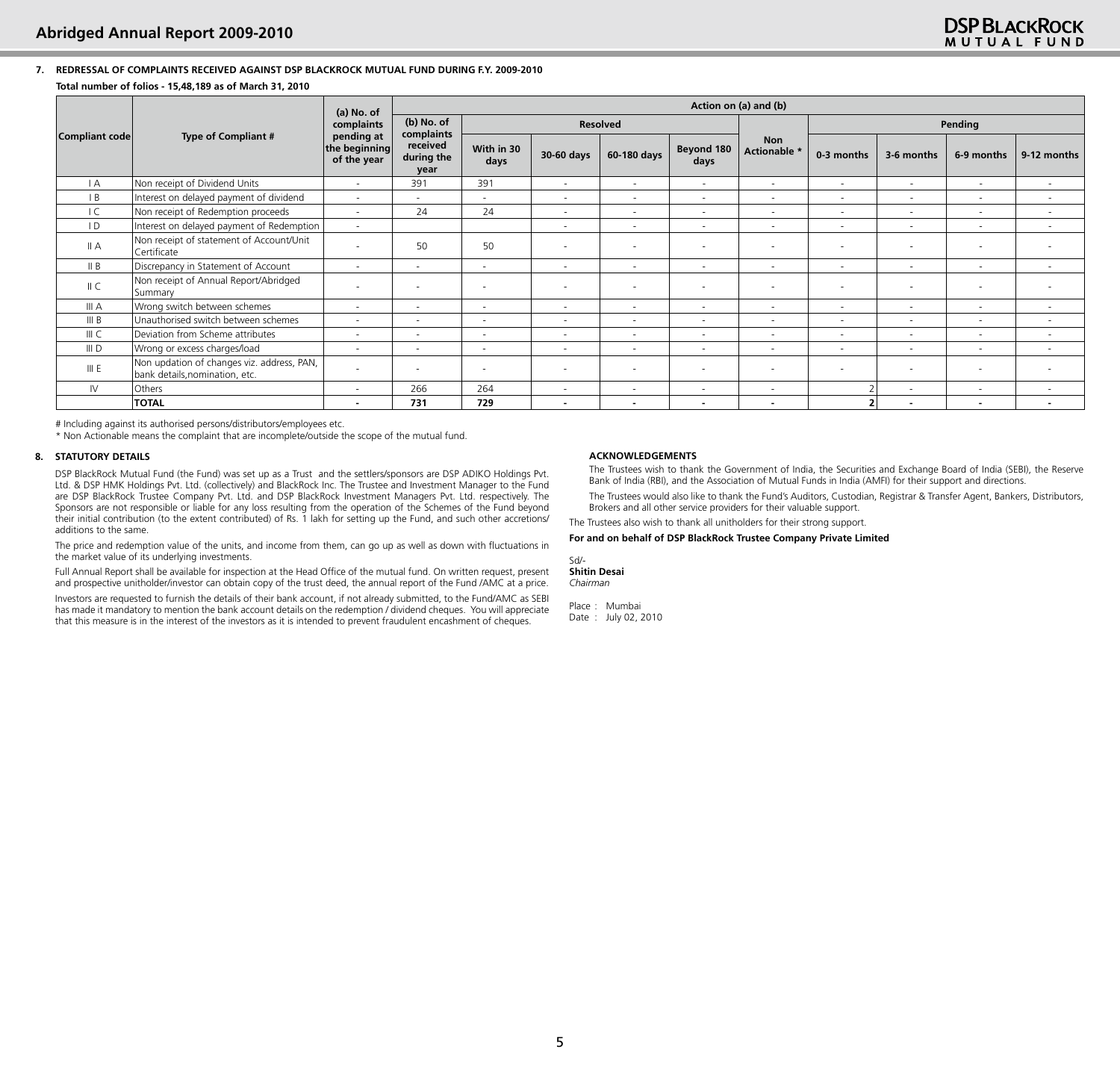## **Auditors' Report**

#### To the Trustee of **DSP BlackRock Mutual Fund:**

#### (Formerly DSP Merrill Lynch Mutual Fund)

We have audited the attached balance sheets of the schemes mentioned below (collectively 'the Schemes') as at March 31, 2010 and the revenue accounts and cash flow statements, where applicable, for the period from April 1, 2009 or date of launch of the respective schemes to March 31, 2010 ('the period/year') annexed thereto. These financial statements are the responsibility of the management of DSP BlackRock Investment Managers Private Limited (formerly DSP BlackRock Investment Managers Limited), the Schemes' asset manager. Our responsibility is to express an opinion on these financial statements based on our audit. Presentation of these separate balance sheets, revenue accounts and cash flow statement in a columnar form is not intended to indicate that they bear any relation to each other, or are interdependent or comparable in any way.

- o DSP BlackRock Equity Fund;
- o DSP BlackRock India T.I.G.E.R. Fund (The Infrastructure Growth and Economic Reforms Fund);<br>O DSP BlackRock Opportunities Fund:
- o DSP BlackRock Opportunities Fund;
- DSP BlackRock Small and Mid Cap Fund;
- o DSP BlackRock Technology.Com Fund;
- o DSP BlackRock Top 100 Equity Fund;
- o DSP BlackRock Tax Saver Fund;
- o DSP BlackRock Micro Cap Fund;<br>o DSP BlackRock Balanced Fund:
- 
- o DSP BlackRock Balanced Fund; DSP BlackRock Government Securities Fund;
- o DSP BlackRock Treasury Bill Fund;<br>
o DSP BlackRock Savings Manager I
- DSP BlackRock Savings Manager Fund Moderate;
- o DSP BlackRock Savings Manager Fund Aggressive;
- 
- o DSP BlackRock Savings Manager Fund Conservative; o DSP BlackRock Natural Resources & New Energy Fund;
- 
- o DSP BlackRock Bond Fund;<br>
o DSP BlackRock Short Term I
- o DSP BlackRock Short Term Fund;<br>o DSP BlackRock Strategic Bond Fu DSP BlackRock Strategic Bond Fund
- 
- o DSP BlackRock Money Manager Fund;<br>
o DSP BlackRock Floating Rate Fund:
- DSP BlackRock Floating Rate Fund;
- o DSP BlackRock Liquidity Fund;
- o DSP BlackRock World Gold Fund;<br>o DSP BlackRock World Energy Fun
- o DSP BlackRock World Energy Fund; and<br>
o DSP BlackRock World Mining Fund:
- DSP BlackRock World Mining Fund;

We conducted our audit in accordance with auditing standards generally accepted in India. Those standards require that we plan and perform the audit to obtain reasonable assurance about whether the financial statements are free of material misstatement. An audit includes examining, on a test basis, evidence supporting the amounts and disclosures in the financial statements. An audit also includes assessing the accounting principles used and significant estimates made by management, as well as evaluating the overall financial statement presentation. We believe that our audit provides a reasonable basis for our opinion.

#### We report that:

- i. We have obtained all the information and explanations, which to the best of our knowledge and belief were necessary for the purposes of our audit.
- ii. The balance sheets, revenue accounts and cash flow statements, where applicable, dealt with by this report are in agreement with the books of account.
- iii. In our opinion, the balance sheet and revenue accounts dealt with by this report have been prepared in conformity with the accounting policies and standards specified in the Ninth Schedule to the Securities and Exchange Board of India (Mutual Funds) Regulations, 1996 ('the SEBI Regulations').
- iv. In our opinion, and on the basis of information and explanations given to us, the methods used to value non traded securities, where applicable, as at March 31, 2010, are in accordance with the SEBI Regulations and other guidelines issued by the Securities and Exchange Board of India as applicable and approved by the Board of Directors of DSP BlackRock Trustee Company Private Limited (formerly DSP Merrill Lynch Trustee Company Private Limited), and are fair and reasonable.
- v. In our opinion, and to the best of our information and according to the explanations given to us, the said financial statements give the information required by the SEBI Regulations as applicable and give a true and fair view in conformity with the accounting principles generally accepted in India:
- in the case of the balance sheets, of the state of affairs of the Schemes as at March 31, 2010
- b) in the case of the revenue accounts, of the surplus/deficit, as applicable, for the period/year, as applicable, ended on March 31, 2010; and
- c) in case of the cash flow statements, of the cash flows for the period/year, as applicable, ended on March 31, 2010.

#### **For S. R. Batliboi & Co.**

Firm registration number: 301003E

Chartered Accountants

*Sd/-*

#### per **Shrawan Jalan Partner**

Membership No.: 102102

Mumbai

July 02, 2010

#### **Abridged Auditors' Report**

To the Trustee of DSP BlackRock Mutual Fund: (Formerly DSP Merrill Lynch Mutual Fund)

We have examined the abridged balance sheets of the schemes mentioned below (collectively 'the Schemes') as at March 31, 2010, the abridged revenue accounts and the abridged cash flow statement, where applicable, (collectively 'abridged financial statements'), for the period from April 1, 2009 or date of launch of the respective schemes to March 31, 2010 ('the period/year'), together with the notes thereon, annexed thereto. These abridged financial statements have been prepared by DSP BlackRock Investment Managers Private Limited (formerly DSP BlackRock Investment Managers Limited), the Schemes' asset manager ('the AMC') pursuant to Regulation 56 (1) of Securities and Exchange Board of India (Mutual Funds) Regulations, 1996 ('the SEBI Regulations'), as per the format prescribed by SEBI circular number SEBI/IMD/CIR No.8/132968/2008 dated July 24, 2008 and are based on the accounts of the Schemes for the period then ended prepared in accordance with the accounting policies and standards specified in the Ninth Schedule to the SEBI Regulations and covered by our report of even date to the Trustee of DSP BlackRock Mutual Fund, which report is attached. These abridged financial statements are the responsibility of the AMC. Our responsibility is to express an opinion on these financial statements based on our audit. Presentation of these separate abridged balance sheets, abridged revenue accounts and cash flow statement in a columnar form is not intended to indicate that they bear any relation to each other, or are interdependent or comparable in any way.

- o DSP BlackRock Equity Fund;<br>
o DSP BlackRock India TJ G F R
- DSP BlackRock India T.I.G.E.R. Fund (The Infrastructure Growth and Economic Reforms Fund);
- o DSP BlackRock Opportunities Fund;
- o DSP BlackRock Small and Mid Cap Fund;<br>
o DSP BlackRock Technology.Com Fund;
- DSP BlackRock Technology.Com Fund;
- o DSP BlackRock Top 100 Equity Fund;
- o DSP BlackRock Tax Saver Fund;
- DSP BlackRock Micro Cap Fund;
- 
- o DSP BlackRock Balanced Fund; DSP BlackRock Government Securities Fund:
- 
- o DSP BlackRock Treasury Bill Fund;
- o DSP BlackRock Savings Manager Fund Moderate;
- o DSP BlackRock Savings Manager Fund Aggressive;
- DSP BlackRock Savings Manager Fund Conservative;
- o DSP BlackRock Natural Resources & New Energy Fund;
- o DSP BlackRock Bond Fund;
- o DSP BlackRock Short Term Fund;
- o DSP BlackRock Strategic Bond Fund;
- 
- o DSP BlackRock Money Manager Fund;<br>
o DSP BlackRock Floating Rate Fund:
- o DSP BlackRock Floating Rate Fund;<br>
o DSP BlackRock Liquidity Fund: DSP BlackRock Liquidity Fund;
- o DSP BlackRock World Gold Fund;

6

- o DSP BlackRock World Energy Fund; and
- o DSP BlackRock World Mining Fund;

We conducted our audit in accordance with auditing standards generally accepted in India. Those standards require that we plan and perform the audit to obtain reasonable assurance about whether the financial statements are free of material misstatement. An audit includes examining, on a test basis, evidence supporting the amounts and disclosures in the financial statements. An audit also includes assessing the accounting principles used and significant estimates made by management, as well as evaluating the overall financial statement presentation. We believe that our audit provides a reasonable basis for our opinion.

#### We report that:

- i. We have obtained all the information and explanations, which to the best of our knowledge and belief were necessary for the purposes of our audit.
- ii. The abridged balance sheets, abridged revenue accounts and abridged cash flow statements, where applicable, dealt with by this report are in agreement with the books of account.
- iii. In our opinion, the abridged balance sheet and abridged revenue accounts dealt with by this report have been prepared in conformity with the accounting policies and standards specified in the Ninth Schedule to the SEBI Regulations and as per the format prescribed by SEBI circular number SEBI/IMD/CIR No.8/132968/2008 dated July 24, 2008.
- iv. In our opinion, and on the basis of information and explanations given to us, the methods used to value non traded securities, where applicable, as at March 31, 2010, are in accordance with the SEBI Regulations and other guidelines issued by the Securities and Exchange Board of India as applicable and approved by the Board of Directors of DSP BlackRock Trustee Company Private Limited (formerly DSP Merrill Lynch Trustee Company Private Limited), and are fair and reasonable.
- v. In our opinion, and to the best of our information and according to the explanations given to us, the said financial statements give the information required by the SEBI Regulations as applicable and give a true and fair view in conformity with the accounting principles generally accepted in India:
	- a) in the case of the abridged balance sheets, of the state of affairs of the Schemes as at March 31, 2010;
	- in the case of the abridged revenue accounts, of the surplus/deficit, as applicable, for the period/year, as applicable, ended on March 31, 2010; and
- c) in case of the abridged cash flow statements, of the cash flows for the period/year, as applicable, ended on March 31, 2010.

#### **For S. R. Batliboi & Co.**

Firm registration number: 301003E Chartered Accountants *Sd/* per **Shrawan Jalan Partner**  Membership No.: 102102 Mumbai July 02, 2010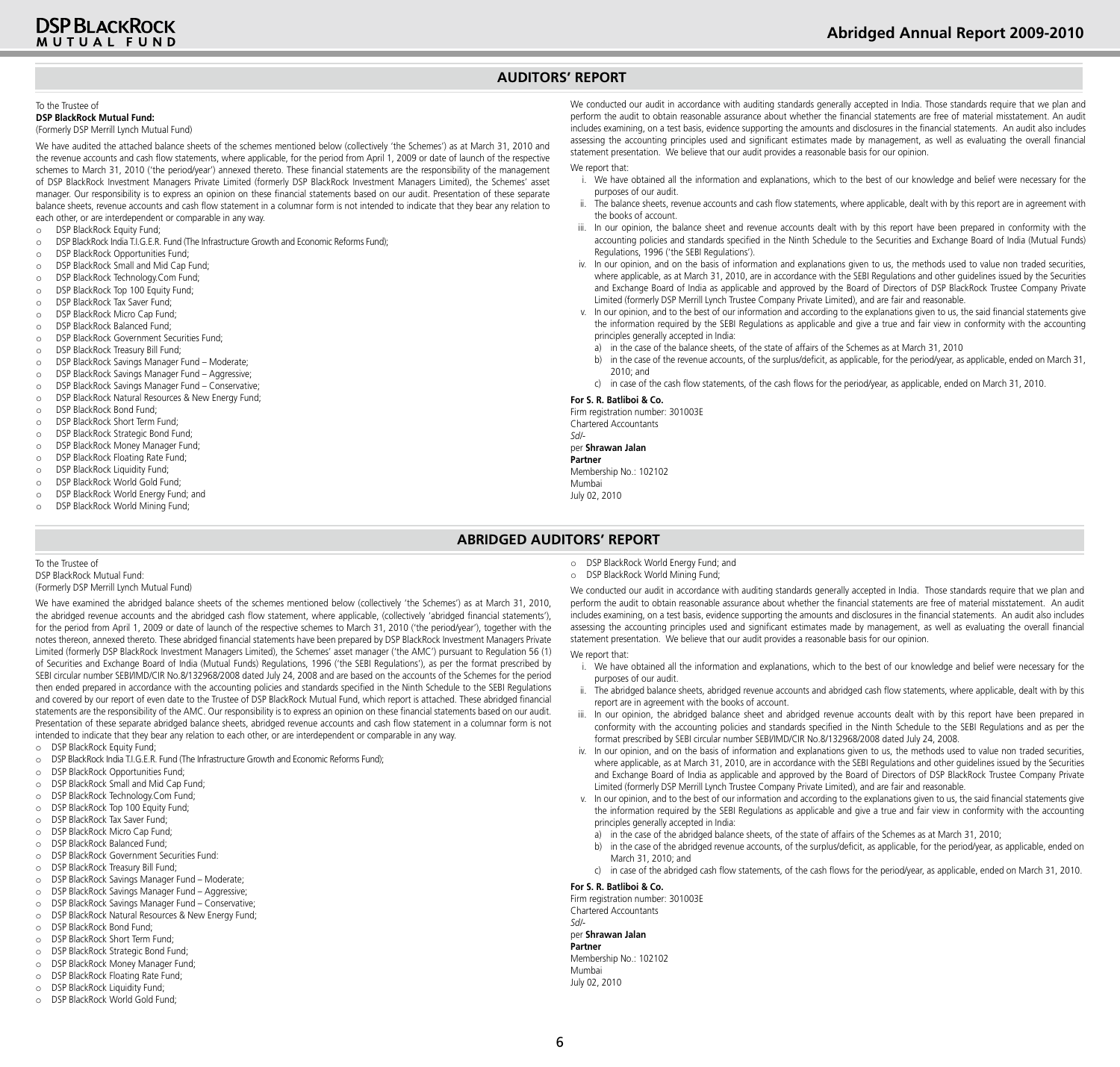## **DSP BLACKROCK MUTUAL FUND (FORMERLY DSP MERRILL LYNCH MUTUAL FUND) Abridged Balance Sheet as at March 31, 2010**

|                |                                                       |                                             |                   |                                               |                   |                                                  |                   |                                            | Rupees in Lacs    |                                                                     |                   |
|----------------|-------------------------------------------------------|---------------------------------------------|-------------------|-----------------------------------------------|-------------------|--------------------------------------------------|-------------------|--------------------------------------------|-------------------|---------------------------------------------------------------------|-------------------|
|                |                                                       | <b>DSP BLACKROCK BOND FUND</b><br>(DSPBRBF) |                   | <b>DSP BLACKROCK EQUITY FUND</b><br>(DSPBREF) |                   | <b>DSP BLACKROCK LIQUIDITY FUND</b><br>(DSPBRLF) |                   | DSP BLACKROCK BALANCED FUND<br>(DSPBRBalF) |                   | <b>DSP BLACKROCK GOVERNMENT</b><br><b>SECURITIES FUND (DSPBRGF)</b> |                   |
|                |                                                       | As at<br>31.03.10                           | As at<br>31.03.09 | As at<br>31.03.10                             | As at<br>31.03.09 | As at<br>31.03.10                                | As at<br>31.03.09 | As at<br>31.03.10                          | As at<br>31.03.09 | As at<br>31.03.10                                                   | As at<br>31.03.09 |
|                | <b>LIABILITIES</b>                                    |                                             |                   |                                               |                   |                                                  |                   |                                            |                   |                                                                     |                   |
| - 1            | <b>Unit Capital</b>                                   | 7,250.81                                    | 49,126.61         | 67,346.80                                     | 52,227.68         | 120,117.11                                       | 14,779.76         | 22,693.19                                  | 22,181.39         | 2,692.43                                                            | 19,582.20         |
| $\overline{2}$ | <b>Reserves &amp; Surplus</b>                         |                                             |                   |                                               |                   |                                                  |                   |                                            |                   |                                                                     |                   |
| 2.1            | Unit Premium Reserves                                 | 303.83                                      | (48, 147.17)      | 35,385.55                                     | 43,946.32         | (1,410,448.01)                                   | (11, 392.92)      | 933.10                                     | 13,067.27         | 132.12                                                              | (2,315.19)        |
| 2.2            | Unrealised Appreciation                               |                                             |                   |                                               |                   |                                                  |                   |                                            |                   |                                                                     |                   |
|                | Reserve                                               | 63.21                                       | 85.21             | 31,719.00                                     | 108.11            |                                                  | 25.40             | 8,982.47                                   | 28.13             |                                                                     |                   |
| 2.3            | Other Reserves                                        | 6,059.61                                    | 92,134.06         | 45,992.62                                     | (9,461.61)        | 1,425,945.37                                     | 14,795.70         | 33,341.70                                  | 6,769.68          | 2,137.49                                                            | 21,867.68         |
| $\overline{3}$ | <b>Current Liabilities &amp;</b><br><b>Provisions</b> |                                             |                   |                                               |                   |                                                  |                   |                                            |                   |                                                                     |                   |
| 3.1            | Other Current Liabilities &<br>Provisions             | 1,182.11                                    | 202.19            | 2,290.80                                      | 2,404.59          | 12,294.71                                        | 120.67            | 545.98                                     | 3,346.68          | 998.88                                                              | 230.51            |
|                | <b>TOTAL</b>                                          | 14,859.57                                   | 93,400.90         | 182,734.77                                    | 89,225.09         | 147,909.18                                       | 18,328.61         | 66,496.44                                  | 45,393.15         | 5.960.92                                                            | 39,365,20         |
|                | <b>ASSETS</b>                                         |                                             |                   |                                               |                   |                                                  |                   |                                            |                   |                                                                     |                   |
|                | <b>Investments</b>                                    |                                             |                   |                                               |                   |                                                  |                   |                                            |                   |                                                                     |                   |
| 1.1            | <b>Listed Securities:</b>                             |                                             |                   |                                               |                   |                                                  |                   |                                            |                   |                                                                     |                   |
|                | 1.1.1 Equity Shares                                   |                                             |                   | 172,559.32                                    | 73,818.93         |                                                  |                   | 47,211.80                                  | 31,965.72         |                                                                     |                   |
|                | 1.1.2 Preference Shares                               |                                             |                   |                                               | 37.42             |                                                  |                   |                                            | 11.77             |                                                                     |                   |
|                | 1.1.3 Debentures & Bonds                              | 4,792.80                                    | 17,893.96         |                                               |                   | 1,001.22                                         | 2,798.45          | 7,176.86                                   | 6,206.07          |                                                                     |                   |
| 1.2            | <b>Unlisted Securities:</b>                           |                                             |                   |                                               |                   |                                                  |                   |                                            |                   |                                                                     |                   |
| 1.2.1          | Debentures & Bonds                                    |                                             |                   |                                               |                   |                                                  | 4,000.00          |                                            |                   |                                                                     |                   |
| 1.2.2          | Securitised Debt Securities                           | 85.73                                       | 91.34             |                                               |                   |                                                  | 2,191.74          |                                            |                   |                                                                     |                   |
| 1.3            | Government Securities                                 | 2,428.06                                    | 41,763.50         |                                               |                   |                                                  |                   | 2,017.16                                   | 519.00            | 2,568.35                                                            | 29,632.42         |
| 1.4            | <b>Treasury Bills</b>                                 | 3,092.83                                    | 12,397.55         |                                               |                   |                                                  |                   |                                            |                   |                                                                     |                   |
| 1.5            | Commercial Paper                                      |                                             |                   |                                               |                   | 42,372.44                                        |                   |                                            |                   |                                                                     |                   |
| 1.6            | Certificate of Deposits                               | 2,496.70                                    | 295.98            |                                               |                   | 81,035.49                                        | 5,713.85          | 4,480.36                                   |                   |                                                                     |                   |
| 1.7            | <b>Bills Rediscounting</b>                            |                                             |                   |                                               |                   | 4,995.40                                         |                   |                                            |                   |                                                                     |                   |
| 1.8            | Units of Domestic Mutual<br>Fund                      |                                             |                   |                                               |                   |                                                  |                   |                                            |                   |                                                                     |                   |
| 1.9            | Foreign Securities                                    |                                             |                   |                                               |                   |                                                  |                   |                                            |                   |                                                                     |                   |
|                | Total Investments                                     | 12,896.12                                   | 72,442.33         | 172,559.32                                    | 73,856.35         | 129,404.55                                       | 14,704.04         | 60,886.18                                  | 38,702.56         | 2,568.35                                                            | 29,632.42         |
| 2              | Deposits                                              | 10.00                                       | 407.50            | 1,754.15                                      | 4,273.76          | 10,050.00                                        | 100.00            | 2,768.56                                   | 1,507.50          |                                                                     | 7.50              |
| $\overline{3}$ | <b>Other Current Assets</b>                           |                                             |                   |                                               |                   |                                                  |                   |                                            |                   |                                                                     |                   |
| 3.1            | Cash & Bank Balance                                   | 36.37                                       | 549.45            | 1,492.42                                      | 1,124.02          | 364.14                                           | 60.40             | 268.10                                     | 564.60            | 20.53                                                               | 177.93            |
| 3.2            | CBLO/ Reverse Repo                                    | 1,769.60                                    | 18,810.67         | 3,672.20                                      | 5,298.81          | 8,027.48                                         | 3,109.14          | 1,489.97                                   | 2,255.22          | 3,345.04                                                            | 8,980.53          |
| 3.3            | Lending                                               | 147.48                                      | 1,190.95          |                                               |                   |                                                  | 355.03            |                                            |                   | 27.00                                                               | 566.82            |
| $\overline{4}$ | Others<br>Deferred Revenue                            |                                             |                   | 3,256.68                                      | 4,672.15          | 63.01                                            |                   | 1,083.63                                   | 2,363.27          |                                                                     |                   |
|                | Expenditure                                           |                                             |                   |                                               |                   |                                                  |                   |                                            |                   |                                                                     |                   |
|                | (to the extent not written<br>off)                    |                                             |                   |                                               |                   |                                                  |                   |                                            |                   |                                                                     |                   |
|                | <b>TOTAL</b>                                          | 14,859.57                                   | 93,400.90         | 182,734.77                                    | 89,225.09         | 147,909.18                                       | 18,328.61         | 66,496.44                                  | 45,393.15         | 5,960.92                                                            | 39,365.20         |

The notes to accounts form an integral part of the accounts.

| For S.R. Batliboi & Co.<br>Firm registration number: 301003E<br>Chartered Accountants |                       | For DSP BlackRock Trustee Company Private Limited | For DSP BlackRock Investment Managers Private Limited |                       |                                      |                     |
|---------------------------------------------------------------------------------------|-----------------------|---------------------------------------------------|-------------------------------------------------------|-----------------------|--------------------------------------|---------------------|
| Sd/-                                                                                  | Sd/-                  | $Sd$ -                                            | Sd/-                                                  | Sd/-                  | Sd/-                                 | Sd/-                |
| Shrawan Jalan                                                                         | Shitin D. Desai       | S. S. Thakur                                      | Hemendra Kothari                                      | K. R. V. Subrahmanian | Naganath Sundaresan                  | <b>Dhawal Dalal</b> |
| Partner                                                                               | Chairman              | Director                                          | Chairman                                              | Director              | President & Chief Investment Officer | <b>Fund Manager</b> |
| Membership No. 102102                                                                 |                       |                                                   | $Sd$ -                                                | Sd/-                  | Sd/-                                 | Sd/-                |
|                                                                                       |                       |                                                   | Anup Maheshwari                                       | Apoorva Shah          | Aseem Gupta                          | <b>Vinit Sambre</b> |
|                                                                                       |                       |                                                   | <b>Fund Manager</b>                                   | <b>Fund Manager</b>   | <b>Fund Manager</b>                  | <b>Fund Manager</b> |
|                                                                                       |                       |                                                   | Sd/-                                                  | Sd/-                  | $Sd$ -                               | Sd/-                |
|                                                                                       |                       |                                                   | Mayana Sobti Rajani*                                  | Laukik Bagwe          | <b>Rohit Singhania</b>               | Mehul Jani#         |
| Mumbai, July 02, 2010                                                                 | Mumbai, July 02, 2010 |                                                   | <b>Fund Manager</b><br>Mumbai, July 02, 2010          | <b>Fund Manager</b>   | <b>Fund Manager</b>                  | <b>Fund Manager</b> |
|                                                                                       |                       |                                                   |                                                       |                       |                                      |                     |

\* Signed on June 28, 2010 in London. #

# Signed on June 26, 2010.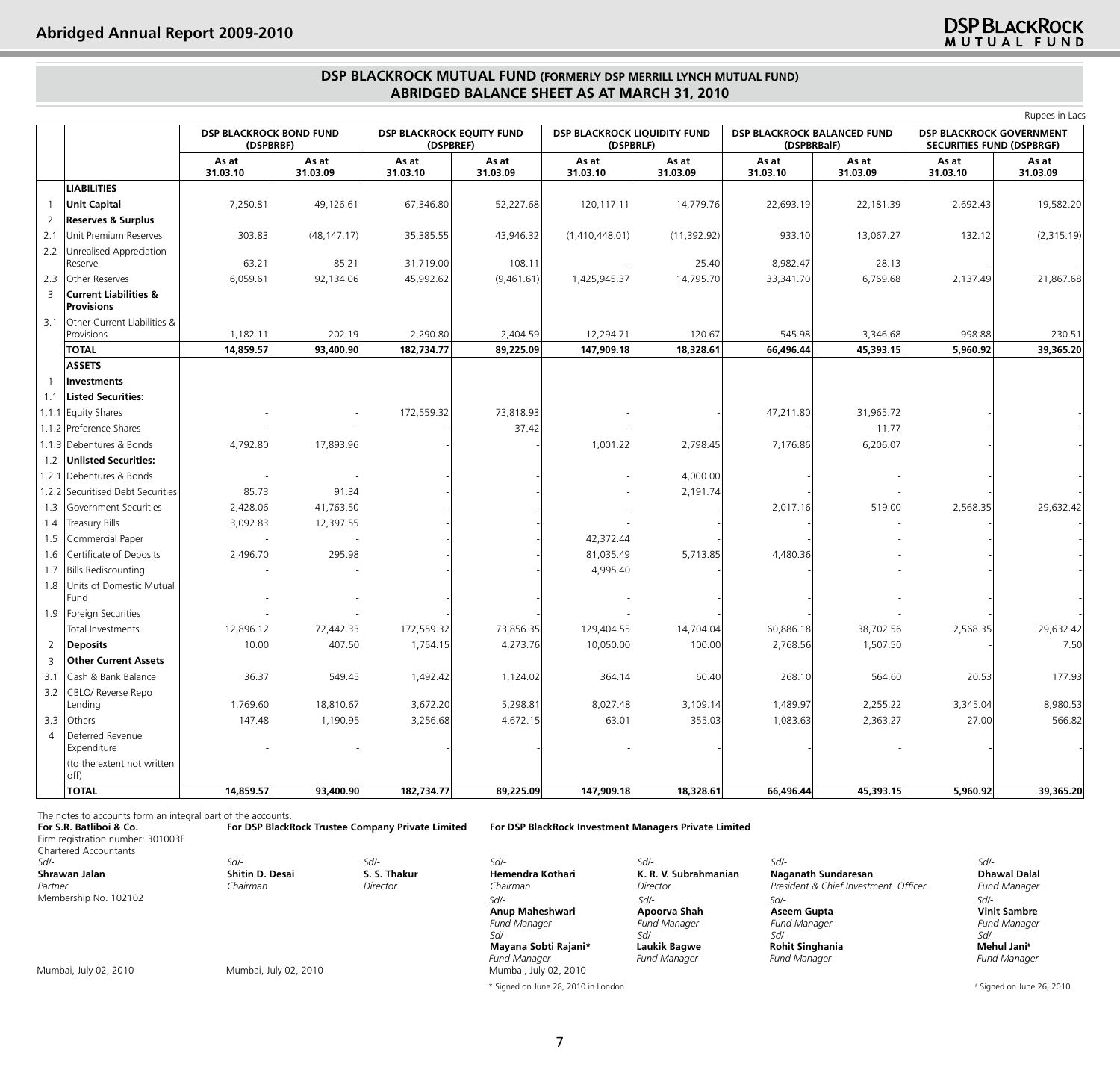## **DSP BLACKROCK MUTUAL FUND (FORMERLY DSP MERRILL LYNCH MUTUAL FUND) Abridged Balance Sheet as at March 31, 2010**

| <b>DSP BLACKROCK SAVINGS</b><br><b>DSP BLACKROCK</b><br><b>DSP BLACKROCK</b><br><b>DSP BLACKROCK</b><br><b>DSP BLACKROCK SHORT</b><br><b>DSP BLACKROCK TOP 100</b><br><b>MANAGER FUND -</b><br><b>TECHNOLOGY.COM FUND</b><br><b>TREASURY BILL FUND</b><br><b>OPPORTUNITIES FUND</b><br><b>TERM FUND (DSPBRSTF)</b><br><b>EQUITY FUND (DSPBRTEF)</b><br><b>MODERATE (DSPBRSF -</b><br>(DSPBRTBF)<br>(DSPBRTF)<br>(DSPBROF)<br>Moderate)<br>As at<br>As at<br>As at<br>As at<br>As at<br>As at<br>As at<br>As at<br>As at<br>As at<br>As at<br>As at<br>As at<br>31.03.09<br>31.03.10<br>31.03.10<br>31.03.09<br>31.03.10<br>31.03.10<br>31.03.09<br>31.03.10<br>31.03.09<br>31.03.10<br>31.03.09<br>31.03.10<br>31.03.09<br><b>LIABILITIES</b><br><b>Unit Capital</b><br>482.33<br>981.25<br>4,545.74<br>25,475.13<br>33,624.50<br>67,197.04<br>3,232.82<br>3,466.49<br>82,753.65<br>54,111.57<br>11,111.45<br>4,437.64<br>$\overline{2}$<br><b>Reserves &amp; Surplus</b><br>Unit Premium Reserves<br>0.47<br>(751.49)<br>(415.93)<br>6,739.03<br>(6, 511.10)<br>8,335.72<br>(1,067.65)<br>(2,074.70)<br>2.1<br>34,676.78<br>27,060.20<br>(221.20)<br>(4,966.69)<br>2.2<br>Unrealised Appreciation<br>25,832.62<br>3.95<br>2,019.36<br>12.74<br>173.24<br>31,591.57<br>3,708.52<br>56.17<br>5.39<br>Reserve<br>(6,022.77)<br>Other Reserves<br>221.85<br>1,161.87<br>4,046.90<br>43,159.81<br>25,325.11<br>8,657.55<br>2,591.79<br>2.3<br>16,484.59<br>5,090.93<br>6,742.38<br>126,612.82<br><b>Current Liabilities &amp;</b><br>3<br><b>Provisions</b><br>Other Current Liabilities &<br>3.1<br>0.61<br>1.46<br>129.66<br>39.27<br>933.83<br>541.60<br>766.35<br>26.41<br>Provisions<br>3,236.55<br>10,139.05<br>92.84<br>197.52<br>1,482.22<br><b>TOTAL</b><br>705.26<br>9,246.48<br>75,557.24<br>1,393.09<br>5,314.01<br>88,890.29<br>68,000.17<br>3,776.32<br>271,254.79<br>16,130.19<br>266,375.57<br>119,120.51<br>6,416.24<br><b>ASSETS</b><br>Investments<br><b>Listed Securities:</b><br>1.1<br>1.1.1 Equity Shares<br>82,839.87<br>50,933.30<br>9,057.38<br>4,158.25<br>253,705.97<br>78,352.02<br>1,757.91<br>668.76<br>2.64<br>1.1.2 Preference Shares<br>34.01<br>1.1.3 Debentures & Bonds<br>67.25<br>2,074.12<br>4,308.74<br><b>Unlisted Securities:</b><br>1.2<br>Debentures & Bonds<br>1,000.14<br>1.2.1<br>1,504.43<br>1.2.2 Securitised Debt Securities<br>896.61<br>1,138.86<br>Government Securities<br>2,428.06<br>1.3<br>499.23<br><b>Treasury Bills</b><br>996.99<br>1.4<br>Commercial Paper<br>23,793.85<br>1.5<br>44,728.80<br>Certificate of Deposits<br>1.6<br>5,431.84<br><b>Bills Rediscounting</b><br>1.7<br>Units of Domestic Mutual<br>1.8<br>Fund<br>1.9<br>Foreign Securities<br>Total Investments<br>499.23<br>996.99<br>9,057.38<br>4,158.25<br>82,907.12<br>50,935.94<br>70,419.40<br>4,977.50<br>1,138.86<br>253,705.97<br>78,386.03<br>13,196.36<br>790.21<br>40.00<br>$\overline{2}$<br>7.50<br>10.63<br>1,400.05<br>4,134.56<br>7.50<br><b>Deposits</b><br>5,820.76<br>7,660.96<br>222.50<br>528.19<br>$\overline{\mathbf{3}}$<br><b>Other Current Assets</b><br>3.1<br>Cash & Bank Balance<br>10.80<br>27.42<br>60.64<br>166.10<br>96.80<br>1,330.55<br>1,800.34<br>176.14<br>1,892.41<br>179.45<br>117.77<br>1,757.64<br>3.2<br>CBLO/ Reverse Repo<br>195.22<br>359.90<br>99.98<br>649.57<br>9,497.87<br>Lending<br>49.97<br>2,154.75<br>2,429.68<br>6,447.39<br>22,294.99<br>405.43<br>2,110.43<br>0.01<br>Others<br>1.28<br>67.86<br>99.47<br>3,836.75<br>1,142.75<br>421.45<br>3.3<br>2,101.25<br>24.14<br>3,523.03<br>8,886.12<br>387.35<br>Deferred Revenue<br>$\overline{4}$<br>Expenditure<br>(to the extent not written<br>off) |              |        |          |          |          |           |           |           |          |            |            |           |          |                                                                 | Rupees in Lacs    |
|-------------------------------------------------------------------------------------------------------------------------------------------------------------------------------------------------------------------------------------------------------------------------------------------------------------------------------------------------------------------------------------------------------------------------------------------------------------------------------------------------------------------------------------------------------------------------------------------------------------------------------------------------------------------------------------------------------------------------------------------------------------------------------------------------------------------------------------------------------------------------------------------------------------------------------------------------------------------------------------------------------------------------------------------------------------------------------------------------------------------------------------------------------------------------------------------------------------------------------------------------------------------------------------------------------------------------------------------------------------------------------------------------------------------------------------------------------------------------------------------------------------------------------------------------------------------------------------------------------------------------------------------------------------------------------------------------------------------------------------------------------------------------------------------------------------------------------------------------------------------------------------------------------------------------------------------------------------------------------------------------------------------------------------------------------------------------------------------------------------------------------------------------------------------------------------------------------------------------------------------------------------------------------------------------------------------------------------------------------------------------------------------------------------------------------------------------------------------------------------------------------------------------------------------------------------------------------------------------------------------------------------------------------------------------------------------------------------------------------------------------------------------------------------------------------------------------------------------------------------------------------------------------------------------------------------------------------------------------------------------------------------------------------------------------------------------------------------------------------------------------------------------------------------------------------------------------------------------------------------------------------------------------------------------------------------------------------------------------------------------------------------------------------------------------------------------------------------------------------------------------------------------------------------------------------------------------------------------------------------------------------------------------------------------------------------|--------------|--------|----------|----------|----------|-----------|-----------|-----------|----------|------------|------------|-----------|----------|-----------------------------------------------------------------|-------------------|
|                                                                                                                                                                                                                                                                                                                                                                                                                                                                                                                                                                                                                                                                                                                                                                                                                                                                                                                                                                                                                                                                                                                                                                                                                                                                                                                                                                                                                                                                                                                                                                                                                                                                                                                                                                                                                                                                                                                                                                                                                                                                                                                                                                                                                                                                                                                                                                                                                                                                                                                                                                                                                                                                                                                                                                                                                                                                                                                                                                                                                                                                                                                                                                                                                                                                                                                                                                                                                                                                                                                                                                                                                                                                                     |              |        |          |          |          |           |           |           |          |            |            |           |          | <b>DSP BLACKROCK</b><br><b>FLOATING RATE FUND</b><br>(DSPBRFRF) |                   |
|                                                                                                                                                                                                                                                                                                                                                                                                                                                                                                                                                                                                                                                                                                                                                                                                                                                                                                                                                                                                                                                                                                                                                                                                                                                                                                                                                                                                                                                                                                                                                                                                                                                                                                                                                                                                                                                                                                                                                                                                                                                                                                                                                                                                                                                                                                                                                                                                                                                                                                                                                                                                                                                                                                                                                                                                                                                                                                                                                                                                                                                                                                                                                                                                                                                                                                                                                                                                                                                                                                                                                                                                                                                                                     |              |        |          |          |          |           |           |           |          |            |            |           |          |                                                                 | As at<br>31.03.09 |
|                                                                                                                                                                                                                                                                                                                                                                                                                                                                                                                                                                                                                                                                                                                                                                                                                                                                                                                                                                                                                                                                                                                                                                                                                                                                                                                                                                                                                                                                                                                                                                                                                                                                                                                                                                                                                                                                                                                                                                                                                                                                                                                                                                                                                                                                                                                                                                                                                                                                                                                                                                                                                                                                                                                                                                                                                                                                                                                                                                                                                                                                                                                                                                                                                                                                                                                                                                                                                                                                                                                                                                                                                                                                                     |              |        |          |          |          |           |           |           |          |            |            |           |          |                                                                 |                   |
|                                                                                                                                                                                                                                                                                                                                                                                                                                                                                                                                                                                                                                                                                                                                                                                                                                                                                                                                                                                                                                                                                                                                                                                                                                                                                                                                                                                                                                                                                                                                                                                                                                                                                                                                                                                                                                                                                                                                                                                                                                                                                                                                                                                                                                                                                                                                                                                                                                                                                                                                                                                                                                                                                                                                                                                                                                                                                                                                                                                                                                                                                                                                                                                                                                                                                                                                                                                                                                                                                                                                                                                                                                                                                     |              |        |          |          |          |           |           |           |          |            |            |           |          | 252,342.19                                                      | 22,320.06         |
|                                                                                                                                                                                                                                                                                                                                                                                                                                                                                                                                                                                                                                                                                                                                                                                                                                                                                                                                                                                                                                                                                                                                                                                                                                                                                                                                                                                                                                                                                                                                                                                                                                                                                                                                                                                                                                                                                                                                                                                                                                                                                                                                                                                                                                                                                                                                                                                                                                                                                                                                                                                                                                                                                                                                                                                                                                                                                                                                                                                                                                                                                                                                                                                                                                                                                                                                                                                                                                                                                                                                                                                                                                                                                     |              |        |          |          |          |           |           |           |          |            |            |           |          |                                                                 |                   |
|                                                                                                                                                                                                                                                                                                                                                                                                                                                                                                                                                                                                                                                                                                                                                                                                                                                                                                                                                                                                                                                                                                                                                                                                                                                                                                                                                                                                                                                                                                                                                                                                                                                                                                                                                                                                                                                                                                                                                                                                                                                                                                                                                                                                                                                                                                                                                                                                                                                                                                                                                                                                                                                                                                                                                                                                                                                                                                                                                                                                                                                                                                                                                                                                                                                                                                                                                                                                                                                                                                                                                                                                                                                                                     |              |        |          |          |          |           |           |           |          |            |            |           |          | (513.61)                                                        | (6,803.32)        |
|                                                                                                                                                                                                                                                                                                                                                                                                                                                                                                                                                                                                                                                                                                                                                                                                                                                                                                                                                                                                                                                                                                                                                                                                                                                                                                                                                                                                                                                                                                                                                                                                                                                                                                                                                                                                                                                                                                                                                                                                                                                                                                                                                                                                                                                                                                                                                                                                                                                                                                                                                                                                                                                                                                                                                                                                                                                                                                                                                                                                                                                                                                                                                                                                                                                                                                                                                                                                                                                                                                                                                                                                                                                                                     |              |        |          |          |          |           |           |           |          |            |            |           |          | 6.02                                                            |                   |
|                                                                                                                                                                                                                                                                                                                                                                                                                                                                                                                                                                                                                                                                                                                                                                                                                                                                                                                                                                                                                                                                                                                                                                                                                                                                                                                                                                                                                                                                                                                                                                                                                                                                                                                                                                                                                                                                                                                                                                                                                                                                                                                                                                                                                                                                                                                                                                                                                                                                                                                                                                                                                                                                                                                                                                                                                                                                                                                                                                                                                                                                                                                                                                                                                                                                                                                                                                                                                                                                                                                                                                                                                                                                                     |              |        |          |          |          |           |           |           |          |            |            |           |          | 13,058.75                                                       | 8,476.27          |
|                                                                                                                                                                                                                                                                                                                                                                                                                                                                                                                                                                                                                                                                                                                                                                                                                                                                                                                                                                                                                                                                                                                                                                                                                                                                                                                                                                                                                                                                                                                                                                                                                                                                                                                                                                                                                                                                                                                                                                                                                                                                                                                                                                                                                                                                                                                                                                                                                                                                                                                                                                                                                                                                                                                                                                                                                                                                                                                                                                                                                                                                                                                                                                                                                                                                                                                                                                                                                                                                                                                                                                                                                                                                                     |              |        |          |          |          |           |           |           |          |            |            |           |          |                                                                 |                   |
|                                                                                                                                                                                                                                                                                                                                                                                                                                                                                                                                                                                                                                                                                                                                                                                                                                                                                                                                                                                                                                                                                                                                                                                                                                                                                                                                                                                                                                                                                                                                                                                                                                                                                                                                                                                                                                                                                                                                                                                                                                                                                                                                                                                                                                                                                                                                                                                                                                                                                                                                                                                                                                                                                                                                                                                                                                                                                                                                                                                                                                                                                                                                                                                                                                                                                                                                                                                                                                                                                                                                                                                                                                                                                     |              |        |          |          |          |           |           |           |          |            |            |           |          |                                                                 | 1,322.28          |
|                                                                                                                                                                                                                                                                                                                                                                                                                                                                                                                                                                                                                                                                                                                                                                                                                                                                                                                                                                                                                                                                                                                                                                                                                                                                                                                                                                                                                                                                                                                                                                                                                                                                                                                                                                                                                                                                                                                                                                                                                                                                                                                                                                                                                                                                                                                                                                                                                                                                                                                                                                                                                                                                                                                                                                                                                                                                                                                                                                                                                                                                                                                                                                                                                                                                                                                                                                                                                                                                                                                                                                                                                                                                                     |              |        |          |          |          |           |           |           |          |            |            |           |          |                                                                 | 25,315.29         |
|                                                                                                                                                                                                                                                                                                                                                                                                                                                                                                                                                                                                                                                                                                                                                                                                                                                                                                                                                                                                                                                                                                                                                                                                                                                                                                                                                                                                                                                                                                                                                                                                                                                                                                                                                                                                                                                                                                                                                                                                                                                                                                                                                                                                                                                                                                                                                                                                                                                                                                                                                                                                                                                                                                                                                                                                                                                                                                                                                                                                                                                                                                                                                                                                                                                                                                                                                                                                                                                                                                                                                                                                                                                                                     |              |        |          |          |          |           |           |           |          |            |            |           |          |                                                                 |                   |
|                                                                                                                                                                                                                                                                                                                                                                                                                                                                                                                                                                                                                                                                                                                                                                                                                                                                                                                                                                                                                                                                                                                                                                                                                                                                                                                                                                                                                                                                                                                                                                                                                                                                                                                                                                                                                                                                                                                                                                                                                                                                                                                                                                                                                                                                                                                                                                                                                                                                                                                                                                                                                                                                                                                                                                                                                                                                                                                                                                                                                                                                                                                                                                                                                                                                                                                                                                                                                                                                                                                                                                                                                                                                                     |              |        |          |          |          |           |           |           |          |            |            |           |          |                                                                 |                   |
|                                                                                                                                                                                                                                                                                                                                                                                                                                                                                                                                                                                                                                                                                                                                                                                                                                                                                                                                                                                                                                                                                                                                                                                                                                                                                                                                                                                                                                                                                                                                                                                                                                                                                                                                                                                                                                                                                                                                                                                                                                                                                                                                                                                                                                                                                                                                                                                                                                                                                                                                                                                                                                                                                                                                                                                                                                                                                                                                                                                                                                                                                                                                                                                                                                                                                                                                                                                                                                                                                                                                                                                                                                                                                     |              |        |          |          |          |           |           |           |          |            |            |           |          |                                                                 |                   |
|                                                                                                                                                                                                                                                                                                                                                                                                                                                                                                                                                                                                                                                                                                                                                                                                                                                                                                                                                                                                                                                                                                                                                                                                                                                                                                                                                                                                                                                                                                                                                                                                                                                                                                                                                                                                                                                                                                                                                                                                                                                                                                                                                                                                                                                                                                                                                                                                                                                                                                                                                                                                                                                                                                                                                                                                                                                                                                                                                                                                                                                                                                                                                                                                                                                                                                                                                                                                                                                                                                                                                                                                                                                                                     |              |        |          |          |          |           |           |           |          |            |            |           |          |                                                                 |                   |
|                                                                                                                                                                                                                                                                                                                                                                                                                                                                                                                                                                                                                                                                                                                                                                                                                                                                                                                                                                                                                                                                                                                                                                                                                                                                                                                                                                                                                                                                                                                                                                                                                                                                                                                                                                                                                                                                                                                                                                                                                                                                                                                                                                                                                                                                                                                                                                                                                                                                                                                                                                                                                                                                                                                                                                                                                                                                                                                                                                                                                                                                                                                                                                                                                                                                                                                                                                                                                                                                                                                                                                                                                                                                                     |              |        |          |          |          |           |           |           |          |            |            |           |          |                                                                 |                   |
|                                                                                                                                                                                                                                                                                                                                                                                                                                                                                                                                                                                                                                                                                                                                                                                                                                                                                                                                                                                                                                                                                                                                                                                                                                                                                                                                                                                                                                                                                                                                                                                                                                                                                                                                                                                                                                                                                                                                                                                                                                                                                                                                                                                                                                                                                                                                                                                                                                                                                                                                                                                                                                                                                                                                                                                                                                                                                                                                                                                                                                                                                                                                                                                                                                                                                                                                                                                                                                                                                                                                                                                                                                                                                     |              |        |          |          |          |           |           |           |          |            |            |           |          | 7,532.83                                                        | 15,562.46         |
|                                                                                                                                                                                                                                                                                                                                                                                                                                                                                                                                                                                                                                                                                                                                                                                                                                                                                                                                                                                                                                                                                                                                                                                                                                                                                                                                                                                                                                                                                                                                                                                                                                                                                                                                                                                                                                                                                                                                                                                                                                                                                                                                                                                                                                                                                                                                                                                                                                                                                                                                                                                                                                                                                                                                                                                                                                                                                                                                                                                                                                                                                                                                                                                                                                                                                                                                                                                                                                                                                                                                                                                                                                                                                     |              |        |          |          |          |           |           |           |          |            |            |           |          |                                                                 |                   |
|                                                                                                                                                                                                                                                                                                                                                                                                                                                                                                                                                                                                                                                                                                                                                                                                                                                                                                                                                                                                                                                                                                                                                                                                                                                                                                                                                                                                                                                                                                                                                                                                                                                                                                                                                                                                                                                                                                                                                                                                                                                                                                                                                                                                                                                                                                                                                                                                                                                                                                                                                                                                                                                                                                                                                                                                                                                                                                                                                                                                                                                                                                                                                                                                                                                                                                                                                                                                                                                                                                                                                                                                                                                                                     |              |        |          |          |          |           |           |           |          |            |            |           |          | 9,504.56                                                        |                   |
|                                                                                                                                                                                                                                                                                                                                                                                                                                                                                                                                                                                                                                                                                                                                                                                                                                                                                                                                                                                                                                                                                                                                                                                                                                                                                                                                                                                                                                                                                                                                                                                                                                                                                                                                                                                                                                                                                                                                                                                                                                                                                                                                                                                                                                                                                                                                                                                                                                                                                                                                                                                                                                                                                                                                                                                                                                                                                                                                                                                                                                                                                                                                                                                                                                                                                                                                                                                                                                                                                                                                                                                                                                                                                     |              |        |          |          |          |           |           |           |          |            |            |           |          |                                                                 |                   |
|                                                                                                                                                                                                                                                                                                                                                                                                                                                                                                                                                                                                                                                                                                                                                                                                                                                                                                                                                                                                                                                                                                                                                                                                                                                                                                                                                                                                                                                                                                                                                                                                                                                                                                                                                                                                                                                                                                                                                                                                                                                                                                                                                                                                                                                                                                                                                                                                                                                                                                                                                                                                                                                                                                                                                                                                                                                                                                                                                                                                                                                                                                                                                                                                                                                                                                                                                                                                                                                                                                                                                                                                                                                                                     |              |        |          |          |          |           |           |           |          |            |            |           |          |                                                                 |                   |
|                                                                                                                                                                                                                                                                                                                                                                                                                                                                                                                                                                                                                                                                                                                                                                                                                                                                                                                                                                                                                                                                                                                                                                                                                                                                                                                                                                                                                                                                                                                                                                                                                                                                                                                                                                                                                                                                                                                                                                                                                                                                                                                                                                                                                                                                                                                                                                                                                                                                                                                                                                                                                                                                                                                                                                                                                                                                                                                                                                                                                                                                                                                                                                                                                                                                                                                                                                                                                                                                                                                                                                                                                                                                                     |              |        |          |          |          |           |           |           |          |            |            |           |          |                                                                 | 4,989.90          |
|                                                                                                                                                                                                                                                                                                                                                                                                                                                                                                                                                                                                                                                                                                                                                                                                                                                                                                                                                                                                                                                                                                                                                                                                                                                                                                                                                                                                                                                                                                                                                                                                                                                                                                                                                                                                                                                                                                                                                                                                                                                                                                                                                                                                                                                                                                                                                                                                                                                                                                                                                                                                                                                                                                                                                                                                                                                                                                                                                                                                                                                                                                                                                                                                                                                                                                                                                                                                                                                                                                                                                                                                                                                                                     |              |        |          |          |          |           |           |           |          |            |            |           |          | 39,134.68                                                       |                   |
|                                                                                                                                                                                                                                                                                                                                                                                                                                                                                                                                                                                                                                                                                                                                                                                                                                                                                                                                                                                                                                                                                                                                                                                                                                                                                                                                                                                                                                                                                                                                                                                                                                                                                                                                                                                                                                                                                                                                                                                                                                                                                                                                                                                                                                                                                                                                                                                                                                                                                                                                                                                                                                                                                                                                                                                                                                                                                                                                                                                                                                                                                                                                                                                                                                                                                                                                                                                                                                                                                                                                                                                                                                                                                     |              |        |          |          |          |           |           |           |          |            |            |           |          | 191,020.67                                                      | 1,722.41          |
|                                                                                                                                                                                                                                                                                                                                                                                                                                                                                                                                                                                                                                                                                                                                                                                                                                                                                                                                                                                                                                                                                                                                                                                                                                                                                                                                                                                                                                                                                                                                                                                                                                                                                                                                                                                                                                                                                                                                                                                                                                                                                                                                                                                                                                                                                                                                                                                                                                                                                                                                                                                                                                                                                                                                                                                                                                                                                                                                                                                                                                                                                                                                                                                                                                                                                                                                                                                                                                                                                                                                                                                                                                                                                     |              |        |          |          |          |           |           |           |          |            |            |           |          |                                                                 |                   |
|                                                                                                                                                                                                                                                                                                                                                                                                                                                                                                                                                                                                                                                                                                                                                                                                                                                                                                                                                                                                                                                                                                                                                                                                                                                                                                                                                                                                                                                                                                                                                                                                                                                                                                                                                                                                                                                                                                                                                                                                                                                                                                                                                                                                                                                                                                                                                                                                                                                                                                                                                                                                                                                                                                                                                                                                                                                                                                                                                                                                                                                                                                                                                                                                                                                                                                                                                                                                                                                                                                                                                                                                                                                                                     |              |        |          |          |          |           |           |           |          |            |            |           |          |                                                                 |                   |
|                                                                                                                                                                                                                                                                                                                                                                                                                                                                                                                                                                                                                                                                                                                                                                                                                                                                                                                                                                                                                                                                                                                                                                                                                                                                                                                                                                                                                                                                                                                                                                                                                                                                                                                                                                                                                                                                                                                                                                                                                                                                                                                                                                                                                                                                                                                                                                                                                                                                                                                                                                                                                                                                                                                                                                                                                                                                                                                                                                                                                                                                                                                                                                                                                                                                                                                                                                                                                                                                                                                                                                                                                                                                                     |              |        |          |          |          |           |           |           |          |            |            |           |          |                                                                 |                   |
|                                                                                                                                                                                                                                                                                                                                                                                                                                                                                                                                                                                                                                                                                                                                                                                                                                                                                                                                                                                                                                                                                                                                                                                                                                                                                                                                                                                                                                                                                                                                                                                                                                                                                                                                                                                                                                                                                                                                                                                                                                                                                                                                                                                                                                                                                                                                                                                                                                                                                                                                                                                                                                                                                                                                                                                                                                                                                                                                                                                                                                                                                                                                                                                                                                                                                                                                                                                                                                                                                                                                                                                                                                                                                     |              |        |          |          |          |           |           |           |          |            |            |           |          | 247,192.74                                                      | 22,274.77         |
|                                                                                                                                                                                                                                                                                                                                                                                                                                                                                                                                                                                                                                                                                                                                                                                                                                                                                                                                                                                                                                                                                                                                                                                                                                                                                                                                                                                                                                                                                                                                                                                                                                                                                                                                                                                                                                                                                                                                                                                                                                                                                                                                                                                                                                                                                                                                                                                                                                                                                                                                                                                                                                                                                                                                                                                                                                                                                                                                                                                                                                                                                                                                                                                                                                                                                                                                                                                                                                                                                                                                                                                                                                                                                     |              |        |          |          |          |           |           |           |          |            |            |           |          | 4,630.00                                                        | 7.50              |
|                                                                                                                                                                                                                                                                                                                                                                                                                                                                                                                                                                                                                                                                                                                                                                                                                                                                                                                                                                                                                                                                                                                                                                                                                                                                                                                                                                                                                                                                                                                                                                                                                                                                                                                                                                                                                                                                                                                                                                                                                                                                                                                                                                                                                                                                                                                                                                                                                                                                                                                                                                                                                                                                                                                                                                                                                                                                                                                                                                                                                                                                                                                                                                                                                                                                                                                                                                                                                                                                                                                                                                                                                                                                                     |              |        |          |          |          |           |           |           |          |            |            |           |          |                                                                 |                   |
|                                                                                                                                                                                                                                                                                                                                                                                                                                                                                                                                                                                                                                                                                                                                                                                                                                                                                                                                                                                                                                                                                                                                                                                                                                                                                                                                                                                                                                                                                                                                                                                                                                                                                                                                                                                                                                                                                                                                                                                                                                                                                                                                                                                                                                                                                                                                                                                                                                                                                                                                                                                                                                                                                                                                                                                                                                                                                                                                                                                                                                                                                                                                                                                                                                                                                                                                                                                                                                                                                                                                                                                                                                                                                     |              |        |          |          |          |           |           |           |          |            |            |           |          | 2,446.43                                                        | 314.35            |
|                                                                                                                                                                                                                                                                                                                                                                                                                                                                                                                                                                                                                                                                                                                                                                                                                                                                                                                                                                                                                                                                                                                                                                                                                                                                                                                                                                                                                                                                                                                                                                                                                                                                                                                                                                                                                                                                                                                                                                                                                                                                                                                                                                                                                                                                                                                                                                                                                                                                                                                                                                                                                                                                                                                                                                                                                                                                                                                                                                                                                                                                                                                                                                                                                                                                                                                                                                                                                                                                                                                                                                                                                                                                                     |              |        |          |          |          |           |           |           |          |            |            |           |          |                                                                 |                   |
|                                                                                                                                                                                                                                                                                                                                                                                                                                                                                                                                                                                                                                                                                                                                                                                                                                                                                                                                                                                                                                                                                                                                                                                                                                                                                                                                                                                                                                                                                                                                                                                                                                                                                                                                                                                                                                                                                                                                                                                                                                                                                                                                                                                                                                                                                                                                                                                                                                                                                                                                                                                                                                                                                                                                                                                                                                                                                                                                                                                                                                                                                                                                                                                                                                                                                                                                                                                                                                                                                                                                                                                                                                                                                     |              |        |          |          |          |           |           |           |          |            |            |           |          | 135.07                                                          | 1,734.79          |
|                                                                                                                                                                                                                                                                                                                                                                                                                                                                                                                                                                                                                                                                                                                                                                                                                                                                                                                                                                                                                                                                                                                                                                                                                                                                                                                                                                                                                                                                                                                                                                                                                                                                                                                                                                                                                                                                                                                                                                                                                                                                                                                                                                                                                                                                                                                                                                                                                                                                                                                                                                                                                                                                                                                                                                                                                                                                                                                                                                                                                                                                                                                                                                                                                                                                                                                                                                                                                                                                                                                                                                                                                                                                                     |              |        |          |          |          |           |           |           |          |            |            |           |          | 11,971.33                                                       | 983.88            |
|                                                                                                                                                                                                                                                                                                                                                                                                                                                                                                                                                                                                                                                                                                                                                                                                                                                                                                                                                                                                                                                                                                                                                                                                                                                                                                                                                                                                                                                                                                                                                                                                                                                                                                                                                                                                                                                                                                                                                                                                                                                                                                                                                                                                                                                                                                                                                                                                                                                                                                                                                                                                                                                                                                                                                                                                                                                                                                                                                                                                                                                                                                                                                                                                                                                                                                                                                                                                                                                                                                                                                                                                                                                                                     |              |        |          |          |          |           |           |           |          |            |            |           |          |                                                                 |                   |
|                                                                                                                                                                                                                                                                                                                                                                                                                                                                                                                                                                                                                                                                                                                                                                                                                                                                                                                                                                                                                                                                                                                                                                                                                                                                                                                                                                                                                                                                                                                                                                                                                                                                                                                                                                                                                                                                                                                                                                                                                                                                                                                                                                                                                                                                                                                                                                                                                                                                                                                                                                                                                                                                                                                                                                                                                                                                                                                                                                                                                                                                                                                                                                                                                                                                                                                                                                                                                                                                                                                                                                                                                                                                                     |              |        |          |          |          |           |           |           |          |            |            |           |          |                                                                 |                   |
|                                                                                                                                                                                                                                                                                                                                                                                                                                                                                                                                                                                                                                                                                                                                                                                                                                                                                                                                                                                                                                                                                                                                                                                                                                                                                                                                                                                                                                                                                                                                                                                                                                                                                                                                                                                                                                                                                                                                                                                                                                                                                                                                                                                                                                                                                                                                                                                                                                                                                                                                                                                                                                                                                                                                                                                                                                                                                                                                                                                                                                                                                                                                                                                                                                                                                                                                                                                                                                                                                                                                                                                                                                                                                     | <b>TOTAL</b> | 705.26 | 1,393.09 | 9,246.48 | 5,314.01 | 88,890.29 | 68,000.17 | 75,557.24 | 3,776.32 | 271,254.79 | 119,120.51 | 16,130.19 | 6,416.24 | 266,375.57                                                      | 25,315.29         |

| For S.R. Batliboi & Co.<br>Firm registration number: 301003E<br>Chartered Accountants |                         | For DSP BlackRock Trustee Company Private Limited |                                                                              | For DSP BlackRock Investment Managers Private Limited |                                                       |                                                      |
|---------------------------------------------------------------------------------------|-------------------------|---------------------------------------------------|------------------------------------------------------------------------------|-------------------------------------------------------|-------------------------------------------------------|------------------------------------------------------|
| Sd/-<br>Shrawan Jalan                                                                 | Sd/-<br>Shitin D. Desai | Sd/-<br>S. S. Thakur                              | $Sd$ -<br>Hemendra Kothari                                                   | $Sd$ -<br>K. R. V. Subrahmanian                       | Sd/-<br>Naganath Sundaresan                           | $S$ d/-<br><b>Dhawal Dalal</b>                       |
| Partner                                                                               | Chairman                | Director                                          | Chairman                                                                     | Director                                              | President & Chief Investment Officer                  | <b>Fund Manager</b>                                  |
| Membership No. 102102                                                                 |                         |                                                   | $Sd$ -<br>Anup Maheshwari<br><b>Fund Manager</b>                             | Sd/-<br>Apoorva Shah<br><b>Fund Manager</b>           | $Sd$ -<br>Aseem Gupta<br><b>Fund Manager</b>          | $Sd$ -<br><b>Vinit Sambre</b><br><b>Fund Manager</b> |
| Mumbai, July 02, 2010                                                                 | Mumbai, July 02, 2010   |                                                   | Sd/-<br>Mayana Sobti Rajani*<br><b>Fund Manager</b><br>Mumbai, July 02, 2010 | $Sd$ -<br>Laukik Bagwe<br><b>Fund Manager</b>         | Sd/-<br><b>Rohit Singhania</b><br><b>Fund Manager</b> | $Sd$ -<br>Mehul Jani#<br><b>Fund Manager</b>         |

# Signed on June 26, 2010.

\* Signed on June 28, 2010 in London. #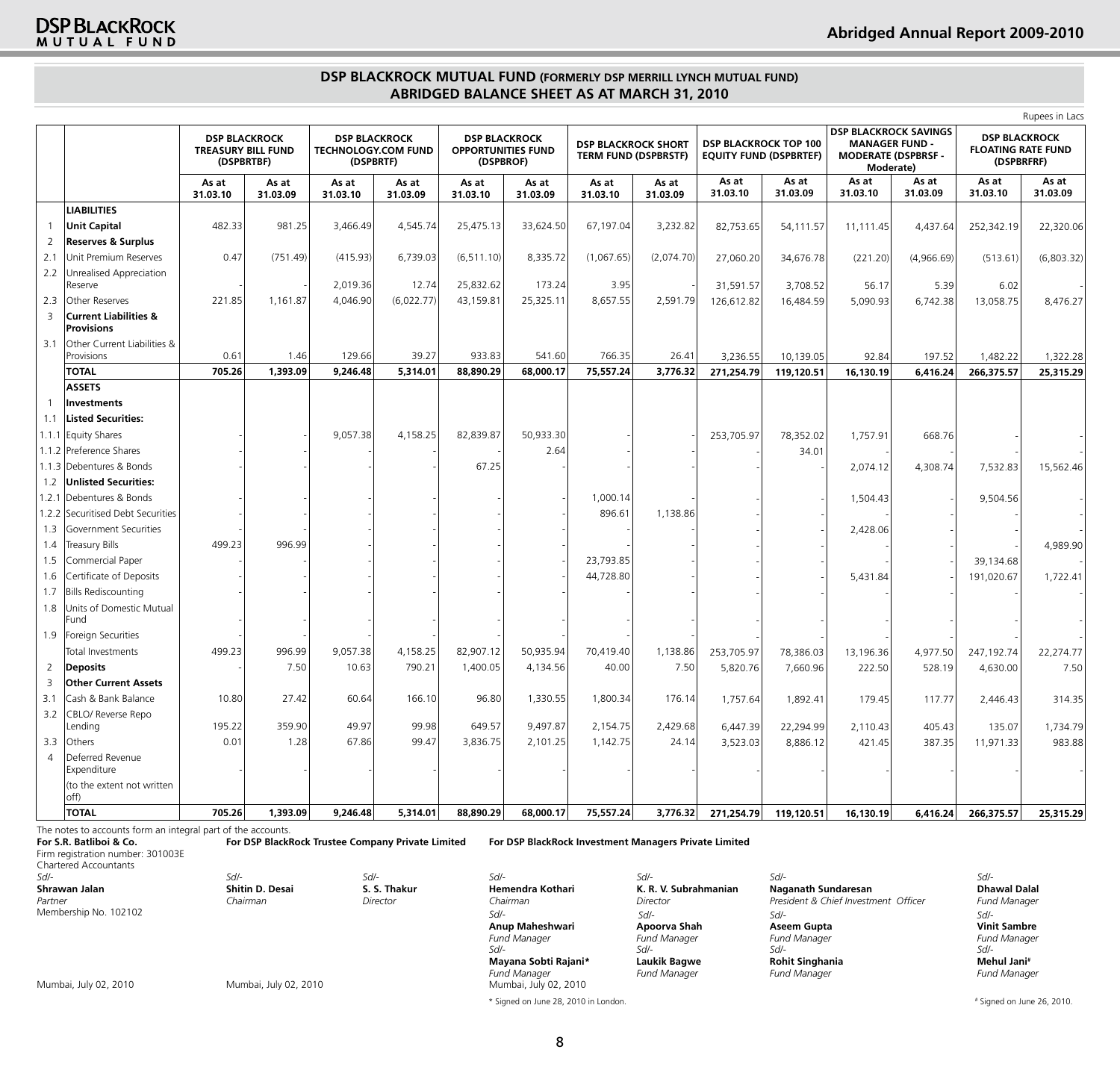## **DSP BLACKROCK**

Rupees in Lacs

## **DSP BLACKROCK MUTUAL FUND (FORMERLY DSP MERRILL LYNCH MUTUAL FUND) Abridged Balance Sheet as at March 31, 2010**

|                |                                                       | <b>DSP BLACKROCK SAVINGS MANAGER</b><br>FUND - AGGRESSIVE (DSPBRSF -<br>Aggressive) |                   | <b>DSP BLACKROCK SAVINGS MANAGER</b><br><b>FUND - CONSERVATIVE (DSPBRSF -</b><br>Conservative) |                   | DSP BLACKROCK INDIA T.I.G.E.R.<br><b>FUND (THE INFRASTRUCTURE</b><br><b>GROWTH AND ECONOMIC REFORMS</b><br><b>FUND) (DSPBRITF)</b> |                   |                   | <b>DSP BLACKROCK MONEY MANAGER</b><br><b>FUND (DSPBRMMF)</b> | DSP BLACKROCK SMALL & MID CAP<br><b>FUND (DSPBRSMF)</b> |                   |
|----------------|-------------------------------------------------------|-------------------------------------------------------------------------------------|-------------------|------------------------------------------------------------------------------------------------|-------------------|------------------------------------------------------------------------------------------------------------------------------------|-------------------|-------------------|--------------------------------------------------------------|---------------------------------------------------------|-------------------|
|                |                                                       | As at<br>31.03.10                                                                   | As at<br>31.03.09 | As at<br>31.03.10                                                                              | As at<br>31.03.09 | As at<br>31.03.10                                                                                                                  | As at<br>31.03.09 | As at<br>31.03.10 | As at<br>31.03.09                                            | As at<br>31.03.10                                       | As at<br>31.03.09 |
|                | <b>LIABILITIES</b>                                    |                                                                                     |                   |                                                                                                |                   |                                                                                                                                    |                   |                   |                                                              |                                                         |                   |
| $\overline{1}$ | <b>Unit Capital</b>                                   | 11,577.80                                                                           | 4,652.46          | 2,114.57                                                                                       | 222.64            | 120,301.82                                                                                                                         | 140,140.91        | 57,522.72         | 138,572.41                                                   | 52,704.61                                               | 64,809.80         |
| 2              | <b>Reserves &amp; Surplus</b>                         |                                                                                     |                   |                                                                                                |                   |                                                                                                                                    |                   |                   |                                                              |                                                         |                   |
| 2.1            | Unit Premium Reserves                                 | 27.88                                                                               | 1,726.68          | (31.63)                                                                                        | (115.23)          | 69,640.21                                                                                                                          | 182,434.16        | (503.72)          | (1,611.89)                                                   | (6,794.76)                                              | (8,445.65)        |
| 2.2            | Unrealised Appreciation                               |                                                                                     |                   |                                                                                                |                   |                                                                                                                                    |                   |                   |                                                              |                                                         |                   |
|                | Reserve                                               | 66.56                                                                               | 8.01              | 3.80                                                                                           | 0.23              | 46,642.98                                                                                                                          | 949.71            | 0.37              | 1,082.91                                                     | 20,472.61                                               | 12.98             |
| 2.3            | <b>Other Reserves</b>                                 | 4,474.24                                                                            | (407.31)          | 457.74                                                                                         | 154.34            | 94,010.86                                                                                                                          | (91, 376.34)      | 2,209.24          | 6,444.45                                                     | 11,017.69                                               | (14, 970.58)      |
| $\overline{3}$ | <b>Current Liabilities &amp;</b><br><b>Provisions</b> |                                                                                     |                   |                                                                                                |                   |                                                                                                                                    |                   |                   |                                                              |                                                         |                   |
| 3.1            | Other Current Liabilities &                           |                                                                                     |                   |                                                                                                |                   |                                                                                                                                    |                   |                   |                                                              |                                                         |                   |
|                | Provisions                                            | 77.87                                                                               | 246.56            | 175.35                                                                                         | 10.94             | 3,159.42                                                                                                                           | 1,285.27          | 770.38            | 2,760.25                                                     | 1,249.04                                                | 860.85            |
|                | <b>TOTAL</b>                                          | 16,224.35                                                                           | 6,226.40          | 2,719.83                                                                                       | 272.92            | 333,755.29                                                                                                                         | 233,433.71        | 59,998.99         | 147,248.13                                                   | 78,649.19                                               | 42,267.40         |
|                | <b>ASSETS</b>                                         |                                                                                     |                   |                                                                                                |                   |                                                                                                                                    |                   |                   |                                                              |                                                         |                   |
|                | <b>Investments</b>                                    |                                                                                     |                   |                                                                                                |                   |                                                                                                                                    |                   |                   |                                                              |                                                         |                   |
| 1.1            | <b>Listed Securities:</b>                             |                                                                                     |                   |                                                                                                |                   |                                                                                                                                    |                   |                   |                                                              |                                                         |                   |
|                | 1.1.1 Equity Shares                                   | 2,583.94                                                                            | 974.39            | 160.46                                                                                         | 25.89             | 310,138.34                                                                                                                         | 151,375.95        |                   |                                                              | 74,029.89                                               | 36,537.59         |
|                | 1.1.2 Preference Shares                               |                                                                                     |                   |                                                                                                |                   |                                                                                                                                    | 117.38            |                   |                                                              |                                                         |                   |
|                | 1.1.3 Debentures & Bonds                              | 1,526.65                                                                            | 3,429.60          |                                                                                                | 103.29            | 1,053.86                                                                                                                           | 1,075.85          | 11,489.08         | 56,709.95                                                    |                                                         |                   |
| 1.2            | Unlisted Securities:                                  |                                                                                     |                   |                                                                                                |                   |                                                                                                                                    |                   |                   |                                                              |                                                         |                   |
| 1.2.1          | Debentures & Bonds                                    | 1,504.42                                                                            |                   |                                                                                                |                   |                                                                                                                                    |                   | 1,000.00          | 14,985.43                                                    |                                                         |                   |
|                | 1.2.2 Securitised Debt Securities                     |                                                                                     |                   |                                                                                                |                   |                                                                                                                                    |                   | 185.19            | 15,073.29                                                    |                                                         |                   |
| 1.3            | Government Securities                                 | 971.23                                                                              |                   | 1,536.00                                                                                       |                   |                                                                                                                                    |                   |                   |                                                              |                                                         |                   |
| 1.4            | <b>Treasury Bills</b>                                 |                                                                                     |                   | 261.55                                                                                         |                   |                                                                                                                                    |                   | 3,490.31          | 16,407.09                                                    |                                                         |                   |
| 1.5            | Commercial Paper                                      |                                                                                     |                   |                                                                                                |                   |                                                                                                                                    |                   | 19,342.80         |                                                              |                                                         |                   |
| 1.6            | Certificate of Deposits                               | 7,428.96                                                                            |                   |                                                                                                |                   |                                                                                                                                    |                   | 22,259.79         | 6,250.25                                                     |                                                         |                   |
| 1.7            | <b>Bills Rediscounting</b>                            |                                                                                     |                   |                                                                                                |                   |                                                                                                                                    |                   |                   |                                                              |                                                         |                   |
| 1.8            | Units of Domestic Mutual                              |                                                                                     |                   |                                                                                                |                   |                                                                                                                                    |                   |                   |                                                              |                                                         |                   |
|                | Fund                                                  |                                                                                     |                   |                                                                                                |                   |                                                                                                                                    |                   |                   |                                                              |                                                         |                   |
| 1.9            | Foreign Securities                                    |                                                                                     |                   |                                                                                                |                   |                                                                                                                                    |                   |                   |                                                              |                                                         |                   |
|                | Total Investments                                     | 14,015.20                                                                           | 4,403.99          | 1,958.01                                                                                       | 129.18            | 311,192.20                                                                                                                         | 152,569.18        | 57,767.17         | 109,426.01                                                   | 74.029.89                                               | 36,537.59         |
| 2              | <b>Deposits</b>                                       | 273.28                                                                              | 714.82            | 27.50                                                                                          | 38.82             | 3,975.98                                                                                                                           | 10,744.50         | 30.00             | 120.00                                                       | 1,664.08                                                | 1,561.67          |
| $\overline{3}$ | <b>Other Current Assets</b>                           |                                                                                     |                   |                                                                                                |                   |                                                                                                                                    |                   |                   |                                                              |                                                         |                   |
| 3.1            | Cash & Bank Balance                                   | 459.49                                                                              | 76.11             | 23.95                                                                                          | 63.08             | 718.93                                                                                                                             | 1,236.95          | 583.34            | 3,297.96                                                     | 509.87                                                  | 157.49            |
| 3.2            | CBLO/ Reverse Repo                                    |                                                                                     |                   |                                                                                                |                   |                                                                                                                                    |                   |                   |                                                              |                                                         |                   |
|                | Lending                                               | 1,225.11                                                                            | 514.59            | 655.29                                                                                         | 30.21             | 10,903.35                                                                                                                          | 58,099.23         | 149.84            | 30,847.05                                                    | 2,149.85                                                | 2,199.51          |
| 3.3            | Others                                                | 251.27                                                                              | 516.89            | 55.08                                                                                          | 11.63             | 6,964.83                                                                                                                           | 10,783.85         | 1,468.64          | 3,557.11                                                     | 295.50                                                  | 1,811.14          |
| $\overline{4}$ | Deferred Revenue                                      |                                                                                     |                   |                                                                                                |                   |                                                                                                                                    |                   |                   |                                                              |                                                         |                   |
|                | Expenditure                                           |                                                                                     |                   |                                                                                                |                   |                                                                                                                                    |                   |                   |                                                              |                                                         |                   |
|                | (to the extent not written                            |                                                                                     |                   |                                                                                                |                   |                                                                                                                                    |                   |                   |                                                              |                                                         |                   |
|                | off)                                                  |                                                                                     |                   |                                                                                                |                   |                                                                                                                                    |                   |                   |                                                              |                                                         |                   |
|                | <b>TOTAL</b>                                          | 16,224.35                                                                           | 6,226.40          | 2,719.83                                                                                       | 272.92            | 333,755.29                                                                                                                         | 233,433.71        | 59,998.99         | 147,248.13                                                   | 78,649.19                                               | 42,267.40         |

The notes to accounts form an integral part of the accounts.<br>For S.R. Batliboi & Co. For DSP BlackRock Trustee Company Private Limited

**For S.R. Batliboi & Co. For DSP BlackRock Trustee Company Private Limited For DSP BlackRock Investment Managers Private Limited**

| .                                         |
|-------------------------------------------|
| Firm registration number: 301003E         |
| $\sim$ $\sim$ $\sim$ $\sim$ $\sim$ $\sim$ |

| Chartered Accountants<br>Sd/-<br>Shrawan Jalan<br>Partner | Sd/-<br>Shitin D. Desai<br>Chairman | Sd/-<br>S. S. Thakur<br>Director | Sd/-<br>Hemendra Kothari<br>Chairman                                                                                           | $S$ d/-<br>K. R. V. Subrahmanian<br>Director                                                 | Sd/-<br>Naganath Sundaresan<br>President & Chief Investment Officer                                 | Sd/-<br><b>Dhawal Dalal</b><br><b>Fund Manager</b>                                               |
|-----------------------------------------------------------|-------------------------------------|----------------------------------|--------------------------------------------------------------------------------------------------------------------------------|----------------------------------------------------------------------------------------------|-----------------------------------------------------------------------------------------------------|--------------------------------------------------------------------------------------------------|
| Membership No. 102102<br>Mumbai, July 02, 2010            | Mumbai, July 02, 2010               |                                  | Sd/-<br>Anup Maheshwari<br><b>Fund Manager</b><br>Sd/-<br>Mayana Sobti Rajani*<br><b>Fund Manager</b><br>Mumbai, July 02, 2010 | $Sd$ -<br>Apoorva Shah<br><b>Fund Manager</b><br>Sd/-<br>Laukik Bagwe<br><b>Fund Manager</b> | Sd/-<br>Aseem Gupta<br><b>Fund Manager</b><br>Sd/-<br><b>Rohit Singhania</b><br><b>Fund Manager</b> | Sd/-<br><b>Vinit Sambre</b><br><b>Fund Manager</b><br>Sd/-<br>Mehul Jani#<br><b>Fund Manager</b> |
|                                                           |                                     |                                  | * Signed on June 28, 2010 in London.                                                                                           |                                                                                              |                                                                                                     | # Signed on June 26, 2010.                                                                       |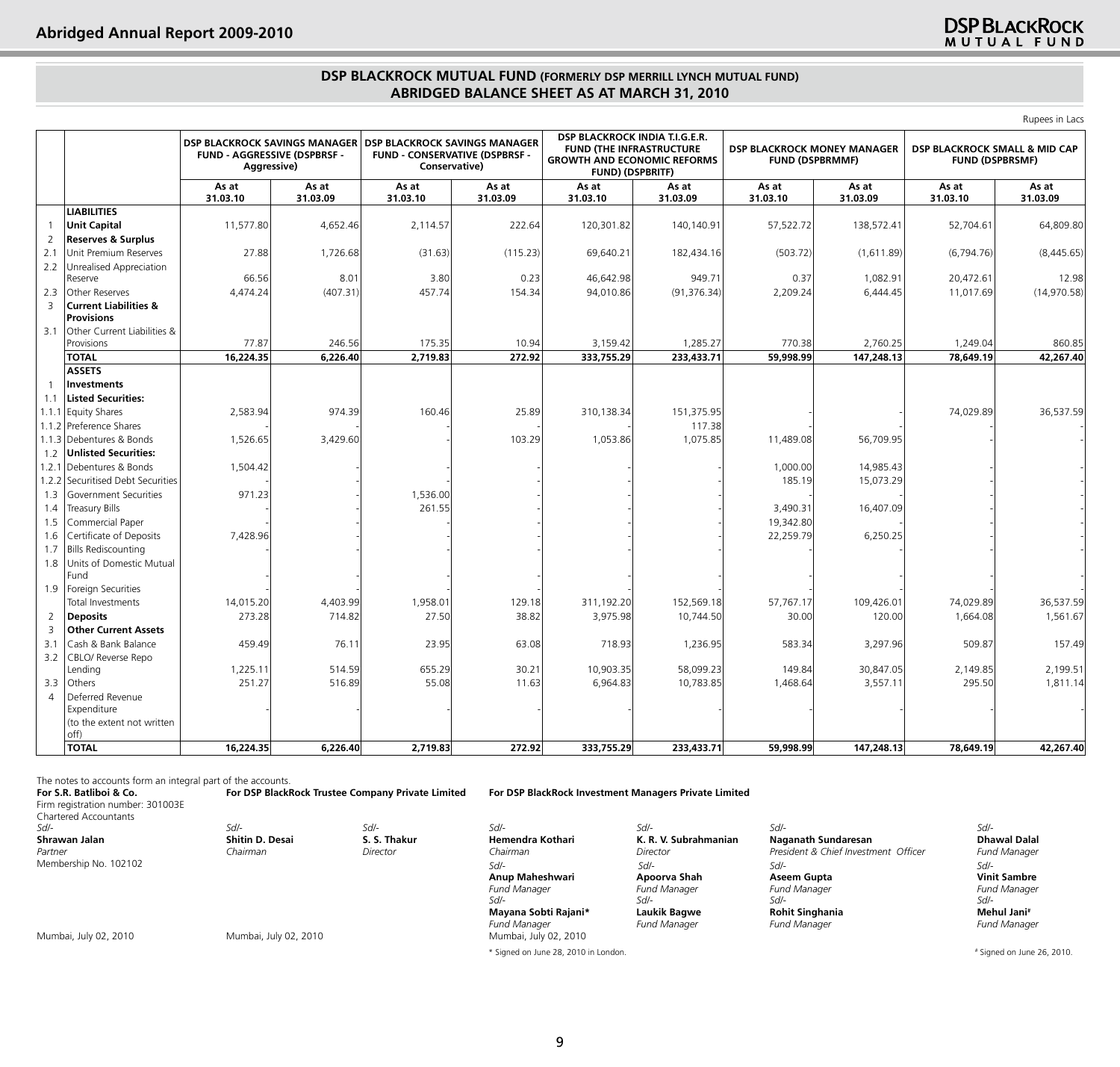## **DSP BLACKROCK MUTUAL FUND (FORMERLY DSP MERRILL LYNCH MUTUAL FUND) Abridged Balance Sheet as at March 31, 2010**

Rupees in Lacs

|                |                                                       | <b>DSP BLACKROCK TAX SAVER</b><br><b>FUND (DSPBRTSF)</b> |                   | <b>DSP BLACKROCK STRATEGIC</b><br><b>BOND FUND (DSPBRSBF)</b> |                   | <b>DSP BLACKROCK WORLD GOLD</b><br><b>FUND (DSPBRWGF)</b> |                        | <b>DSP BLACKROCK MICRO CAP</b><br><b>FUND (DSPBRMCF)</b> |                   | <b>DSP BLACKROCK NATURAL</b><br><b>RESOURCES AND NEW ENERGY</b><br><b>FUND (DSPBRNRNEF)</b> |                     | <b>DSP</b><br><b>BLACKROCK</b><br><b>WORLD</b><br><b>ENERGY FUND</b><br>(DSPBRWEF) | <b>DSP</b><br><b>BLACKROCK</b><br><b>WORLD</b><br><b>MINING FUND</b><br>(DSPBRWMF) |
|----------------|-------------------------------------------------------|----------------------------------------------------------|-------------------|---------------------------------------------------------------|-------------------|-----------------------------------------------------------|------------------------|----------------------------------------------------------|-------------------|---------------------------------------------------------------------------------------------|---------------------|------------------------------------------------------------------------------------|------------------------------------------------------------------------------------|
|                |                                                       | As at<br>31.03.10                                        | As at<br>31.03.09 | As at<br>31.03.10                                             | As at<br>31.03.09 | As at<br>31.03.10                                         | As at<br>31.03.09      | As at<br>31.03.10                                        | As at<br>31.03.09 | As at<br>31.03.10                                                                           | As at<br>31.03.09   | As at<br>31.03.10                                                                  | As at<br>31.03.10                                                                  |
|                | <b>LIABILITIES</b>                                    |                                                          |                   |                                                               |                   |                                                           |                        |                                                          |                   |                                                                                             |                     |                                                                                    |                                                                                    |
| 1              | <b>Unit Capital</b>                                   | 58,802.36                                                | 54,312.23         | 100,201.32                                                    | 97,132.92         | 97,174.47                                                 | 146,165.58             | 20,141.52                                                | 26,612.40         | 15,509.91                                                                                   | 25,846.95           | 35,472.81                                                                          | 24,116.47                                                                          |
| $\overline{2}$ | <b>Reserves &amp; Surplus</b>                         |                                                          |                   |                                                               |                   |                                                           |                        |                                                          |                   |                                                                                             |                     |                                                                                    |                                                                                    |
| 2.1            | Unit Premium Reserves                                 | 5,402.38                                                 | 2,784.05          | (5,000.03)                                                    | (33.60)           | 9,777.64                                                  | 28,789.15              |                                                          | 1,523.47          | (1, 180.39)                                                                                 | 40.63               | 183.18                                                                             | 53.86                                                                              |
| 2.2            | Unrealised Appreciation                               |                                                          |                   |                                                               |                   |                                                           |                        |                                                          |                   |                                                                                             |                     |                                                                                    |                                                                                    |
|                | Reserve                                               | 17,310.19                                                |                   |                                                               | 8.06              | 17,567.53                                                 | 44,894.61              | 5,474.21                                                 | 28.44             | 3,391.55                                                                                    | 332.06              | 2,563.23                                                                           | 1,676.00                                                                           |
| 2.3            | <b>Other Reserves</b>                                 | (69.26)                                                  | (19, 266.18)      | 5,852.35                                                      | 992.09            | 5,768.52                                                  | (40, 408.60)           | 1,567.90                                                 | (15, 542.02)      | 2,225.15                                                                                    | (7,998.64)          | (2,624.67)                                                                         | (953.41)                                                                           |
| 3              | <b>Current Liabilities &amp;</b><br><b>Provisions</b> |                                                          |                   |                                                               |                   |                                                           |                        |                                                          |                   |                                                                                             |                     |                                                                                    |                                                                                    |
| 3.1            | Other Current Liabilities &                           |                                                          |                   |                                                               |                   |                                                           |                        |                                                          |                   |                                                                                             |                     |                                                                                    |                                                                                    |
|                | Provisions                                            | 551.47                                                   | 96.84             | 69.89                                                         | 4,704.84          | 1,123.17                                                  | 5,060.36               | 305.96                                                   | 187.11            | 235.62                                                                                      | 824.28              | 285.93                                                                             | 169.17                                                                             |
|                | <b>TOTAL</b>                                          | 81,997.14                                                | 37,926.94         | 101,123.53                                                    | 102,804.31        | 131,411.33                                                | 184,501.10             | 27,489.59                                                | 12,809.40         | 20,181.84                                                                                   | 19,045.28           | 35,880.48                                                                          | 25,062.09                                                                          |
|                | <b>ASSETS</b>                                         |                                                          |                   |                                                               |                   |                                                           |                        |                                                          |                   |                                                                                             |                     |                                                                                    |                                                                                    |
| $\overline{1}$ | <b>Investments</b>                                    |                                                          |                   |                                                               |                   |                                                           |                        |                                                          |                   |                                                                                             |                     |                                                                                    |                                                                                    |
| 1.1            | <b>Listed Securities:</b>                             |                                                          |                   |                                                               |                   |                                                           |                        |                                                          |                   |                                                                                             |                     |                                                                                    |                                                                                    |
|                | 1.1.1 Equity Shares                                   | 78,285.39                                                | 30,470.68         |                                                               |                   |                                                           |                        | 26,004.58                                                | 9,328.56          | 17,307.26                                                                                   | 14,787.06           |                                                                                    |                                                                                    |
|                | 1.1.2 Preference Shares                               |                                                          |                   |                                                               |                   |                                                           |                        |                                                          |                   |                                                                                             |                     |                                                                                    |                                                                                    |
|                | 1.1.3 Debentures & Bonds                              | 68.10                                                    |                   | 6,800.59                                                      | 15,697.66         |                                                           |                        |                                                          |                   |                                                                                             |                     |                                                                                    |                                                                                    |
| 1.2            | <b>Unlisted Securities:</b>                           |                                                          |                   |                                                               |                   |                                                           |                        |                                                          |                   |                                                                                             |                     |                                                                                    |                                                                                    |
| 1.2.1          | Debentures & Bonds                                    |                                                          |                   |                                                               |                   |                                                           |                        |                                                          |                   |                                                                                             |                     |                                                                                    |                                                                                    |
|                | 1.2.2 Securitised Debt Securities                     |                                                          |                   |                                                               |                   |                                                           |                        |                                                          |                   |                                                                                             |                     |                                                                                    |                                                                                    |
| 1.3            | lGovernment Securities                                |                                                          |                   |                                                               |                   |                                                           |                        |                                                          |                   |                                                                                             |                     |                                                                                    |                                                                                    |
| 1.4            | <b>Treasury Bills</b>                                 |                                                          |                   |                                                               | 2,980.34          |                                                           |                        |                                                          |                   |                                                                                             |                     |                                                                                    |                                                                                    |
| 1.5            | Commercial Paper                                      |                                                          |                   | 4.975.30                                                      | 4,940.36          |                                                           |                        |                                                          |                   |                                                                                             |                     |                                                                                    |                                                                                    |
| 1.6            | Certificate of Deposits                               |                                                          |                   | 88,309.84                                                     | 65,532.07         |                                                           |                        |                                                          |                   |                                                                                             |                     |                                                                                    |                                                                                    |
| 1.7            | <b>Bills Rediscounting</b>                            |                                                          |                   |                                                               |                   |                                                           |                        |                                                          |                   |                                                                                             |                     |                                                                                    |                                                                                    |
| 1.8            | Units of Domestic Mutual                              |                                                          |                   |                                                               |                   |                                                           |                        |                                                          |                   |                                                                                             |                     |                                                                                    |                                                                                    |
|                | Fund                                                  |                                                          |                   |                                                               |                   | 2.43                                                      | 4,384.28<br>179,607.01 |                                                          |                   | 494.35                                                                                      |                     | 20.69                                                                              |                                                                                    |
| 1.9            | Foreign Securities                                    | 78,353.49                                                | 30,470.68         | 100,085.73                                                    | 89,150.43         | 129,605.79<br>129,608.22                                  | 183,991.29             | 26,004.58                                                | 9,328.56          | 17,801.61                                                                                   | 756.46<br>15,543.52 | 35,238.04<br>35,258.73                                                             | 24,561.75<br>24,561.75                                                             |
|                | Total Investments                                     | 30.00                                                    | 7.50              |                                                               | 8.50              | 50.00                                                     |                        | 37.25                                                    | 584.30            | 846.66                                                                                      |                     |                                                                                    | 10.00                                                                              |
| 2<br>3         | <b>Deposits</b><br><b>Other Current Assets</b>        |                                                          |                   | 40.00                                                         |                   |                                                           |                        |                                                          |                   |                                                                                             | 1,005.61            | 10.00                                                                              |                                                                                    |
| 3.1            | Cash & Bank Balance                                   | 761.95                                                   | 769.99            | 410.06                                                        | 79.98             | 99.94                                                     | 244.65                 | 32.78                                                    | 57.38             | 67.79                                                                                       | 181.07              | 60.95                                                                              | 139.98                                                                             |
| 3.2            | CBLO/ Reverse Repo                                    |                                                          |                   |                                                               |                   |                                                           |                        |                                                          |                   |                                                                                             |                     |                                                                                    |                                                                                    |
|                | Lendina                                               | 2,380.63                                                 | 5.998.65          | 480.12                                                        | 12,001.44         | 1,648.90                                                  | 99.98                  | 849.44                                                   | 1,599.64          |                                                                                             | 1,349.70            | 99.93                                                                              | 349.77                                                                             |
| 3.3            | Others                                                | 471.07                                                   | 680.12            | 107.62                                                        | 1,563.96          | 4.27                                                      | 165.18                 | 505.05                                                   | 760.35            | 1,465.78                                                                                    | 965.38              | 450.87                                                                             | 0.59                                                                               |
| $\overline{4}$ | Deferred Revenue                                      |                                                          |                   |                                                               |                   |                                                           |                        |                                                          |                   |                                                                                             |                     |                                                                                    |                                                                                    |
|                | Expenditure                                           |                                                          |                   |                                                               |                   |                                                           |                        | 60.49                                                    | 479.17            |                                                                                             |                     |                                                                                    |                                                                                    |
|                | (to the extent not written                            |                                                          |                   |                                                               |                   |                                                           |                        |                                                          |                   |                                                                                             |                     |                                                                                    |                                                                                    |
|                | off)                                                  |                                                          |                   |                                                               |                   |                                                           |                        |                                                          |                   |                                                                                             |                     |                                                                                    |                                                                                    |
|                | <b>TOTAL</b>                                          | 81,997.14                                                | 37,926.94         | 101,123.53                                                    | 102,804.31        | 131,411.33                                                | 184,501.10             | 27,489.59                                                | 12,809.40         | 20,181.84                                                                                   | 19,045.28           | 35,880.48                                                                          | 25,062.09                                                                          |

The notes to accounts form an integral part of the accounts.<br>For S.R. Batliboi & Co. For DSP BlackRock Trustee Company Private Limited **For S.R. Batliboi & Co. For DSP BlackRock Trustee Company Private Limited For DSP BlackRock Investment Managers Private Limited** Firm registration number: 301003E Chartered Accountants<br>Sd/-*Sd/- Sd/- Sd/- Sd/- Sd/- Sd/- Sd/-* **Shrawan Jalan Shitin D. Desai S. S. Thakur** Hemendra Kothari **K. R. V. Subrahmanian Naganath Sundaresan Dhawal Dalal<br>Partner President & Chief Investment Officer Fund Manager** *Partner* Membership No. 102102 *Chairman Director Chairman Director President & Chief Investment Officer Fund Manager* **Anup Maheshwari Apoorva Shah Aseem Gupta Vinit Sambre** *Fund Manager Fund Manager Fund Manager Fund Manager Sd/- Sd/- Sd/- Sd/-* **Mayana Sobti Rajani\* Laukik Bagwe Rohit Singhania Mehul Jani\* Mehul Jani\* Fund Manager** *Rund Manager* **Pund Manager** *Fund Manager Fund Manager Fund Manager Fund Manager*  Mumbai, July 02, 2010 Mumbai, July 02, 2010 Mumbai, July 02, 2010 # Signed on June 26, 2010. *Sd/- Sd/- Sd/- Sd/-*

\* Signed on June 28, 2010 in London. #

10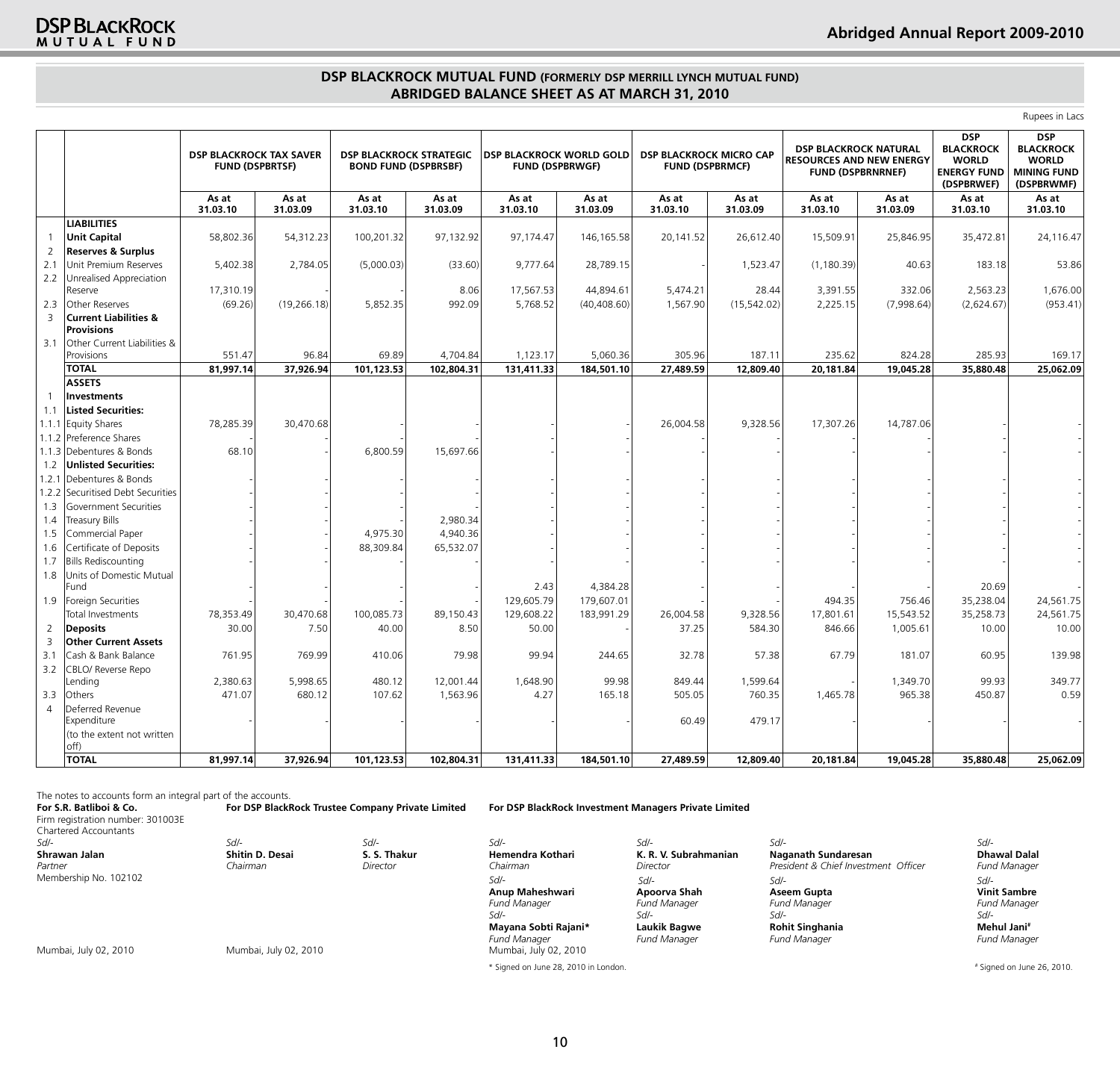# Signed on June 26, 2010.

## **DSP BLACKROCK MUTUAL FUND (FORMERLY DSP MERRILL LYNCH MUTUAL FUND) Abridged Revenue Account For The Period April 1, 2009 / Launch of the Scheme to March 31, 2010**

|                |                                                            | <b>DSP BLACKROCK BOND FUND</b><br>(DSPBRBF) |                          | DSP BLACKROCK EQUITY FUND<br>(DSPBREF) |                          | DSP BLACKROCK LIQUIDITY FUND<br>(DSPBRLF) |                          | DSP BLACKROCK BALANCED FUND<br>(DSPBRBalF) |                          |
|----------------|------------------------------------------------------------|---------------------------------------------|--------------------------|----------------------------------------|--------------------------|-------------------------------------------|--------------------------|--------------------------------------------|--------------------------|
|                |                                                            | Year ended<br>31.03.2010                    | Year ended<br>31.03.2009 | Year ended<br>31.03.2010               | Year ended<br>31.03.2009 | Year ended<br>31.03.2010                  | Year ended<br>31.03.2009 | Year ended<br>31.03.2010                   | Year ended<br>31.03.2009 |
|                | <b>INCOME</b>                                              |                                             |                          |                                        |                          |                                           |                          |                                            |                          |
| 1.1            | Dividend                                                   |                                             |                          | 1,727.49                               | 1,474.08                 |                                           |                          | 562.32                                     | 521.57                   |
| 1.2            | Interest                                                   | 2,814.54                                    | 2,060.87                 | 172.12                                 | 942.28                   | 1,646.37                                  | 3,770.00                 | 736.70                                     | 1,035.87                 |
| 1.3            | Realised gain / (loss) on foreign exchange<br>transactions |                                             |                          |                                        |                          |                                           |                          |                                            |                          |
| 1.4            | Realised gains / (losses) on interscheme                   |                                             |                          |                                        |                          |                                           |                          |                                            |                          |
|                | sale of investments                                        | (56.27)                                     | 9.63                     |                                        | (104.24)                 |                                           | 0.66                     | 3.23                                       | (115.84)                 |
| 1.5            | Realised gains / (losses) on external sale /               |                                             |                          |                                        |                          |                                           |                          |                                            |                          |
|                | redemption of investments                                  | (1,092.17)                                  | 2,251.19                 | 42,125.84                              | (39, 543.14)             | (2.59)                                    | (33.14)                  | 16,954.56                                  | (13, 384.43)             |
| 1.6            | Realised gains / (loss) on derivative                      |                                             |                          |                                        |                          |                                           |                          |                                            |                          |
|                | transactions                                               |                                             |                          | 1,637.38                               | (1, 190.02)              |                                           |                          | (622.91)                                   | (568.60)                 |
| 1.7            | Other income                                               | 0.90                                        |                          | 6.59                                   |                          |                                           |                          | 1.47                                       |                          |
|                | (A)                                                        | 1,667.00                                    | 4,321.69                 | 45,669.42                              | (38, 421.04)             | 1,643.78                                  | 3,737.52                 | 17,635.37                                  | (12,511.43)              |
| 2              | <b>EXPENSES</b>                                            |                                             |                          |                                        |                          |                                           |                          |                                            |                          |
| 2.1            | Management fees                                            | 487.91                                      | 301.54                   | 1,463.76                               | 1,054.35                 | 85.09                                     | 52.23                    | 624.38                                     | 514.30                   |
| 2.2            | Service tax on management fees                             | 50.25                                       | 35.34                    | 150.77                                 | 128.60                   | 8.76                                      | 6.36                     | 64.31                                      | 62.69                    |
| 2.3            | Transfer agents fees and expenses                          | 37.64                                       | 24.59                    | 162.48                                 | 120.62                   | 22.46                                     | 25.03                    | 61.49                                      | 52.46                    |
| 2.4            | Custodian fees                                             | 1.31                                        | 2.40                     | 22.44                                  | 30.48                    | 2.74                                      | 8.04                     | 8.08                                       | 13.33                    |
| 2.5            | Trusteeship fees                                           | 2.03                                        | 0.87                     | 6.52                                   | 2.55                     | 1.87                                      | 0.83                     | 2.58                                       | 1.23                     |
| 2.6            | Commission to agents                                       |                                             | 188.10                   |                                        | 706.50                   |                                           | 47.42                    |                                            | 355.97                   |
| 2.7            | Marketing & distribution expenses                          | 201.63                                      |                          | 914.45                                 |                          | 34.30                                     |                          | 433.95                                     |                          |
| 2.8            | Audit fees                                                 | 1.35                                        | 1.80                     | 5.60                                   | 6.65                     | 1.58                                      | 1.74                     | 1.78                                       | 3.60                     |
| 2.9            | Other operating expenses                                   | 17.76                                       | 13.76                    | 39.12                                  | 42.02                    | 9.15                                      | 13.09                    | 10.93                                      | 15.09                    |
| 3.0            |                                                            |                                             |                          |                                        |                          |                                           |                          |                                            |                          |
|                | NFO amortisation expenses<br>(B)                           | 799.88                                      | 568.40                   | 2,765.14                               | 2,091.77                 | 165.95                                    | 154.74                   | 1,207.50                                   | 1,018.67                 |
| 3              | NET REALISED GAINS / (LOSSES) FOR                          |                                             |                          |                                        |                          |                                           |                          |                                            |                          |
|                | THE YEAR / PERIOD                                          |                                             |                          |                                        |                          |                                           |                          |                                            |                          |
|                | $(A - B = C)$                                              | 867.12                                      | 3,753.29                 | 42,904.28                              | (40, 512.81)             | 1,477.83                                  | 3,582.78                 | 16,427.87                                  | (13,530.10)              |
| $\overline{4}$ | Change in unrealised depreciation in value                 |                                             |                          |                                        |                          |                                           |                          |                                            |                          |
|                | of investments (D)                                         | 2,103.96                                    | (2,057.54)               | 6,826.62                               | 327.24                   | (8.73)                                    | 0.76                     | 2,209.13                                   | (22.20)                  |
| 5              | NET GAINS / (LOSSES) FOR THE YEAR                          |                                             |                          |                                        |                          |                                           |                          |                                            |                          |
|                | $(E = (C - D))$<br><b>PERIOD</b>                           | 2,971.08                                    | 1,695.75                 | 49,730.90                              | (40, 185.57)             | 1,469.10                                  | 3,583.54                 | 18,637.00                                  | (13,552.30)              |
| 6              | Change in unrealised appreciation in the                   |                                             |                          |                                        |                          |                                           |                          |                                            |                          |
|                | value of investments (F)                                   | (22.00)                                     |                          | 31,610.89                              | 98.66                    | (25.40)                                   | 18.78                    | 8,954.34                                   | 25.90                    |
| $\overline{7}$ | NET SURPLUS / (DEFICIT) FOR THE                            |                                             |                          |                                        |                          |                                           |                          |                                            |                          |
|                | YEAR / PERIOD<br>$(E + F = G)$                             | 2,949.08                                    | 1,695.75                 | 81,341.79                              | (40,086.91)              | 1,443.70                                  | 3,602.32                 | 27,591.34                                  | (13,526.40)              |
| 7.1            | Add: Opening balance transfer from                         |                                             |                          |                                        |                          |                                           |                          |                                            |                          |
|                | unrealised appreciation reserve                            | 85.21                                       |                          | 108.11                                 | 9.44                     | 25.40                                     | 2.45                     | 28.13                                      |                          |
| 7.2            | Less: Balance transfer to unrealised                       |                                             |                          |                                        |                          |                                           |                          |                                            |                          |
|                | appreciation reserve                                       | (63.21)                                     |                          | (31,719.00)                            | (108.10)                 |                                           | (21.23)                  | (8,982.47)                                 | (25.90)                  |
| 7.3            | Add / (Less): Equalisation                                 | (38,072.55)                                 | 39,125.64                | 14,374.93                              | 2,789.15                 | 1,358,052.04                              | (5,225.31)               | 898.80                                     | 6,471.30                 |
| 8              | <b>Total</b>                                               | (35, 101.47)                                | 40,821.39                | 64,105.83                              | (37, 396.42)             | 1,359,521.14                              | (1,641.77)               | 19,535.80                                  | (7,081.00)               |
| 9              | Dividend appropriation                                     |                                             |                          |                                        |                          |                                           |                          |                                            |                          |
| 9.1            | Income distributed during the year /                       |                                             |                          |                                        |                          |                                           |                          |                                            |                          |
|                | period                                                     | 203.96                                      | 435.33                   | 22,675.80                              | 0.01                     | 621.53                                    | 1,309.95                 | 5,296.88                                   | 2,647.63                 |
| 9.2            | Tax on income distributed during the year/                 |                                             |                          |                                        |                          |                                           |                          |                                            |                          |
|                | period                                                     | 37.92                                       | 74.76                    |                                        |                          | 176.05                                    | 371.02                   |                                            |                          |
| 10             | <b>Retained Surplus / (Deficit) carried</b>                |                                             |                          |                                        |                          |                                           |                          |                                            |                          |
|                | forward to Balance sheet                                   | (35, 343.35)                                | 40,311.30                | 41,430.03                              | (37, 396.43)             | 1,358,723.56                              | (3,322.74)               | 14,238.92                                  | (9,728.63)               |

#### The notes to accounts form an integral part of the accounts.

| For S.R. Batliboi & Co.<br>Firm registration number: 301003E<br>Chartered Accountants |                                | For DSP BlackRock Trustee Company Private Limited |                                                                      | For DSP BlackRock Investment Managers Private Limited |                                                    |                                                               |
|---------------------------------------------------------------------------------------|--------------------------------|---------------------------------------------------|----------------------------------------------------------------------|-------------------------------------------------------|----------------------------------------------------|---------------------------------------------------------------|
| Sd/-<br>Shrawan Jalan                                                                 | Sd/-<br><b>Shitin D. Desai</b> | $Sd$ -<br>S. S. Thakur                            | Sd/-<br>Hemendra Kothari                                             | $Sd$ -<br>K. R. V. Subrahmanian                       | $Sd$ -<br>Naganath Sundaresan                      | Sd/-<br><b>Dhawal Dalal</b>                                   |
| Partner                                                                               | Chairman                       | Director                                          | Chairman                                                             | Director                                              | President & Chief Investment Officer               | <b>Fund Manager</b>                                           |
| Membership No. 102102                                                                 |                                |                                                   | Sd/-<br>Anup Maheshwari<br><b>Fund Manager</b><br>$Sd$ -             | $Sd$ -<br>Apoorva Shah<br><b>Fund Manager</b><br>Sd/- | Sd/-<br>Aseem Gupta<br><b>Fund Manager</b><br>Sd/- | Sd/-<br><b>Vinit Sambre</b><br><b>Fund Manager</b><br>$S$ d/- |
| Mumbai, July 02, 2010                                                                 | Mumbai, July 02, 2010          |                                                   | Mayana Sobti Rajani*<br><b>Fund Manager</b><br>Mumbai, July 02, 2010 | Laukik Bagwe<br><b>Fund Manager</b>                   | <b>Rohit Singhania</b><br><b>Fund Manager</b>      | Mehul Jani*<br><b>Fund Manager</b>                            |

\* Signed on June 28, 2010 in London.

Rupees in Lacs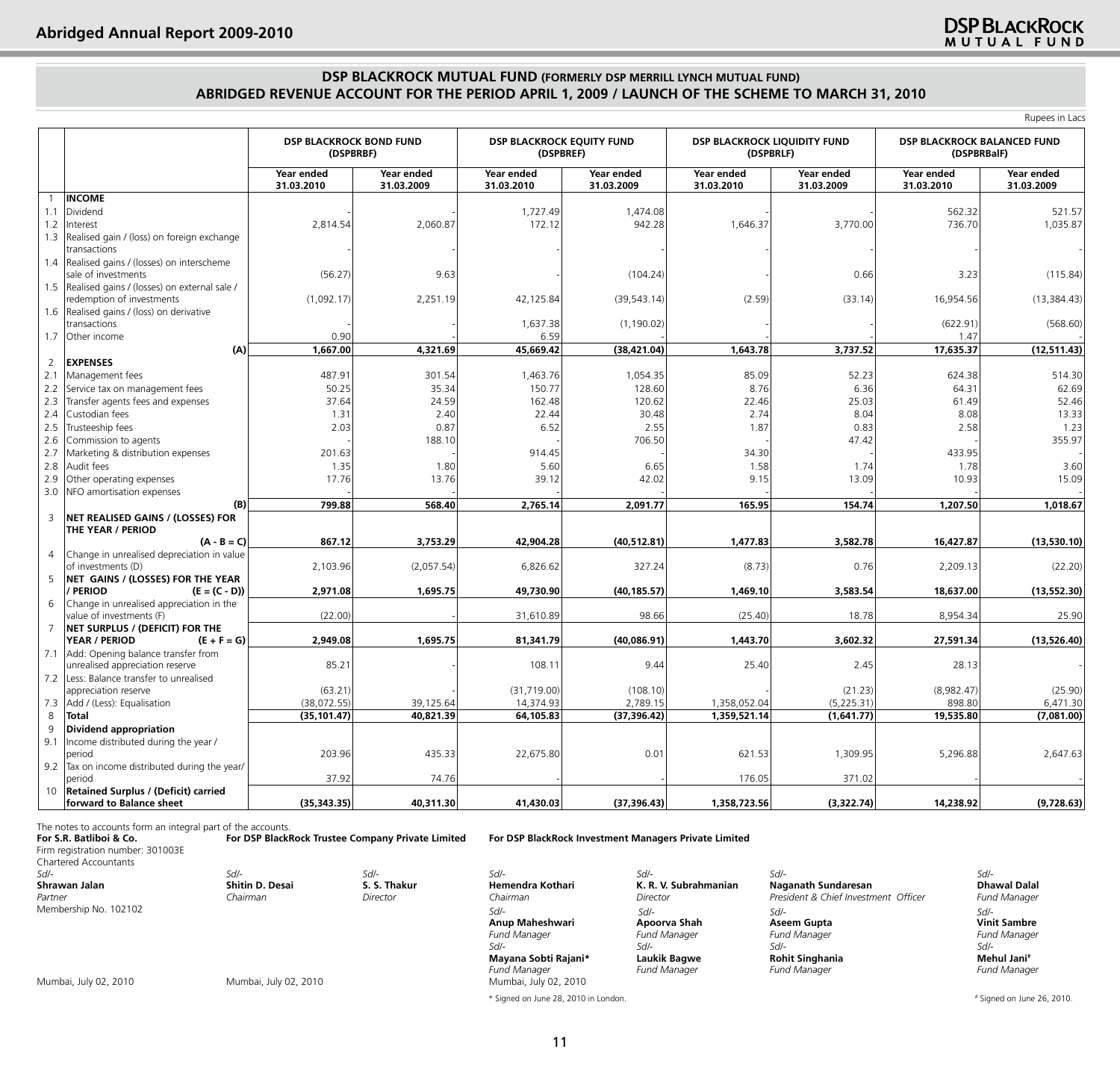# Signed on June 26, 2010.

## **DSP BLACKROCK MUTUAL FUND (FORMERLY DSP MERRILL LYNCH MUTUAL FUND) Abridged Revenue Account For The Period April 1, 2009 / Launch of the Scheme to March 31, 2010**

|                |                                                            |                          |                                                      |                          |                                                              |                                                                 | Rupees in Lacs           |                                                                |                          |                                                              |                          |                                                                  |                          |
|----------------|------------------------------------------------------------|--------------------------|------------------------------------------------------|--------------------------|--------------------------------------------------------------|-----------------------------------------------------------------|--------------------------|----------------------------------------------------------------|--------------------------|--------------------------------------------------------------|--------------------------|------------------------------------------------------------------|--------------------------|
|                |                                                            | <b>FUND (DSPBRGF)</b>    | <b>DSP BLACKROCK</b><br><b>GOVERNMENT SECURITIES</b> |                          | <b>DSP BLACKROCK TREASURY</b><br><b>BILL FUND (DSPBRTBF)</b> | <b>DSP BLACKROCK</b><br><b>TECHNOLOGY.COM FUND</b><br>(DSPBRTF) |                          | <b>DSP BLACKROCK</b><br><b>OPPORTUNITIES FUND</b><br>(DSPBROF) |                          | <b>DSP BLACKROCK SHORT</b><br><b>TERM FUND</b><br>(DSPBRSTF) |                          | <b>DSP BLACKROCK TOP 100</b><br><b>EOUITY FUND</b><br>(DSPBRTEF) |                          |
|                |                                                            | Year ended<br>31.03.2010 | Year ended<br>31.03.2009                             | Year ended<br>31.03.2010 | Year ended<br>31.03.2009                                     | Year ended<br>31.03.2010                                        | Year ended<br>31.03.2009 | Year ended<br>31.03.2010                                       | Year ended<br>31.03.2009 | Year ended<br>31.03.2010                                     | Year ended<br>31.03.2009 | Year ended<br>31.03.2010                                         | Year ended<br>31.03.2009 |
| $\overline{1}$ | <b>INCOME</b>                                              |                          |                                                      |                          |                                                              |                                                                 |                          |                                                                |                          |                                                              |                          |                                                                  |                          |
| 1.1            | Dividend                                                   |                          |                                                      |                          |                                                              | 66.76                                                           | 86.91                    | 1,140.04                                                       | 1,202.01                 |                                                              |                          | 2,420.46                                                         | 968.05                   |
| 1.2            | Interest                                                   | 977.52                   | 790.12                                               | 26.57                    | 127.52                                                       | 4.23                                                            | 39.59                    | 101.12                                                         | 845.63                   | 2,037.32                                                     | 451.19                   | 381.18                                                           | 1,588.07                 |
| 1.3            | Realised gain / (loss) on foreign exchange<br>transactions |                          |                                                      |                          |                                                              |                                                                 |                          |                                                                |                          |                                                              |                          |                                                                  |                          |
|                | 1.4   Realised gains / (losses) on interscheme             |                          |                                                      |                          |                                                              |                                                                 |                          |                                                                |                          |                                                              |                          |                                                                  |                          |
|                | sale of investments                                        |                          |                                                      | (0.01)                   | (1.39)                                                       |                                                                 |                          |                                                                | (10.07)                  | 5.71                                                         | 3.80                     |                                                                  | (163.18)                 |
|                | 1.5  Realised gains / (losses) on external sale /          |                          |                                                      |                          |                                                              |                                                                 |                          |                                                                |                          |                                                              |                          |                                                                  |                          |
|                | redemption of investments                                  | (853.87)                 | 943.11                                               |                          | 1.86                                                         | 2,553.70                                                        | (4,095.00)               | 17,271.86                                                      | (10, 278.15)             | (2.22)                                                       | (16.57)                  | 57,853.52                                                        | (30,009.39)              |
|                | 1.6 Realised gains / (loss) on derivative                  |                          |                                                      |                          |                                                              |                                                                 |                          |                                                                |                          |                                                              |                          |                                                                  |                          |
|                | transactions                                               |                          |                                                      |                          |                                                              | 76.66                                                           | 23.25                    | 1,913.41                                                       | (500.42)                 |                                                              |                          | 9,313.50                                                         | (4,989.70)               |
| 1.7            | Other income                                               |                          |                                                      |                          |                                                              | 0.53                                                            |                          | 6.64                                                           |                          |                                                              |                          | 7.25                                                             |                          |
|                | (A)                                                        | 123.65                   | 1,733.23                                             | 26.56                    | 127.99                                                       | 2,701.88                                                        | (3,945.25)               | 20,433.07                                                      | (8,741.00)               | 2,040.81                                                     | 438.42                   | 69,975.91                                                        | (32,606.15)              |
| 2              | <b>EXPENSES</b>                                            |                          |                                                      |                          |                                                              |                                                                 |                          |                                                                |                          |                                                              |                          |                                                                  |                          |
| 2.1            | Management fees                                            | 161.26                   | 103.24                                               | 3.49                     | 9.18                                                         | 105.41                                                          | 104.72                   | 932.02                                                         | 945.89                   | 224.51                                                       | 19.79                    | 2,089.01                                                         | 956.81                   |
| 2.2            |                                                            | 16.61                    | 12.03                                                | 0.36                     | 1.12                                                         | 10.86                                                           | 12.82                    | 96.00                                                          | 115.57                   | 23.12                                                        | 2.42                     | 215.17                                                           | 116.17                   |
|                | Service tax on management fees                             |                          |                                                      |                          |                                                              |                                                                 |                          |                                                                |                          |                                                              |                          |                                                                  |                          |
| 2.3            | Transfer agents fees and expenses                          | 15.50                    | 11.21                                                | 1.54                     | 2.42                                                         | 11.20                                                           | 10.79                    | 95.16                                                          | 96.69                    | 15.70                                                        | 2.94                     | 262.21                                                           | 140.16                   |
| 2.4            | Custodian fees                                             |                          |                                                      |                          |                                                              | 1.31                                                            | 2.48                     | 14.42                                                          | 26.77                    | 3.42                                                         | 0.92                     | 30.81                                                            | 23.59                    |
| 2.5            | Trusteeship fees                                           | 0.76                     | 0.38                                                 | 0.04                     | 0.06                                                         | 0.36                                                            | 0.21                     | 4.17                                                           | 2.21                     | 1.72                                                         | 0.11                     | 9.24                                                             | 2.43                     |
| 2.6            | Commission to agents                                       |                          | 9.17                                                 |                          | 0.96                                                         |                                                                 | 70.28                    |                                                                | 645.02                   |                                                              | 17.77                    |                                                                  | 604.97                   |
| 2.7            | Marketing & distribution expenses                          |                          |                                                      | 0.43                     |                                                              | 63.25                                                           |                          | 578.26                                                         |                          | 16.90                                                        |                          | 1,162.26                                                         |                          |
| 2.8            | Audit fees                                                 | 0.47                     | 0.81                                                 | 0.03                     | 0.20                                                         | 0.25                                                            | 1.09                     | 3.82                                                           | 5.98                     | 1.18                                                         | 0.29                     | 8.21                                                             | 6.18                     |
| 2.9            | Other operating expenses                                   | 10.15                    | 9.34                                                 | 1.52                     | 2.58                                                         | 4.83                                                            | 6.37                     | 20.96                                                          | 31.22                    | 6.12                                                         | 2.97                     | 79.82                                                            | 72.35                    |
|                | 3.0 NFO amortisation expenses                              |                          |                                                      |                          |                                                              |                                                                 |                          |                                                                |                          |                                                              |                          |                                                                  |                          |
|                | (B)                                                        | 204.75                   | 146.18                                               | 7.41                     | 16.52                                                        | 197.47                                                          | 208.76                   | 1,744.81                                                       | 1,869.35                 | 292.67                                                       | 47.21                    | 3,856.73                                                         | 1,922.66                 |
| $\mathsf 3$    | NET REALISED GAINS / (LOSSES) FOR                          |                          |                                                      |                          |                                                              |                                                                 |                          |                                                                |                          |                                                              |                          |                                                                  |                          |
|                | THE YEAR / PERIOD                                          |                          |                                                      |                          |                                                              |                                                                 |                          |                                                                |                          |                                                              |                          |                                                                  |                          |
|                | $(A - B = C)$                                              | (81.10)                  | 1,587.05                                             | 19.15                    | 111.47                                                       | 2,504.41                                                        | (4, 154.01)              | 18,688.26                                                      | (10,610.35)              | 1,748.14                                                     | 391.21                   | 66,119.18                                                        | (34, 528.81)             |
| $\overline{4}$ | Change in unrealised depreciation in value                 |                          |                                                      |                          |                                                              |                                                                 |                          |                                                                |                          |                                                              |                          |                                                                  |                          |
|                | of investments (D)                                         | 1,461.19                 | (1,411.44)                                           |                          |                                                              | 1,685.51                                                        | (968.64)                 | 9,272.12                                                       | (9,273.22)               | (29.11)                                                      | (18.18)                  | 47.85                                                            | 2,912.12                 |
| 5              | NET GAINS / (LOSSES) FOR THE YEAR                          |                          |                                                      |                          |                                                              |                                                                 |                          |                                                                |                          |                                                              |                          |                                                                  |                          |
|                | / PERIOD<br>$(E = (C - D))$                                | 1,380.09                 | 175.61                                               | 19.15                    | 111.47                                                       | 4,189.92                                                        | (5, 122.65)              | 27,960.38                                                      | (19,883.57)              | 1,719.03                                                     | 373.03                   | 66,167.03                                                        | (31,616.69)              |
| 6              | Change in unrealised appreciation in the                   |                          |                                                      |                          |                                                              |                                                                 |                          |                                                                |                          |                                                              |                          |                                                                  |                          |
|                | value of investments (F)                                   |                          |                                                      |                          | 25.90                                                        | 2,006.62                                                        |                          | 25,659.38                                                      |                          | 3.95                                                         |                          | 27,883.06                                                        | 3,674.56                 |
| $\overline{7}$ | NET SURPLUS / (DEFICIT) FOR THE                            |                          |                                                      |                          |                                                              |                                                                 |                          |                                                                |                          |                                                              |                          |                                                                  |                          |
|                | YEAR / PERIOD<br>$(E + F = G)$                             | 1,380.09                 | 175.61                                               | 19.15                    | 137.37                                                       | 6,196.54                                                        | (5, 122.65)              | 53,619.76                                                      | (19,883.57)              | 1,722.98                                                     | 373.03                   | 94,050.09                                                        | (27, 942.13)             |
| 7.1            | Add: Opening balance transfer from                         |                          |                                                      |                          |                                                              |                                                                 |                          |                                                                |                          |                                                              |                          |                                                                  |                          |
|                | unrealised appreciation reserve                            |                          |                                                      |                          | 2.24                                                         | 12.74                                                           |                          | 173.24                                                         |                          |                                                              |                          | 3,708.52                                                         | 33.96                    |
|                | 7.2 Less: Balance transfer to unrealised                   |                          |                                                      |                          |                                                              |                                                                 |                          |                                                                |                          |                                                              |                          |                                                                  |                          |
|                | appreciation reserve                                       |                          |                                                      |                          | (28.14)                                                      | (2,019.36)                                                      |                          | (25, 832.62)                                                   |                          | (3.95)                                                       |                          | (31, 591.58)                                                     | (3,708.52)               |
| 7.3            | Add / (Less): Equalisation                                 | (17, 260.22)             | 17,725.05                                            | (198.94)                 | 186.94                                                       | (927.76)                                                        | (298.75)                 | (14, 474.58)                                                   | (7, 101.00)              | 7,472.51                                                     | (278.11)                 | 33,456.17                                                        | 40,730.07                |
| 8              | Total                                                      | (15,880.13)              | 17,900.66                                            | (179.79)                 | 298.41                                                       | 3,262.16                                                        | (5,421.40)               | 13,485.80                                                      | (26,984.57)              | 9,191.54                                                     | 94.92                    | 99,623.20                                                        | 9,113.38                 |
| 9              | Dividend appropriation                                     |                          |                                                      |                          |                                                              |                                                                 |                          |                                                                |                          |                                                              |                          |                                                                  |                          |
| 9.1            | Income distributed during the year /                       |                          |                                                      |                          |                                                              |                                                                 |                          |                                                                |                          |                                                              |                          |                                                                  |                          |
|                | period                                                     | 138.37                   | 626.88                                               | 6.49                     | 64.45                                                        |                                                                 |                          | 5,109.59                                                       |                          | 940.08                                                       | 181.14                   | 10,335.54                                                        | 12,261.97                |
|                | 9.2 Tax on income distributed during the year/             |                          |                                                      |                          |                                                              |                                                                 |                          |                                                                |                          |                                                              |                          |                                                                  |                          |
|                | period                                                     | 25.38                    | 104.31                                               | 1.20                     | 12.35                                                        |                                                                 |                          |                                                                |                          | 179.19                                                       | 31.56                    |                                                                  |                          |
| 10             | <b>Retained Surplus / (Deficit) carried</b>                |                          |                                                      |                          |                                                              |                                                                 |                          |                                                                |                          |                                                              |                          |                                                                  |                          |
|                | forward to Balance sheet                                   | (16,043.88)              | 17,169.47                                            | (187.48)                 | 221.61                                                       | 3,262.16                                                        | (5,421.40)               | 8,376.21                                                       | (26, 984.57)             | 8,072.27                                                     | (117.78)                 | 89,287.66                                                        | (3, 148.59)              |

The notes to accounts form an integral part of the accounts.

| For S.R. Batliboi & Co.<br>Firm registration number: 301003E<br>Chartered Accountants |                       | For DSP BlackRock Trustee Company Private Limited |                       | For DSP BlackRock Investment Managers Private Limited |                                      |                     |
|---------------------------------------------------------------------------------------|-----------------------|---------------------------------------------------|-----------------------|-------------------------------------------------------|--------------------------------------|---------------------|
| Sd/-                                                                                  | $Sd$ -                | Sd/-                                              | $Sd$ -                | $Sd$ -                                                | Sd/-                                 | $Sd$ -              |
| Shrawan Jalan                                                                         | Shitin D. Desai       | S. S. Thakur                                      | Hemendra Kothari      | K. R. V. Subrahmanian                                 | Naganath Sundaresan                  | <b>Dhawal Dalal</b> |
| Partner                                                                               | Chairman              | Director                                          | Chairman              | Director                                              | President & Chief Investment Officer | <b>Fund Manager</b> |
| Membership No. 102102                                                                 |                       |                                                   | Sd/-                  | Sd/-                                                  | $Sd$ -                               | Sd/-                |
|                                                                                       |                       |                                                   | Anup Maheshwari       | Apoorva Shah                                          | Aseem Gupta                          | <b>Vinit Sambre</b> |
|                                                                                       |                       |                                                   | <b>Fund Manager</b>   | <b>Fund Manager</b>                                   | <b>Fund Manager</b>                  | <b>Fund Manager</b> |
|                                                                                       |                       |                                                   | Sd/-                  | Sd/-                                                  | Sd/-                                 | $S$ d/-             |
|                                                                                       |                       |                                                   | Mayana Sobti Rajani*  | Laukik Bagwe                                          | <b>Rohit Singhania</b>               | Mehul Jani#         |
|                                                                                       |                       |                                                   | <b>Fund Manager</b>   | <b>Fund Manager</b>                                   | <b>Fund Manager</b>                  | <b>Fund Manager</b> |
| Mumbai, July 02, 2010                                                                 | Mumbai, July 02, 2010 |                                                   | Mumbai, July 02, 2010 |                                                       |                                      |                     |

\* Signed on June 28, 2010 in London. #

12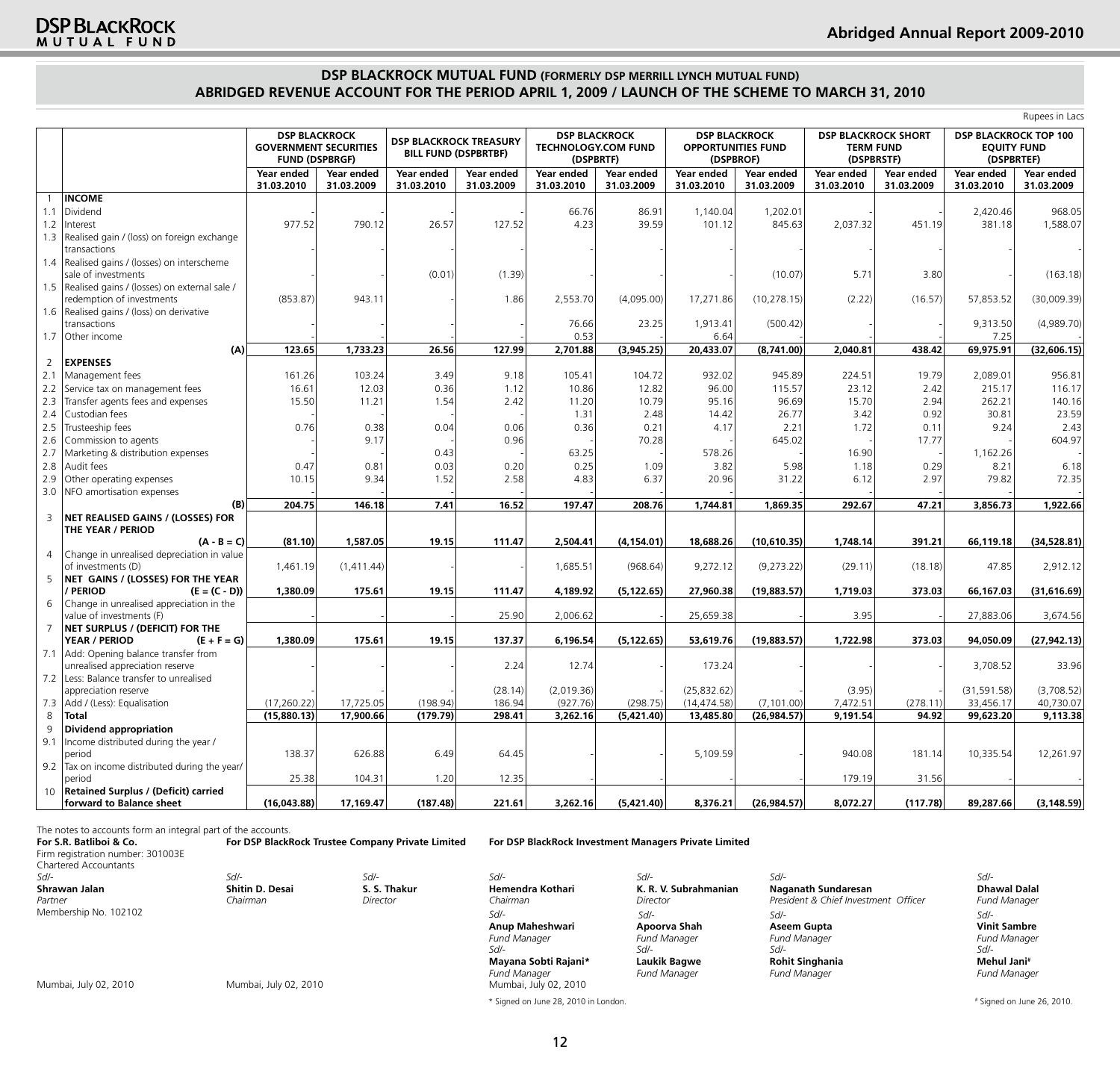## **DSP BLACKROCK MUTUAL FUND (FORMERLY DSP MERRILL LYNCH MUTUAL FUND) Abridged Revenue Account For The Period April 1, 2009 / Launch of the Scheme to March 31, 2010**

Rupees in Lacs

|                          |                                                                  | - MODERATE (DSPBRSF - Moderate) | <b>DSP BLACKROCK SAVINGS MANAGER FUND</b> | DSP BLACKROCK FLOATING RATE FUND<br>(DSPBRFRF) |                          | - AGGRESSIVE (DSPBRSF - Aggressive) |                          | DSP BLACKROCK SAVINGS MANAGER FUND DSP BLACKROCK SAVINGS MANAGER FUND<br>- CONSERVATIVE (DSPBRSF - Conservative) |                          |
|--------------------------|------------------------------------------------------------------|---------------------------------|-------------------------------------------|------------------------------------------------|--------------------------|-------------------------------------|--------------------------|------------------------------------------------------------------------------------------------------------------|--------------------------|
|                          |                                                                  | Year ended<br>31.03.2010        | Year ended<br>31.03.2009                  | Year ended<br>31.03.2010                       | Year ended<br>31.03.2009 | Year ended<br>31.03.2010            | Year ended<br>31.03.2009 | Year ended<br>31.03.2010                                                                                         | Year ended<br>31.03.2009 |
| $\overline{1}$           | <b>INCOME</b>                                                    |                                 |                                           |                                                |                          |                                     |                          |                                                                                                                  |                          |
| 1.1                      | Dividend                                                         | 10.13                           | 14.45                                     |                                                |                          | 13.24                               | 22.34                    | 0.57                                                                                                             | 0.43                     |
| 1.2                      | Interest                                                         | 470.23                          | 536.09                                    | 8,240.42                                       | 1,400.32                 | 403.06                              | 442.47                   | 61.59                                                                                                            | 28.06                    |
| 1.3                      | Realised gain / (loss) on foreign exchange                       |                                 |                                           |                                                |                          |                                     |                          |                                                                                                                  |                          |
|                          | transactions                                                     |                                 |                                           |                                                |                          |                                     |                          |                                                                                                                  |                          |
| 1.4                      | Realised gains / (losses) on interscheme                         |                                 |                                           |                                                |                          |                                     |                          |                                                                                                                  |                          |
|                          | sale of investments                                              |                                 | (99.18)                                   | 126.60                                         | 61.20                    |                                     | (8.93)                   |                                                                                                                  | 1.02                     |
|                          | 1.5   Realised gains / (losses) on external sale /               |                                 |                                           |                                                |                          |                                     |                          |                                                                                                                  |                          |
|                          | redemption of investments                                        | 630.90                          | (72.63)                                   | 337.95                                         | 29.62                    | 934.75                              | (71.71)                  | 5.47                                                                                                             | (1.11)                   |
| 1.6                      | Realised gains / (loss) on derivative                            |                                 |                                           |                                                |                          |                                     |                          |                                                                                                                  |                          |
|                          | transactions                                                     | 0.58                            | 164.84                                    |                                                |                          | (6.89)                              | 208.20                   | (7.60)                                                                                                           | 6.38                     |
| 1.7                      | Other income                                                     |                                 |                                           |                                                |                          |                                     |                          |                                                                                                                  |                          |
|                          | (A)                                                              | 1,111.84                        | 543.57                                    | 8,704.97                                       | 1,491.14                 | 1,344.16                            | 592.37                   | 60.03                                                                                                            | 34.78                    |
| $\overline{2}$           | <b>EXPENSES</b>                                                  |                                 |                                           |                                                |                          |                                     |                          |                                                                                                                  |                          |
| 2.1                      | Management fees                                                  | 122.39                          | 106.26                                    | 344.86                                         | 52.55                    | 112.41                              | 108.46                   | 14.65                                                                                                            | 5.48                     |
| 2.2                      | Service tax on management fees                                   | 12.61                           | 12.97                                     | 35.52                                          | 6.30                     | 11.58                               | 13.25                    | 1.51                                                                                                             | 0.68                     |
| 2.3                      | Transfer agents fees and expenses                                | 10.46                           | 7.71                                      | 77.10                                          | 11.78                    | 11.95                               | 8.95                     | 2.34                                                                                                             | 0.77                     |
| 2.4                      | Custodian fees                                                   | 0.71                            | 1.64                                      | 15.64                                          | 3.21                     | 0.73                                | 1.76                     | 0.04                                                                                                             | 0.08                     |
| 2.5                      | Trusteeship fees                                                 | 0.44                            | 0.21                                      | 7.78                                           | 0.42                     | 0.41                                | 0.21                     | 0.06                                                                                                             | 0.01                     |
| 2.6                      | Commission to agents                                             |                                 | 48.83                                     |                                                | 37.34                    |                                     | 55.52                    |                                                                                                                  | 1.60                     |
| 2.7                      | Marketing & distribution expenses                                | 64.80                           | 2.94                                      | 161.30                                         |                          | 59.10                               |                          | 7.45                                                                                                             |                          |
| 2.8                      | Audit fees                                                       | 0.37                            | 0.49                                      | 4.47                                           | 0.91                     | 0.33                                | 0.48                     | 0.06                                                                                                             | 0.10                     |
| 2.9                      | Other operating expenses                                         | 3.81                            | 3.72                                      | 21.72                                          | 6.85                     | 4.89                                | 4.47                     | 2.05                                                                                                             | 2.00                     |
|                          | 3.0   NFO amortisation expenses                                  |                                 |                                           |                                                |                          |                                     |                          |                                                                                                                  |                          |
|                          | (B)                                                              | 215.59                          | 184.77                                    | 668.39                                         | 119.36                   | 201.40                              | 193.10                   | 28.16                                                                                                            | 10.72                    |
| 3                        | NET REALISED GAINS / (LOSSES) FOR                                |                                 |                                           |                                                |                          |                                     |                          |                                                                                                                  |                          |
|                          | THE YEAR / PERIOD                                                |                                 |                                           |                                                |                          |                                     |                          |                                                                                                                  |                          |
|                          | $(A - B = C)$                                                    | 896.25                          | 358.80                                    | 8,036.58                                       | 1,371.78                 | 1,142.76                            | 399.27                   | 31.87                                                                                                            | 24.06                    |
| $\overline{4}$           | Change in unrealised depreciation in value                       |                                 |                                           |                                                |                          |                                     |                          |                                                                                                                  |                          |
|                          | of investments (D)                                               | 22.63                           | (25.91)                                   | (11.91)                                        | 90.64                    | 37.01                               | (22.31)                  | 5.52                                                                                                             | (4.14)                   |
| 5                        | NET GAINS / (LOSSES) FOR THE YEAR /                              |                                 |                                           |                                                |                          |                                     |                          |                                                                                                                  |                          |
|                          | <b>PERIOD</b><br>$(E = (C - D))$                                 | 918.88                          | 332.89                                    | 8,024.67                                       | 1,462.42                 | 1,179.77                            | 376.96                   | 37.39                                                                                                            | 19.92                    |
| 6                        | Change in unrealised appreciation in the                         |                                 |                                           |                                                |                          |                                     |                          |                                                                                                                  |                          |
|                          | value of investments (F)                                         | 50.78                           | 12.74                                     | 6.02                                           |                          | 58.55                               | (6,682.61)               | 3.56                                                                                                             |                          |
| $\overline{7}$           | NET SURPLUS / (DEFICIT) FOR THE                                  |                                 |                                           |                                                |                          |                                     |                          |                                                                                                                  |                          |
|                          | YEAR / PERIOD<br>$(E + F = G)$                                   | 969.66                          | 345.63                                    | 8,030.69                                       | 1,462.42                 | 1,238.32                            | (6,305.65)               | 40.95                                                                                                            | 19.92                    |
| 7.1                      | Add: Opening balance transfer from                               |                                 |                                           |                                                |                          |                                     |                          |                                                                                                                  |                          |
|                          | unrealised appreciation reserve                                  | 5.39                            |                                           |                                                |                          | 8.01                                | 29,736.59                | 0.23                                                                                                             |                          |
|                          | 7.2 Less: Balance transfer to unrealised<br>appreciation reserve | (56.17)                         | (12.74)                                   | (6.02)                                         |                          | (66.56)                             | (23,053.98)              | (3.79)                                                                                                           |                          |
|                          |                                                                  |                                 |                                           |                                                |                          |                                     |                          |                                                                                                                  |                          |
| 7.3<br>8<br><b>Total</b> | Add / (Less): Equalisation                                       | 2,757.95                        | (1,360.75)                                | 8,405.03                                       | (312.65)<br>1,149.77     | 2,543.22                            | (1,910.07)               | 400.77<br>438.16                                                                                                 | (64.96)                  |
| 9                        |                                                                  | 3,676.83                        | (1,027.86)                                | 16,429.70                                      |                          | 3,722.99                            | (1,533.11)               |                                                                                                                  | (45.04)                  |
| 9.1                      | Dividend appropriation                                           |                                 |                                           |                                                | 689.73                   |                                     |                          |                                                                                                                  | 3.79                     |
|                          | Income distributed during the year / period                      | 384.31                          | 3.38                                      | 4,261.80                                       |                          | 477.58                              |                          | 19.53                                                                                                            |                          |
| 9.2<br>period            | Tax on income distributed during the year/                       | 57.06                           | 0.49                                      | 859.75                                         | 158.75                   | 74.55                               |                          | 3.01                                                                                                             | 0.56                     |
| 10                       | <b>Retained Surplus / (Deficit) carried</b>                      |                                 |                                           |                                                |                          |                                     |                          |                                                                                                                  |                          |
|                          | forward to Balance sheet                                         | 3,235.46                        | (1,031.73)                                | 11,308.15                                      | 301.29                   | 3,170.86                            | (1,533.11)               | 415.62                                                                                                           | (49.39)                  |

The notes to accounts form an integral part of the accounts.<br> **For S.R. Batliboi & Co. For DSP BlackRock Trustee Company Private Limited For S.R. Batliboi & Co. For DSP BlackRock Trustee Company Private Limited For DSP BlackRock Investment Managers Private Limited** Firm registration number: 301003E Chartered Accountants<br>Sd/-*Sd/- Sd/- Sd/- Sd/- Sd/- Sd/- Sd/-* **Shrawan Jalan Shitin D. Desai S. S. Thakur Hemendra Kothari K. R. V. Subrahmanian Naganath Sundaresan Dhawal Dalal** *Partner* Membership No. 102102 *Chairman Director Chairman Director President & Chief Investment Officer Fund Manager* **Anup Maheshwari Apoorva Shah Aseem Gupta Vinit Sambre** *Fund Manager Fund Manager Fund Manager Fund Manager Sd/- Sd/- Sd/- Sd/-* **Mayana Sobti Rajani\* Laukik Bagwe Rohit Singhania Mehul Jani#** *Fund Manager Fund Manager Fund Manager Fund Manager*  Mumbai, July 02, 2010 Mumbai, July 02, 2010 Mumbai, July 02, 2010 *Sd/- Sd/- Sd/- Sd/-*

\* Signed on June 28, 2010 in London. #

# Signed on June 26, 2010.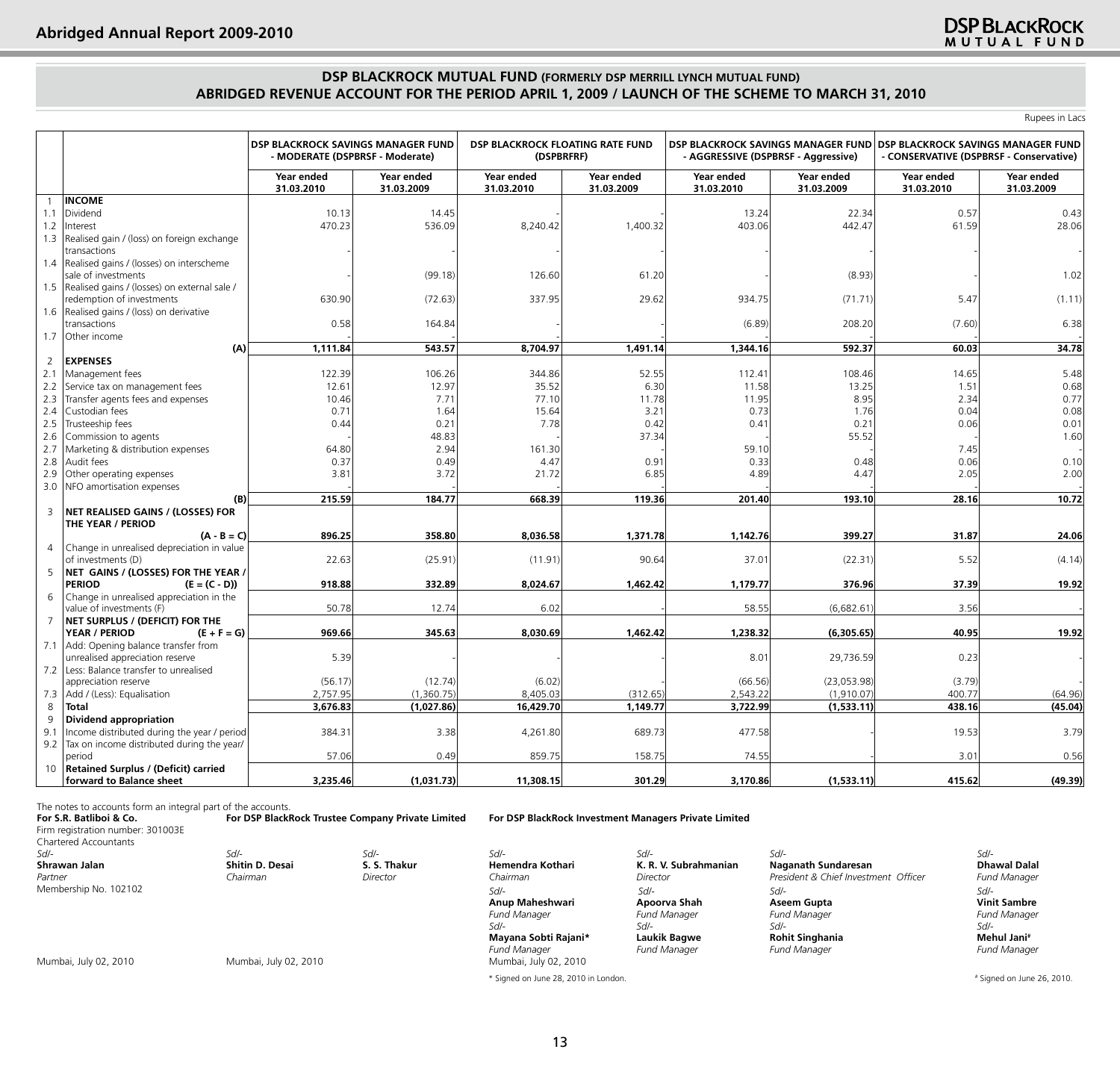## **DSP BLACKROCK MUTUAL FUND (FORMERLY DSP MERRILL LYNCH MUTUAL FUND) Abridged Revenue Account For The Period April 1, 2009 / Launch of the Scheme to March 31, 2010**

Rupees in Lacs

|                |                                                                         | <b>DSP BLACKROCK INDIA</b><br>T.I.G.E.R FUND (THE<br><b>INFRASTRUCTURE GROWTH</b><br>AND ECONOMIC REFORMS<br><b>FUND) (DSPBRITF)</b> |                          | <b>DSP BLACKROCK MONEY</b><br><b>MANAGER FUND</b><br>(DSPBRMMF) |                          | <b>DSP BLACKROCK SMALL &amp;</b><br>MID CAP FUND (DSPBRSMF) |                          | <b>DSP BLACKROCK TAX SAVER</b><br><b>FUND</b><br>(DSPBRTSF) |                          | <b>DSP BLACKROCK STRATEGIC</b><br><b>BOND FUND</b><br>(DSPBRSBF) |                          | <b>DSP BLACKROCK WORLD</b><br><b>GOLD FUND</b><br>(DSPBRWGF) |                          |
|----------------|-------------------------------------------------------------------------|--------------------------------------------------------------------------------------------------------------------------------------|--------------------------|-----------------------------------------------------------------|--------------------------|-------------------------------------------------------------|--------------------------|-------------------------------------------------------------|--------------------------|------------------------------------------------------------------|--------------------------|--------------------------------------------------------------|--------------------------|
|                |                                                                         | Year ended<br>31.03.2010                                                                                                             | Year ended<br>31.03.2009 | Year ended<br>31.03.2010                                        | Year ended<br>31.03.2009 | Year ended<br>31.03.2010                                    | Year ended<br>31.03.2009 | Year ended<br>31.03.2010                                    | Year ended<br>31.03.2009 | Year ended<br>31.03.2010                                         | Year ended<br>31.03.2009 | Year ended<br>31.03.2010                                     | Year ended<br>31.03.2009 |
|                | <b>INCOME</b>                                                           |                                                                                                                                      |                          |                                                                 |                          |                                                             |                          |                                                             |                          |                                                                  |                          |                                                              |                          |
| 1.1            | Dividend                                                                | 3.744.33                                                                                                                             | 3,371.79                 |                                                                 |                          | 907.43                                                      | 966.93                   | 750.61                                                      | 536.16                   |                                                                  |                          |                                                              |                          |
| 1.2            | Interest                                                                | 659.16                                                                                                                               | 4,653.23                 | 5,829.08                                                        | 23,799.14                | 70.10                                                       | 453.85                   | 81.87                                                       | 278.05                   | 5,640.29                                                         | 1,937.50                 | 27.55                                                        | 80.32                    |
| 1.3            | Realised gain / (loss) on foreign exchange<br>transactions              |                                                                                                                                      |                          |                                                                 |                          |                                                             |                          |                                                             |                          |                                                                  |                          | 11,448.46                                                    | 3,320.94                 |
| 1.4            | Realised gains / (losses) on interscheme<br>sale of investments         |                                                                                                                                      | (629.13)                 | 124.58                                                          | 2.38                     |                                                             |                          |                                                             |                          | (0.44)                                                           | (468.32)                 |                                                              |                          |
| 1.5            | Realised gains / (losses) on external sale /                            |                                                                                                                                      |                          |                                                                 |                          |                                                             |                          |                                                             |                          |                                                                  |                          |                                                              |                          |
|                | redemption of investments                                               | 27,061.79                                                                                                                            | (87, 181.06)             | 1,716.07                                                        | (449.42)                 | 22,091.89                                                   | (29,091.09)              | 11,423.63                                                   | (13, 180.32)             | 65.47                                                            | (13.72)                  | (2,314.53)                                                   | (4,546.01)               |
| 1.6            | Realised gains / (loss) on derivative                                   |                                                                                                                                      |                          |                                                                 |                          |                                                             |                          |                                                             |                          |                                                                  |                          |                                                              |                          |
|                | transactions                                                            | 9,065.90                                                                                                                             | (10, 351.25)             |                                                                 |                          | (93.40)                                                     | 467.73                   |                                                             |                          |                                                                  |                          |                                                              |                          |
| 1.7            | Other income                                                            | 30.33                                                                                                                                |                          |                                                                 |                          | 1.81                                                        |                          |                                                             |                          |                                                                  |                          | 4.71                                                         |                          |
|                | (A)                                                                     | 40,561.51                                                                                                                            | (90, 136.42)             | 7,669.73                                                        | 23,352.10                | 22,977.83                                                   | (27, 202.58)             | 12,256.11                                                   | (12, 366.11)             | 5,705.32                                                         | 1,455.46                 | 9,166.19                                                     | (1, 144.75)              |
| $\overline{2}$ | <b>EXPENSES</b>                                                         |                                                                                                                                      |                          |                                                                 |                          |                                                             |                          |                                                             |                          |                                                                  |                          |                                                              |                          |
| 2.1            | Management fees                                                         | 3,333.71                                                                                                                             | 3,033.07                 | 807.98                                                          | 939.85                   | 686.12                                                      | 666.02                   | 678.74                                                      | 433.43                   | 383.80                                                           | 108.59                   |                                                              |                          |
| 2.2            | Service tax on management fees                                          | 343.37                                                                                                                               | 370.42                   | 83.22                                                           | 114.34                   | 70.67                                                       | 81.47                    | 69.91                                                       | 52.83                    | 39.53                                                            | 12.90                    |                                                              |                          |
| 2.3            | Transfer agents fees and expenses                                       | 413.63                                                                                                                               | 437.78                   | 76.46                                                           | 121.88                   | 89.36                                                       | 70.83                    | 93.01                                                       | 124.14                   | 49.26                                                            | 14.69                    | 192.40                                                       | 205.76                   |
| 2.4            | Custodian fees                                                          | 49.84                                                                                                                                | 81.82                    | 6.89                                                            | 48.80                    | 10.45                                                       | 19.27                    | 10.32                                                       | 12.16                    | 10.67                                                            | 4.28                     |                                                              |                          |
| 2.5            | Trusteeship fees                                                        | 14.53                                                                                                                                | 7.32                     | 5.65                                                            | 6.09                     | 2.81                                                        | 1.50                     | 2.78                                                        | 1.01                     | 4.37                                                             | 0.65                     | 6.85                                                         | 4.26                     |
| 2.6            | Commission to agents                                                    |                                                                                                                                      | 1,375.09                 |                                                                 | 287.39                   |                                                             | 346.53                   |                                                             | 222.69                   |                                                                  | 40.66                    |                                                              | 968.36                   |
| 2.7            | Marketing & distribution expenses                                       | 1,671.29                                                                                                                             |                          | 130.02                                                          | 37.50                    | 474.89                                                      | 70.13                    | 509.33                                                      |                          | 46.37                                                            |                          | 665.26                                                       |                          |
| 2.8            | Audit fees                                                              | 12.15                                                                                                                                | 18.01                    | 3.24                                                            | 10.01                    | 2.68                                                        | 4.35                     | 2.31                                                        | 3.07                     | 3.16                                                             | 1.41                     | 5.92                                                         | 8.54                     |
| 2.9            | Other operating expenses                                                | 144.02                                                                                                                               | 207.26                   | 36.03                                                           | 36.48                    | 31.91                                                       | 32.11                    | 45.55                                                       | 86.31                    | 10.66                                                            | 6.15                     | 40.36                                                        | 63.26                    |
| 3.0            | NFO amortisation expenses                                               |                                                                                                                                      |                          |                                                                 |                          |                                                             |                          |                                                             |                          |                                                                  |                          |                                                              |                          |
|                | (B)                                                                     | 5,982.54                                                                                                                             | 5,530.77                 | 1,149.49                                                        | 1,602.34                 | 1,368.89                                                    | 1,292.21                 | 1,411.95                                                    | 935.64                   | 547.82                                                           | 189.33                   | 910.79                                                       | 1,250.18                 |
| $\overline{3}$ | NET REALISED GAINS / (LOSSES) FOR<br>THE YEAR / PERIOD                  |                                                                                                                                      |                          |                                                                 |                          |                                                             |                          |                                                             |                          |                                                                  |                          |                                                              |                          |
|                | $(A - B = C)$                                                           | 34,578.97                                                                                                                            | (95,667.19)              | 6,520.24                                                        | 21,749.76                | 21,608.94                                                   | (28, 494.79)             | 10,844.16                                                   | (13, 301.75)             | 5,157.50                                                         | 1,266.13                 | 8,255.40                                                     | (2,394.93)               |
| $\overline{4}$ | Change in unrealised depreciation in value<br>of investments (D)        | 94,777.31                                                                                                                            | (63, 609.54)             | 18.71                                                           | 143.44                   | 9,803.84                                                    | (5,310.96)               | 10,374.10                                                   | (6, 178.51)              | (5.95)                                                           | 246.67                   | 45,264.43                                                    |                          |
| 5              | NET GAINS / (LOSSES) FOR THE YEAR /                                     |                                                                                                                                      |                          |                                                                 |                          |                                                             |                          |                                                             |                          |                                                                  |                          |                                                              | (45,050.12)              |
|                | <b>PERIOD</b><br>$(E = (C - D))$                                        | 129,356.28                                                                                                                           | (159, 276.73)            | 6,538.95                                                        | 21,893.20                | 31,412.78                                                   | (33,805.75)              | 21,218.26                                                   | (19,480.26)              | 5,151.55                                                         | 1,512.80                 | 53,519.83                                                    | (47, 445.05)             |
| 6              | Change in unrealised appreciation in the<br>value of investments (F)    | 45,693.27                                                                                                                            | 921.64                   | (1,082.54)                                                      | 1,011.94                 | 20,459.63                                                   | 3,674.56                 | 17,310.19                                                   |                          | (8.06)                                                           | (16.24)                  | (27, 327.08)                                                 | 19,835.82                |
| $\overline{7}$ | NET SURPLUS / (DEFICIT) FOR THE                                         |                                                                                                                                      |                          |                                                                 |                          |                                                             |                          |                                                             |                          |                                                                  |                          |                                                              |                          |
|                | YEAR / PERIOD<br>$(E + F = G)$                                          | 175,049.55                                                                                                                           | (158, 355.09)            | 5,456.41                                                        | 22,905.14                | 51,872.41                                                   | (30, 131.19)             | 38,528.45                                                   | (19,480.26)              | 5,143.49                                                         | 1,496.56                 | 26,192.75                                                    | (27, 609.23)             |
| 7.1            | Add: Opening balance transfer from                                      |                                                                                                                                      |                          |                                                                 |                          |                                                             |                          |                                                             |                          |                                                                  |                          |                                                              |                          |
| 7.2            | unrealised appreciation reserve<br>Less: Balance transfer to unrealised | 949.71                                                                                                                               | 28.07                    | 1,082.91                                                        | 70.97                    | 12.98                                                       | 33.96                    |                                                             |                          | 8.06                                                             | 16.88                    | 44,894.61                                                    | 25,058.79                |
|                | appreciation reserve                                                    | (46, 642.98)                                                                                                                         | (949.71)                 | (0.37)                                                          | (1,082.91)               | (20, 472.61)                                                | (3,708.52)               | (17, 310.19)                                                |                          |                                                                  | (0.64)                   | (17, 567.53)                                                 | (44, 894.61)             |
| 7.3            | Add / (Less): Equalisation                                              | (11, 399.96)                                                                                                                         | 15,387.15                | (6,368.72)                                                      | 949.78                   | 204.60                                                      | 2,163.55                 | (391.02)                                                    | (1,836.47)               | (404.69)                                                         | (126.72)                 | 7,003.94                                                     | 7,268.56                 |
| 8              | Total                                                                   | 117,956.32                                                                                                                           | (143,889.58)             | 170.23                                                          | 22,842.98                | 31,617.38                                                   | (31, 642.20)             | 20,827.24                                                   | (21, 316.73)             | 4,746.86                                                         | 1,386.08                 | 60,523.77                                                    | (40, 176.49)             |
| 9              | <b>Dividend appropriation</b>                                           |                                                                                                                                      |                          |                                                                 |                          |                                                             |                          |                                                             |                          |                                                                  |                          |                                                              |                          |
| 9.1            | Income distributed during the year / period                             | 16,851.96                                                                                                                            |                          | 3,686.10                                                        | 16,157.84                | 3,290.70                                                    |                          |                                                             | 1.94                     | 3,891.25                                                         | 1,040.50                 | 6,207.58                                                     |                          |
| 9.2            | Tax on income distributed during the year/                              |                                                                                                                                      |                          |                                                                 |                          |                                                             |                          |                                                             |                          |                                                                  |                          |                                                              |                          |
|                | period                                                                  |                                                                                                                                      |                          | 644.75                                                          | 2,982.33                 |                                                             |                          |                                                             |                          | 746.64                                                           | 200.15                   | 962.25                                                       |                          |
| 10             | <b>Retained Surplus / (Deficit) carried</b><br>forward to Balance sheet |                                                                                                                                      | 101,104.36 (143,889.58)  | (4, 160.62)                                                     | 3,702.81                 | 28,326.68                                                   | (31, 642.20)             | 20,827.24                                                   | (21, 318.67)             | 108.97                                                           | 145.43                   | 53,353.94                                                    | (40, 176.49)             |

The notes to accounts form an integral part of the accounts.<br> **For S.R. Batliboi & Co. For DSP BlackRock Trustee Company Private Limited** Firm registration number: 301003E

Chartered Accountants *Sd/- Sd/- Sd/- Sd/- Sd/- Sd/- Sd/-* **Shrawan Jalan Shitin D. Desai S. S. Thakur Hemendra Kothari K. R. V. Subrahmanian Naganath Sundaresan Dhawal Dalal** *Partner* Membership No. 102102 *Chairman Director Chairman Director President & Chief Investment Officer Fund Manager* **Anup Maheshwari Apoorva Shah Aseem Gupta Vinit Sambre** *Fund Manager Fund Manager Fund Manager Fund Manager Sd/- Sd/- Sd/- Sd/-* **Mayana Sobti Rajani\* Laukik Bagwe Rohit Singhania Mehul Jani#** *Fund Manager Fund Manager Fund Manager Fund Manager*  Mumbai, July 02, 2010 Mumbai, July 02, 2010 Mumbai, July 02, 2010 # Signed on June 26, 2010. *Sd/- Sd/- Sd/- Sd/-*

**For S.R. Batliboi & Co. For DSP BlackRock Trustee Company Private Limited For DSP BlackRock Investment Managers Private Limited**

\* Signed on June 28, 2010 in London. #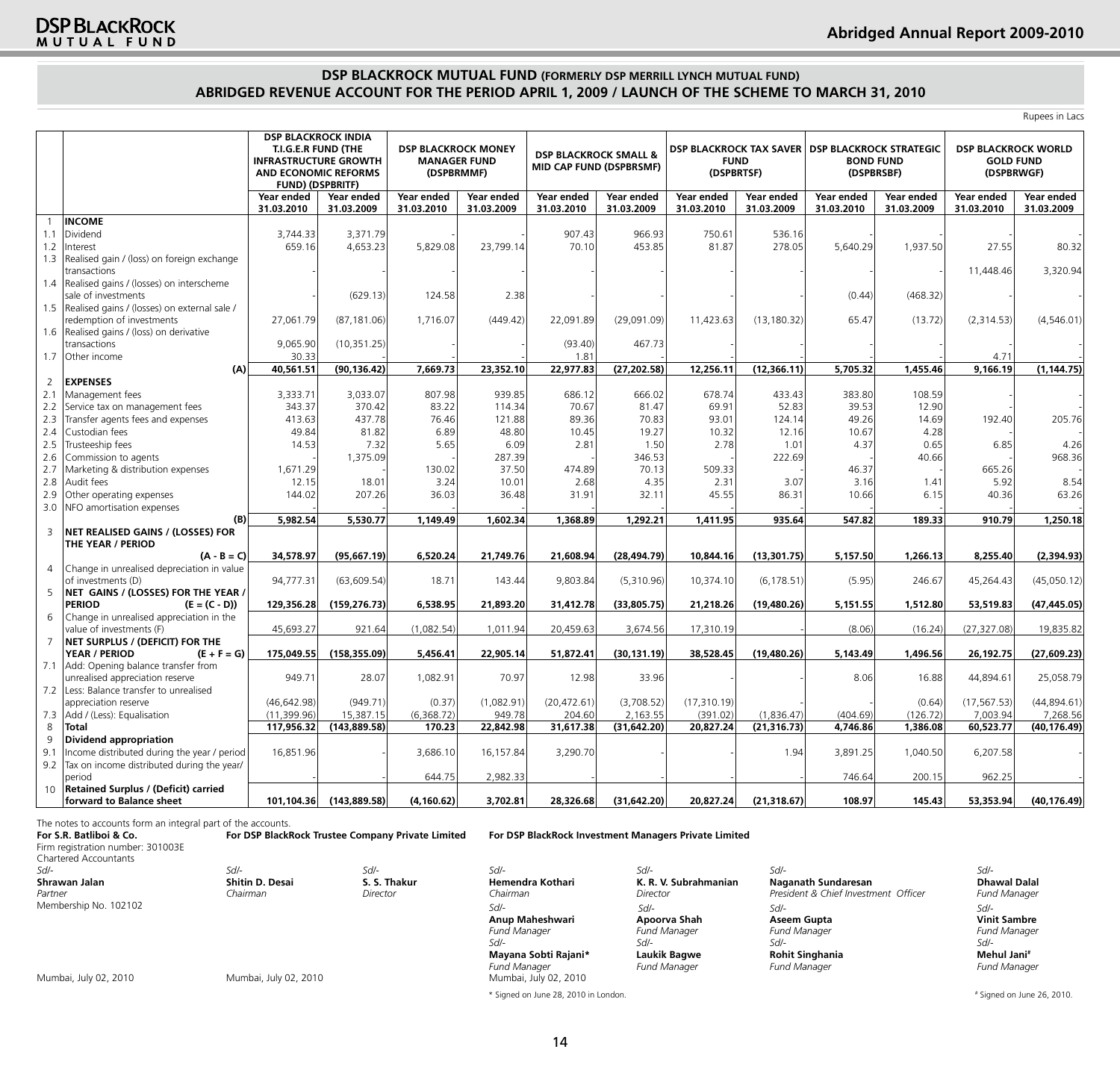## **DSP BLACKROCK MUTUAL FUND (FORMERLY DSP MERRILL LYNCH MUTUAL FUND) Abridged Revenue Account For The Period April 1, 2009 / Launch of the Scheme to March 31, 2010**

|                |                                                                         |                                            |                          |                                                                            |                            |                                                                | Rupees in Lacs                                                 |
|----------------|-------------------------------------------------------------------------|--------------------------------------------|--------------------------|----------------------------------------------------------------------------|----------------------------|----------------------------------------------------------------|----------------------------------------------------------------|
|                |                                                                         | DSP BLACKROCK MICRO CAP FUND<br>(DSPBRMCF) |                          | DSP BLACKROCK NATURAL RESOURCES AND NEW ENERGY<br><b>FUND (DSPBRNRNEF)</b> |                            | <b>DSP BLACKROCK WORLD</b><br><b>ENERGY FUND</b><br>(DSPBRWEF) | <b>DSP BLACKROCK WORLD</b><br><b>MINING FUND</b><br>(DSPBRWMF) |
|                |                                                                         | Year ended<br>31.03.2010                   | Year ended<br>31.03.2009 | Year ended<br>31.03.2010                                                   | Period ended<br>31.03.2009 | Period ended<br>31.03.2010                                     | Period ended<br>31.03.2010                                     |
| $\mathbf{1}$   | <b>INCOME</b>                                                           |                                            |                          |                                                                            |                            |                                                                |                                                                |
| 1.1            | Dividend                                                                | 256.36                                     | 369.72                   | 370.86                                                                     | 232.04                     |                                                                |                                                                |
| 1.2            | Interest                                                                | 27.69                                      | 179.18                   | 28.29                                                                      | 278.96                     | 16.45                                                          | 25.00                                                          |
| 1.3            | Realised gain / (loss) on foreign exchange<br>transactions              |                                            |                          | 90.79                                                                      | 431.22                     | (574.54)                                                       | (104.76)                                                       |
| 1.4            | Realised gains / (losses) on interscheme                                |                                            |                          |                                                                            |                            |                                                                |                                                                |
|                | sale of investments                                                     |                                            |                          |                                                                            |                            |                                                                |                                                                |
| 1.5            | Realised gains / (losses) on external sale /                            | 12,659.78                                  | (13, 108.52)             | 6,873.30                                                                   | (6,769.18)                 | (366.91)                                                       | 85.87                                                          |
| 1.6            | redemption of investments<br>Realised gains / (loss) on derivative      |                                            |                          |                                                                            |                            |                                                                |                                                                |
|                | transactions                                                            | 382.95                                     | (660.02)                 | (1,304.21)                                                                 | 2,307.08                   |                                                                |                                                                |
| 1.7            | Other income                                                            | 0.19                                       |                          | 0.40                                                                       |                            |                                                                |                                                                |
|                | (A)                                                                     | 13,326.97                                  | (13, 219.64)             | 6,059.43                                                                   | (3,519.88)                 | (925.00)                                                       | 6.11                                                           |
| 2              | <b>EXPENSES</b>                                                         |                                            |                          |                                                                            |                            |                                                                |                                                                |
| 2.1            | Management fees                                                         | 258.84                                     | 241.57                   | 255.73                                                                     | 182.68                     |                                                                |                                                                |
| 2.2            | Service tax on management fees                                          | 26.66                                      | 29.57                    | 26.34                                                                      | 21.56                      |                                                                |                                                                |
| 2.3            | Transfer agents fees and expenses                                       | 13.39                                      | 11.77                    | 30.71                                                                      | 41.57                      | 30.47                                                          | 5.94                                                           |
| 2.4            | Custodian fees                                                          | 3.68                                       | 6.20                     | 3.26                                                                       | 4.54                       |                                                                |                                                                |
| 2.5            | Trusteeship fees                                                        | 1.03                                       | 0.52                     | 1.03                                                                       | 0.54                       | 1.14                                                           | 0.24                                                           |
| 2.6            | Commission to agents                                                    |                                            | 171.76                   |                                                                            | 182.84                     |                                                                |                                                                |
| 2.7            | Marketing & distribution expenses                                       | 184.68                                     | 51.57                    | 137.99                                                                     |                            | 128.61                                                         | 27.40                                                          |
| 2.8            | Audit fees                                                              | 0.81                                       | 1.25                     | 0.87                                                                       | 1.15                       | 0.95                                                           | 0.20                                                           |
| 2.9            | Other operating expenses                                                | 4.40                                       | 6.48                     | 12.36                                                                      | 10.91                      | 5.44                                                           | 0.99                                                           |
| 3.0            | NFO amortisation expenses                                               | 364.92                                     | 444.12                   |                                                                            |                            |                                                                |                                                                |
|                | (B)                                                                     | 858.41                                     | 964.81                   | 468.29                                                                     | 445.79                     | 166.61                                                         | 34.77                                                          |
| 3              | NET REALISED GAINS / (LOSSES) FOR                                       |                                            |                          |                                                                            |                            |                                                                |                                                                |
|                | THE YEAR / PERIOD<br>$(A - B = C)$                                      | 12,468.56                                  | (14, 184.45)             | 5,591.14                                                                   | (3,965.67)                 | (1,091.61)                                                     | (28.66)                                                        |
| $\overline{4}$ | Change in unrealised depreciation in                                    |                                            |                          |                                                                            |                            |                                                                |                                                                |
|                | value of investments (D)                                                | 3,988.77                                   | (2,503.78)               | 4,591.90                                                                   | (4,758.68)                 | (1,476.33)                                                     | (808.70)                                                       |
| 5              | NET GAINS / (LOSSES) FOR THE YEAR<br><b>PERIOD</b><br>$(E = (C - D))$   | 16,457.33                                  | (16,688.23)              | 10,183.04                                                                  | (8,724.35)                 | (2,567.94)                                                     | (837.36)                                                       |
| 6              | Change in unrealised appreciation in the                                |                                            |                          |                                                                            |                            |                                                                |                                                                |
|                | value of investments (F)                                                | 5,445.76                                   | 6.72                     | 3,059.49                                                                   |                            | 2,563.23                                                       | 1,676.00                                                       |
| 7              | NET SURPLUS / (DEFICIT) FOR THE<br>YEAR / PERIOD<br>$(E + F = G)$       | 21,903.09                                  | (16,681.51)              | 13,242.53                                                                  | (8,724.35)                 | (4.71)                                                         | 838.64                                                         |
| 7.1            | Add: Opening balance transfer from                                      |                                            |                          |                                                                            |                            |                                                                |                                                                |
|                | unrealised appreciation reserve                                         | 28.44                                      | 1.29                     | 332.06                                                                     |                            |                                                                |                                                                |
| 7.2            | Less: Balance transfer to unrealised<br>appreciation reserve            | (5,474.20)                                 | (8.01)                   | (3,391.55)                                                                 |                            | (2, 563.23)                                                    | (1,676.00)                                                     |
| 7.3            | Add / (Less): Equalisation                                              | (870.88)                                   |                          | 43.88                                                                      | 725.71                     | (56.73)                                                        | (116.05)                                                       |
| 8              | Total                                                                   | 15,586.45                                  | (16,688.23)              | 10,226.92                                                                  | (7,998.64)                 | (2,624.67)                                                     | (953.41)                                                       |
| 9              | Dividend appropriation                                                  |                                            |                          |                                                                            |                            |                                                                |                                                                |
| 9.1            | Income distributed during the year /                                    |                                            |                          |                                                                            |                            |                                                                |                                                                |
|                | period                                                                  |                                            |                          |                                                                            |                            |                                                                |                                                                |
| 9.2            | Tax on income distributed during the<br>year/ period                    |                                            |                          |                                                                            |                            |                                                                |                                                                |
| 10             | <b>Retained Surplus / (Deficit) carried</b><br>forward to Balance sheet | 15,586.45                                  | (16,688.23)              | 10,226.92                                                                  | (7,998.64)                 | (2,624.67)                                                     | (953.41)                                                       |

The notes to accounts form an integral part of the accounts.<br> **For S.R. Batliboi & Co. For DSP BlackRock Trustee Company Private Limited For S.R. Batliboi & Co. For DSP BlackRock Trustee Company Private Limited For DSP BlackRock Investment Managers Private Limited** Firm registration number: 301003E Chartered Accountants<br>Sd/-*Sd/- Sd/- Sd/- Sd/- Sd/- Sd/- Sd/-* **Shrawan Jalan Shitin D. Desai S. S. Thakur** Hemendra Kothari **K. R. V. Subrahmanian Naganath Sundaresan** Dhawal Dalal<br>Partner Partner *Chairman* Director Chairman Chairman Chairman Director Director President & Chief *Partner* Membership No. 102102

*Fund Manager Fund Manager Fund Manager Fund Manager* 

*Chairman Director Chairman Director President & Chief Investment Officer Fund Manager* **Anup Maheshwari Apoorva Shah Aseem Gupta Vinit Sambre** *Fund Manager Fund Manager Fund Manager Fund Manager Sd/- Sd/- Sd/- Sd/-* **Mayana Sobti Rajani\* Laukik Bagwe Rohit Singhania Mehul Jani#** *Sd/- Sd/- Sd/- Sd/-*

\* Signed on June 28, 2010 in London. #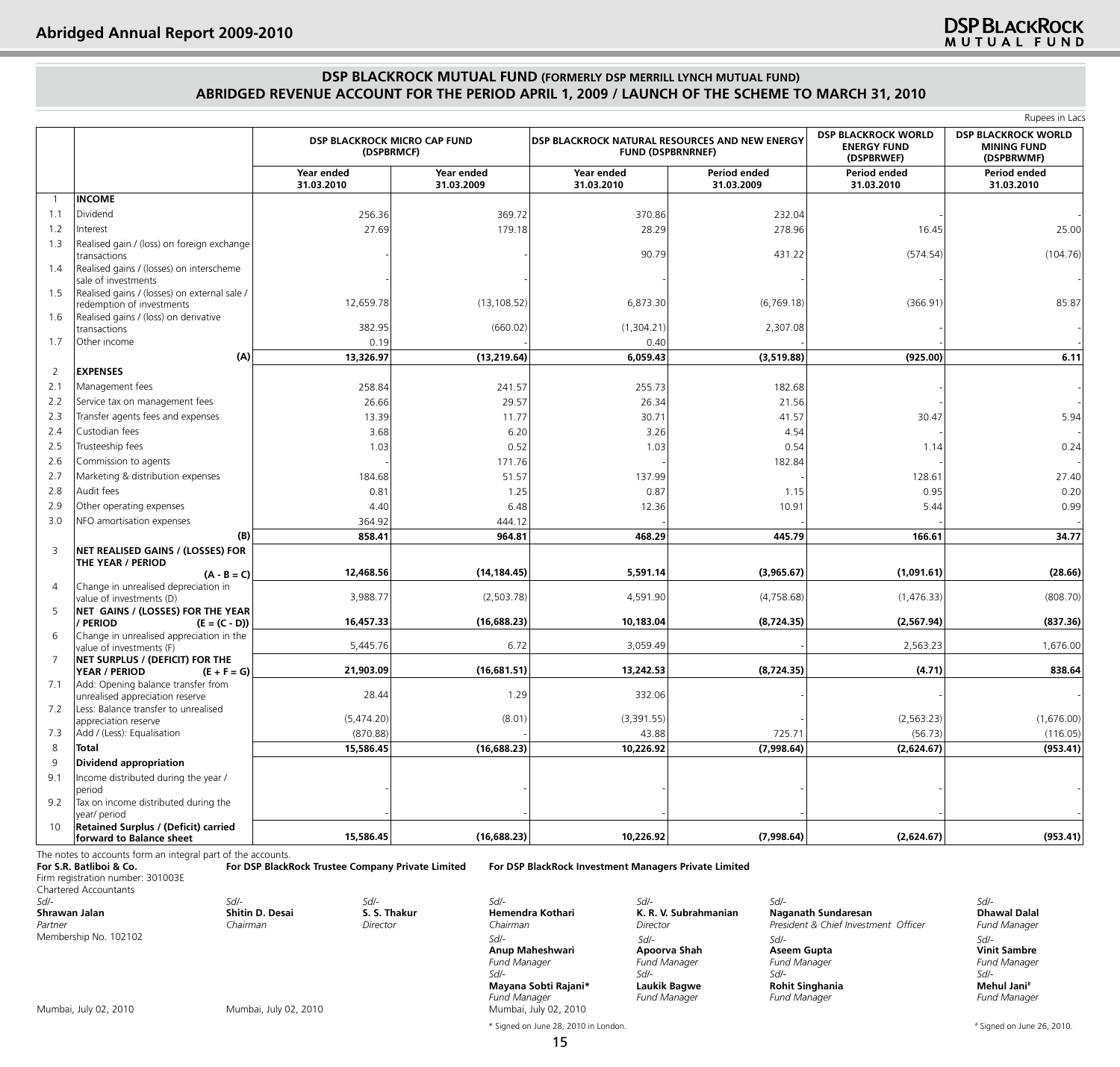#### **ABRIDGED NOTES TO ACCOUNTS**

#### **1. Organisation**

In conformity with Securities and Exchange Board of India (Mutual Funds) Regulations, 1996 (the Regulations), DSP BlackRock Investment Managers Private Limited (formerly DSP Merrill Lynch Fund Managers Limited) has been se Asset Management Company (the AMC) to DSP BlackRock Mutual Fund (the Fund) (formerly DSP Merrill Lynch Mutual Fund). In terms of the Investment Management Agreement (IMA) dated December 16, 1996, as amended by supplementar IMA dated November 03, 2008 entered into between DSP BlackRock Trustee Company Private Limited (the Trustee) (formerly DSP Merrill Lynch Trustee Company Private Limited) and the AMC, the AMC has been appointed as the Inves Manager to the Schemes of the Fund.

With effect from May 27, 2009, the AMC converted itself from a Public Limited Company to a Private Limited Company and is now known as 'DSP BlackRock Investment Managers Private Limited'.

#### **Shareholding and sponsor change**

On November 03, 2008 BlackRock Advisors Singapore Pte. Ltd., a wholly owned subsidiary of BlackRock Inc. (BlackRock) acquired the entire 40% stake held by DSP Merrill Lynch Limited (DSPML) in the AMC and 49% stake in the T The balance 60% stake in the AMC and 51% stake in the Trustee Company continue to be with DSP ADIKO Holdings Private Limited, DSP HMK Holdings Private Limited and Mr. Hemendra Kothari in the case of the AMC, and Mr. Hemend Kothari in the case of the Trustee Company. DSPML ceased to be a sponsor of the Fund and BlackRock has become a co-sponsor of the Fund, through its wholly owned subsidiary, BlackRock Advisors Singapore Pte. Ltd.

#### **2. Investments**

2.1 Investments of the schemes, except for Government Securities, are registered in the name of the Trustees for the benefits of the schemes' unit holders. Investments in Government Securities are held in the name of the f

#### **2.2 Open position of derivatives as at March 31, 2010:**

| <b>Futures</b>            | dunees<br>III LdC. |                  |                |                        |                    |                   |  |  |  |  |  |  |
|---------------------------|--------------------|------------------|----------------|------------------------|--------------------|-------------------|--|--|--|--|--|--|
| Schemes                   | <b>DSPBREF</b>     | <b>DSPBRBalF</b> | <b>DSPBROF</b> | <b>DSPBRTEF</b>        | <b>DSPBRITE</b>    | <b>DSPBRNRNEF</b> |  |  |  |  |  |  |
| Outstanding market value* | 256.35             | 339.49           | 5,099.39       | <i><b>6.750.72</b></i> | $3.145.4^{\circ}$  | 165.37            |  |  |  |  |  |  |
| 6 to Net assets           | 0.70%              | $-104$<br>.      | 5.80%          | 2.52%                  | 2 Q.Q.O<br>J.JU 70 | 10.86%            |  |  |  |  |  |  |
|                           |                    |                  |                |                        |                    |                   |  |  |  |  |  |  |

#### **Open position of derivatives as at March 31, 2009:**

| <b>Futures</b>             |                             |                               |                 |                 |                 |                 | Rupees in Lacs            |
|----------------------------|-----------------------------|-------------------------------|-----------------|-----------------|-----------------|-----------------|---------------------------|
| Schemes                    | <b>DSPBREF</b>              | <b>DSPBRBalF</b>              | <b>DSPBRTF</b>  |                 | <b>DSPBROF</b>  | <b>DSPBRTEF</b> | <b>DSPBRSF - Moderate</b> |
| Outstanding market value * | ,518.65                     | 4,302.17                      | 262.13          |                 | 7,214.94        | 22,860.78       | 135.77                    |
| % to Net assets            | .75%                        | 10.23%                        | 4.97%           |                 | 10.70%          | 20.98%          | 2.18%                     |
|                            |                             |                               |                 |                 |                 |                 | Rupees in Lacs            |
| Schemes                    | <b>DSPBRSF - Aggressive</b> | <b>DSPBRSF - Conservative</b> | <b>DSPBRITF</b> |                 | <b>DSPBRSMF</b> | <b>DSPBRMCF</b> | <b>DSPBRNRNEF</b>         |
| Outstanding market value * | 197.72                      | 10.35                         | 40.762.05       |                 | 423.46          | 824.00          | 2.697.72                  |
| % to Net assets            | 3.31%                       | 3.95%                         | 17.55%          |                 | 1.02%           | 6.53%           | 14.81%                    |
| <b>Options</b>             |                             |                               |                 |                 |                 |                 | Rupees in Lacs            |
| Schemes                    | <b>DSPBREF</b>              | <b>DSPBRBalF</b>              | <b>DSPBROF</b>  | <b>DSPBRTEF</b> | <b>DSPBRITF</b> | <b>DSPBRSMF</b> | <b>DSPBRNRNEF</b>         |
| Outstanding market value * | 58.43                       | 21.56                         | 18.01           | 73.13           | 63.03           | 27.95           | 4.78                      |

\*Represents gross total of long and short positions.

DSPBRBF – DSP BlackRock Bond Fund, DSPBREF - DSP BlackRock Equity Fund, DSPBRLF - DSP BlackRock Liquidity Fund, DSPBRBalF - DSP BlackRock Balanced Fund, DSPBRGF - DSP BlackRock Government Securities Fund, DSPBRTBF - DSP BlackRock Treasury Bill Fund, DSPBRTF - DSP BlackRock Technology.com Fund, DSPBROF - DSP BlackRock Opportunities Fund, DSPBRSTF - DSP BlackRock Short Term Fund, DSPBRTEF - DSP BlackRock Top 100 Equity Fund, DSPBRSF - Moder - DSP BlackRock Savings Manager Fund - Moderate, DSPBRFRF - DSP BlackRock Floating Rate Fund, DSPBRSF - Aggressive - DSP BlackRock Savings Manager Fund - Aggressive, DSPBRSF - Conservative - DSP BlackRock Savings Manager F - Conservative, DSPBRITF - DSP BlackRock India T.I.G.E.R. Fund (The Infrastructure Growth and Economic Reforms Fund), DSPBRMMF - DSP BlackRock Money Manager Fund, DSPBRSMF - DSP BlackRock Small and Mid Cap Fund, DSPBRTSF - DSP BlackRock Tax Saver Fund, DSPBRSBF - DSP BlackRock Strategic Bond Fund, DSPBRWGF - DSP BlackRock World Gold Fund, DSPBRCMF - DSP BlackRock Cash Manager Fund, DSPBRMCF - DSP BlackRock Micro Cap Fund, DSPBRNRNEF - DSP BlackRock Natural Resources and New Energy Fund, DSPBRWEF – DSP BlackRock World Energy Fund, DSPBRKOck World Mining Fund, DSPBRFMP 13M - S2 – DSP BlackRock FMP – Series2, DSPBRFMP 13M – S3 – DSP BlackRock FMP – Series3, FMP/FTP – Fixed Maturity Plan / Fixed Term Plan .

**% to Net assets** 0.07% 0.05% 0.03% 0.07% 0.03% 0.07% 0.03%

#### **2.3 Investments in associates and group companies:**

**2009-2010:**

|                                                                                                                                               |                         |                |                  |                |                |                 |                            |                 | Rupees in Lacs |
|-----------------------------------------------------------------------------------------------------------------------------------------------|-------------------------|----------------|------------------|----------------|----------------|-----------------|----------------------------|-----------------|----------------|
| Issuer                                                                                                                                        | Nature of<br>instrument | <b>DSPBREF</b> | <b>DSPBRBalF</b> | <b>DSPBRTF</b> | <b>DSPBROF</b> | <b>DSPBRTEF</b> | <b>DSPBRSF</b><br>Moderate | <b>DSPBRFRF</b> | Total          |
| Ambuja Cement Limited                                                                                                                         | <b>EQUITY</b>           |                |                  |                |                |                 | 249.30                     |                 | 249.30         |
| Cairn India Limited                                                                                                                           | <b>EQUITY</b>           | 5,560.17       | 1,772.79         |                | 1,044.38       | 11,801.1        | 265.23                     |                 | 20,443.68      |
| Crompton Greaves Limited                                                                                                                      | <b>EQUITY</b>           |                |                  |                | 225.41         | 5,017.50        | 48.86                      |                 | 5,291.77       |
| IDr. Reddy's Laboratories Limited                                                                                                             | <b>EQUITY</b>           | 880.75         | 290.60           |                | 645.90         | 6,343.95        |                            |                 | 8,161.20       |
| DSP Merrill Lynch Capital Limited                                                                                                             | <b>NCD</b>              |                |                  |                |                |                 |                            | 9,247.52        | 9,247.52       |
| Infrastructure Development Finance Company Limited                                                                                            | <b>EQUITY</b>           | 2,996.40       | 951.69           |                |                | 7.840.52        | 427.78                     |                 | 12,216.39      |
| Infosys Technologies Limited                                                                                                                  | <b>EQUITY</b>           | 16,692.43      | 4,094.43         | 486.99         | 2,039.40       | 27,854.25       | 593.65                     |                 | 51,761.15      |
| <b>SRF</b> Limited                                                                                                                            | <b>EQUITY</b>           | ,147.91        | 380.04           |                |                |                 |                            |                 | 1,527.95       |
| Tata Power Company Limited                                                                                                                    | <b>EQUITY</b>           | 5,021.08       | ,682.36          |                | 365.31         | 7,184.58        | 698.65                     |                 | 14,951.98      |
| Ambuja Cement Limited                                                                                                                         | <b>EQUITY</b>           | 328.17         | 9.24             | 3.751.18       |                |                 |                            |                 | 4,088.59       |
| lCairn India Limited                                                                                                                          | <b>EQUITY</b>           | 378.06         | 12.54            | 4,503.05       | 602.72         | .610.75         |                            | 1,245.32        | 8,352.44       |
| Crompton Greaves Limited                                                                                                                      | <b>EQUITY</b>           | 63.69          | 5.14             | 2,522.88       |                | ,334.17         |                            |                 | 3,925.88       |
| Dr. Reddy's Laboratories Limited                                                                                                              | <b>EQUITY</b>           |                |                  |                |                | 405.56          |                            |                 | 405.56         |
| Exide Industries Limited                                                                                                                      | <b>EQUITY</b>           |                |                  |                |                | 898.58          |                            |                 | 898.58         |
| HeidelbergCement India Limited                                                                                                                | <b>EQUITY</b>           |                |                  |                |                | 268.81          |                            |                 | 268.81         |
| Infrastructure Development Finance Company Limited                                                                                            | <b>EQUITY</b>           | 570.14         | 24.47            | 688.19         |                | 496.60          | 318.93                     |                 | 2,098.33       |
| Infosys Technologies Limited                                                                                                                  | <b>EQUITY</b>           | 851.73         | 36.39            |                |                | ,677.34         |                            |                 | 2,565.46       |
| Max India Limited                                                                                                                             | <b>EQUITY</b>           |                |                  | 787.54         |                | 301.94          | 94.91                      |                 | 1,184.39       |
| Noida Toll Bridge Company Limited                                                                                                             | <b>EQUITY</b>           |                |                  |                | 997.46         |                 | 294.79                     |                 | 1,292.25       |
| <b>SRF</b> Limited                                                                                                                            | <b>EQUITY</b>           |                |                  |                | 862.15         |                 |                            | 592.63          | 1,454.78       |
| Tata Power Company Limited<br>the contract of the contract of the contract of the contract of the contract of the contract of the contract of | <b>EQUITY</b><br>.      | 959.69         | 47.83            | 5,342.25       | 500.35         |                 |                            |                 | 6,850.12       |

Derivative transactions are classified as equity for the purpose of above disclosure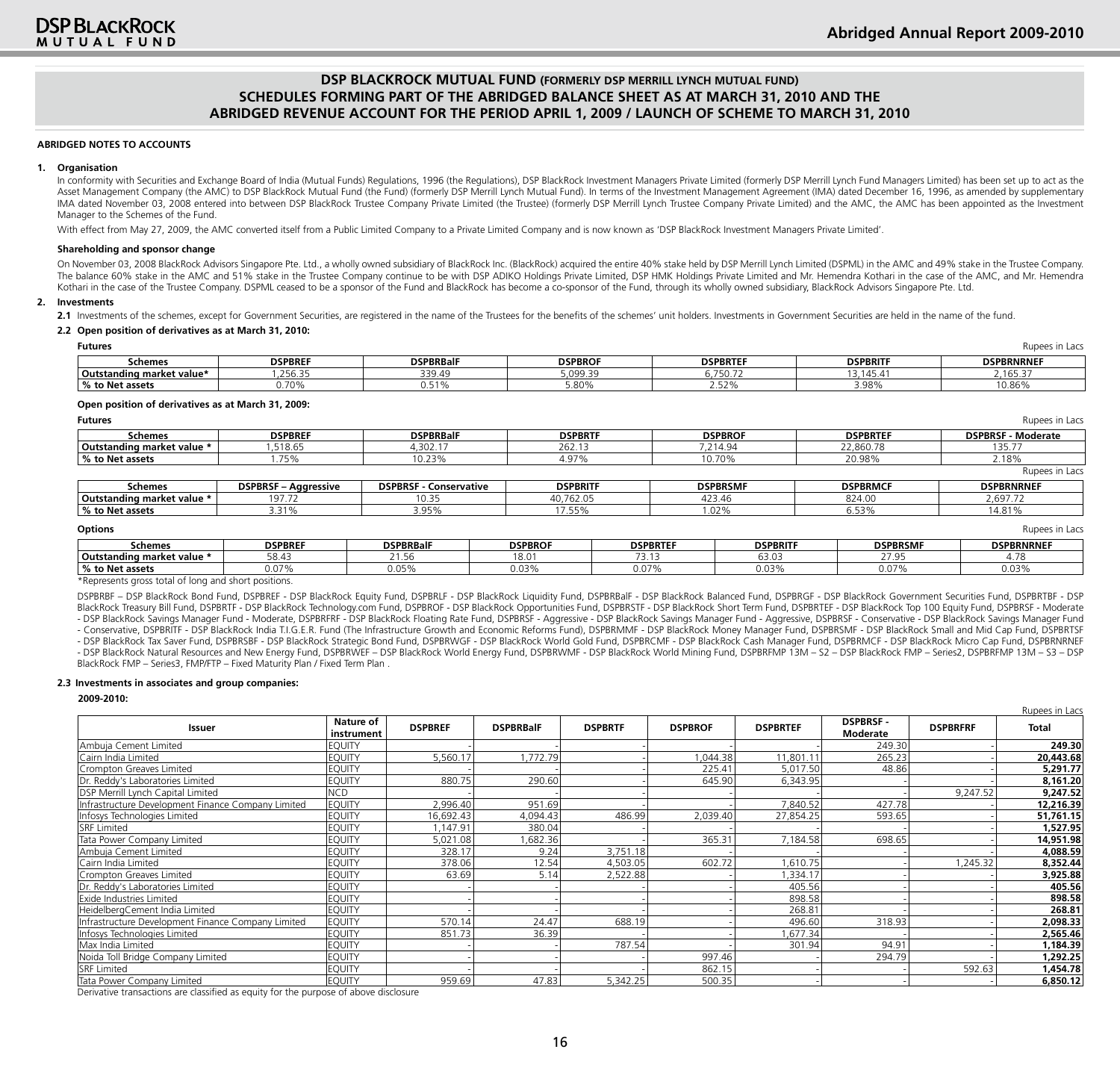| 2008-2009                                                   |                             |                |                |                  |                |                |                 |                 |                             | Rupees in Lacs |
|-------------------------------------------------------------|-----------------------------|----------------|----------------|------------------|----------------|----------------|-----------------|-----------------|-----------------------------|----------------|
| <b>Issuer</b>                                               | <b>Nature of instrument</b> | <b>DSPBREF</b> | <b>DSPBRLF</b> | <b>DSPBRBalF</b> | <b>DSPBRTF</b> | <b>DSPBROF</b> | <b>DSPBRSTF</b> | <b>DSPBRTEF</b> | <b>DSPBRSF-</b><br>Moderate | Total          |
| Ambuja Cements Limited                                      | <b>EQUITY</b>               | 767.53         |                | 278.97           |                | 397.57         |                 | 628.85          |                             | 2,072.92       |
| Cairn India Limited                                         | <b>EOUITY</b>               | 9,247.55       |                | 3,337.74         |                | 223.54         |                 | 8.465.20        | 636.66                      | 21,910.69      |
| Crompton Greaves Limited                                    | <b>EQUITY</b>               | ,232.52        |                | 432.17           |                |                |                 | 5,208.31        | 136.07                      | 7,009.07       |
| Dr. Reddy's Laboratories Limited                            | <b>EQUITY</b>               | 983.40         |                | 744.40           |                | 3,640.38       |                 | 3,926.82        | 217.99                      | 10,512.99      |
| DSP Merrill Lynch Capital Company Limited Zero Coupon Bonds |                             |                | 2.819.63       |                  |                |                |                 |                 |                             | 2,819.63       |
| Godrej Consumer Products Limited                            | <b>EQUITY</b>               |                |                |                  |                |                |                 |                 |                             |                |
| Infrastructure Development Finance                          | <b>NCD</b>                  |                |                |                  |                | 493.62         | 499.93          | 987.23          |                             | 1,980.78       |
| Company Limited                                             | <b>EQUITY</b>               | 2,208.94       |                | 789.69           |                |                |                 | 10,387.47       | 285.93                      | 13,672.03      |
| Infosys Technologies Limited                                | <b>EQUITY</b>               | 12,818.89      |                | 4,695.28         | 4,636.01       | 3,204.59       |                 | 15,154.20       | 665.71                      | 41,174.68      |
| Max India Limited                                           | <b>EQUITY</b>               |                |                |                  |                |                |                 |                 |                             |                |
| Sesa Goa Limited                                            | <b>EQUITY</b>               |                |                |                  |                | 282.14         |                 |                 |                             | 282.14         |
| Tata Elxsi (India) Limited                                  | EQUITY                      |                |                |                  | 15.26          |                |                 |                 |                             | 15.26          |
| Tata Power Company Limited                                  | EQUITY                      | 4,392.99       |                | ,521.87          |                | 776.70         |                 | 4,521.26        | 137.99                      | 11,350.81      |
| Ambuja Cement Limited                                       | <b>EQUITY</b>               |                |                | ,524.27          |                |                | 56.13           | 6.64            |                             | 1,587.04       |
| Cairn India Limited                                         | <b>EQUITY</b>               | 985.24         | 19.75          | 731.86           |                | 4,417.83       | 522.32          | 197.99          | 2,927.38                    | 9,802.37       |
| Crompton Greaves Limited                                    | <b>EQUITY</b>               | 203.62         | 3.58           |                  |                | 862.32         |                 | 81.32           |                             | 1,150.84       |
| Dr. Reddy's Laboratories Limited                            | <b>EQUITY</b>               | 312.83         | 5.21           |                  |                | 241.46         | ,569.67         |                 |                             | 2,129.17       |
| Godrej Consumer Products Limited                            | <b>EQUITY</b>               |                |                |                  |                | 126.9          | 667.58          |                 |                             | 794.48         |
| Infrastructure Development Finance                          | <b>NCD</b>                  |                |                | 12,894.14        | 12,937.85      |                |                 |                 |                             | 25,831.99      |
| Company Limited                                             | <b>EQUITY</b>               | 412.81         | 9.86           | 1,068.33         |                | 2,647.83       | 1,894.09        | 1,752.88        |                             | 7,785.80       |
| Infosys Technologies Limited                                | <b>EQUITY</b>               | 1.041.69       | 26.76          |                  |                | A80.34         | 3,653.55        | 59.63           |                             | 6,261.97       |
| Max India Limited                                           | <b>EQUITY</b>               |                |                |                  |                |                | 231.72          | 237.58          |                             | 469.3          |
| Sesa Goa Limited                                            | <b>EQUITY</b>               |                |                | 7.12             |                |                |                 | 152.06          | 697.73                      | 856.91         |
| Tata Elxsi (India) Limited                                  | <b>EQUITY</b>               |                |                |                  |                |                |                 | 89.57           |                             | 89.57          |
| Tata Power Company Limited                                  | <b>EQUITY</b>               | 204.86         | 6.13           | 397.66           |                | 1,970.30       |                 |                 | 2,019.41                    | 4,598.36       |

Derivative transactions are classified as equity for the purpose of above disclosure

|  |                | 2.4 Open position of securities borrowed and / or lent by the scheme: |
|--|----------------|-----------------------------------------------------------------------|
|  | $\overline{a}$ |                                                                       |

As at March 31, 2010 : NIL As at March 31, 2009 : NIL

## **2.5 Details of non performing assets:**

As at March 31, 2010 : NIL As at March 31, 2009 : NIL

#### **2.6 Aggregate unrealised gain / loss and percentage to net assets:**

|                        |                                                               |                                                |                                               |                    |                                                               |                                                |                                               | <b>INQUES III LUCS</b> |  |
|------------------------|---------------------------------------------------------------|------------------------------------------------|-----------------------------------------------|--------------------|---------------------------------------------------------------|------------------------------------------------|-----------------------------------------------|------------------------|--|
| Scheme                 | Unrealised gain/<br>(loss) (Other than<br>derivatives)<br>(A) | Unrealised gain/(loss)<br>(Derivatives)<br>(B) | Total unrealised gain/<br>loss<br>$C = A + B$ | % to Net<br>assets | Unrealised gain/<br>(loss) (Other than<br>derivatives)<br>(A) | Unrealised gain/(loss)<br>(Derivatives)<br>(B) | Total unrealised gain/<br>loss<br>$C = A + B$ | % to Net<br>assets     |  |
|                        |                                                               |                                                | As at March 31, 2010                          |                    |                                                               | As at March 31, 2009                           |                                               |                        |  |
| <b>DSPBRBF</b>         | 55.58                                                         |                                                | 55.58                                         | 0.41%              | (2,026.38)                                                    |                                                | (2,026.38)                                    | 2.17%                  |  |
| <b>DSPBREF</b>         | 31,367.81                                                     | (15.18)                                        | 31,352.63                                     | 17.38%             | (7.192.99)                                                    | 108.11                                         | (7,084.89)                                    | 8.16%                  |  |
| <b>DSPBRLF</b>         | (8.73)                                                        |                                                | (8.73)                                        | 0.01%              | 25.40                                                         |                                                | 25.40                                         | 0.14%                  |  |
| <b>DSPBRBalF</b>       | 8,664.29                                                      | (3.85)                                         | 8,660.44                                      | 13.13%             | (2,505.75)                                                    | 2.72                                           | (2,503.02)                                    | 5.95%                  |  |
| <b>DSPBRGF</b>         | (17.59)                                                       |                                                | (17.59)                                       | 0.35%              | (1, 478.78)                                                   |                                                | (1,478.78)                                    | 3.78%                  |  |
| <b>DSPBRTF</b>         | 2,019.36                                                      |                                                | 2,019.36                                      | 22.15%             | (1,683.34)                                                    | 10.57                                          | (1,672.77)                                    | 31.71%                 |  |
| <b>DSPBROF</b>         | 25,735.18                                                     | 96.34                                          | 25,831.52                                     | 29.37%             | (9, 270.39)                                                   | 170.41                                         | (9,099.98)                                    | 13.49%                 |  |
| <b>DSPBRSTF</b>        | (43.34)                                                       |                                                | (43.34)                                       | 0.06%              | (18.18)                                                       |                                                | (18.18)                                       | 0.48%                  |  |
| <b>DSPBRTEF</b>        | 31,559.40                                                     | 10.00                                          | 31,569.40                                     | 11.78%             | 3,265.48                                                      | 373.01                                         | 3,638.49                                      | 3.34%                  |  |
| DSPBRSF - Moderate     | (21.74)                                                       |                                                | (21.74)                                       | 0.14%              | (98.57)                                                       | 3.42                                           | (95.15)                                       | 1.53%                  |  |
| <b>DSPBRFRF</b>        | (12.99)                                                       |                                                | (12.99)                                       | 0.00%              | (7.10)                                                        |                                                | (7.10)                                        | 0.03%                  |  |
| DSPBRSF - Aggressive   | 47.44                                                         |                                                | 47.44                                         | 0.29%              | (52.94)                                                       | 4.82                                           | (48.12)                                       | 0.80%                  |  |
| DSPBRSF - Conservative | 3.08                                                          |                                                | 3.08                                          | 0.12%              | (6.01)                                                        | 0.01                                           | (6.00)                                        | 2.29%                  |  |
| <b>DSPBRITF</b>        | 46,408.07                                                     | 191.45                                         | 46,599.52                                     | 14.10%             | (94, 767.87)                                                  | 896.80                                         | (93, 871.07)                                  | 40.42%                 |  |
| <b>DSPBRMMF</b>        | (4.38)                                                        |                                                | (4.38)                                        | 0.01%              | 1,059.45                                                      |                                                | 059.45 ا                                      | 0.73%                  |  |
| <b>DSPBRSMF</b>        | 20,472.61                                                     |                                                | 20,472.61                                     | 26.45%             | (9,803.75)                                                    | 12.89                                          | (9,790.86)                                    | 23.65%                 |  |
| <b>DSPBRTSF</b>        | 17,310.19                                                     |                                                | 17,310.19                                     | 21.25%             | (10, 374.10)                                                  |                                                | (10, 374.10)                                  | 27.42%                 |  |
| <b>DSPBRSBF</b>        | (6.13)                                                        |                                                | (6.13)                                        | 0.01%              | 7.88                                                          |                                                | 7.88                                          | 0.01%                  |  |
| <b>DSPBRWGF</b>        | 17,567.53                                                     |                                                | 17,567.53                                     | 13.48%             | (369.81)                                                      |                                                | (369.81)                                      | 0.21%                  |  |
| <b>DSPBRMCF</b>        | 5.474.21                                                      |                                                | 5,474.21                                      | 20.14%             | (3,981.52)                                                    | 21.20                                          | (3,960.32)                                    | 31.38%                 |  |
| <b>DSPBRNRNEF</b>      | 3,167.73                                                      | 57.05                                          | 3,224.78                                      | 16.17%             | (4,403.19)                                                    | (23.43)                                        | (4,426.62)                                    | 24.29%                 |  |
| <b>DSPBRWEF</b>        | 086.90                                                        |                                                | 1,086.90                                      | 3.05%              |                                                               |                                                |                                               |                        |  |
| <b>DSPBRWMF</b>        | 867.30                                                        |                                                | 867.30                                        | 3.48%              |                                                               |                                                |                                               |                        |  |

Rupees in Lacs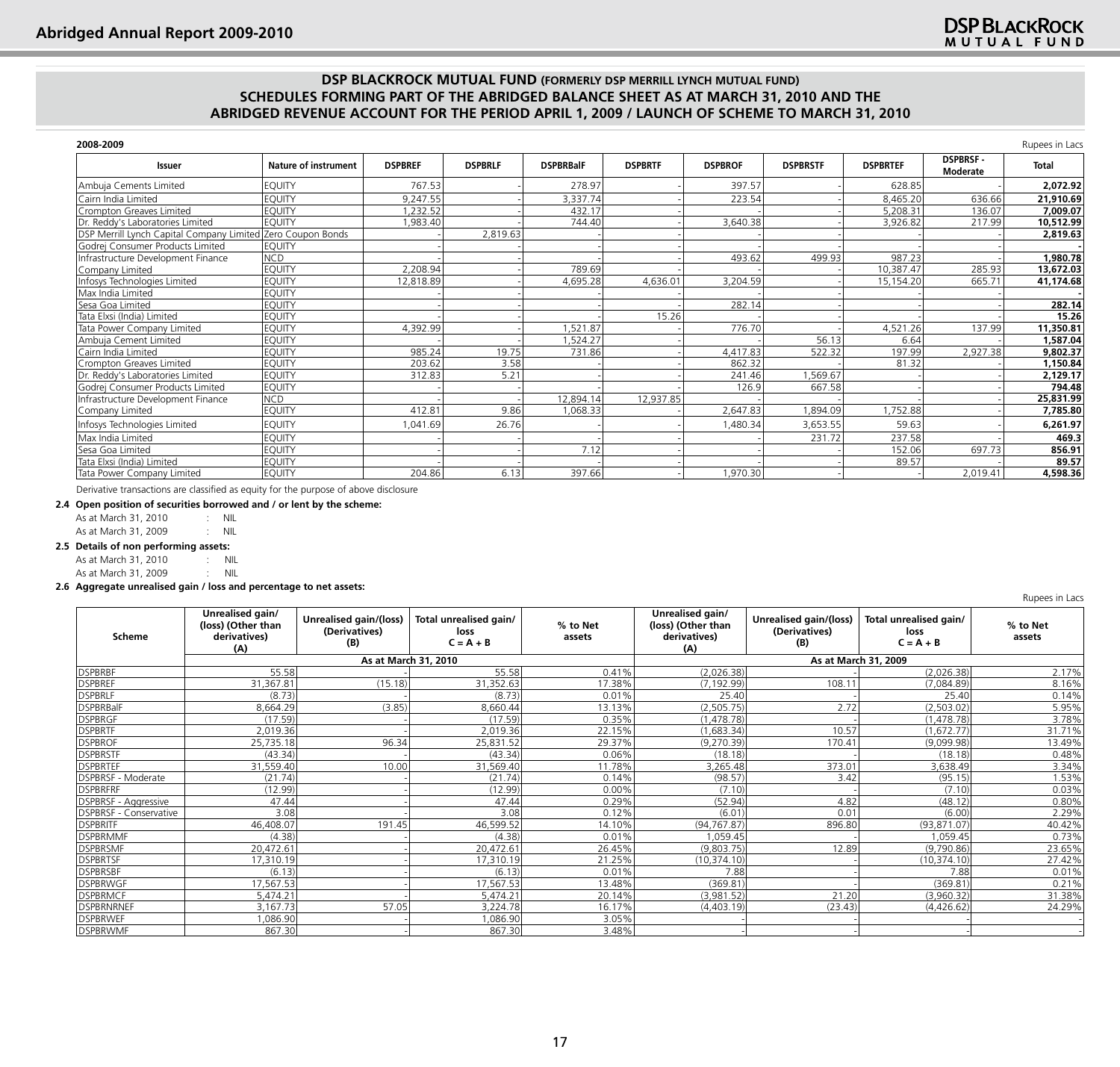**2.7 The aggregate value of investments purchased and sold (including redeemed) during the year and these amounts as a percentage of average daily net assets:**

|                        | Purchase         |            | Sale       |                  | Purchase as a % to average daily net assets |           | Sale as % to average daily net assets |           |
|------------------------|------------------|------------|------------|------------------|---------------------------------------------|-----------|---------------------------------------|-----------|
| Scheme                 | (Rupees in Lacs) |            |            | (Rupees in Lacs) |                                             |           |                                       |           |
|                        | 2009-2010        | 2008-2009  | 2009-2010  | 2008-2009        | 2009-2010                                   | 2008-2009 | 2009-2010                             | 2008-2009 |
| DSPBRBF                | 292,565.98       | 249.652.71 | 353,191.26 | 180,878.41       | 635.16%                                     | 864.45%   | 766.78%                               | 626.31%   |
| <b>DSPBREF</b>         | 373,825.96       | 424,751.52 | 355,809.62 | 403.314.13       | 259.36%                                     | 412.90%   | 246.86%                               | 392.06%   |
| <b>DSPBRLF</b>         | 204,188.97       | 222,558.11 | 90,243.77  | 278,228.21       | 534.68%                                     | 503.29%   | 236.31%                               | 629.19%   |
| <b>DSPBRBalF</b>       | 144,931.81       | 162,543.48 | 150,879.38 | 154,866.11       | 241.54%                                     | 332.31%   | 251.45%                               | 316.61%   |
| DSPBRGSF               | 132,408.34       | 116,822.06 | 160.079.72 | 89,231.05        | 796.87%                                     | 979.41%   | 963.40%                               | 748.09%   |
| <b>DSPBRTBF</b>        | 3,874.95         | 10,303.01  | 4,393.33   | 9,395.06         | 453.82%                                     | 537.24%   | 514.53%                               | 489.90%   |
| <b>DSPBRTF</b>         | 16,224.95        | 21,071.93  | 17,582.21  | 21,694.80        | 192.15%                                     | 248.52%   | 208.23%                               | 255.87%   |
| <b>DSPBROF</b>         | 65,374.65        | 81,534.76  | 85,680.90  | 104,495.41       | 72.03%                                      | 88.68%    | 94.41%                                | 113.65%   |
| <b>DSPBRSTF</b>        | 200,915.56       | 5,222.40   | 132,977.50 | 7,455.96         | 537.67%                                     | 117.58%   | 355.86%                               | 167.87%   |
| <b>DSPBRTEF</b>        | 653,699.44       | 476,495.10 | 564,526.94 | 430.199.17       | 316.04%                                     | 510.91%   | 272.93%                               | 461.27%   |
| DSPBRSF - Moderate     | 38,371.30        | 17,296.27  | 30,873.72  | 22,295.25        | 378.43%                                     | 203.19%   | 304.49%                               | 261.92%   |
| <b>IDSPBRFRF</b>       | 784,709.97       | 39,521.93  | 566,516.33 | 29,886.00        | 447.35%                                     | 224.85%   | 322.96%                               | 170.03%   |
| DSPBRSF - Aggressive   | 48,166.85        | 24,421.98  | 39,592.71  | 30,895.76        | 519.10%                                     | 278.93%   | 426.70%                               | 352.87%   |
| DSPBRSF - Conservative | 6,713.54         | 473.05     | 4,900.37   | 698.19           | 452.57%                                     | 99.21%    | 330.34%                               | 146.42%   |
| DSPBRITF               | 313,771.55       | 364,961.29 | 323,509.19 | 393.635.53       | 94.76%                                      | 121.49%   | 97.70%                                | 131.04%   |
| <b>DSPBRMMF</b>        | 424,469.32       | 702,312.56 | 480,118.03 | 846,754.97       | 307.24%                                     | 255.48%   | 347.52%                               | 308.02%   |
| DSPBRSMF               | 117,100.23       | 190,741.76 | 131,976.18 | 204, 143. 23     | 176.86%                                     | 298.24%   | 199.33%                               | 319.20%   |
| <b>DSPBRTSF</b>        | 74,737.26        | 108,775.42 | 65.962.37  | 93,452.31        | 114.11%                                     | 266.39%   | 100.71%                               | 228.86%   |
| <b>DSPBRSBF</b>        | 327,422.90       | 169,381.10 | 320,835.89 | 123,509.72       | 275.34%                                     | 648.01%   | 269.80%                               | 472.52%   |
| <b>DSPBRWGF</b>        | 36,602.47        | 81,107.41  | 118,090.92 | 29,628.81        | 23.28%                                      | 48.46%    | 75.11%                                | 17.70%    |
| <b>DSPBRMCF</b>        | 91,922.10        | 58,162.62  | 97,361.59  | 60,824.18        | 388.01%                                     | 260.02%   | 410.97%                               | 271.92%   |
| <b>DSPBRNRNEF</b>      | 27,331.09        | 58,869.89  | 39,609.42  | 34,465.84        | 123.29%                                     | 264.86%   | 178.68%                               | 155.07%   |
| DSPBRWEF               | 65,090.94        |            | 30,109.49  |                  | 171.45%                                     |           | 79.31%                                |           |
| <b>DSPBRWMF</b>        | 25,943.00        |            | 2,274.00   |                  | 99.78%                                      |           | 8.75%                                 |           |

Note: Purchase / sale does not include term deposits and derivative transactions

#### **2.8 Non-traded securities in the portfolio:**

|                                 |               | As at March 31, 2010 |           |                 |                                   |                 |        | As at March 31, 2009 |           |                 |                                   |                 |
|---------------------------------|---------------|----------------------|-----------|-----------------|-----------------------------------|-----------------|--------|----------------------|-----------|-----------------|-----------------------------------|-----------------|
| Scheme                          | <b>Equity</b> | % to Net assets      | Debt      | % to Net assets | <b>Money Market</b><br>Instrument | % to Net assets | Equity | % to Net assets      | Debt      | % to Net assets | <b>Money Market</b><br>Instrument | % to Net assets |
| <b>DSPBRBF</b>                  |               |                      | 4,878.52  | 35.67%          | 2,496.70                          | 18.25%          |        |                      | 7,078.72  | 7.59%           | 295.98                            | 0.32%           |
| <b>DSPBRLF</b>                  |               |                      | 1,001.22  | 0.74%           | 128,403.32                        | 94.68%          |        |                      | 8.990.19  | 49.38%          | 5.713.85                          | 31.38%          |
| <b>DSPBRBalF</b>                |               |                      | 7,176.86  | 10.88%          | 4,480.36                          | 6.79%           |        |                      | 6,206.07  | 14.76%          |                                   |                 |
| <b>DSPBROF</b>                  |               |                      | 67.25     | 0.08%           |                                   |                 |        |                      |           |                 |                                   |                 |
| <b>DSPBRSTF</b>                 |               |                      | ,896.75   | 2.54%           | 68,522.66                         | 91.62%          |        |                      | ,138.86   | 30.37%          |                                   |                 |
| DSPBRSF - Moderate              |               |                      | 3,578.56  | 22.31%          | 5,431.84                          | 33.87%          |        |                      | 4,308.74  | 69.29%          |                                   |                 |
| <b>DSPBRFRF</b>                 |               |                      | 17,037.38 | 6.43%           | 230,155.35                        | 86.89%          |        |                      | 15,562.46 | 64.86%          | 1.722.41                          | 7.18%           |
| DSPBRSF - Aggressive            |               |                      | 3,031.07  | 18.77%          | 7,428.96                          | 46.01%          |        |                      | 3,429.60  | 57.35%          |                                   |                 |
| <b>DSPBRSF-</b><br>Conservative |               |                      |           |                 |                                   |                 |        |                      | 103.29    | 39.43%          |                                   |                 |
| <b>DSPBRITF</b>                 |               |                      | 1,053.86  | 0.32%           |                                   |                 |        |                      | 1,075.85  | 0.46%           |                                   |                 |
| <b>DSPBRMMF</b>                 |               |                      | 12.674.28 | 21.40%          | 41.602.59                         | 70.24%          |        |                      | 86.768.67 | 60.05%          | 6.250.25                          | 4.33%           |
| <b>DSPBRTSF</b>                 |               |                      | 68.10     | 0.08%           |                                   |                 |        |                      |           |                 |                                   |                 |
| <b>DSPBRSBF</b>                 |               |                      | 6,800.59  | 6.73%           | 93.285.14                         | 92.31%          |        |                      | 15.697.66 | 16.00%          | 70.472.43                         | 71.84%          |

#### **2.9 Changes in Accounting Policies**

#### **a) Change in method of unit premium reserve (UPR)**

Pursuant to SEBI circular no. 18/198647/2010 ('the SEBI circular') dated 15 March 2010, the fund has changed (with retrospective effect) its method of computation of UPR to reflect the correct balance of un-distributable s balance.

Refer note 10 below for impact on opening and closing UPR balance had the Fund continued to use the earlier basis of computation of UPR.

#### **b) Change in method of computation and accounting of Income equalization reserve (IER)**

As explained in (a) above pursuant to the SEBI circular dated March 15, 2010, fund has changed its method of computation of IER. Accordingly when units are issued or redeemed, net asset value less face value and appropriat unit premium reserve, if any, for the transacted units, from the beginning of the accounting year upto the date of issue or redemption of such unit is transferred to / from the income equalisation account. Upon issue and r units below par, the net discount is appropriated to income equalisation reserve.

The purpose is to ensure that the per unit amount of the continuing unit holders' share of the undistributed income / loss remains unaffected by the movement in unit capital. At the year end, the balance in the equalisatio transferred to the Revenue Account.

Refer note 10 below for impact on IER for the year had the Fund continued to use the earlier basis of computation of IER.

**3. Details of transactions with associates in terms of regulation 25(8):**

#### **Brokerage paid to associates/related parties/group companies of Sponsor/AMC:**

**Name of associate:** DSP Merrill Lynch Limited

| <b>Nature of association:</b> Associate broker |
|------------------------------------------------|
|------------------------------------------------|

|                  |                      | 2009-2010                       |                  |                      | 2008-2009            |                         |                  |                      |
|------------------|----------------------|---------------------------------|------------------|----------------------|----------------------|-------------------------|------------------|----------------------|
| Scheme           | Value of transaction | % of Total value of             | <b>Brokerage</b> | % of Total brokerage | Value of transaction | % of Total value of     | <b>Brokerage</b> | % of Total brokerage |
|                  | (Rs. in crores)      | $ $ transaction of the fund $ $ | (Rs. in crores)  | paid by the fund     | (Rs. in crores)      | transaction of the fund | (Rs. in crores)  | paid by the fund     |
| <b>DSPBREF</b>   | 380.53               | 3.87%                           | 0.62             | 4.27%                | 326.36               | 3.01%                   |                  | 4.64%                |
| <b>DSPBRBalF</b> | 121.47               | $3.70\%$                        | 0.19             | 4.03%                | 118.83               | 2.66%                   | 0.26             | 4.53%                |
| <b>DSPBRTF</b>   | 6.58                 | .37%                            | 0.00             | 0.73%                | 7.38                 | .39%                    | 0.02             | 1.78%                |
| <b>DSPBROF</b>   | 101.70               | 3.25%                           | 0.09             | 2.74%                | 90.61                | 2.26%                   | 0.21             | 5.77%                |
| <b>DSPBRTEF</b>  | 431.57               | 2.44%                           | 0.82             | 3.27%                | 511.91               | 3.46%                   |                  | 4.52%                |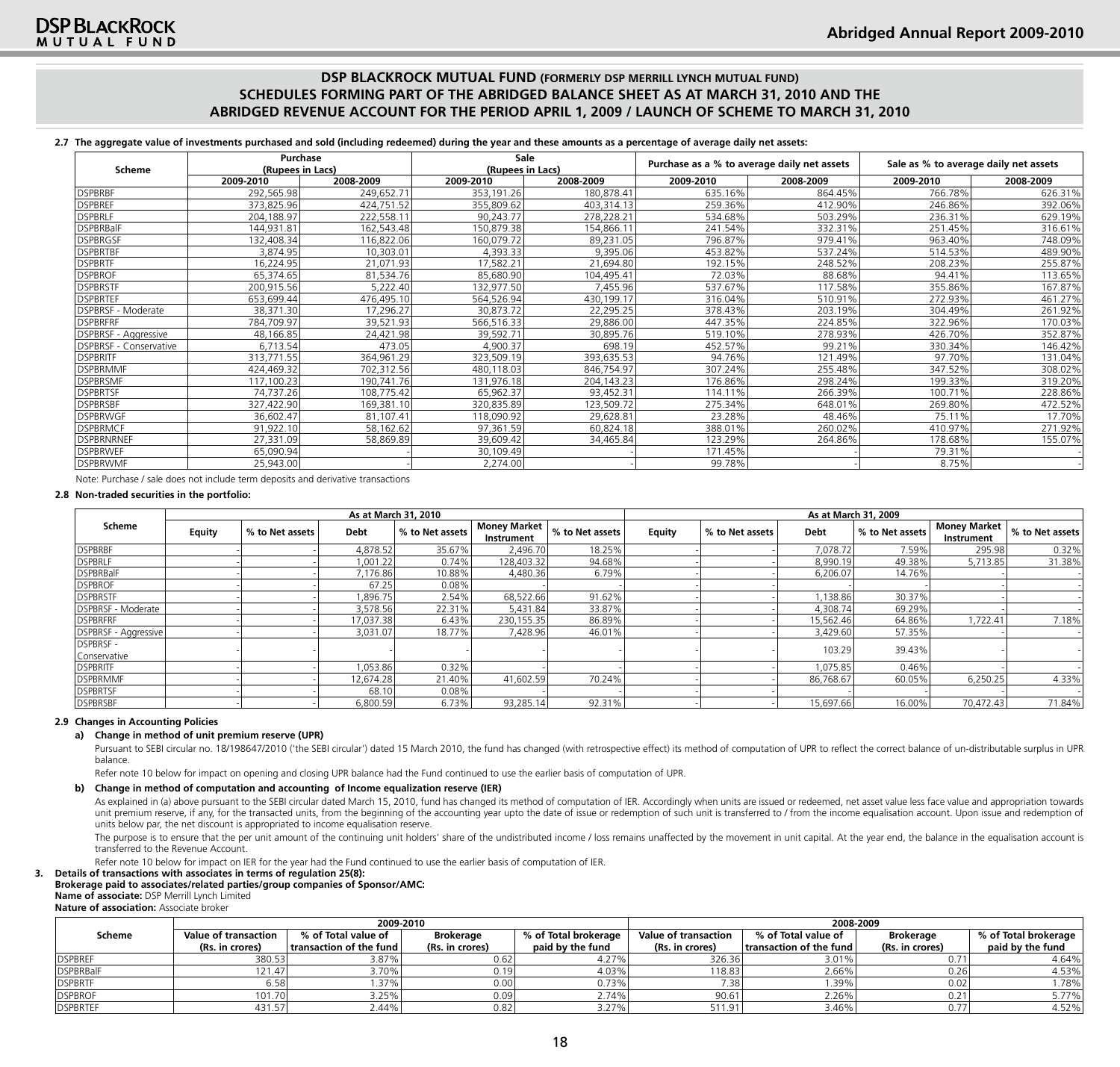| DSPBRSF - Moderate     | 0.73   | 2.03% | 0.02 | 2.84%        | $9.7^{\circ}$                      | .84%  | 0.01 | 2.23% |
|------------------------|--------|-------|------|--------------|------------------------------------|-------|------|-------|
| DSPBRSF - Aggressive   | 15.46  | 2.14% | 0.03 | 2.99%        | 15.15                              | .89%  | 0.02 | 2.29% |
| DSPBRSF - Conservative | 1.04   | 2.03% | 0.00 | 3.77%        | 0.28                               | .64%  | 0.00 | 2.18% |
| <b>DSPBRITF</b>        | 666.22 | 4.50% | 0.84 | 571%<br>3.11 | 170.76                             | .29%  | 0.28 | 3.08% |
| <b>DSPBRSMF</b>        | 127.18 | 3.61% | 0.22 | 4.45%        | 149.95                             | 2.84% | 0.33 | 4.38% |
| <b>DSPBRTSF</b>        | 47.31  | 3.43% | 0.05 | 1.86%        | 67.26                              | 3.37% | 13   | 3.43% |
| <b>DSPBRMCF</b>        | 28.26  | .18%  | 0.06 | 1.47%        | 13.71                              | 0.66% | 0.03 | 1.10% |
| <b>DSPBRNRNEF</b>      | 3.28   | 0.21% | 0.02 | 1.53%        | $\mathbf{a} = \mathbf{a}$<br>25.72 | .20%  | 0.06 | 3.49% |

**Securities transaction in the form of investments/disinvestment in various Public issues / Private placements where the associate was the sole or one of the several lead managers Name of associate:** DSP Merrill Lynch Limited

|                  |           | Rs. In Crores |
|------------------|-----------|---------------|
| <b>Scheme</b>    | 2009-2010 | 2008-2009     |
| <b>DSPBREF</b>   | 4.25      |               |
| <b>DSPBRBalF</b> | 1.16      |               |
| <b>IDSPBRITE</b> | 79.33     |               |
| <b>DSPBRMMF</b>  | 50.00     | 164.91        |

**Commission paid to associates/related parties/group companies of sponsor/AMC:**

**Name of associate:** DSP Merrill Lynch Limited

DSPBRNRNEF 6.19

**Nature of association:** Associate broker

|                               |                               | 2009-2010            |                        |                       | 2008-2009                     |                      |                        |                       |  |
|-------------------------------|-------------------------------|----------------------|------------------------|-----------------------|-------------------------------|----------------------|------------------------|-----------------------|--|
| <b>Scheme</b>                 | <b>Business given (Rs. in</b> | % of total business  | <b>Commission paid</b> | % of total commission | <b>Business given (Rs. in</b> | % of total business  | <b>Commission paid</b> | % of total commission |  |
|                               | crores)                       | received by the fund | (Rs. in crores)        | paid by the fund      | crores)                       | reseived by the fund | (Rs. in crores)        | paid by the fund      |  |
| <b>DSPBRBF</b>                |                               | 0.00%                | 0.45                   | 20.17%                | 142.50                        | 13.37%               | 0.45                   | 17.98%                |  |
| <b>DSPBREF</b>                | 8.25                          | 1.18%                | 0.45                   | 2.72%                 | 4.57                          | 1.24%                | 0.49                   | 4.10%                 |  |
| <b>DSPBRLF</b>                | 758.03                        | 4.66%                | 0.05                   | 11.90%                | ,926.30                       | 13.41%               | 0.06                   | 10.37%                |  |
| <b>DSPBRBalF</b>              | 24.67                         | 13.59%               | 1.07                   | 25.72%                | 21.29                         | 11.11%               | 1.13                   | 22.59%                |  |
| <b>DSPBRGF</b>                | 4.27                          | 2.40%                | 0.07                   | 8.73%                 | 22.35                         | 4.58%                | 0.06                   | 7.40%                 |  |
| <b>DSPBRTBF</b>               |                               | 0.00%                | 0.00                   | 5.73%                 | 27.71                         | 31.90%               | 0.01                   | 25.84%                |  |
| <b>DSPBRTF</b>                | 3.25                          | 13.02%               | 0.17                   | 22.45%                | 0.02                          | 0.15%                | 0.07                   | 0.88%                 |  |
| <b>DSPBROF</b>                | 0.42                          | 0.59%                | 0.21                   | 4.59%                 | 3.36                          | 2.91%                | 0.50                   | 7.29%                 |  |
| <b>DSPBRSTF</b>               | 102.51                        | 4.62%                | 0.09                   | 9.33%                 | 31.32                         | 32.90%               | 0.03                   | 36.41%                |  |
| <b>DSPBRTEF</b>               | 17.86                         | 1.24%                | 0.68                   | 2.25%                 | 12.99                         | 1.61%                | 0.74                   | 5.17%                 |  |
| <b>DSPBRSF - Moderate</b>     | 3.62                          | 2.77%                | 0.13                   | 8.21%                 | 0.01                          | 0.11%                | 0.14                   | 13.77%                |  |
| <b>DSPBRFRF</b>               | 331.18                        | 2.49%                | 0.16                   | 13.87%                | 17.79                         | 0.81%                | 0.03                   | 9.95%                 |  |
| <b>DSPBRSF - Aggressive</b>   | 1.27                          | 0.90%                | 0.06                   | 3.51%                 | 0.00                          | 0.00%                | 0.06                   | 10.47%                |  |
| <b>DSPBRSF - Conservative</b> |                               | 0.00%                |                        | 0.00%                 |                               | 0.00%                | 0.00                   | 0.07%                 |  |
| <b>DSPBRITF</b>               | 10.16                         | 2.08%                | 0.44                   | 1.69%                 | 4.84                          | 0.68%                | 0.53                   | 1.75%                 |  |
| <b>DSPBRMMF</b>               | 226.46                        | 4.57%                | 0.20                   | 8.68%                 | ,080.48                       | 8.18%                | 0.89                   | 27.14%                |  |
| <b>DSPBRSMF</b>               | 1.69                          | 1.30%                | 0.18                   | 4.62%                 | 0.33                          | 1.48%                | 0.17                   | 4.98%                 |  |
| <b>DSPBRTSF</b>               | 0.31                          | 0.41%                | 0.03                   | 0.50%                 | 0.48                          | 0.36%                | 0.03                   | 0.45%                 |  |
| <b>DSPBRSBF</b>               | 21.18                         | 1.89%                | 0.53                   | 22.28%                | 379.55                        | 24.87%               | 0.40                   | 40.41%                |  |
| <b>DSPBRWGF</b>               | 15.31                         | 5.30%                | 0.73                   | 6.56%                 | 16.70                         | 1.69%                | 1.11                   | 3.74%                 |  |
| <b>DSPBRMCF</b>               |                               | 0.00%                | 0.07                   | 4.51%                 |                               | 0.00%                | 0.12                   | 10.93%                |  |
| <b>DSPBRNRNEF</b>             | 0.65                          | 3.78%                | 0.03                   | 2.24%                 | 9.37                          | 2.99%                | 0.27                   | 3.05%                 |  |
| <b>DSPBRWEF</b>               | 75.72                         | 16.53%               | 1.97                   | 21.02%                |                               |                      |                        |                       |  |
| <b>DSPBRWMF</b>               | 39.10                         | 14.64%               | 0.44                   | 20.22%                |                               |                      |                        |                       |  |

## **4. Large holding in the schemes (i.e. in excess of 25% of the net assets): As at March 31, 2010:** NIL **As at March 31, 2009:**

| Scheme   | No. of investors | Percentage of holding |
|----------|------------------|-----------------------|
| DSPBRSBF |                  |                       |

#### **5. Unit capital movement during the year ended / period ended:**

**2009-2010**

| Scheme           | Plan          | Face value | <b>Opening units</b> | Units sold / switch in / NFO<br>allotment | Redemption / switch out | <b>Closing units</b> |
|------------------|---------------|------------|----------------------|-------------------------------------------|-------------------------|----------------------|
| <b>DSPBRBF</b>   | Regular       |            | 491,266,079.840      | 155,587,337.781                           | 574,345,275.661         | 72,508,141.960       |
| <b>DSPBREF</b>   | Regular       |            | 507,276,837.521      | 353, 147, 383. 422                        | 211,621,689.356         | 648,802,531.587      |
| <b>DSPBREF</b>   | Institutional |            | 15,000,000.000       | 24,665,426.471                            | 15,000,000.000          | 24,665,426.471       |
| <b>DSPBRLF</b>   | Regular       |            | 93,568,555.984       | 485,871,119.599                           | 491,683,235.749         | 87,756,439.834       |
| <b>DSPBRLF</b>   | Institutional | 1000       | 542,290.536          | 131,478,969.307                           | 120,887,113.229         | 11,134,146.614       |
| <b>DSPBRBalF</b> | Regular       |            | 221,813,894.174      | 74,239,728.064                            | 69,121,723.376          | 226,931,898.862      |
| <b>DSPBRGF</b>   | Regular       |            | 195,822,032.610      | 105,554,540.625                           | 274,452,313.306         | 26,924,259.929       |
| <b>DSPBRTBF</b>  | Regular       |            | 9,812,542.713        | 3,678,546.511                             | 8,667,759.963           | 4,823,329.261        |
| <b>DSPBRTF</b>   | Regular       |            | 45,457,375.150       | 13,637,505.692                            | 24,429,989.763          | 34,664,891.079       |
| <b>DSPBROF</b>   | Regular       |            | 306,243,971.481      | 27,379,491.936                            | 108,872,148.288         | 224,751,315.129      |
| <b>DSPBROF</b>   | Institutional |            | 30,001,036.484       |                                           | 1,036.484               | 30,000,000.000       |
| <b>DSPBRSTF</b>  | Regular       |            | 32,328,150.932       | 1,865,269,647.636                         | 1,225,627,416.176       | 671,970,382.392      |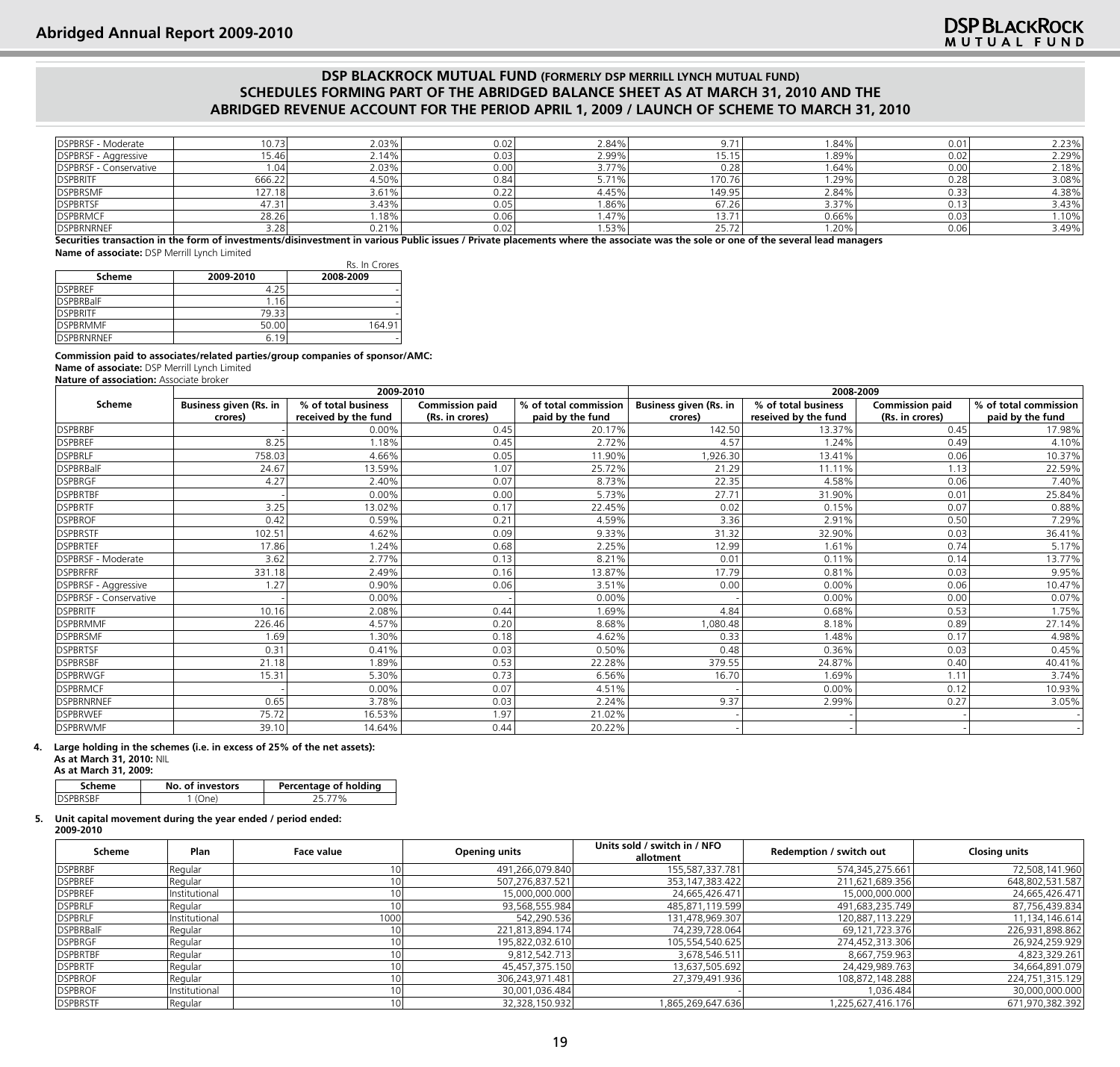| Scheme                 | Plan          | Face value      | <b>Opening units</b> | Units sold / switch in / NFO<br>allotment | Redemption / switch out | <b>Closing units</b> |
|------------------------|---------------|-----------------|----------------------|-------------------------------------------|-------------------------|----------------------|
| <b>DSPBRTEF</b>        | Regular       | 10 <sup>1</sup> | 525,270,778.555      | 521,728,706.170                           | 255,014,882.438         | 791,984,602.287      |
| <b>DSPBRTEF</b>        | Institutional | 10              | 15,844,965.533       | 46,212,002.922                            | 26,505,118.078          | 35,551,850.377       |
| DSPBRSF - Moderate     | Regular       | 10              | 44,376,385.610       | 105,568,965.706                           | 38,830,802.843          | 111,114,548.473      |
| <b>DSPBRFRF</b>        | Regular       | 10              | 119,867,694.171      | 1,182,263,654.838                         | 975,062,577.257         | 327,068,771.752      |
| <b>DSPBRFRF</b>        | Institutional | 1000            | 1,033,328.687        | 108,870,552.137                           | 87,940,350.001          | 21,963,530.823       |
| DSPBRSF - Aggressive   | Regular       |                 | 46,524,577.303       | 117,966,537.489                           | 48,713,065.117          | 115,778,049.675      |
| DSPBRSF - Conservative | Regular       | 10              | 2,226,431.514        | 58,359,346.246                            | 39,440,079.302          | 21,145,698.458       |
| <b>DSPBRITF</b>        | Regular       |                 | 1,371,079,701.428    | 252,138,757.028                           | 450,529,538.558         | ,172,688,919.898     |
| <b>DSPBRITF</b>        | Institutional |                 | 30,329,402.756       |                                           | 136.930                 | 30,329,265.826       |
| <b>DSPBRMMF</b>        | Regular       | 1000            | 4,276,196.986        | 16,893,152.753                            | 17,806,647.741          | 3,362,701.998        |
| <b>DSPBRMMF</b>        | Institutional | 1000            | 9,581,043.999        | 28,685,867.594                            | 35,877,342.001          | 2,389,569.592        |
| <b>DSPBRSMF</b>        | Regular       |                 | 648,097,983.000      | 124,051,254.043                           | 245,103,168.605         | 527,046,068.438      |
| <b>DSPBRTSF</b>        | Regular       |                 | 543, 122, 337. 782   | 62,724,466.327                            | 17,823,249.607          | 588,023,554.502      |
| <b>DSPBRSBF</b>        | Regular       | 1000            | ,630,521.386         | 630,695.337                               | 846,298.200             | 414,918.523          |
| <b>DSPBRSBF</b>        | Institutional | 1000            | 8,082,770.591        | 19,278,906.825                            | 17,756,464.165          | 9,605,213.251        |
| <b>DSPBRWGF</b>        | Regular       |                 | ,461,655,808.563     | 233,798,818.729                           | 733,709,950.568         | 961,744,676.724      |
| <b>DSPBRWGF</b>        | Institutional |                 |                      | 11,946,772.503                            | 1,946,772.453           | 10,000,000.050       |
| <b>DSPBRMCF</b>        | Regular       | 10              | 266,124,036.819      |                                           | 64,708,818.620          | 201,415,218.199      |
| DSPBRNRNEF             | Regular       | 10              | 248,469,545.016      | 18,335,057.026                            | 111,705,453.252         | 155,099,148.790      |
| DSPBRNRNEF             | Institutional | 10 <sub>1</sub> | 10,000,000.000       |                                           | 10,000,000.000          |                      |
| <b>DSPBRWEF</b>        | Regular       | 10              |                      | 421,658,488.360                           | 71,930,412.932          | 349,728,075.428      |
| <b>DSPBRWEF</b>        | Institutional | 10              |                      | 30,000,000.000                            | 25,000,000.000          | 5,000,000.000        |
| <b>DSPBRWMF</b>        | Regular       |                 |                      | 259,226,310.691                           | 23,061,604.039          | 236, 164, 706. 652   |
| <b>DSPBRWMF</b>        | Institutional |                 |                      | 30,000,000.000                            | 25,000,000.000          | 5,000,000.000        |

**2008-09**

| Scheme                         | Plan          | <b>Face value</b> | <b>Opening units</b> | Units sold / switch in / NFO<br>allotment | Redemption / switch out | <b>Closing units</b> |
|--------------------------------|---------------|-------------------|----------------------|-------------------------------------------|-------------------------|----------------------|
| <b>DSPBRBF</b>                 | Regular       | 10 <sup>1</sup>   | 19,809,179.836       | 608,533,107.830                           | 137,076,207.826         | 491,266,079.840      |
| <b>DSPBREF</b>                 | Regular       | 10 <sup>1</sup>   | 389,703,489.057      | 262,012,058.768                           | 144,438,710.304         | 507,276,837.521      |
| <b>DSPBREF</b>                 | Institutional | 10 <sup>1</sup>   |                      | 15,000,000.000                            |                         | 15,000,000.000       |
| <b>DSPBRLF</b>                 | Regular       | 10 <sup>1</sup>   | 148.208.642.935      | 613,962,418.660                           | 668,602,505.61          | 93,568,555.984       |
| <b>DSPBRLF</b>                 | Institutional | 1000              | 6,432,945.713        | 123,364,026.628                           | 129,254,681.805         | 542,290.536          |
| <b>DSPBRBalF</b>               | Regular       | 10 <sup>1</sup>   | 189.681.496.013      | 78,723,918.857                            | 46,591,520.696          | 221,813,894.174      |
| DSPBRGF                        | Regular       | 10 <sup>1</sup>   | 23.358,826.909       | 259,442,975.837                           | 86,979,770.136          | 195.822.032.610      |
| <b>DSPBRTBF</b>                | Regular       | 10 <sup>1</sup>   | 4,616,413.146        | 80,335,112.822                            | 75,138,983.255          | 9,812,542.713        |
| <b>DSPBRTF</b>                 | Regular       | 10 <sup>1</sup>   | 52,603,408.182       | 8,032,807.093                             | 15,178,840.125          | 45,457,375.150       |
| <b>DSPBROF</b>                 | Regular       | 10 <sup>1</sup>   | 373,728,956.644      | 34,170,090.712                            | 101,655,075.875         | 306,243,971.481      |
| <b>DSPBROF</b>                 | Institutional | 10 <sup>1</sup>   | 30.000.000.000       | 8,506,065.486                             | 8.505.029.002           | 30,001,036.484       |
| <b>DSPBRSTF</b>                | Regular       | 10                | 32,822,342.186       | 93,765,015.240                            | 94,259,206.494          | 32,328,150.932       |
| <b>DSPBRTEF</b>                | Regular       | 10 <sup>1</sup>   | 253,654,237.074      | 386,644,137.211                           | 115,027,595.730         | 525,270,778.555      |
| <b>DSPBRTEF</b>                | Institutional | 10 <sup>1</sup>   | 10,000,000.000       | 5,844,965.533                             |                         | 15,844,965.533       |
| <b>DSPBRSF - Moderate</b>      | Regular       | 10                | 79,677,732.470       | 6,688,087.657                             | 41,989,434.517          | 44,376,385.610       |
| <b>DSPBRFRF</b>                | Regular       | 10 <sup>1</sup>   | 108,276,856.001      | 312,973,249.621                           | 301,382,411.451         | 119,867,694.171      |
| <b>DSPBRFRF</b>                | Institutional | 1000              | 26,332.845           | 19,307,453.811                            | 18,300,457.969          | 1,033,328.687        |
| <b>DSPBRSF - Aggressive</b>    | Regular       | 10 <sup>1</sup>   | 103.559.922.163      | 14,505,315.384                            | 71,540,660.244          | 46,524,577.303       |
| <b>IDSPBRSF - Conservative</b> | Regular       | 10 <sup>1</sup>   | 7,658,128.326        | 1.857.595.265                             | 7,289,292.077           | 2.226.431.514        |
| <b>DSPBRITF</b>                | Regular       | 10 <sup>1</sup>   | 1,419,784,854.250    | 291,526,490.471                           | 340,231,643.293         | ,371,079,701.428     |
| <b>DSPBRITF</b>                | Institutional | 10 <sup>1</sup>   | 60,674,556.142       | 136.930                                   | 30,345,290.316          | 30,329,402.756       |
| <b>DSPBRMMF</b>                | Regular       | 1000              | 7.969.081.525        | 30, 137, 266. 758                         | 33,830,151.297          | 4,276,196.986        |
| <b>DSPBRMMF</b>                | Institutional | 1000              | 16,821,578.868       | 96,530,286.569                            | 103,770,821.438         | 9,581,043.999        |
| <b>DSPBRSMF</b>                | Regular       | 10                | 863.130.969.005      | 27,905,892.944                            | 242.938.878.949         | 648,097,983.000      |
| <b>DSPBRTSF</b>                | Regular       | 10 <sup>1</sup>   | 393.232.088.909      | 149,893,182.858                           | 2.933.985               | 543.122.337.782      |
| <b>DSPBRSBF</b>                | Regular       | 1000              | 698,393.084          | 4,581,709.353                             | 3,649,581.051           | 1,630,521.386        |
| <b>DSPBRSBF</b>                | Institutional | 1000              | 3.711.978.393        | 11,271,234.577                            | 6,900,442.379           | 8.082.770.591        |
| <b>DSPBRWGF</b>                | Regular       | 10                | 1,132,538,569.225    | 843, 181, 516. 468                        | 514,064,277.130         | 1,461,655,808.563    |
| <b>DSPBRWGF</b>                | Institutional | 10                |                      | 10,000,000.000                            | 10,000,000.000          |                      |
| <b>DSPBRMCF</b>                | Regular       | 10 <sup>1</sup>   | 308,071,443.532      |                                           | 41,947,406.713          | 266,124,036.819      |
| DSPBRNRNEF                     | Regular       | 10 <sup>1</sup>   |                      | 306,272,740.594                           | 57,803,195.578          | 248,469,545.016      |
| DSPBRNRNEF                     | Institutional | 10                |                      | 10,000,000.000                            |                         | 10,000,000.000       |

6. With effect from July 10, 2009, DSP BlackRock Government Securities Fund - Plan A was renamed as "DSP BlackRock Government Securities Fund" and DSP BlackRock Government Securities Fund - Plan B was renamed as "DSP Black Bill Fund".

#### **7. Contingent liability:**

As at March 31, 2010 : NIL

As at March 31, 2009 : NIL

#### **8. Merger of DSP BlackRock Cash Manager Fund (DSPBRCMF) into DSP BlackRock Liquidity Fund (DSPBRLF)**

During the current year pursuant to SEBI circular SEBI/IMD/CIR No.13/150975/09 dated January 19, 2009 relating to investment in debt and money market securities having maturity of 91 days, the asset allocation of both DSP Manager Fund (DSPBRCMF) and DSP BlackRock Liquidity Fund (DSPBRLF) was amended. In order to reduce the overlap and make the Fund's offerings more meaningful and easy to understand for investors, the DSPBRCMF was merged wit on a going concern basis with effect from February 20, 2010 ('the merger'). The resolution for the approval of the merger by the trustee's Board of Directors was passed on October 28, 2009. SEBI has accorded its no objecti vide its letter dated January 04, 2010. The investment objective, asset allocation pattern, annual recurring expenses and all other provisions as contained in the Scheme Information Document of DSPBRLF remains unchanged po required by the SEBI Regulations, the AMC had sent letters to unit-holders of both the schemes seeking their approval for the merger with an option to redeem their units at the prevailing NAV at their discretion. The Unit to the merger were allotted Units in DSPBRLF based on February 19, 2010 closing NAV of DSPBRLF.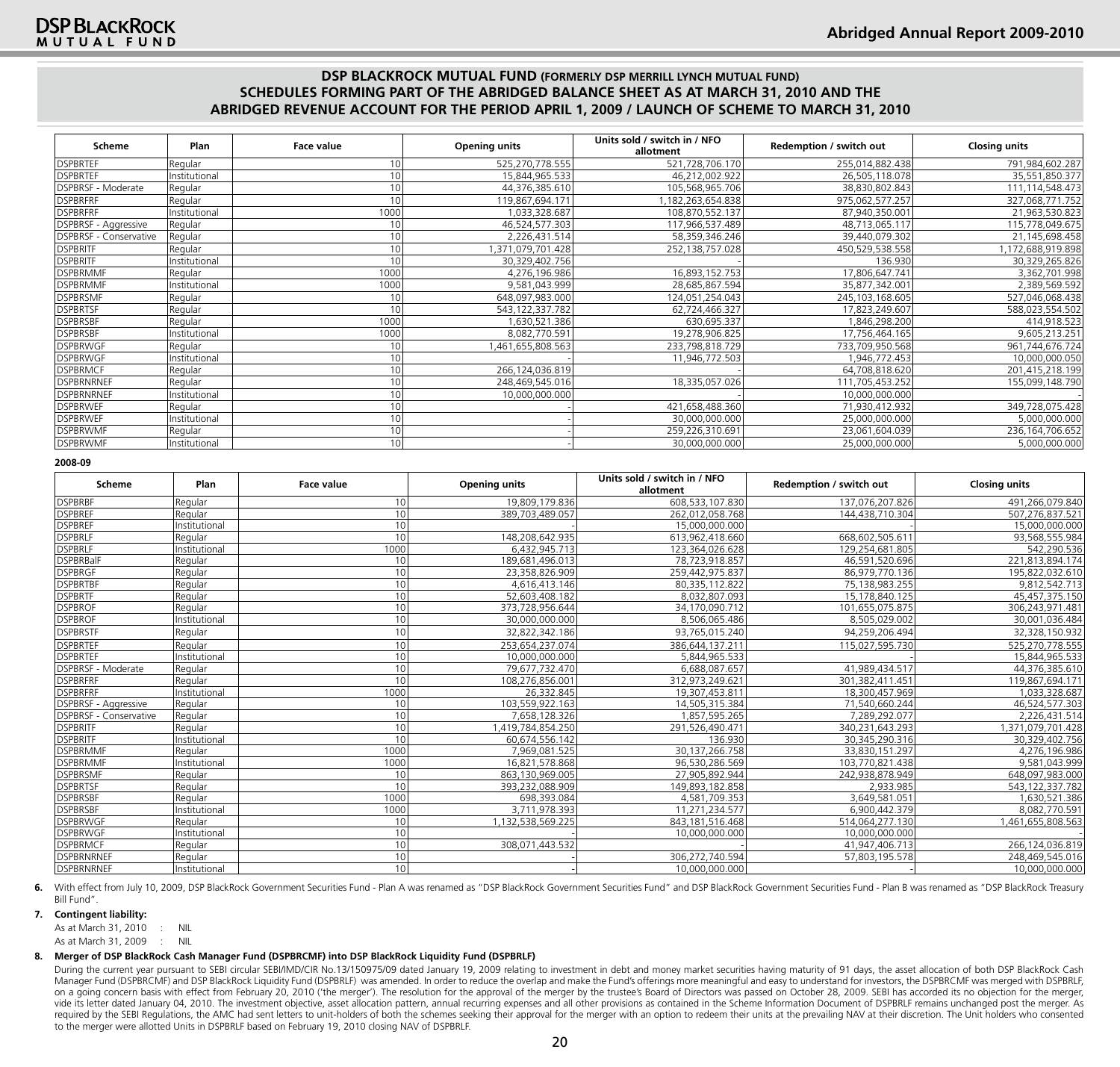**Transferor Scheme - DSPBR Cash Manager Fund: Net asset value of unit holders opted to switch over to DSPBR Liquidity Fund as on merger date.**

| <b>Plan Name</b> | No. of Units | <b>NAV Per Unit</b> | Amount      |  |  |
|------------------|--------------|---------------------|-------------|--|--|
| G                | 130,837.072  | 1,166.1539          | 152,576,162 |  |  |
| <b>IWD</b>       | 156.648.791  | 1,000.2967          | 156,695,269 |  |  |
| IG               | 2.073.391    | 1.167.5493          | 2,420,786   |  |  |
| <b>IWD</b>       | 134,001.973  | 1.000.2975          | 134,041,839 |  |  |
| <b>IDD</b>       | 569.149      | 1.000.1000          | 569,206     |  |  |
| Idd              | 41.392.653   | 1.000.0000          | 41,392,653  |  |  |
| Total            |              |                     | 487,695,915 |  |  |

**Transferee Scheme Name: DSPBR Liquidity Fund: Net asset value of units allotted in lieu of holdings in DSPBR Cash Manager Fund.**

| <b>No of Units Allotted</b> | <b>NAV Per Unit</b> | Amount      |
|-----------------------------|---------------------|-------------|
| 7,003,350.394               | 21.7838             | 152,576,162 |
| 12,635,389.459              | 12.4013             | 156,695,269 |
| 1.846.904                   | 1310.7269           | 2,420,786   |
| 134,000.633                 | 1000.3075           | 134,041,839 |
| 569.096                     | 1000.2000           | 569.206     |
| 4,135,130.573               | 10.0100             | 41,392,653  |
|                             |                     | 487,695,915 |
|                             |                     |             |

#### **9. Signatories to financial statements in capacity as fund managers are as under:**

| <b>Fund Managers</b>                      | <b>Scheme Name</b>                                                                        |
|-------------------------------------------|-------------------------------------------------------------------------------------------|
| Anup Maheshwari & Rohit Singhania         | DSP BlackRock India T.I.G.E.R. Fund (The Infrastructure Growth and Economic Reforms Fund) |
| Anup Maheshwari                           | DSP BlackRock Opportunities Fund                                                          |
| Anup Maheshwari & Ms. Mayana Sobti Rajani | DSP BlackRock Tax Saver Fund                                                              |
|                                           | DSP BlackRock Balanced Fund                                                               |
| Apoorva Shah                              | DSP BlackRock Equity Fund                                                                 |
|                                           | DSP BlackRock Top 100 Equity Fund                                                         |
| Apoorva Shah & Vinit Sambre & Mehul Jani  | DSP BlackRock Micro Cap Fund                                                              |
| Apoorva Shah & Anup Maheshwari            | DSP BlackRock Small and Mid Cap Fund                                                      |
| Apoorva Shah & Aseem Gupta                | DSP BlackRock Technology.com Fund                                                         |
|                                           | DSP BlackRock Bond Fund                                                                   |
|                                           | DSP BlackRock Cash Manager Fund                                                           |
|                                           | DSP BlackRock Floating Rate Fund                                                          |
| Dhawal Dalal                              | DSP BlackRock Government Securities Fund                                                  |
|                                           | DSP BlackRock Treasury Bill Fund                                                          |
|                                           | DSP BlackRock Money Manager Fund                                                          |
|                                           | DSP BlackRock Short Term Fund                                                             |
|                                           | DSP BlackRock Strategic Bond Fund                                                         |
| Dhawal Dalal & Laukik Bagwe               | DSP BlackRock Liquidity Fund                                                              |
|                                           | DSP BlackRock Savings Manager Fund - Moderate                                             |
| Dhawal Dalal & Apoorva Shah               | DSP BlackRock Savings Manager Fund - Conservative                                         |
|                                           | DSP BlackRock Savings Manager Fund - Aggressive                                           |
|                                           | DSP BlackRock World Gold Fund                                                             |
| Mehul Jani                                | DSP BlackRock Natural Resources and New Energy Fund                                       |
|                                           | DSP BlackRock World Energy Fund                                                           |
|                                           | DSP BlackRock World Mining Fund                                                           |

10. SEBI circular no.18/198647/2010, dated March 15, 2010, clarified the method of calculation of Unit Premium Reserve (UPR). Further, the circular also states that the UPR shall not be used for dividend distribution. In v and in order to reflect the correct UPR balance as per the above circular, UPR has been recomputed since inception in all the schemes. Further, upto March 14, 2010 UPR was considered as available for dividend distribution. policy does not have any impact on the net asset values declared in the past for any of the schemes and has only resulted in inter-se adjustments between UPR and Retained Earnings Reserve (RER).

The following table summarises the impact on the balances of UPR and the RER as on March 31, 2010 due to recomputation of UPR as stated above and utilization of UPR for dividend distribution since inception upto March 14, Rupees in Lacs

|                            | Balance as per current method |             | <b>Balance as per Revised method</b> |            | Change in balance |              |  |
|----------------------------|-------------------------------|-------------|--------------------------------------|------------|-------------------|--------------|--|
| Scheme                     | <b>UPR</b>                    | <b>RER</b>  | <b>UPR</b>                           | <b>RER</b> | UPR               | <b>RER</b>   |  |
| <b>DSPBRBF</b>             | (48, 248.15)                  | 54.611.59   | 303.83                               | 6,059.61   | 48,551.98         | (48, 551.98) |  |
| <b>DSPBREF</b>             | 49,591.59                     | 31,786.57   | 35,385.55                            | 45,992.61  | (14, 206.04)      | 14,206.04    |  |
| <b>DSPBRLF</b>             | (11, 371.79)                  | 26,869.16   | (1,410,448.01)                       | 425,945.38 | (1,399,076.22)    | ,399,076.22  |  |
| <b>DSPBRBalF</b>           | 13.310.18                     | 20,964.61   | 933.10                               | 33,341.69  | (12, 377.08)      | 12,377.08    |  |
| DSPBRGF                    | (2,430.94)                    | 4,700.55    | 132.12                               | 2,137.49   | 2,563.06          | (2,563.06)   |  |
| <b>DSPBRTBF</b>            | (751.60)                      | 973.92      | 0.47                                 | 221.85     | 752.07            | (752.07)     |  |
| <b>DSPBRTF</b>             | 6,335.46                      | (2,704.49)  | (415.93)                             | 4,046.90   | (6,751.39)        | 6,751.39     |  |
| <b>DSPBROF</b>             | 2,051.68                      | 34,597.03   | (6, 511.10)                          | 43,159.81  | (8, 562.78)       | 8,562.78     |  |
| <b>DSPBRSTF</b>            | (2.074.67)                    | 9.664.57    | (1.067.65)                           | 8,657.55   | 1.007.02          | (1,007.02)   |  |
| <b>DSPBRTEF</b>            | 43,686.08                     | 109,986.94  | 27,060.20                            | 126,612.82 | (16, 625.88)      | 16,625.88    |  |
| <b>IDSPBRSF - Moderate</b> | (4,905.76)                    | 9,775.50    | (221.20)                             | 5,090.94   | 4.684.56          | (4,684.56)   |  |
| <b>DSPBRFRF</b>            | (6,712.64)                    | 19,257.78   | (513.61)                             | 13,058.75  | 6,199.03          | (6, 199.03)  |  |
| DSPBRSF - Aggressive       | ,721.98                       | 2,780.15    | 27.88                                | 4,474.25   | (1,694.10)        | 1,694.10     |  |
| DSPBRSF - Conservative     | (115.41)                      | 541.51      | (31.63)                              | 457.73     | 83.78             | (83.78)      |  |
| <b>DSPBRITF</b>            | 174,977.74                    | (11,326.67) | 69,640.21                            | 94,010.86  | (105, 337.53)     | 105,337.53   |  |
| <b>DSPBRMMF</b>            | (1,032.43)                    | 2,737.95    | (503.72)                             | 2,209.24   | 528.71            | (528.71)     |  |
| <b>DSPBRSMF</b>            | (10, 343.59)                  | 14,566.52   | (6,794.76)                           | 11,017.69  | 3,548.83          | (3,548.83)   |  |
| <b>DSPBRTSF</b>            | 3,543.13                      | 1,789.99    | 5,402.38                             | (69.26)    | 1,859.25          | (1,859.25)   |  |
| <b>DSPBRSBF</b>            | (29.76)                       | 882.08      | (5,000.03)                           | 5,852.35   | (4,970.27)        | 4,970.27     |  |
| <b>DSPBRWGF</b>            | 18,805.68                     | (3,259.52)  | 9,777.64                             | 5,768.52   | (9,028.04)        | 9,028.04     |  |
| <b>DSPBRMCF</b>            | 652.59                        | 915.30      |                                      | 1,567.89   | (652.59)          | 652.59       |  |
| DSPBRNRNEF                 | (1,591.18)                    | 2,635.94    | (1, 180.39)                          | 2,225.15   | 410.79            | (410.79)     |  |
| <b>DSPBRWEF</b>            | 123.92                        | (2, 565.41) | 183.18                               | (2,624.67) | 59.26             | (59.26)      |  |
| <b>DSPBRWMF</b>            | (44.69)                       | (854.86)    | 53.86                                | (953.41)   | 98.55             | (98.55)      |  |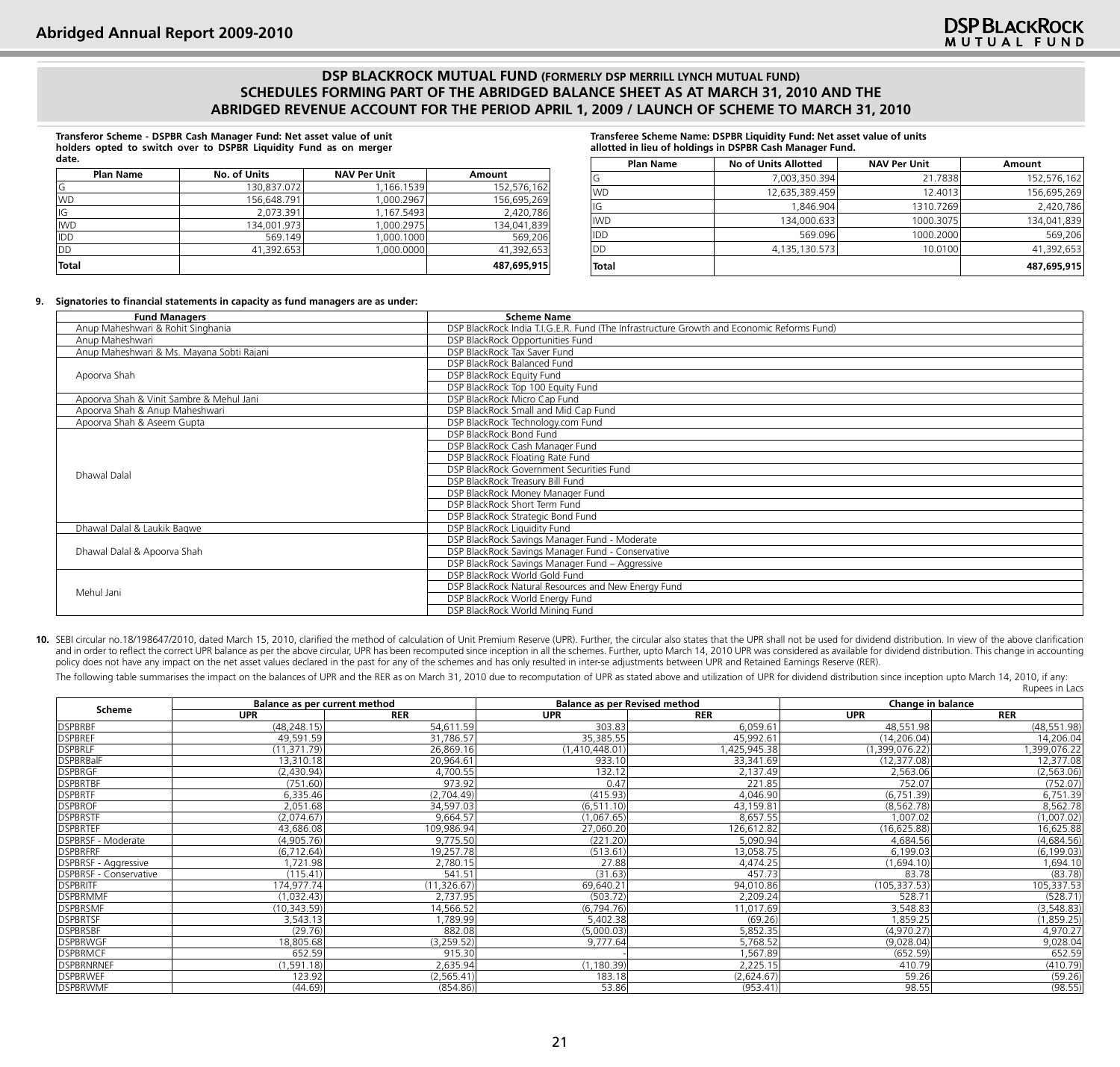#### **Impact on the balances of UPR and IER for the year 2009-2010**

|                               |              | Balance as per current method |                | <b>Balance as per Revised method</b> | Change in balance |              |  |
|-------------------------------|--------------|-------------------------------|----------------|--------------------------------------|-------------------|--------------|--|
| Scheme                        | <b>UPR</b>   | <b>IER</b>                    | <b>UPR</b>     | <b>IER</b>                           | <b>UPR</b>        | <b>IER</b>   |  |
| <b>DSPBRBF</b>                | (40, 352.66) | 40,251.67                     | (2, 280.11)    | (38,072.55)                          | 38,072.55         | (78, 324.22) |  |
| <b>DSPBREF</b>                | 19,838.36    | (14, 193.09)                  | 5,463.43       | 14,374.93                            | (14, 374.93)      | 28,568.02    |  |
| <b>DSPBRLF</b>                | 11,423.08    | (11,401.95)                   | (1,346,628.96) | 358,052.04                           | (1,358,052.04)    | 369,453.99   |  |
| <b>DSPBRBalF</b>              | 1,097.73     | (854.82)                      | 198.93         | 898.80                               | (898.80)          | 1,753.62     |  |
| <b>DSPBRGF</b>                | (18, 499.23) | 18,383.48                     | (1, 239.01)    | (17, 260.22)                         | 17,260.22         | (35, 643.70) |  |
| <b>DSPBRTBF</b>               | (199.52)     | 199.42                        | (0.58)         | (198.94)                             | 198.94            | (398.36)     |  |
| <b>DSPBRTF</b>                | (1, 275.20)  | 871.63                        | (347.44)       | (927.76)                             | 927.76            | (1,799.39)   |  |
| <b>DSPBROF</b>                | (19, 862.92) | 13,578.87                     | (5,388.34)     | (14, 474.58)                         | 14,474.58         | (28,053.45)  |  |
| <b>DSPBRSTF</b>               | 6,473.06     | (6,473.04)                    | (999.45)       | 7,472.51                             | (7, 472.51)       | 13,945.55    |  |
| <b>DSPBRTEF</b>               | 46,680.14    | (37, 670.85)                  | 13,223.97      | 33,456.17                            | (33, 456.17)      | 71,127.02    |  |
| DSPBRSF - Moderate            | 2,616.54     | (2, 555.61)                   | (141.41)       | 2,757.95                             | (2,757.95)        | 5,313.56     |  |
| DSPBRFRF                      | 7,969.07     | (7,878.39)                    | (435.96)       | 8,405.03                             | (8,405.03)        | 16,283.42    |  |
| DSPBRSF - Aggressive          | 2,555.13     | (2, 559.83)                   | 11.91          | 2,543.22                             | (2, 543.22)       | 5,103.05     |  |
| <b>DSPBRSF - Conservative</b> | 372.15       | (372.32)                      | (28.62)        | 400.77                               | (400.77)          | 773.09       |  |
| <b>DSPBRITF</b>               | (39, 911.06) | 32,454.64                     | (28, 511.10)   | (11, 399.96)                         | 11,399.96         | (43,854.60)  |  |
| <b>DSPBRMMF</b>               | (5, 335.15)  | 5,914.61                      | 1,033.57       | (6,368.72)                           | 6,368.72          | (12, 283.33) |  |
| <b>DSPBRSMF</b>               | (482.90)     | (1,415.04)                    | (687.50)       | 204.60                               | (204.60)          | .619.64      |  |
| <b>DSPBRTSF</b>               | 597.02       | 162.07                        | 988.04         | (391.02)                             | 391.02            | (553.09)     |  |
| DSPBRSBF                      | (619.83)     | 623.67                        | (215.14)       | (404.69)                             | 404.69            | (1,028.36)   |  |
| <b>DSPBRWGF</b>               | (19.184.40)  | 9,200.93                      | (26, 188.34)   | 7,003.94                             | (7,003.94)        | (2, 196.99)  |  |
| <b>DSPBRMCF</b>               | (870.88)     |                               | 0.00           | (870.88)                             | 870.88            | (870.88)     |  |
| <b>DSPBRNRNEF</b>             | (1, 180.25)  | (451.55)                      | (1, 224.13)    | 43.88                                | (43.88)           | 495.43       |  |
| <b>DSPBRWEF</b>               | 126.44       | (2.53)                        | 183.17         | (56.73)                              | 56.73             | (54.20)      |  |
| <b>DSPBRWMF</b>               | (62.19)      | 17.50                         | 53.86          | (116.05)                             | 116.05            | (133.55)     |  |

#### **11. Prior period comparatives**

Prior period/year figures have been reclassified, wherever necessary, to conform to current years'/periods' presentation. For DSPBRWEF & DSPBRWMF as these are the first Financial Statements since the date of its launch, th for the prior period.

**12.** Unit-holders can obtain from the mutual fund a copy of the Annual Report of the scheme in which he /she /it has invested.

#### **For S.R. Batliboi & Co.**

Firm Registration Number: 301003E

| <b>Chartered Accountants</b><br>For DSP BlackRock Trustee Company Private Limited |                        |              | For DSP BlackRock Investment Managers Private Limited |                                               |                                                                    |  |  |  |
|-----------------------------------------------------------------------------------|------------------------|--------------|-------------------------------------------------------|-----------------------------------------------|--------------------------------------------------------------------|--|--|--|
| $S$ d/-                                                                           | Sd/-                   | Sd/-         | Sd/-                                                  | $S$ d/-                                       | Sd/-                                                               |  |  |  |
| Shrawan Jalan                                                                     | <b>Shitin D. Desai</b> | S. S. Thakur | Hemendra Kothari                                      |                                               | K. R. V. Subrahmanian Naganath Sundaresan                          |  |  |  |
| Partner                                                                           | Chairman               | Director     | Chairman                                              | Director                                      | President & Chief Investment Officer                               |  |  |  |
| Membership No. 102102                                                             |                        |              | Sd/-                                                  | $Sd$ -                                        | $Sd$ -                                                             |  |  |  |
|                                                                                   |                        |              | <b>Dhawal Dalal</b><br><b>Fund Manager</b>            | Anup Maheshwari<br><b>Fund Manager</b>        | Apoorva Shah<br><b>Fund Manager</b>                                |  |  |  |
|                                                                                   |                        |              | Sd/-                                                  | Sd/-                                          | $Sd$ -                                                             |  |  |  |
|                                                                                   |                        |              | Aseem Gupta<br><b>Fund Manager</b>                    | <b>Vinit Sambre</b><br><b>Fund Manager</b>    | Mayana Sobti Rajani*<br><b>Fund Manager</b>                        |  |  |  |
|                                                                                   |                        |              | $Sd$ -                                                | $Sd$ -                                        | $Sd$ -                                                             |  |  |  |
|                                                                                   |                        |              | Laukik Bagwe<br><b>Fund Manager</b>                   | <b>Rohit Singhania</b><br><b>Fund Manager</b> | Mehul Jani#<br><b>Fund Manager</b>                                 |  |  |  |
| Mumbai, July 02, 2010                                                             | Mumbai, July 02, 2010  |              | Mumbai, July 02, 2010                                 |                                               | * Signed on June 28, 2010 in London.<br># Signed on June 26, 2010. |  |  |  |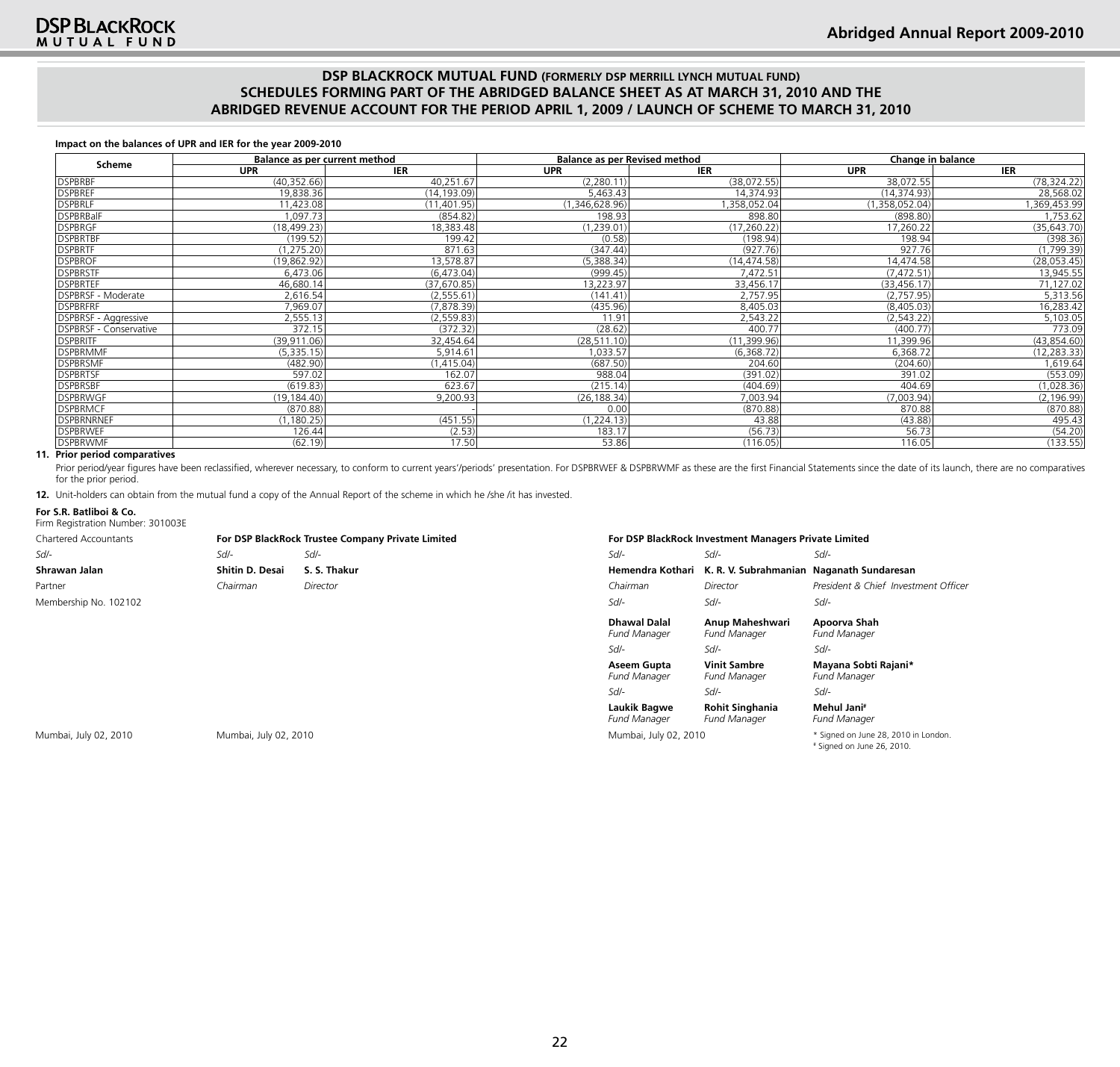## **DSP BLACKROCK MUTUAL FUND (FORMERLY DSP MERRILL LYNCH MUTUAL FUND) ABRIDGED CASHFLOW STATEMENT FOR THE PERIOD APRIL 1, 2009 / LAUNCH OF THE SCHEME TO MARCH 31, 2010**

|     |                                                                                                              |         |                                        |                        |                        |                                                  |                                                   | Rupees in Lacs         |                        |                                         |  |
|-----|--------------------------------------------------------------------------------------------------------------|---------|----------------------------------------|------------------------|------------------------|--------------------------------------------------|---------------------------------------------------|------------------------|------------------------|-----------------------------------------|--|
|     |                                                                                                              |         | DSP BLACKROCK EQUITY FUND<br>(DSPBREF) |                        |                        | <b>DSP BLACKROCK LIQUIDITY FUND</b><br>(DSPBRLF) | <b>DSP BLACKROCK BALANCED FUND</b><br>(DSPBRBalF) |                        | (DSPBROF)              | <b>DSP BLACKROCK OPPORTUNITIES FUND</b> |  |
|     |                                                                                                              |         | Year ended<br>31.03.10                 | Year ended<br>31.03.09 | Year ended<br>31.03.10 | Year ended<br>31.03.09                           | Year ended<br>31.03.10                            | Year ended<br>31.03.09 | Year ended<br>31.03.10 | Year ended<br>31.03.09                  |  |
| İA. | <b>Cashflow from Operating Activity</b>                                                                      |         |                                        |                        |                        |                                                  |                                                   |                        |                        |                                         |  |
|     | Excess of income and gains over<br>expenses and losses                                                       |         | 49,730.89                              | (40, 185.59)           | 1,469.09               | 3,583.54                                         | 18,637.00                                         | (13, 552.32)           | 27,960.39              | (19,883.57)                             |  |
|     | Add / (Less): Unrealised loss provided<br>/ written back<br>Excess dividend written back                     |         | (6,826.62)                             | (327.24)               | 8.73                   | (0.76)                                           | (2,209.13)                                        | 22.20                  | (9,272.12)             | 9.273.22<br>2.51                        |  |
|     | Net marked to market on<br>outstanding derivatives                                                           |         | (108.11)                               |                        |                        |                                                  | (28.13)                                           |                        | (75.80)                |                                         |  |
|     | NFO amortization expenses                                                                                    |         |                                        |                        |                        |                                                  |                                                   |                        |                        |                                         |  |
|     | <b>Operating Profit Before Working</b><br><b>Capital Changes</b>                                             |         | 42,796.16                              | (40, 512.83)           | 1,477.82               | 3,582.78                                         | 16,399.74                                         | (13,530.12)            | 18,612.47              | (10,607.84)                             |  |
|     | Adjustments for:-                                                                                            |         |                                        |                        |                        |                                                  |                                                   |                        |                        |                                         |  |
|     | (Increase)/decrease in other current<br>assets<br>(Increase)/decrease in money market                        |         | 868.63                                 | (274.39)               | 292.02                 | 210.24                                           | 449.14                                            | (69.85)                | 587.21                 | (128.38)                                |  |
|     | lending (deposits)<br>(Increase)/decrease in investments                                                     |         | (1,480.40)<br>(61, 142.75)             | 2,385.63<br>18,346.66  | 50.00<br>(114, 734.63) | 56,478.05                                        | (2,761.06)<br>(13, 132.48)                        | 1,691.41<br>7,300.47   | (765.49)<br>909.51     | 1,641.62<br>32,779.17                   |  |
|     | Increase/(decrease) in current liabilities<br>and provisions                                                 |         | 398.87                                 | (95.23)                | 43.88                  | (52.69)                                          | 232.34                                            | (62.49)                | 291.12                 | (106.38)                                |  |
|     | Net Cash Generated From / (used<br>in) Operating Activities                                                  | (A)     | (18, 559.49)                           | (20, 150.16)           | (112, 870.91)          | 60,218.38                                        | 1,187.68                                          | (4,670.58)             | 19,634.82              | 23,578.19                               |  |
| IB. | <b>Cashflow from Financing Activities</b>                                                                    |         |                                        |                        |                        |                                                  |                                                   |                        |                        |                                         |  |
|     | Increase/(decrease) in unit corpus                                                                           |         | 15.119.11                              | 13,257.33              | 105,337.35             | (64, 370.56)                                     | 511.80                                            | 3,213.24               | (8, 149.37)            | (6,748.39)                              |  |
|     | Increase/(decrease) in unit premium*                                                                         |         | 19,838.36                              | 2,960.89               | 11,423.08              | (5, 124.89)                                      | 1,097.73                                          | 6,574.22               | (19,862.92)            | (8, 149.49)                             |  |
|     | Outstanding receivable/payables for<br>unit corpus                                                           |         | 1,022.38                               | (230.08)               | 12,130.15              | (79.77)                                          | (59.52)                                           | 107.71                 | (90.11)                | (884.95)                                |  |
|     | Dividend paid during the year<br>(including dividend tax paid)                                               |         | (22, 678.57)                           | (0.73)                 | (797.58)               | (1,681.00)                                       | (5, 299.44)                                       | (2,664.82)             | (5, 114.47)            | (7,097.56)                              |  |
|     | Net Cash from / (Used in) Financing<br><b>Activities</b>                                                     | (B)     | 13,301.28                              | 15,987.41              | 128,093.00             | (71, 256.22)                                     | (3,749.43)                                        | 7,230.35               | (33, 216.87)           | (22,880.39)                             |  |
|     | Net Increase / (Decrease) in Cash &<br><b>Cash Equivalents</b>                                               | $(A+B)$ | (5,258.21)                             | (4, 162.75)            | 15,222.09              | (11,037.84)                                      | (2,561.75)                                        | 2,559.77               | (13,582.05)            | 697.80                                  |  |
|     | Cash and cash equivalents as at the<br>beginning of the year / period<br>Cash and cash equivalents as at the |         | 10,422.83                              | 14,585.58              | 3,169.53               | 14,207.37                                        | 4,319.82                                          | 1,760.05               | 14,328.42              | 13,630.62                               |  |
|     | close of the year / period                                                                                   |         | 5,164.62                               | 10,422.83              | 18,391.62              | 3,169.53                                         | 1,758.07                                          | 4,319.82               | 746.37                 | 14,328.42                               |  |
|     | Net Increase / (Decrease) in Cash &<br><b>Cash Equivalents</b>                                               |         | (5,258.21)                             | (4, 162.75)            | 15,222.09              | (11,037.84)                                      | (2,561.75)                                        | 2,559.77               | (13,582.05)            | 697.80                                  |  |
|     | Components in cash and cash<br>equivalents                                                                   |         |                                        |                        |                        |                                                  |                                                   |                        |                        |                                         |  |
|     | With banks - on current account                                                                              |         | 1,492.42                               | 1,124.02               | 364.14                 | 60.40                                            | 268.10                                            | 564.60                 | 96.80                  | 1,330.55                                |  |
|     | With banks - fixed deposits<br>Collateralized lending (reverse<br>repurchase transactions) (Reverse Repo)    |         |                                        | 4,000.00               | 10,000.00              |                                                  |                                                   | 1,500.00               |                        | 3,500.00                                |  |
|     | / Collateralized Borrowing and Lending<br>Obligations (CBLO)                                                 |         | 3,672.20                               | 5,298.81               | 8,027.48               | 3,109.14                                         | 1,489.97                                          | 2,255.22               | 649.57                 | 9,497.87                                |  |
|     |                                                                                                              |         | 5,164.62                               | 10,422.83              | 18,391.62              | 3,169.53                                         | 1,758.07                                          | 4,319.82               | 746.37                 | 14,328.42                               |  |
|     | $-1$ $-1$                                                                                                    |         |                                        |                        |                        |                                                  |                                                   |                        |                        |                                         |  |

Note: The above cashflow statement has been prepared under the indirect method set out in Accounting Standard 3 - Cash Flow Statement, issued by the Institute of Chartered Accountants of India. \*DSPBRMCF includes recovery of un-amortized NFO expenses of Rs.5,376,501

As per our attached report of even date

| For S.R. Batliboi & Co.<br>Firm registration number: 301003E<br>Chartered Accountants |                                     | For DSP BlackRock Trustee Company Private Limited | For DSP BlackRock Investment Managers Private Limited                                                                  |                                                                                    |                                                                                             |                                                                                     |  |  |
|---------------------------------------------------------------------------------------|-------------------------------------|---------------------------------------------------|------------------------------------------------------------------------------------------------------------------------|------------------------------------------------------------------------------------|---------------------------------------------------------------------------------------------|-------------------------------------------------------------------------------------|--|--|
| Sd/-<br>Shrawan Jalan<br>Partner<br>Membership No. 102102                             | Sd/-<br>Shitin D. Desai<br>Chairman | $Sd$ -<br>S. S. Thakur<br>Director                | $Sd$ -<br>Hemendra Kothari<br>Chairman                                                                                 | Sd/-<br>K. R. V. Subrahmanian<br>Director                                          | Sd/-<br>Naganath Sundaresan<br>President & Chief Investment Officer                         | $Sd$ -<br><b>Dhawal Dalal</b><br><b>Fund Manager</b>                                |  |  |
| Mumbai, July 02, 2010                                                                 | Mumbai, July 02, 2010               |                                                   | Awup Maheshwari<br><b>Fund Manager</b><br>Sd/-<br>Mayana Sobti Rajani*<br><b>Fund Manager</b><br>Mumbai, July 02, 2010 | Anoorva Shah<br><b>Fund Manager</b><br>Sd/-<br>Laukik Bagwe<br><b>Fund Manager</b> | Aseem Gupta<br><b>Fund Manager</b><br>Sd/-<br><b>Rohit Singhania</b><br><b>Fund Manager</b> | Vonit Sambre<br><b>Fund Manager</b><br>$Sd$ -<br>Mehul Jani#<br><b>Fund Manager</b> |  |  |

\* Signed on June 28, 2010 in London.

# Signed on June 26, 2010.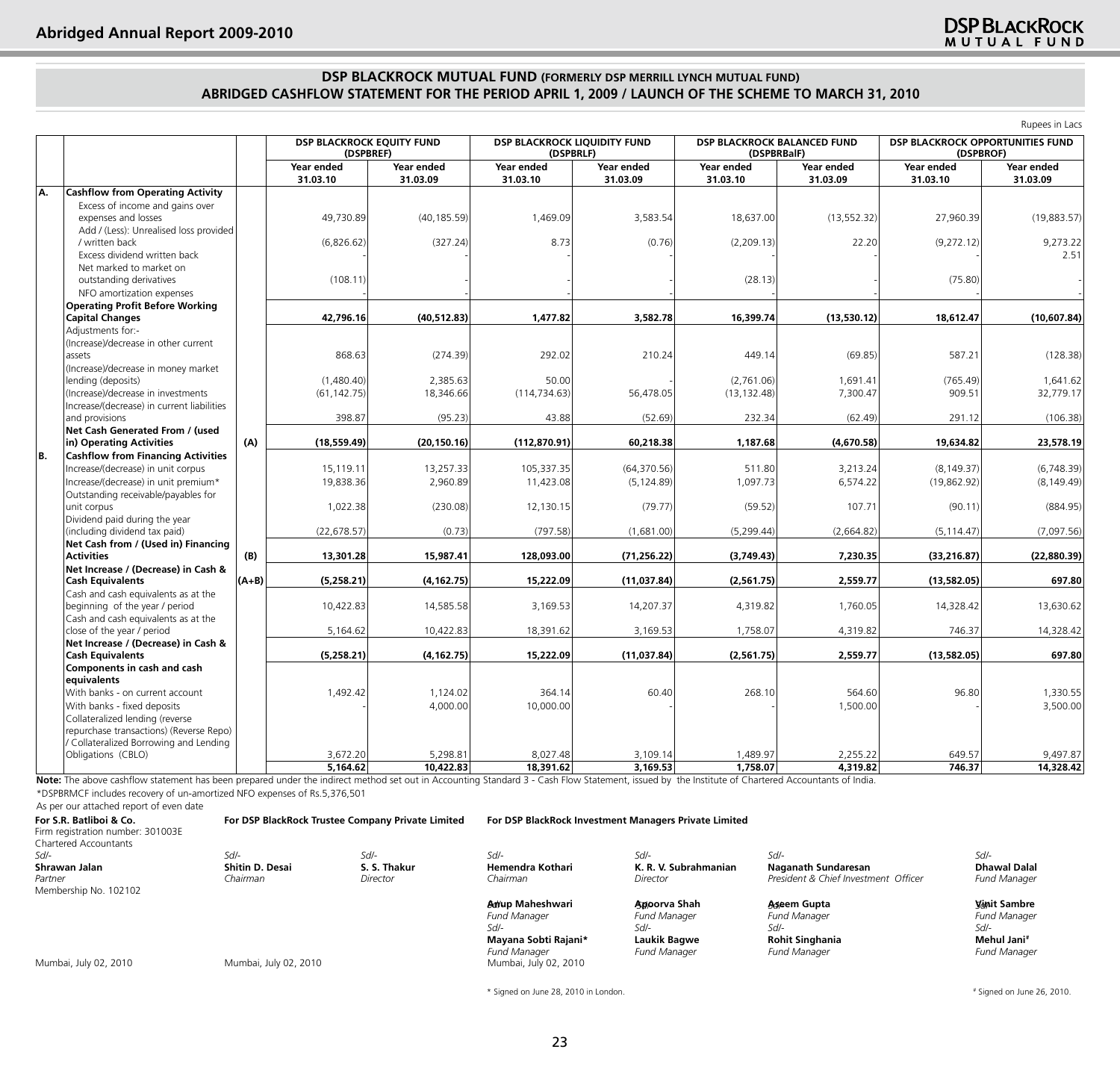## **DSP BLACKROCK MUTUAL FUND (FORMERLY DSP MERRILL LYNCH MUTUAL FUND) ABRIDGED CASHFLOW STATEMENT FOR THE PERIOD APRIL 1, 2009 / LAUNCH OF THE SCHEME TO MARCH 31, 2010**

|     |                                                                                 |         |                                                                  |                        |                                                                 |                        |                                                                                                                                   |                        |                                                                 |                        |                                                                       | Rupees in Lacs         |
|-----|---------------------------------------------------------------------------------|---------|------------------------------------------------------------------|------------------------|-----------------------------------------------------------------|------------------------|-----------------------------------------------------------------------------------------------------------------------------------|------------------------|-----------------------------------------------------------------|------------------------|-----------------------------------------------------------------------|------------------------|
|     |                                                                                 |         | <b>DSP BLACKROCK TOP 100 EQUITY</b><br><b>FUND</b><br>(DSPBRTEF) |                        | <b>DSP BLACKROCK FLOATING RATE</b><br><b>FUND</b><br>(DSPBRFRF) |                        | DSP BLACKROCK INDIA T.I.G.E.R<br><b>FUND (THE INFRASTRUCTURE</b><br><b>GROWTH AND ECONOMIC</b><br><b>REFORMS FUND) (DSPBRITF)</b> |                        | <b>DSP BLACKROCK MONEY</b><br><b>MANAGER FUND</b><br>(DSPBRMMF) |                        | <b>DSP BLACKROCK SMALL &amp; MID</b><br><b>CAP FUND</b><br>(DSPBRSMF) |                        |
|     |                                                                                 |         | Year ended<br>31.03.10                                           | Year ended<br>31.03.09 | Year ended<br>31.03.10                                          | Year ended<br>31.03.09 | Year ended<br>31.03.10                                                                                                            | Year ended<br>31.03.09 | Year ended<br>31.03.10                                          | Year ended<br>31.03.09 | Year ended<br>31.03.10                                                | Year ended<br>31.03.09 |
| İA. | <b>Cashflow from Operating Activity</b>                                         |         |                                                                  |                        |                                                                 |                        |                                                                                                                                   |                        |                                                                 |                        |                                                                       |                        |
|     | Excess of income and gains over                                                 |         |                                                                  |                        |                                                                 |                        |                                                                                                                                   |                        |                                                                 |                        |                                                                       |                        |
|     | expenses and losses                                                             |         | 66,167.04                                                        | (31, 616.70)           | 8,024.68                                                        | 1,462.42               | 129,356.27                                                                                                                        | (159, 276.72)          | 6,538.95                                                        | 21,893.19              | 31,412.77                                                             | (33,805.74)            |
|     | Add / (Less): Unrealised loss provided<br>/ written back                        |         | (47.85)                                                          | (2, 912.12)            | 11.91                                                           | (90.64)                | (94, 777.31)                                                                                                                      | 63,609.54              | (18.71)                                                         | (143.44)               | (9,803.84)                                                            | 5,310.96               |
|     | Excess dividend written back                                                    |         |                                                                  |                        |                                                                 |                        |                                                                                                                                   | 1.51                   |                                                                 |                        |                                                                       |                        |
|     | Net marked to market on                                                         |         |                                                                  |                        |                                                                 |                        |                                                                                                                                   |                        |                                                                 |                        |                                                                       |                        |
|     | outstanding derivatives                                                         |         | (342.26)                                                         |                        |                                                                 |                        | (745.34)                                                                                                                          |                        |                                                                 |                        | (12.98)                                                               |                        |
|     | NFO amortization expenses                                                       |         |                                                                  |                        |                                                                 |                        |                                                                                                                                   |                        |                                                                 |                        |                                                                       |                        |
|     | <b>Operating Profit Before Working</b>                                          |         |                                                                  |                        |                                                                 |                        |                                                                                                                                   |                        |                                                                 |                        |                                                                       |                        |
|     | <b>Capital Changes</b>                                                          |         | 65,776.93                                                        | (34, 528.82)           | 8,036.59                                                        | 1,371.78               | 33,833.62                                                                                                                         | (95,665.67)            | 6,520.24                                                        | 21,749.75              | 21,595.95                                                             | (28, 494.78)           |
|     | Adjustments for:-<br>(Increase)/decrease in other current                       |         |                                                                  |                        |                                                                 |                        |                                                                                                                                   |                        |                                                                 |                        |                                                                       |                        |
|     | assets                                                                          |         | 4,129.86                                                         | (469.83)               | 741.44                                                          | (861.93)               | 6,686.33                                                                                                                          | (608.92)               | 2,794.66                                                        | 157.11                 | 262.62                                                                | 44.52                  |
|     | (Increase)/decrease in money market                                             |         |                                                                  |                        |                                                                 |                        |                                                                                                                                   |                        |                                                                 |                        |                                                                       |                        |
|     | lending (deposits)                                                              |         | (5, 159.81)                                                      | 1,502.07               | (122.50)                                                        |                        | (3,231.48)                                                                                                                        | 2,478.18               | 90.00                                                           |                        | (1,602.41)                                                            | 803.73                 |
|     | (Increase)/decrease in investments                                              |         | (154, 812.37)                                                    | (10, 784.93)           | (224, 923.86)                                                   | (10, 123.17)           | (20,075.31)                                                                                                                       | 114,931.78             | 50,595.01                                                       | 127,730.15             | (5,834.63)                                                            | 43,259.11              |
|     | Increase/(decrease) in current liabilities                                      |         |                                                                  |                        |                                                                 |                        |                                                                                                                                   |                        |                                                                 |                        |                                                                       |                        |
|     | and provisions<br>Net Cash Generated From / (used                               |         | 357.41                                                           | (95.75)                | (554.81)                                                        | 716.71                 | 546.86                                                                                                                            | (495.12)               | (103.41)                                                        | (33.74)                | 113.99                                                                | (52.76)                |
|     | in) Operating Activities                                                        | (A)     | (89,707.98)                                                      | (44, 377.26)           | (216, 823.14)                                                   | (8,896.61)             | 17,760.02                                                                                                                         | 20,640.25              | 59,896.50                                                       | 149,603.27             | 14,535.52                                                             | 15,559.82              |
| IB. | <b>Cashflow from Financing Activities</b>                                       |         |                                                                  |                        |                                                                 |                        |                                                                                                                                   |                        |                                                                 |                        |                                                                       |                        |
|     | Increase/(decrease) in unit corpus                                              |         | 28,642.07                                                        | 27,746.15              | 230,022.13                                                      | 11,229.04              | (19,839.09)                                                                                                                       | (7,905.03)             | (81,049.69)                                                     | (109, 334.19)          | (12, 105.19)                                                          | (21, 503.30)           |
|     | Increase/(decrease) in unit premium*                                            |         | 46,680.14                                                        | 41,245.27              | 7,969.07                                                        | (311.40)               | (39, 911.06)                                                                                                                      | 15,312.98              | (5,335.15)                                                      | (554.10)               | (482.90)                                                              | 2,119.22               |
|     | Outstanding receivable/payables for                                             |         |                                                                  |                        |                                                                 |                        |                                                                                                                                   |                        |                                                                 |                        |                                                                       |                        |
|     | unit corpus                                                                     |         | 1,731.27                                                         | 332.81                 | (11,009.11)                                                     | 508.13                 | 1,106.04                                                                                                                          | (295.48)               | (2,592.61)                                                      | 380.11                 | 146.00                                                                | (182.89)               |
|     | Dividend paid during the year<br>(including dividend tax paid)                  |         | (10, 327.87)                                                     | (12, 275.92)           | (5, 126.60)                                                     | (843.99)               | (16, 829.80)                                                                                                                      | (4.20)                 | (4,330.88)                                                      | (19, 140.14)           | (3,290.70)                                                            |                        |
|     | Net Cash from / (Used in) Financing                                             |         |                                                                  |                        |                                                                 |                        |                                                                                                                                   |                        |                                                                 |                        |                                                                       |                        |
|     | <b>Activities</b>                                                               | (B)     | 66,725.61                                                        | 57.048.31              | 221,855.49                                                      | 10,581.78              | (75, 473.91)                                                                                                                      | 7,108.27               | (93,308.33)                                                     | (128, 648.32)          | (15, 732.79)                                                          | (19, 566.97)           |
|     | Net Increase / (Decrease) in Cash &                                             |         |                                                                  |                        |                                                                 |                        |                                                                                                                                   |                        |                                                                 |                        |                                                                       |                        |
|     | <b>Cash Equivalents</b>                                                         | $(A+B)$ | (22, 982.37)                                                     | 12,671.05              | 5,032.35                                                        | 1,685.17               | (57, 713.89)                                                                                                                      | 27,748.52              | (33, 411.83)                                                    | 20,954.95              | (1, 197.27)                                                           | (4,007.15)             |
|     | Cash and cash equivalents as at the<br>beginning of the year / period           |         | 31,187.40                                                        | 18,516.35              | 2,049.14                                                        | 363.97                 | 69,336.17                                                                                                                         | 41,587.65              | 34,145.01                                                       | 13,190.06              | 3,856.99                                                              | 7,864.14               |
|     | Cash and cash equivalents as at the                                             |         |                                                                  |                        |                                                                 |                        |                                                                                                                                   |                        |                                                                 |                        |                                                                       |                        |
|     | close of the year / period                                                      |         | 8,205.03                                                         | 31,187.40              | 7,081.49                                                        | 2,049.14               | 11,622.28                                                                                                                         | 69,336.17              | 733.18                                                          | 34,145.01              | 2,659.72                                                              | 3,856.99               |
|     | Net Increase / (Decrease) in Cash &<br><b>Cash Equivalents</b>                  |         | (22, 982.37)                                                     | 12,671.05              | 5,032.35                                                        | 1,685.17               | (57, 713.89)                                                                                                                      | 27,748.52              | (33, 411.83)                                                    | 20,954.95              | (1, 197.27)                                                           | (4,007.15)             |
|     | <b>Components in cash and cash</b>                                              |         |                                                                  |                        |                                                                 |                        |                                                                                                                                   |                        |                                                                 |                        |                                                                       |                        |
|     | equivalents                                                                     |         |                                                                  |                        |                                                                 |                        |                                                                                                                                   |                        |                                                                 |                        |                                                                       |                        |
|     | With banks - on current account                                                 |         | 1,757.64                                                         | 1,892.41               | 2,446.43                                                        | 314.35                 | 718.93                                                                                                                            | 1,236.95               | 583.34                                                          | 3,297.96               | 509.87                                                                | 157.49                 |
|     | With banks - fixed deposits                                                     |         |                                                                  | 7,000.00               | 4,500.00                                                        |                        |                                                                                                                                   | 10,000.00              |                                                                 |                        |                                                                       | 1,500.00               |
|     | Collateralized lending (reverse                                                 |         |                                                                  |                        |                                                                 |                        |                                                                                                                                   |                        |                                                                 |                        |                                                                       |                        |
|     | repurchase transactions) (Reverse Repo)<br>Collateralized Borrowing and Lending |         |                                                                  |                        |                                                                 |                        |                                                                                                                                   |                        |                                                                 |                        |                                                                       |                        |
|     | Obligations (CBLO)                                                              |         | 6,447.39                                                         | 22,294.99              | 135.07                                                          | 1,734.79               | 10,903.35                                                                                                                         | 58,099.23              | 149.84                                                          | 30,847.05              | 2,149.85                                                              | 2,199.51               |
|     |                                                                                 |         | 8,205.03                                                         | 31,187.40              | 7,081.49                                                        | 2,049.14               | 11,622.28                                                                                                                         | 69,336.17              | 733.18                                                          | 34,145.01              | 2,659.72                                                              | 3,856.99               |

Note: The above cashflow statement has been prepared under the indirect method set out in Accounting Standard 3 - Cash Flow Statement, issued by the Institute of Chartered Accountants of India. \*DSPBRMCF includes recovery of un-amortized NFO expenses of Rs.5,376,501

As per our attached report of even date

| For S.R. Batliboi & Co.<br>Firm registration number: 301003E<br>Chartered Accountants | For DSP BlackRock Trustee Company Private Limited |              | For DSP BlackRock Investment Managers Private Limited |                       |                                      |                     |  |
|---------------------------------------------------------------------------------------|---------------------------------------------------|--------------|-------------------------------------------------------|-----------------------|--------------------------------------|---------------------|--|
| Sd/-                                                                                  | Sd/-                                              | $Sd$ -       | $Sd$ -                                                | $Sd$ -                | $Sd$ -                               | Sd/-                |  |
| Shrawan Jalan                                                                         | Shitin D. Desai                                   | S. S. Thakur | Hemendra Kothari                                      | K. R. V. Subrahmanian | Naganath Sundaresan                  | <b>Dhawal Dalal</b> |  |
| Partner                                                                               | Chairman                                          | Director     | Chairman                                              | Director              | President & Chief Investment Officer | <b>Fund Manager</b> |  |
| Membership No. 102102                                                                 |                                                   |              |                                                       |                       |                                      |                     |  |
|                                                                                       |                                                   |              | Amup Maheshwari                                       | Adoorva Shah          | Adeem Gupta                          | <b>Vinit Sambre</b> |  |
|                                                                                       |                                                   |              | <b>Fund Manager</b>                                   | <b>Fund Manager</b>   | <b>Fund Manager</b>                  | <b>Fund Manager</b> |  |
|                                                                                       |                                                   |              | Sd/-                                                  | Sd/-                  | $S$ d/-                              | $S$ d/-             |  |
|                                                                                       |                                                   |              | Mayana Sobti Rajani*                                  | Laukik Bagwe          | <b>Rohit Singhania</b>               | Mehul Jani#         |  |
|                                                                                       |                                                   |              | <b>Fund Manager</b>                                   | <b>Fund Manager</b>   | <b>Fund Manager</b>                  | <b>Fund Manager</b> |  |
| Mumbai, July 02, 2010                                                                 | Mumbai, July 02, 2010                             |              | Mumbai, July 02, 2010                                 |                       |                                      |                     |  |

24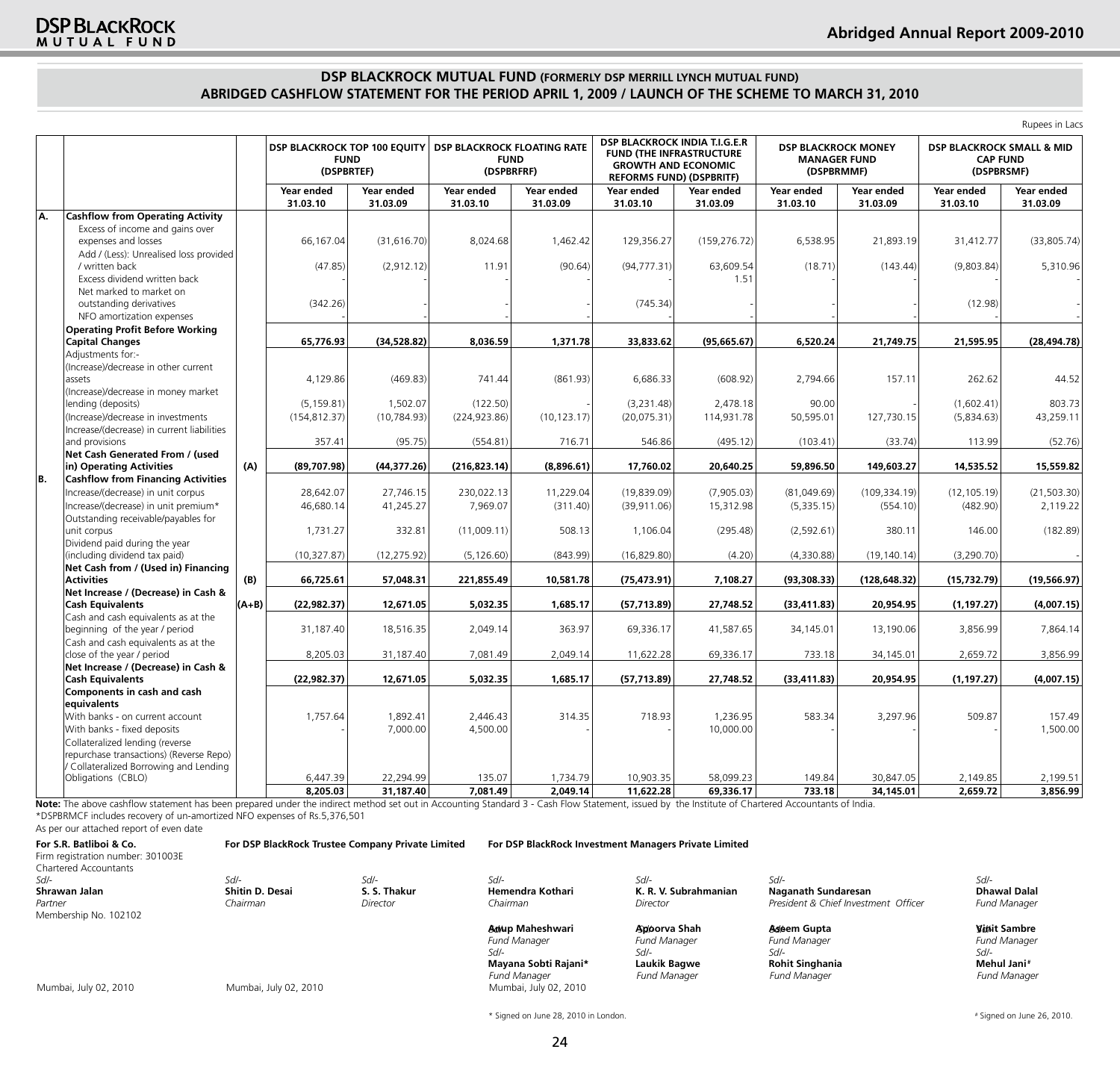## **DSP BLACKROCK MUTUAL FUND (FORMERLY DSP MERRILL LYNCH MUTUAL FUND) ABRIDGED CASHFLOW STATEMENT FOR THE PERIOD APRIL 1, 2009 / LAUNCH OF THE SCHEME TO MARCH 31, 2010**

|     |                                                                                                        |         |                                                             |                                                 |                        |                                                              |                                                             | Rupees in Lacs                                                                          |
|-----|--------------------------------------------------------------------------------------------------------|---------|-------------------------------------------------------------|-------------------------------------------------|------------------------|--------------------------------------------------------------|-------------------------------------------------------------|-----------------------------------------------------------------------------------------|
|     |                                                                                                        |         | <b>DSP BLACKROCK TAX</b><br><b>SAVER FUND</b><br>(DSPBRTSF) | DSP BLACKROCK STRATEGIC BOND FUND<br>(DSPBRSBF) |                        | <b>DSP BLACKROCK WORLD</b><br><b>GOLD FUND</b><br>(DSPBRWGF) | <b>DSP BLACKROCK MICRO</b><br><b>CAP FUND</b><br>(DSPBRMCF) | <b>DSP BLACKROCK</b><br><b>NATURAL RESOURCES</b><br>AND NEW ENERGY FUND<br>(DSPBRNRNEF) |
|     |                                                                                                        |         | Year ended<br>31.03.10                                      | Year ended<br>31.03.10                          | Year ended<br>31.03.09 | Year ended<br>31.03.10                                       | Year ended<br>31.03.10                                      | Year ended<br>31.03.10                                                                  |
| IA. | <b>Cashflow from Operating Activity</b>                                                                |         |                                                             |                                                 |                        |                                                              |                                                             |                                                                                         |
|     | Excess of income and gains over expenses and losses                                                    |         | 21,218.24                                                   | 5,151.55                                        | 1,512.80               | 53,519.83                                                    | 16,457.32                                                   | 10,183.02                                                                               |
|     | Add / (Less): Unrealised loss provided / written back                                                  |         | (10, 374.10)                                                | 5.95                                            | (246.67)               | (45, 264.43)                                                 | (3,988.77)                                                  | (4,591.90)                                                                              |
|     | Excess dividend written back                                                                           |         |                                                             |                                                 |                        |                                                              |                                                             |                                                                                         |
|     | Net marked to market on outstanding derivatives                                                        |         |                                                             |                                                 |                        |                                                              | (28.44)                                                     | 36.06                                                                                   |
|     | NFO amortization expenses                                                                              |         |                                                             |                                                 |                        |                                                              | 364.92                                                      |                                                                                         |
|     | <b>Operating Profit Before Working Capital Changes</b>                                                 |         | 10,844.14                                                   | 5,157.50                                        | 1,266.13               | 8,255.40                                                     | 12,805.03                                                   | 5,627.18                                                                                |
|     | Adiustments for:-                                                                                      |         |                                                             |                                                 |                        |                                                              |                                                             |                                                                                         |
|     | (Increase)/decrease in other current assets                                                            |         | (4.40)                                                      | 127.33                                          | 1,245.92               | (0.22)                                                       | 411.04                                                      | 406.15                                                                                  |
|     | (Increase)/decrease in money market lending (deposits)                                                 |         | (22.50)                                                     | (31.50)                                         |                        | (50.00)                                                      | 47.05                                                       | (841.04)                                                                                |
|     | (Increase)/decrease in investments                                                                     |         | (19,881.96)                                                 | (10,949.30)                                     | (46,069.60)            | 72,320.41                                                    | (7, 371.31)                                                 | 3,961.11                                                                                |
|     | Increase/(decrease) in current liabilities and provisions                                              |         | 160.42                                                      | (18.50)                                         | 16.02                  | (11.40)                                                      | 121.50                                                      | 22.39                                                                                   |
|     | Net Cash Generated From / (used in) Operating                                                          |         |                                                             |                                                 |                        |                                                              |                                                             |                                                                                         |
|     | Activities                                                                                             | (A)     | (8,904.30)                                                  | (5,714.47)                                      | (43,541.53)            | 80,514.19                                                    | 6,013.31                                                    | 9,175.79                                                                                |
| lв  | <b>Cashflow from Financing Activities</b>                                                              |         |                                                             |                                                 |                        |                                                              |                                                             |                                                                                         |
|     | Increase/(decrease) in unit corpus                                                                     |         | 4,490.12                                                    | 3,068.40                                        | 53,029.21              | (48,991.11)                                                  | (6,470.88)                                                  | (10, 337.04)                                                                            |
|     | Increase/(decrease) in unit premium*                                                                   |         | 597.02                                                      | (619.83)                                        | (117.78)               | (19, 184.40)                                                 | (817.11)                                                    | (1, 180.25)                                                                             |
|     | Outstanding receivable/payables for unit corpus                                                        |         | 192.31                                                      | (3,284.95)                                      | 2,282.54               | (3,774.79)                                                   | (0.13)                                                      | (121.48)                                                                                |
|     | Dividend paid during the year (including dividend tax                                                  |         | (1.21)                                                      | (4,640.37)                                      | (1,242.05)             | (7, 159.68)                                                  |                                                             |                                                                                         |
|     | (baid                                                                                                  | (B)     | 5,278.24                                                    | (5,476.75)                                      | 53,951.92              | (79, 109.98)                                                 | (7, 288.12)                                                 | (11, 638.77)                                                                            |
|     | Net Cash from / (Used in) Financing Activities<br>Net Increase / (Decrease) in Cash & Cash Equivalents | $(A+B)$ | (3,626.06)                                                  | (11, 191.22)                                    | 10,410.39              | 1,404.21                                                     | (1,274.81)                                                  | (2,462.98)                                                                              |
|     | Cash and cash equivalents as at the beginning of the                                                   |         |                                                             |                                                 |                        |                                                              |                                                             |                                                                                         |
|     | year / period                                                                                          |         | 6,768.64                                                    | 12,081.41                                       | 1,671.02               | 344.63                                                       | 2,157.02                                                    | 2,530.77                                                                                |
|     | Cash and cash equivalents as at the close of the year /<br>lperiod                                     |         | 3,142.58                                                    | 890.19                                          | 12,081.41              | 1.748.84                                                     | 882.21                                                      | 67.79                                                                                   |
|     | Net Increase / (Decrease) in Cash & Cash Equivalents                                                   |         | (3,626.06)                                                  | (11, 191.22)                                    | 10,410.39              | 1,404.21                                                     | (1,274.81)                                                  | (2,462.98)                                                                              |
|     | Components in cash and cash equivalents                                                                |         |                                                             |                                                 |                        |                                                              |                                                             |                                                                                         |
|     | With banks - on current account                                                                        |         | 761.95                                                      | 410.06                                          | 79.98                  | 99.94                                                        | 32.78                                                       | 67.79                                                                                   |
|     | With banks - fixed deposits                                                                            |         |                                                             |                                                 |                        |                                                              |                                                             |                                                                                         |
|     | Collateralized lending (reverse repurchase transactions)                                               |         |                                                             |                                                 |                        |                                                              |                                                             |                                                                                         |
|     | (Reverse Repo) / Collateralized Borrowing and Lending                                                  |         |                                                             |                                                 |                        |                                                              |                                                             |                                                                                         |
|     | Obligations (CBLO)                                                                                     |         | 2,380.63                                                    | 480.12                                          | 12,001.44              | 1,648.90                                                     | 849.44                                                      |                                                                                         |
|     |                                                                                                        |         | 3,142.58                                                    | 890.19                                          | 12.081.41              | 1,748.84                                                     | 882.21                                                      | 67.79                                                                                   |

Note: The above cashflow statement has been prepared under the indirect method set out in Accounting Standard 3 - Cash Flow Statement, issued by the Institute of Chartered Accountants of India.

\*DSPBRMCF includes recovery of un-amortized NFO expenses of Rs. 5,376,501

As per our attached report of even date

| For S.R. Batliboi & Co.<br>Firm registration number: 301003E<br>Chartered Accountants |                        | For DSP BlackRock Trustee Company Private Limited |                                                                          | For DSP BlackRock Investment Managers Private Limited         |                                                                      |                                                                   |  |
|---------------------------------------------------------------------------------------|------------------------|---------------------------------------------------|--------------------------------------------------------------------------|---------------------------------------------------------------|----------------------------------------------------------------------|-------------------------------------------------------------------|--|
| Sd/-                                                                                  | Sd/-                   | $Sd$ -                                            | $Sd$ -                                                                   | Sd/-                                                          | Sd/-                                                                 | Sd/-                                                              |  |
| Shrawan Jalan                                                                         | <b>Shitin D. Desai</b> | S. S. Thakur                                      | Hemendra Kothari                                                         | K. R. V. Subrahmanian                                         | Naganath Sundaresan                                                  | <b>Dhawal Dalal</b>                                               |  |
| Partner<br>Membership No. 102102                                                      | Chairman               | Director                                          | Chairman                                                                 | Director                                                      | President & Chief Investment Officer                                 | <b>Fund Manager</b>                                               |  |
|                                                                                       |                        |                                                   | Anup Maheshwari<br><b>Fund Manager</b><br>$Sd$ -<br>Mayana Sobti Rajani* | Anoorva Shah<br><b>Fund Manager</b><br>$Sd$ -<br>Laukik Bagwe | Aseem Gupta<br><b>Fund Manager</b><br>Sd/-<br><b>Rohit Singhania</b> | <b>Vonit Sambre</b><br><b>Fund Manager</b><br>Sd/-<br>Mehul Jani# |  |
| Mumbai, July 02, 2010                                                                 | Mumbai, July 02, 2010  |                                                   | <b>Fund Manager</b><br>Mumbai, July 02, 2010                             | <b>Fund Manager</b>                                           | <b>Fund Manager</b>                                                  | <b>Fund Manager</b>                                               |  |

\* Signed on June 28, 2010 in London.

# Signed on June 26, 2010.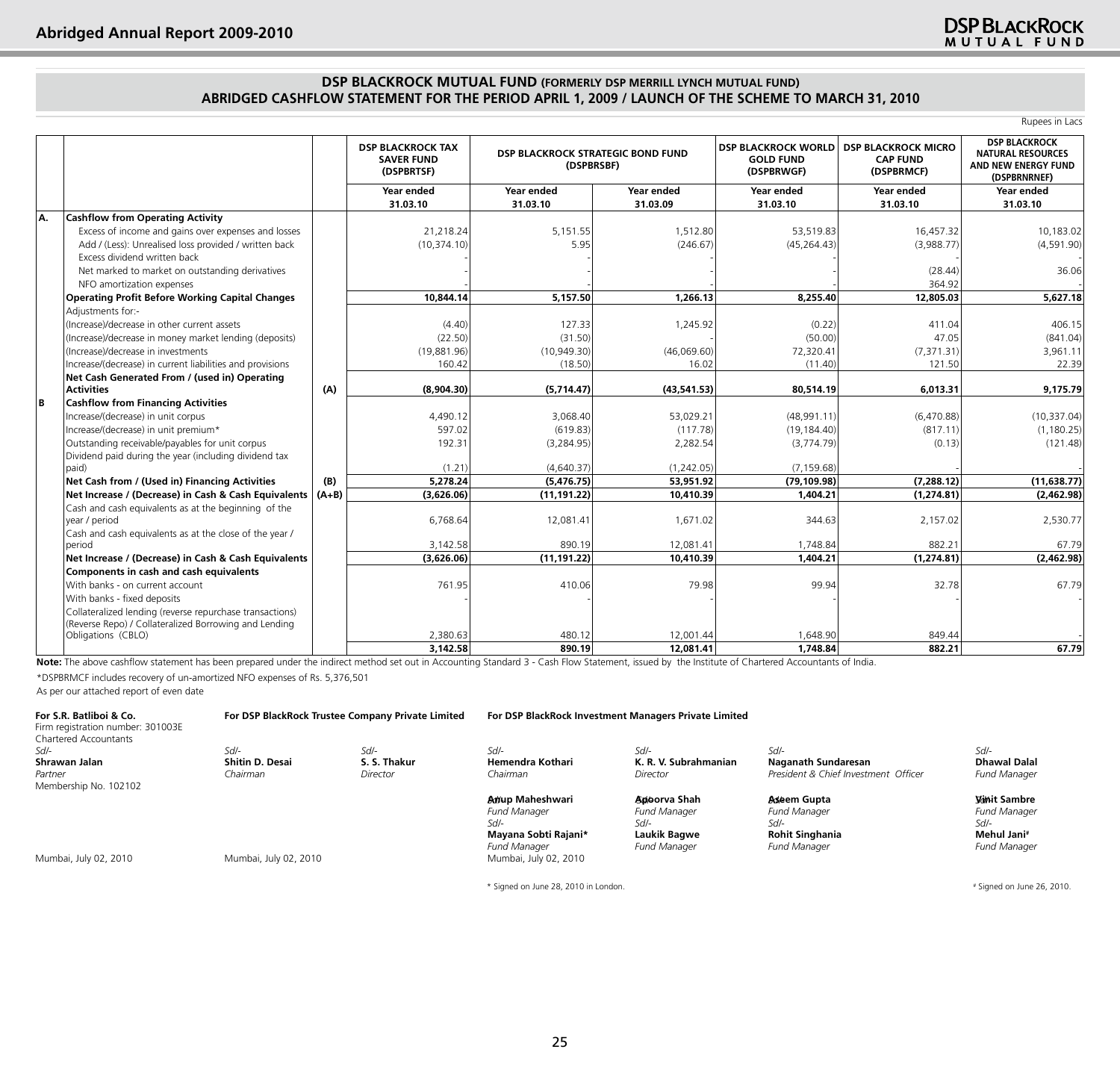|     |                                              | <b>DSPBRBF</b>                   |                          | <b>DSPBREF</b>           |               |             |                          |                          | <b>DSPBRLF</b>                                       |                    | <b>DSPBRBalF</b>         |                            |                                      |
|-----|----------------------------------------------|----------------------------------|--------------------------|--------------------------|---------------|-------------|--------------------------|--------------------------|------------------------------------------------------|--------------------|--------------------------|----------------------------|--------------------------------------|
|     |                                              | Year ended<br>31.03.10           | Year ended<br>31.03.09   | 31.03.10                 | Year ended    | 31.03.09    | Year ended               |                          | Year ended<br>31.03.10                               |                    | Year ended<br>31.03.09   | Year ended<br>31.03.10     | Year ended<br>31.03.09               |
|     |                                              | Reg.                             | Reg.                     | Reg.                     | Inst.         | Reg.        | Inst.                    | Reg.                     | Inst.                                                | Reg.               | Inst.                    | Reg.                       | Reg.                                 |
| 11. | NAV per unit (Rs.):<br>Open                  |                                  |                          |                          |               |             |                          |                          |                                                      |                    |                          |                            |                                      |
|     | G                                            | 29.0401                          | 26.2553                  | 7.665                    |               | 11.092      |                          | 21.1319                  | 1,268.6770                                           | 19.5658            | 1.171.8100               | 36.022                     | 46.603                               |
|     | DD                                           |                                  |                          |                          |               |             |                          | 10.0100                  | 1,000.2000                                           | 10.0100            | 1,000.2000               |                            |                                      |
|     | <b>WD</b>                                    |                                  |                          |                          |               |             |                          | 12.4110                  | 1,001.1178                                           | 12.4139            | 1,001.3576               |                            |                                      |
|     | MD                                           | 10.8136                          | 10.4029                  |                          |               |             |                          |                          |                                                      |                    |                          |                            |                                      |
|     | QD/D                                         | 10.5472                          | 10.6002                  | 29.306                   | 7.694         | 42.408      | 10.057                   |                          |                                                      |                    |                          | 14.799                     | 21.130                               |
|     | High<br>G                                    | 30.4301                          | 30.5809                  | 15.119                   | 11.892        | 12.354      |                          | 21.8804                  | 1,316.8973                                           | 21.1319            | 1,268.6770               | 60.944                     | 50.627                               |
|     | DD                                           |                                  |                          |                          |               |             |                          | 10.0100                  | 1,000.3161                                           | 10.0100            | 1,000.2000               |                            |                                      |
|     | <b>WD</b>                                    |                                  |                          |                          |               |             |                          | 12.4195                  | 1,001.3093                                           | 12.4214            | 1,001.9639               |                            |                                      |
|     | MD                                           | 11.2503                          | 11.4840                  |                          |               |             |                          |                          |                                                      |                    |                          |                            |                                      |
|     | QD/D                                         | 10.9837                          | 11.8741                  | 54.551                   | 11.604        | 47.230      | 10.057                   |                          |                                                      |                    |                          | 25.037                     | 22.955                               |
|     | Low                                          |                                  |                          |                          |               |             |                          |                          |                                                      |                    |                          |                            |                                      |
|     | G<br>DD                                      | 29.1315                          | 26.0226                  | 7.696                    | 10.222        | 6.951       |                          | 21.1357<br>10.0100       | 1,268.9197<br>1,000.2000                             | 19.5658            | 1,171.8100<br>1,000.2000 | 36.139                     | 33.448                               |
|     | <b>WD</b>                                    |                                  |                          |                          |               |             |                          | 12.4000                  | 1,000.2000                                           | 10.0100<br>12.4000 | 999.3520                 |                            |                                      |
|     | MD                                           | 10.8477                          | 10.3107                  |                          |               |             |                          |                          |                                                      |                    |                          |                            |                                      |
|     | QD/D                                         | 10.5804                          | 10.4824                  | 29.424                   | 7.726         | 26.576      | 6.970                    |                          |                                                      |                    |                          | 14.847                     | 13.741                               |
|     | End                                          |                                  |                          |                          |               |             |                          |                          |                                                      |                    |                          |                            |                                      |
|     | G                                            | 30.4301                          | 29.0401                  | 14.764                   | 11.627        | 7.665       |                          | 21.8804                  | 1,316.8973                                           | 21.1319            | 1,268.6770               | 59.945                     | 36.022                               |
|     | DD<br><b>WD</b>                              |                                  |                          |                          |               |             |                          | 10.0100                  | 1,000.3161                                           | 10.0100            | 1,000.200                |                            |                                      |
|     | <b>MD</b>                                    | 11.1602                          | 10.8136                  |                          |               |             |                          | 12.4195                  | 1,000.9809                                           | 12.4110            | 1,001.1178               |                            |                                      |
|     | QD/D                                         | 10.8807                          | 10.5472                  | 46.666                   |               | 29.306      | 7.694                    |                          |                                                      |                    |                          | 21.590                     | 14.799                               |
|     | Refers to computed NAV                       |                                  |                          |                          |               |             |                          |                          |                                                      |                    |                          |                            |                                      |
| 2.  | <b>Closing Assets Under</b>                  |                                  |                          |                          |               |             |                          |                          |                                                      |                    |                          |                            |                                      |
|     | <b>Management (Rs. in Lacs)</b>              |                                  |                          |                          |               |             |                          |                          |                                                      |                    |                          |                            |                                      |
|     | End<br>Average (AAuM)                        | 13,677.46<br>46,061.85           | 93,198.72<br>28,880.03   | 180,443.93<br>144,654.29 |               |             | 86,820.50<br>103,299.93  | 135,614.48               | 38,189.13                                            |                    | 18,207.94<br>44,220.22   | 65,950.45                  | 42,046.46<br>48,913.07               |
| 13. | Gross income as % of AAuM                    | 3.62%                            | 14.96%                   | 31.57%                   |               | $(37.19)\%$ |                          | 4.30%                    |                                                      |                    | 8.45%                    | 60,003.19<br>29.39%        | $(25.58)\%$                          |
| 4.  | <b>Expense Ratio:</b>                        |                                  |                          |                          |               |             |                          |                          |                                                      |                    |                          |                            |                                      |
|     | a. Total Expense as % of                     |                                  |                          |                          |               |             |                          |                          |                                                      |                    |                          |                            |                                      |
|     | AAuM (planwise)                              | 1.74%                            | 1.97%                    | 1.92%                    | 1.24%         | 2.04%       | 1.39%                    | 0.61%                    | 0.33%                                                | 0.54%              | 0.21%                    | 2.01%                      | 2.08%                                |
|     | b. Management Fee as %<br>of AAuM (planwise) | 1.06%                            | 1.04%                    | 1.01%                    | 1.01%         | 1.02%       | 1.03%                    | 0.22%                    | 0.22%                                                | 0.14%              | 0.10%                    | 1.04%                      | 1.05%                                |
| 15. | Net Income as a percentage                   |                                  |                          |                          |               |             |                          |                          |                                                      |                    |                          |                            |                                      |
|     | of AAuM                                      | 1.88%                            | 13.00%                   | 29.66%                   |               | $(39.22)\%$ |                          | 3.87%                    |                                                      |                    | 8.10%                    | 27.38%                     | $(27.66)\%$                          |
| 16. | Portfolio turnover ratio                     | 6.35                             | 6.26                     | 2.47                     |               | 3.92        |                          | 2.36                     |                                                      |                    | 5.03                     | 2.42                       | 3.17                                 |
| 17. | Total Dividend per unit                      |                                  |                          |                          |               |             |                          |                          |                                                      |                    |                          |                            |                                      |
|     | distributed during the year /<br>period      |                                  |                          |                          |               |             |                          |                          |                                                      |                    |                          |                            |                                      |
|     | Individuals & Hindu                          |                                  |                          |                          |               |             |                          |                          |                                                      |                    |                          |                            |                                      |
|     | Undivided Family                             |                                  |                          |                          |               |             |                          |                          |                                                      |                    |                          |                            |                                      |
|     | DD                                           |                                  |                          |                          |               |             |                          | 0.271719                 | 28.988928                                            | 0.602654           | 62.154411                |                            |                                      |
|     | <b>WD</b>                                    |                                  |                          |                          |               |             |                          | 0.329882                 | 29.193250                                            | 0.747299           | 61.988502                |                            |                                      |
|     | MD<br>QD/D                                   | 0.148297<br>0.148911             | 0.597833<br>1.043250     | 9.500000                 |               |             |                          | $\overline{\phantom{a}}$ | $\overline{\phantom{a}}$<br>$\overline{\phantom{a}}$ |                    | $\sim$<br>$\sim$         | 3.000000                   | $\overline{\phantom{a}}$<br>1.500000 |
|     | Other Investors                              |                                  |                          |                          |               |             |                          |                          |                                                      |                    |                          |                            |                                      |
|     | DD                                           | $\overline{\phantom{a}}$         | $\overline{\phantom{a}}$ |                          |               |             | $\overline{\phantom{m}}$ | 0.271719                 | 28.988928                                            | 0.602654           | 62.154411                | $\overline{\phantom{a}}$   |                                      |
|     | <b>WD</b>                                    |                                  |                          |                          |               |             | $\overline{\phantom{m}}$ | 0.329882                 | 29.193250                                            | 0.747299           | 61.988502                |                            |                                      |
|     | MD                                           | 0.138024                         | 0.556416                 | $\overline{\phantom{a}}$ |               |             | $\overline{\phantom{a}}$ | $\sim$                   | $\overline{\phantom{a}}$                             | $\sim$             | $\overline{\phantom{a}}$ |                            |                                      |
|     | QD/D                                         | 0.138594                         | 0.970977                 | 9.500000                 |               |             | $\overline{\phantom{a}}$ | $\sim$                   | $\sim$                                               | $\sim$             | $\sim$                   | 3.000000                   | 1.500000                             |
| 8.  | Returns:<br>a. Last One Year                 |                                  |                          |                          |               |             |                          |                          |                                                      |                    |                          |                            |                                      |
|     | Scheme                                       | 4.79%                            | 10.64%                   | 92.59%                   | <b>NA</b>     | $(30.91)\%$ | <b>NA</b>                | 3.54%                    | 3.80%                                                | 8.03%              | 8.29%                    | 66.41%                     | $(22.70)\%$                          |
|     | Benchmark                                    | 5.41%                            | 7.35%                    | 73.76%                   | <b>NA</b>     | $(36.19)\%$ | <b>NA</b>                | 3.69%                    | 3.69%                                                | 8.81%              | 8.81%                    | 47.31%                     | $(21.53)\%$                          |
|     | b. Since Inception                           |                                  |                          |                          |               |             |                          |                          |                                                      |                    |                          |                            |                                      |
|     | Scheme                                       | 8.99%                            | 9.35%                    | 25.55%                   | *#16.27%      | 21.12%      | $*$ #(39.73)%            | 6.71%                    | 6.53%                                                | 7.00%              | 7.35%                    | 17.94%                     | 13.89%                               |
|     | Benchmark<br>Benchmark Index                 | <b>NA</b>                        | <b>NA</b>                | 13.19%                   | *#15.01%      | 9.20%       | $*#(45.25)\%$            | <b>NA</b>                | 6.47%                                                | <b>NA</b>          | 7.31%                    | <b>NA</b>                  | <b>NA</b>                            |
|     |                                              | Crisil Composite Bond Fund Index |                          |                          | S&P CNX Nifty |             |                          |                          | Crisil Liquid Fund Index                             |                    |                          | Crisil Balanced Fund Index |                                      |

\* Since the Scheme / Plan has not completed one year, returns are computed in absolute terms from the date of launch. G- Growth, D- Dividend, DD- Daily Dividend, WD- Weekly Dividend, MD- Monthly Dividend, QD- Quarterly Div

# During the period at certain intervals there were no investors in the Plan.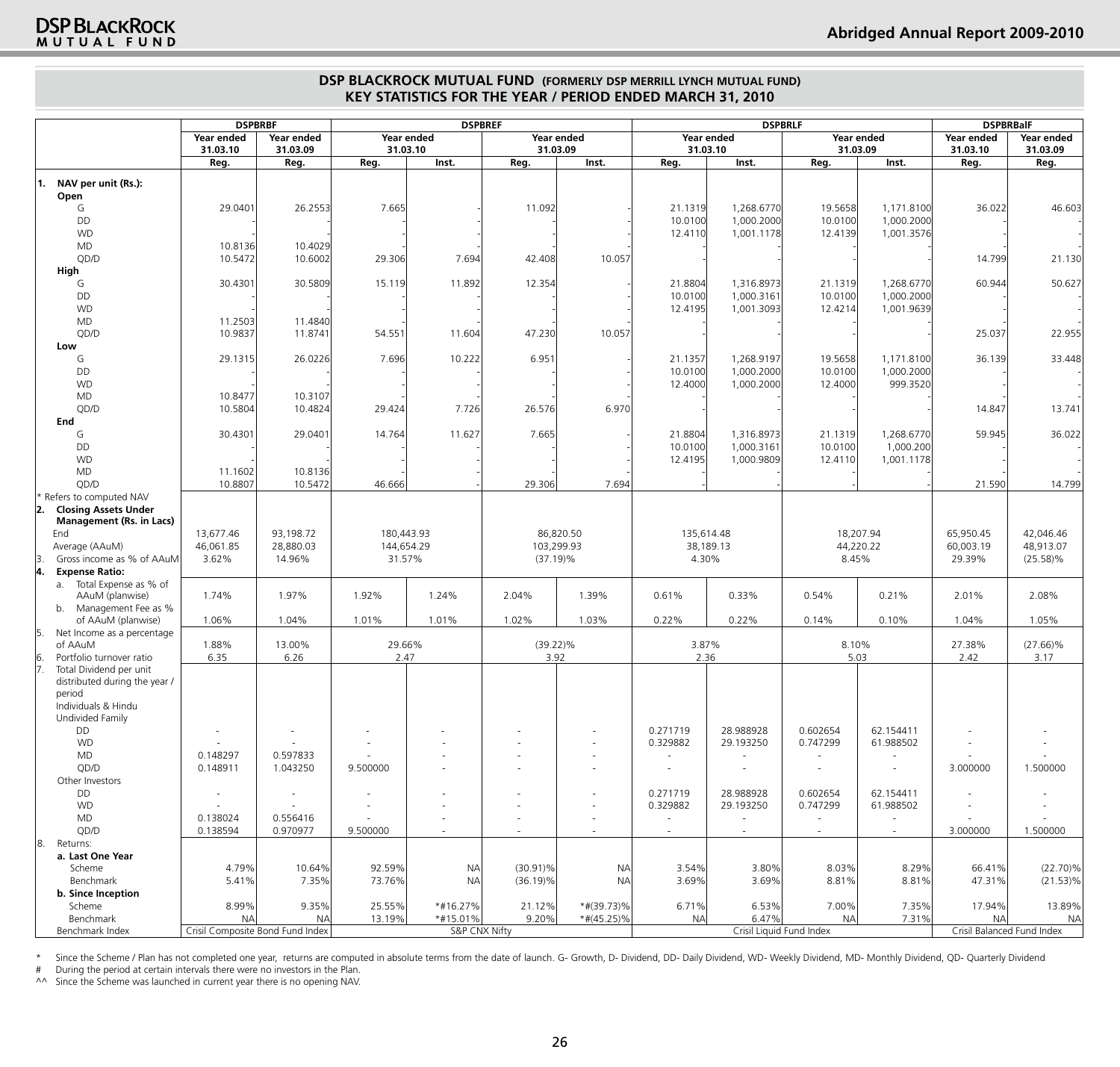| Year ended<br>Year ended<br>Year ended<br>Year ended<br>Year ended<br>Year ended<br>Year ended<br>Year ended<br>Year ended<br>Year ended<br>31.03.09<br>31.03.09<br>31.03.10<br>31.03.09<br>31.03.10<br>31.03.09<br>31.03.10<br>31.03.10<br>31.03.09<br>31.03.10<br>Reg.<br>Reg.<br>Reg.<br>Inst.<br>Reg.<br>Reg.<br>Reg.<br>Reg.<br>Reg.<br>Inst.<br>Reg.<br>Reg.<br>NAV per unit (Rs.):<br>1.<br>Open<br>30.5292<br>17.9521<br>25.704<br>40.501<br>4.902<br>7.583<br>G<br>24.8048<br>19.0213<br>13.697<br>63.063<br>15.1237<br>13.9480<br>DD<br><b>WD</b><br>10.1882<br>10.1996<br><b>MD</b><br>10.0106<br>10.6783<br>10.5372<br>10.4623<br>10.0112<br>10.1232<br>QD/D<br>11.3522<br>11.0089<br>18.767<br>15.788<br>4.902<br>24.580<br>7.583<br>10.6145<br>11.2001<br>11.1215<br>10.001<br>10.7555<br>High<br>33.5715<br>19.4590<br>19.0213<br>32.755<br>28.959<br>77.258<br>9.407<br>69.221<br>8.327<br>15.1237<br>G<br>32.2035<br>15.7576<br>DD<br><b>WD</b><br>10.1996<br>10.2223<br>MD<br>10.7237<br>11.0361<br>11.8175<br>10.1480<br>10.1383<br>10.7647<br>QD/D<br>10.9279<br>11.8143<br>13.9534<br>11.2171<br>11.2690<br>23.924<br>21.144<br>30.117<br>9.407<br>26.979<br>8.327<br>10.9334<br>Low<br>12.272<br>40.854<br>13.9480<br>30.6253<br>24.2931<br>19.0287<br>17.9521<br>13.894<br>4.945<br>35.636<br>4.311<br>G<br>15.1284<br>DD<br><b>WD</b><br>10.1796<br>10.1527<br>MD<br>9.8047<br>10.1026<br>10.0106<br>10.6607<br>10.5372<br>10.4952<br>QD/D<br>8.960<br>15.926<br>11.2353<br>11.1259<br>11.0089<br>13.891<br>4.311<br>10.7588<br>10.6145<br>11.1180<br>10.144<br>4.945<br>End<br>76.141<br>40.501<br>4.902<br>15.1237<br>G<br>31.6531<br>30.5292<br>19.4590<br>19.0213<br>31.495<br>13.697<br>9.280<br>15.7576<br>DD<br><b>WD</b><br>10.1882<br>10.1888<br>10.5935<br>10.7425<br>10.6783<br>MD<br>10.4623<br>10.1356<br>10.1232<br>QD/D<br>11.1215<br>26.545<br>15.788<br>4.902<br>10.7555<br>11.6120<br>11.2001<br>11.1596<br>23.004<br>10.001<br>9.280<br>10.8288<br>Refers to computed NAV<br><b>Closing Assets Under</b><br>12.<br><b>Management (Rs. in Lacs)</b><br>5,274.75<br>87,956.43<br>3,749.91<br>End<br>4,962.04<br>39,134.69<br>704.66<br>,391.63<br>9,116.82<br>67,458.57<br>74,790.89<br>Average (AAuM)<br>16,616.09<br>11,927.85<br>853.85<br>1,917.75<br>8,443.82<br>8,478.82<br>90,758.33<br>91,941.46<br>37,367.86<br>4,441.39<br>0.74%<br>6.67%<br>9.87%<br>Gross income as % of AAuM<br>14.53%<br>3.11%<br>32.00%<br>$(46.53)\%$<br>22.51%<br>$(9.51)\%$<br>5.46%<br><b>Expense Ratio:</b><br>a. Total Expense as % of<br>AAuM (planwise)<br>1.23%<br>1.23%<br>0.87%<br>0.86%<br>2.34%<br>2.46%<br>1.94%<br>1.24%<br>2.05%<br>1.43%<br>0.78%<br>1.06%<br>b. Management Fee as %<br>0.97%<br>0.87%<br>0.41%<br>0.48%<br>1.25%<br>1.24%<br>1.03%<br>1.03%<br>1.03%<br>0.45%<br>of AAuM (planwise)<br>1.03%<br>0.60%<br>Net Income as a percentage<br>5.81%<br>20.59%<br>8.81%<br>of AAuM<br>(0.49)%<br>13.31%<br>2.24%<br>29.66%<br>$(48.99)\%$<br>$(11.54)\%$<br>4.68%<br>Portfolio turnover ratio<br>4.90<br>7.97<br>7.48<br>4.54<br>1.92<br>2.49<br>0.72<br>0.89<br>3.56<br>1.18<br>Total Dividend per unit<br>distributed during the year /<br>period<br>Individuals & Hindu<br>Undivided Family<br>DD<br><b>WD</b><br>0.365855<br>0.734287<br>MD<br>0.222053<br>1.556554<br>0.190956<br>0.411695<br>0.329530<br>0.629366<br>QD/D<br>2.419796<br>0.189291<br>3.000000<br>0.325939<br>0.639001<br>0.465126<br>$\sim$<br>Other Investors<br>DD<br>$\sim$<br>٠<br>$\sim$<br><b>WD</b><br>0.683420<br>0.340510<br>MD<br>0.585766<br>0.206668<br>1.448720<br>0.177726<br>0.383172<br>0.306703<br>٠<br>٠<br>$\overline{\phantom{a}}$<br>0.594733<br>QD/D<br>2.252161<br>0.176178<br>0.432904<br>3.000000<br>0.303358<br>$\sim$<br>$\overline{\phantom{a}}$<br>Returns:<br>a. Last One Year<br>$(47.22)\%$<br>Scheme<br>3.68%<br>23.12%<br>2.30%<br>6.00%<br>129.94%<br>88.00%<br>89.31%<br>$(36.08)\%$<br>$(35.65)\%$<br>4.19%<br>8.51%<br>Benchmark<br>3.09%<br>14.99%<br>12.29%<br>$(38.93)\%$<br>73.76%<br>$(36.19)\%$<br>$(36.19)\%$<br>8.81%<br>6.10%<br>77.61%<br>73.76%<br>3.69%<br>b. Since Inception<br>Scheme<br>11.59%<br>12.46%<br>6.54%<br>7.00%<br>12.31%<br>3.61%<br>22.81%<br>$(3.21)\%$<br>17.06%<br>$(42.52)\%$<br>6.20%<br>6.51%<br>Benchmark<br>8.39%<br>8.64%<br>9.90%<br>12.41%<br>13.44%<br>4.26%<br>$(1.81)\%$<br>15.11%<br>$(4.10)\%$<br>$(39.56)\%$<br>5.63%<br>5.93%<br>Long ICICI Securities Sovereign<br>Short ICICI Securities Sovereign<br>Benchmark Index<br><b>BSE Teck</b><br>S&P CNX Nifty<br>Crisil Liquid Fund Index |     | <b>DSPBRGF</b> |  | <b>DSPBRTBF</b> |  | <b>DSPBRTF</b> |  | <b>DSPBROF</b> |  | <b>DSPBRSTF</b> |  |  |
|-----------------------------------------------------------------------------------------------------------------------------------------------------------------------------------------------------------------------------------------------------------------------------------------------------------------------------------------------------------------------------------------------------------------------------------------------------------------------------------------------------------------------------------------------------------------------------------------------------------------------------------------------------------------------------------------------------------------------------------------------------------------------------------------------------------------------------------------------------------------------------------------------------------------------------------------------------------------------------------------------------------------------------------------------------------------------------------------------------------------------------------------------------------------------------------------------------------------------------------------------------------------------------------------------------------------------------------------------------------------------------------------------------------------------------------------------------------------------------------------------------------------------------------------------------------------------------------------------------------------------------------------------------------------------------------------------------------------------------------------------------------------------------------------------------------------------------------------------------------------------------------------------------------------------------------------------------------------------------------------------------------------------------------------------------------------------------------------------------------------------------------------------------------------------------------------------------------------------------------------------------------------------------------------------------------------------------------------------------------------------------------------------------------------------------------------------------------------------------------------------------------------------------------------------------------------------------------------------------------------------------------------------------------------------------------------------------------------------------------------------------------------------------------------------------------------------------------------------------------------------------------------------------------------------------------------------------------------------------------------------------------------------------------------------------------------------------------------------------------------------------------------------------------------------------------------------------------------------------------------------------------------------------------------------------------------------------------------------------------------------------------------------------------------------------------------------------------------------------------------------------------------------------------------------------------------------------------------------------------------------------------------------------------------------------------------------------------------------------------------------------------------------------------------------------------------------------------------------------------------------------------------------------------------------------------------------------------------------------------------------------------------------------------------------------------------------------------------------------------------------------------------------------------------------------------------------------------------------------------------------------------------------------------------------------------------------------------------------------------------------------------------------------------------------------------------------------------------------------------------------------------------------------------------------------------------------------------------------------|-----|----------------|--|-----------------|--|----------------|--|----------------|--|-----------------|--|--|
|                                                                                                                                                                                                                                                                                                                                                                                                                                                                                                                                                                                                                                                                                                                                                                                                                                                                                                                                                                                                                                                                                                                                                                                                                                                                                                                                                                                                                                                                                                                                                                                                                                                                                                                                                                                                                                                                                                                                                                                                                                                                                                                                                                                                                                                                                                                                                                                                                                                                                                                                                                                                                                                                                                                                                                                                                                                                                                                                                                                                                                                                                                                                                                                                                                                                                                                                                                                                                                                                                                                                                                                                                                                                                                                                                                                                                                                                                                                                                                                                                                                                                                                                                                                                                                                                                                                                                                                                                                                                                                                                                                                                     |     |                |  |                 |  |                |  |                |  |                 |  |  |
|                                                                                                                                                                                                                                                                                                                                                                                                                                                                                                                                                                                                                                                                                                                                                                                                                                                                                                                                                                                                                                                                                                                                                                                                                                                                                                                                                                                                                                                                                                                                                                                                                                                                                                                                                                                                                                                                                                                                                                                                                                                                                                                                                                                                                                                                                                                                                                                                                                                                                                                                                                                                                                                                                                                                                                                                                                                                                                                                                                                                                                                                                                                                                                                                                                                                                                                                                                                                                                                                                                                                                                                                                                                                                                                                                                                                                                                                                                                                                                                                                                                                                                                                                                                                                                                                                                                                                                                                                                                                                                                                                                                                     |     |                |  |                 |  |                |  |                |  |                 |  |  |
|                                                                                                                                                                                                                                                                                                                                                                                                                                                                                                                                                                                                                                                                                                                                                                                                                                                                                                                                                                                                                                                                                                                                                                                                                                                                                                                                                                                                                                                                                                                                                                                                                                                                                                                                                                                                                                                                                                                                                                                                                                                                                                                                                                                                                                                                                                                                                                                                                                                                                                                                                                                                                                                                                                                                                                                                                                                                                                                                                                                                                                                                                                                                                                                                                                                                                                                                                                                                                                                                                                                                                                                                                                                                                                                                                                                                                                                                                                                                                                                                                                                                                                                                                                                                                                                                                                                                                                                                                                                                                                                                                                                                     |     |                |  |                 |  |                |  |                |  |                 |  |  |
|                                                                                                                                                                                                                                                                                                                                                                                                                                                                                                                                                                                                                                                                                                                                                                                                                                                                                                                                                                                                                                                                                                                                                                                                                                                                                                                                                                                                                                                                                                                                                                                                                                                                                                                                                                                                                                                                                                                                                                                                                                                                                                                                                                                                                                                                                                                                                                                                                                                                                                                                                                                                                                                                                                                                                                                                                                                                                                                                                                                                                                                                                                                                                                                                                                                                                                                                                                                                                                                                                                                                                                                                                                                                                                                                                                                                                                                                                                                                                                                                                                                                                                                                                                                                                                                                                                                                                                                                                                                                                                                                                                                                     |     |                |  |                 |  |                |  |                |  |                 |  |  |
|                                                                                                                                                                                                                                                                                                                                                                                                                                                                                                                                                                                                                                                                                                                                                                                                                                                                                                                                                                                                                                                                                                                                                                                                                                                                                                                                                                                                                                                                                                                                                                                                                                                                                                                                                                                                                                                                                                                                                                                                                                                                                                                                                                                                                                                                                                                                                                                                                                                                                                                                                                                                                                                                                                                                                                                                                                                                                                                                                                                                                                                                                                                                                                                                                                                                                                                                                                                                                                                                                                                                                                                                                                                                                                                                                                                                                                                                                                                                                                                                                                                                                                                                                                                                                                                                                                                                                                                                                                                                                                                                                                                                     |     |                |  |                 |  |                |  |                |  |                 |  |  |
|                                                                                                                                                                                                                                                                                                                                                                                                                                                                                                                                                                                                                                                                                                                                                                                                                                                                                                                                                                                                                                                                                                                                                                                                                                                                                                                                                                                                                                                                                                                                                                                                                                                                                                                                                                                                                                                                                                                                                                                                                                                                                                                                                                                                                                                                                                                                                                                                                                                                                                                                                                                                                                                                                                                                                                                                                                                                                                                                                                                                                                                                                                                                                                                                                                                                                                                                                                                                                                                                                                                                                                                                                                                                                                                                                                                                                                                                                                                                                                                                                                                                                                                                                                                                                                                                                                                                                                                                                                                                                                                                                                                                     |     |                |  |                 |  |                |  |                |  |                 |  |  |
|                                                                                                                                                                                                                                                                                                                                                                                                                                                                                                                                                                                                                                                                                                                                                                                                                                                                                                                                                                                                                                                                                                                                                                                                                                                                                                                                                                                                                                                                                                                                                                                                                                                                                                                                                                                                                                                                                                                                                                                                                                                                                                                                                                                                                                                                                                                                                                                                                                                                                                                                                                                                                                                                                                                                                                                                                                                                                                                                                                                                                                                                                                                                                                                                                                                                                                                                                                                                                                                                                                                                                                                                                                                                                                                                                                                                                                                                                                                                                                                                                                                                                                                                                                                                                                                                                                                                                                                                                                                                                                                                                                                                     |     |                |  |                 |  |                |  |                |  |                 |  |  |
|                                                                                                                                                                                                                                                                                                                                                                                                                                                                                                                                                                                                                                                                                                                                                                                                                                                                                                                                                                                                                                                                                                                                                                                                                                                                                                                                                                                                                                                                                                                                                                                                                                                                                                                                                                                                                                                                                                                                                                                                                                                                                                                                                                                                                                                                                                                                                                                                                                                                                                                                                                                                                                                                                                                                                                                                                                                                                                                                                                                                                                                                                                                                                                                                                                                                                                                                                                                                                                                                                                                                                                                                                                                                                                                                                                                                                                                                                                                                                                                                                                                                                                                                                                                                                                                                                                                                                                                                                                                                                                                                                                                                     |     |                |  |                 |  |                |  |                |  |                 |  |  |
|                                                                                                                                                                                                                                                                                                                                                                                                                                                                                                                                                                                                                                                                                                                                                                                                                                                                                                                                                                                                                                                                                                                                                                                                                                                                                                                                                                                                                                                                                                                                                                                                                                                                                                                                                                                                                                                                                                                                                                                                                                                                                                                                                                                                                                                                                                                                                                                                                                                                                                                                                                                                                                                                                                                                                                                                                                                                                                                                                                                                                                                                                                                                                                                                                                                                                                                                                                                                                                                                                                                                                                                                                                                                                                                                                                                                                                                                                                                                                                                                                                                                                                                                                                                                                                                                                                                                                                                                                                                                                                                                                                                                     |     |                |  |                 |  |                |  |                |  |                 |  |  |
|                                                                                                                                                                                                                                                                                                                                                                                                                                                                                                                                                                                                                                                                                                                                                                                                                                                                                                                                                                                                                                                                                                                                                                                                                                                                                                                                                                                                                                                                                                                                                                                                                                                                                                                                                                                                                                                                                                                                                                                                                                                                                                                                                                                                                                                                                                                                                                                                                                                                                                                                                                                                                                                                                                                                                                                                                                                                                                                                                                                                                                                                                                                                                                                                                                                                                                                                                                                                                                                                                                                                                                                                                                                                                                                                                                                                                                                                                                                                                                                                                                                                                                                                                                                                                                                                                                                                                                                                                                                                                                                                                                                                     |     |                |  |                 |  |                |  |                |  |                 |  |  |
|                                                                                                                                                                                                                                                                                                                                                                                                                                                                                                                                                                                                                                                                                                                                                                                                                                                                                                                                                                                                                                                                                                                                                                                                                                                                                                                                                                                                                                                                                                                                                                                                                                                                                                                                                                                                                                                                                                                                                                                                                                                                                                                                                                                                                                                                                                                                                                                                                                                                                                                                                                                                                                                                                                                                                                                                                                                                                                                                                                                                                                                                                                                                                                                                                                                                                                                                                                                                                                                                                                                                                                                                                                                                                                                                                                                                                                                                                                                                                                                                                                                                                                                                                                                                                                                                                                                                                                                                                                                                                                                                                                                                     |     |                |  |                 |  |                |  |                |  |                 |  |  |
|                                                                                                                                                                                                                                                                                                                                                                                                                                                                                                                                                                                                                                                                                                                                                                                                                                                                                                                                                                                                                                                                                                                                                                                                                                                                                                                                                                                                                                                                                                                                                                                                                                                                                                                                                                                                                                                                                                                                                                                                                                                                                                                                                                                                                                                                                                                                                                                                                                                                                                                                                                                                                                                                                                                                                                                                                                                                                                                                                                                                                                                                                                                                                                                                                                                                                                                                                                                                                                                                                                                                                                                                                                                                                                                                                                                                                                                                                                                                                                                                                                                                                                                                                                                                                                                                                                                                                                                                                                                                                                                                                                                                     |     |                |  |                 |  |                |  |                |  |                 |  |  |
|                                                                                                                                                                                                                                                                                                                                                                                                                                                                                                                                                                                                                                                                                                                                                                                                                                                                                                                                                                                                                                                                                                                                                                                                                                                                                                                                                                                                                                                                                                                                                                                                                                                                                                                                                                                                                                                                                                                                                                                                                                                                                                                                                                                                                                                                                                                                                                                                                                                                                                                                                                                                                                                                                                                                                                                                                                                                                                                                                                                                                                                                                                                                                                                                                                                                                                                                                                                                                                                                                                                                                                                                                                                                                                                                                                                                                                                                                                                                                                                                                                                                                                                                                                                                                                                                                                                                                                                                                                                                                                                                                                                                     |     |                |  |                 |  |                |  |                |  |                 |  |  |
|                                                                                                                                                                                                                                                                                                                                                                                                                                                                                                                                                                                                                                                                                                                                                                                                                                                                                                                                                                                                                                                                                                                                                                                                                                                                                                                                                                                                                                                                                                                                                                                                                                                                                                                                                                                                                                                                                                                                                                                                                                                                                                                                                                                                                                                                                                                                                                                                                                                                                                                                                                                                                                                                                                                                                                                                                                                                                                                                                                                                                                                                                                                                                                                                                                                                                                                                                                                                                                                                                                                                                                                                                                                                                                                                                                                                                                                                                                                                                                                                                                                                                                                                                                                                                                                                                                                                                                                                                                                                                                                                                                                                     |     |                |  |                 |  |                |  |                |  |                 |  |  |
|                                                                                                                                                                                                                                                                                                                                                                                                                                                                                                                                                                                                                                                                                                                                                                                                                                                                                                                                                                                                                                                                                                                                                                                                                                                                                                                                                                                                                                                                                                                                                                                                                                                                                                                                                                                                                                                                                                                                                                                                                                                                                                                                                                                                                                                                                                                                                                                                                                                                                                                                                                                                                                                                                                                                                                                                                                                                                                                                                                                                                                                                                                                                                                                                                                                                                                                                                                                                                                                                                                                                                                                                                                                                                                                                                                                                                                                                                                                                                                                                                                                                                                                                                                                                                                                                                                                                                                                                                                                                                                                                                                                                     |     |                |  |                 |  |                |  |                |  |                 |  |  |
|                                                                                                                                                                                                                                                                                                                                                                                                                                                                                                                                                                                                                                                                                                                                                                                                                                                                                                                                                                                                                                                                                                                                                                                                                                                                                                                                                                                                                                                                                                                                                                                                                                                                                                                                                                                                                                                                                                                                                                                                                                                                                                                                                                                                                                                                                                                                                                                                                                                                                                                                                                                                                                                                                                                                                                                                                                                                                                                                                                                                                                                                                                                                                                                                                                                                                                                                                                                                                                                                                                                                                                                                                                                                                                                                                                                                                                                                                                                                                                                                                                                                                                                                                                                                                                                                                                                                                                                                                                                                                                                                                                                                     |     |                |  |                 |  |                |  |                |  |                 |  |  |
|                                                                                                                                                                                                                                                                                                                                                                                                                                                                                                                                                                                                                                                                                                                                                                                                                                                                                                                                                                                                                                                                                                                                                                                                                                                                                                                                                                                                                                                                                                                                                                                                                                                                                                                                                                                                                                                                                                                                                                                                                                                                                                                                                                                                                                                                                                                                                                                                                                                                                                                                                                                                                                                                                                                                                                                                                                                                                                                                                                                                                                                                                                                                                                                                                                                                                                                                                                                                                                                                                                                                                                                                                                                                                                                                                                                                                                                                                                                                                                                                                                                                                                                                                                                                                                                                                                                                                                                                                                                                                                                                                                                                     |     |                |  |                 |  |                |  |                |  |                 |  |  |
|                                                                                                                                                                                                                                                                                                                                                                                                                                                                                                                                                                                                                                                                                                                                                                                                                                                                                                                                                                                                                                                                                                                                                                                                                                                                                                                                                                                                                                                                                                                                                                                                                                                                                                                                                                                                                                                                                                                                                                                                                                                                                                                                                                                                                                                                                                                                                                                                                                                                                                                                                                                                                                                                                                                                                                                                                                                                                                                                                                                                                                                                                                                                                                                                                                                                                                                                                                                                                                                                                                                                                                                                                                                                                                                                                                                                                                                                                                                                                                                                                                                                                                                                                                                                                                                                                                                                                                                                                                                                                                                                                                                                     |     |                |  |                 |  |                |  |                |  |                 |  |  |
|                                                                                                                                                                                                                                                                                                                                                                                                                                                                                                                                                                                                                                                                                                                                                                                                                                                                                                                                                                                                                                                                                                                                                                                                                                                                                                                                                                                                                                                                                                                                                                                                                                                                                                                                                                                                                                                                                                                                                                                                                                                                                                                                                                                                                                                                                                                                                                                                                                                                                                                                                                                                                                                                                                                                                                                                                                                                                                                                                                                                                                                                                                                                                                                                                                                                                                                                                                                                                                                                                                                                                                                                                                                                                                                                                                                                                                                                                                                                                                                                                                                                                                                                                                                                                                                                                                                                                                                                                                                                                                                                                                                                     |     |                |  |                 |  |                |  |                |  |                 |  |  |
|                                                                                                                                                                                                                                                                                                                                                                                                                                                                                                                                                                                                                                                                                                                                                                                                                                                                                                                                                                                                                                                                                                                                                                                                                                                                                                                                                                                                                                                                                                                                                                                                                                                                                                                                                                                                                                                                                                                                                                                                                                                                                                                                                                                                                                                                                                                                                                                                                                                                                                                                                                                                                                                                                                                                                                                                                                                                                                                                                                                                                                                                                                                                                                                                                                                                                                                                                                                                                                                                                                                                                                                                                                                                                                                                                                                                                                                                                                                                                                                                                                                                                                                                                                                                                                                                                                                                                                                                                                                                                                                                                                                                     |     |                |  |                 |  |                |  |                |  |                 |  |  |
|                                                                                                                                                                                                                                                                                                                                                                                                                                                                                                                                                                                                                                                                                                                                                                                                                                                                                                                                                                                                                                                                                                                                                                                                                                                                                                                                                                                                                                                                                                                                                                                                                                                                                                                                                                                                                                                                                                                                                                                                                                                                                                                                                                                                                                                                                                                                                                                                                                                                                                                                                                                                                                                                                                                                                                                                                                                                                                                                                                                                                                                                                                                                                                                                                                                                                                                                                                                                                                                                                                                                                                                                                                                                                                                                                                                                                                                                                                                                                                                                                                                                                                                                                                                                                                                                                                                                                                                                                                                                                                                                                                                                     |     |                |  |                 |  |                |  |                |  |                 |  |  |
|                                                                                                                                                                                                                                                                                                                                                                                                                                                                                                                                                                                                                                                                                                                                                                                                                                                                                                                                                                                                                                                                                                                                                                                                                                                                                                                                                                                                                                                                                                                                                                                                                                                                                                                                                                                                                                                                                                                                                                                                                                                                                                                                                                                                                                                                                                                                                                                                                                                                                                                                                                                                                                                                                                                                                                                                                                                                                                                                                                                                                                                                                                                                                                                                                                                                                                                                                                                                                                                                                                                                                                                                                                                                                                                                                                                                                                                                                                                                                                                                                                                                                                                                                                                                                                                                                                                                                                                                                                                                                                                                                                                                     |     |                |  |                 |  |                |  |                |  |                 |  |  |
|                                                                                                                                                                                                                                                                                                                                                                                                                                                                                                                                                                                                                                                                                                                                                                                                                                                                                                                                                                                                                                                                                                                                                                                                                                                                                                                                                                                                                                                                                                                                                                                                                                                                                                                                                                                                                                                                                                                                                                                                                                                                                                                                                                                                                                                                                                                                                                                                                                                                                                                                                                                                                                                                                                                                                                                                                                                                                                                                                                                                                                                                                                                                                                                                                                                                                                                                                                                                                                                                                                                                                                                                                                                                                                                                                                                                                                                                                                                                                                                                                                                                                                                                                                                                                                                                                                                                                                                                                                                                                                                                                                                                     |     |                |  |                 |  |                |  |                |  |                 |  |  |
|                                                                                                                                                                                                                                                                                                                                                                                                                                                                                                                                                                                                                                                                                                                                                                                                                                                                                                                                                                                                                                                                                                                                                                                                                                                                                                                                                                                                                                                                                                                                                                                                                                                                                                                                                                                                                                                                                                                                                                                                                                                                                                                                                                                                                                                                                                                                                                                                                                                                                                                                                                                                                                                                                                                                                                                                                                                                                                                                                                                                                                                                                                                                                                                                                                                                                                                                                                                                                                                                                                                                                                                                                                                                                                                                                                                                                                                                                                                                                                                                                                                                                                                                                                                                                                                                                                                                                                                                                                                                                                                                                                                                     |     |                |  |                 |  |                |  |                |  |                 |  |  |
|                                                                                                                                                                                                                                                                                                                                                                                                                                                                                                                                                                                                                                                                                                                                                                                                                                                                                                                                                                                                                                                                                                                                                                                                                                                                                                                                                                                                                                                                                                                                                                                                                                                                                                                                                                                                                                                                                                                                                                                                                                                                                                                                                                                                                                                                                                                                                                                                                                                                                                                                                                                                                                                                                                                                                                                                                                                                                                                                                                                                                                                                                                                                                                                                                                                                                                                                                                                                                                                                                                                                                                                                                                                                                                                                                                                                                                                                                                                                                                                                                                                                                                                                                                                                                                                                                                                                                                                                                                                                                                                                                                                                     |     |                |  |                 |  |                |  |                |  |                 |  |  |
|                                                                                                                                                                                                                                                                                                                                                                                                                                                                                                                                                                                                                                                                                                                                                                                                                                                                                                                                                                                                                                                                                                                                                                                                                                                                                                                                                                                                                                                                                                                                                                                                                                                                                                                                                                                                                                                                                                                                                                                                                                                                                                                                                                                                                                                                                                                                                                                                                                                                                                                                                                                                                                                                                                                                                                                                                                                                                                                                                                                                                                                                                                                                                                                                                                                                                                                                                                                                                                                                                                                                                                                                                                                                                                                                                                                                                                                                                                                                                                                                                                                                                                                                                                                                                                                                                                                                                                                                                                                                                                                                                                                                     |     |                |  |                 |  |                |  |                |  |                 |  |  |
|                                                                                                                                                                                                                                                                                                                                                                                                                                                                                                                                                                                                                                                                                                                                                                                                                                                                                                                                                                                                                                                                                                                                                                                                                                                                                                                                                                                                                                                                                                                                                                                                                                                                                                                                                                                                                                                                                                                                                                                                                                                                                                                                                                                                                                                                                                                                                                                                                                                                                                                                                                                                                                                                                                                                                                                                                                                                                                                                                                                                                                                                                                                                                                                                                                                                                                                                                                                                                                                                                                                                                                                                                                                                                                                                                                                                                                                                                                                                                                                                                                                                                                                                                                                                                                                                                                                                                                                                                                                                                                                                                                                                     |     |                |  |                 |  |                |  |                |  |                 |  |  |
|                                                                                                                                                                                                                                                                                                                                                                                                                                                                                                                                                                                                                                                                                                                                                                                                                                                                                                                                                                                                                                                                                                                                                                                                                                                                                                                                                                                                                                                                                                                                                                                                                                                                                                                                                                                                                                                                                                                                                                                                                                                                                                                                                                                                                                                                                                                                                                                                                                                                                                                                                                                                                                                                                                                                                                                                                                                                                                                                                                                                                                                                                                                                                                                                                                                                                                                                                                                                                                                                                                                                                                                                                                                                                                                                                                                                                                                                                                                                                                                                                                                                                                                                                                                                                                                                                                                                                                                                                                                                                                                                                                                                     |     |                |  |                 |  |                |  |                |  |                 |  |  |
|                                                                                                                                                                                                                                                                                                                                                                                                                                                                                                                                                                                                                                                                                                                                                                                                                                                                                                                                                                                                                                                                                                                                                                                                                                                                                                                                                                                                                                                                                                                                                                                                                                                                                                                                                                                                                                                                                                                                                                                                                                                                                                                                                                                                                                                                                                                                                                                                                                                                                                                                                                                                                                                                                                                                                                                                                                                                                                                                                                                                                                                                                                                                                                                                                                                                                                                                                                                                                                                                                                                                                                                                                                                                                                                                                                                                                                                                                                                                                                                                                                                                                                                                                                                                                                                                                                                                                                                                                                                                                                                                                                                                     |     |                |  |                 |  |                |  |                |  |                 |  |  |
|                                                                                                                                                                                                                                                                                                                                                                                                                                                                                                                                                                                                                                                                                                                                                                                                                                                                                                                                                                                                                                                                                                                                                                                                                                                                                                                                                                                                                                                                                                                                                                                                                                                                                                                                                                                                                                                                                                                                                                                                                                                                                                                                                                                                                                                                                                                                                                                                                                                                                                                                                                                                                                                                                                                                                                                                                                                                                                                                                                                                                                                                                                                                                                                                                                                                                                                                                                                                                                                                                                                                                                                                                                                                                                                                                                                                                                                                                                                                                                                                                                                                                                                                                                                                                                                                                                                                                                                                                                                                                                                                                                                                     | 13. |                |  |                 |  |                |  |                |  |                 |  |  |
|                                                                                                                                                                                                                                                                                                                                                                                                                                                                                                                                                                                                                                                                                                                                                                                                                                                                                                                                                                                                                                                                                                                                                                                                                                                                                                                                                                                                                                                                                                                                                                                                                                                                                                                                                                                                                                                                                                                                                                                                                                                                                                                                                                                                                                                                                                                                                                                                                                                                                                                                                                                                                                                                                                                                                                                                                                                                                                                                                                                                                                                                                                                                                                                                                                                                                                                                                                                                                                                                                                                                                                                                                                                                                                                                                                                                                                                                                                                                                                                                                                                                                                                                                                                                                                                                                                                                                                                                                                                                                                                                                                                                     | 14. |                |  |                 |  |                |  |                |  |                 |  |  |
|                                                                                                                                                                                                                                                                                                                                                                                                                                                                                                                                                                                                                                                                                                                                                                                                                                                                                                                                                                                                                                                                                                                                                                                                                                                                                                                                                                                                                                                                                                                                                                                                                                                                                                                                                                                                                                                                                                                                                                                                                                                                                                                                                                                                                                                                                                                                                                                                                                                                                                                                                                                                                                                                                                                                                                                                                                                                                                                                                                                                                                                                                                                                                                                                                                                                                                                                                                                                                                                                                                                                                                                                                                                                                                                                                                                                                                                                                                                                                                                                                                                                                                                                                                                                                                                                                                                                                                                                                                                                                                                                                                                                     |     |                |  |                 |  |                |  |                |  |                 |  |  |
|                                                                                                                                                                                                                                                                                                                                                                                                                                                                                                                                                                                                                                                                                                                                                                                                                                                                                                                                                                                                                                                                                                                                                                                                                                                                                                                                                                                                                                                                                                                                                                                                                                                                                                                                                                                                                                                                                                                                                                                                                                                                                                                                                                                                                                                                                                                                                                                                                                                                                                                                                                                                                                                                                                                                                                                                                                                                                                                                                                                                                                                                                                                                                                                                                                                                                                                                                                                                                                                                                                                                                                                                                                                                                                                                                                                                                                                                                                                                                                                                                                                                                                                                                                                                                                                                                                                                                                                                                                                                                                                                                                                                     |     |                |  |                 |  |                |  |                |  |                 |  |  |
|                                                                                                                                                                                                                                                                                                                                                                                                                                                                                                                                                                                                                                                                                                                                                                                                                                                                                                                                                                                                                                                                                                                                                                                                                                                                                                                                                                                                                                                                                                                                                                                                                                                                                                                                                                                                                                                                                                                                                                                                                                                                                                                                                                                                                                                                                                                                                                                                                                                                                                                                                                                                                                                                                                                                                                                                                                                                                                                                                                                                                                                                                                                                                                                                                                                                                                                                                                                                                                                                                                                                                                                                                                                                                                                                                                                                                                                                                                                                                                                                                                                                                                                                                                                                                                                                                                                                                                                                                                                                                                                                                                                                     |     |                |  |                 |  |                |  |                |  |                 |  |  |
|                                                                                                                                                                                                                                                                                                                                                                                                                                                                                                                                                                                                                                                                                                                                                                                                                                                                                                                                                                                                                                                                                                                                                                                                                                                                                                                                                                                                                                                                                                                                                                                                                                                                                                                                                                                                                                                                                                                                                                                                                                                                                                                                                                                                                                                                                                                                                                                                                                                                                                                                                                                                                                                                                                                                                                                                                                                                                                                                                                                                                                                                                                                                                                                                                                                                                                                                                                                                                                                                                                                                                                                                                                                                                                                                                                                                                                                                                                                                                                                                                                                                                                                                                                                                                                                                                                                                                                                                                                                                                                                                                                                                     | 15. |                |  |                 |  |                |  |                |  |                 |  |  |
|                                                                                                                                                                                                                                                                                                                                                                                                                                                                                                                                                                                                                                                                                                                                                                                                                                                                                                                                                                                                                                                                                                                                                                                                                                                                                                                                                                                                                                                                                                                                                                                                                                                                                                                                                                                                                                                                                                                                                                                                                                                                                                                                                                                                                                                                                                                                                                                                                                                                                                                                                                                                                                                                                                                                                                                                                                                                                                                                                                                                                                                                                                                                                                                                                                                                                                                                                                                                                                                                                                                                                                                                                                                                                                                                                                                                                                                                                                                                                                                                                                                                                                                                                                                                                                                                                                                                                                                                                                                                                                                                                                                                     |     |                |  |                 |  |                |  |                |  |                 |  |  |
|                                                                                                                                                                                                                                                                                                                                                                                                                                                                                                                                                                                                                                                                                                                                                                                                                                                                                                                                                                                                                                                                                                                                                                                                                                                                                                                                                                                                                                                                                                                                                                                                                                                                                                                                                                                                                                                                                                                                                                                                                                                                                                                                                                                                                                                                                                                                                                                                                                                                                                                                                                                                                                                                                                                                                                                                                                                                                                                                                                                                                                                                                                                                                                                                                                                                                                                                                                                                                                                                                                                                                                                                                                                                                                                                                                                                                                                                                                                                                                                                                                                                                                                                                                                                                                                                                                                                                                                                                                                                                                                                                                                                     | 16. |                |  |                 |  |                |  |                |  |                 |  |  |
|                                                                                                                                                                                                                                                                                                                                                                                                                                                                                                                                                                                                                                                                                                                                                                                                                                                                                                                                                                                                                                                                                                                                                                                                                                                                                                                                                                                                                                                                                                                                                                                                                                                                                                                                                                                                                                                                                                                                                                                                                                                                                                                                                                                                                                                                                                                                                                                                                                                                                                                                                                                                                                                                                                                                                                                                                                                                                                                                                                                                                                                                                                                                                                                                                                                                                                                                                                                                                                                                                                                                                                                                                                                                                                                                                                                                                                                                                                                                                                                                                                                                                                                                                                                                                                                                                                                                                                                                                                                                                                                                                                                                     | 17. |                |  |                 |  |                |  |                |  |                 |  |  |
|                                                                                                                                                                                                                                                                                                                                                                                                                                                                                                                                                                                                                                                                                                                                                                                                                                                                                                                                                                                                                                                                                                                                                                                                                                                                                                                                                                                                                                                                                                                                                                                                                                                                                                                                                                                                                                                                                                                                                                                                                                                                                                                                                                                                                                                                                                                                                                                                                                                                                                                                                                                                                                                                                                                                                                                                                                                                                                                                                                                                                                                                                                                                                                                                                                                                                                                                                                                                                                                                                                                                                                                                                                                                                                                                                                                                                                                                                                                                                                                                                                                                                                                                                                                                                                                                                                                                                                                                                                                                                                                                                                                                     |     |                |  |                 |  |                |  |                |  |                 |  |  |
|                                                                                                                                                                                                                                                                                                                                                                                                                                                                                                                                                                                                                                                                                                                                                                                                                                                                                                                                                                                                                                                                                                                                                                                                                                                                                                                                                                                                                                                                                                                                                                                                                                                                                                                                                                                                                                                                                                                                                                                                                                                                                                                                                                                                                                                                                                                                                                                                                                                                                                                                                                                                                                                                                                                                                                                                                                                                                                                                                                                                                                                                                                                                                                                                                                                                                                                                                                                                                                                                                                                                                                                                                                                                                                                                                                                                                                                                                                                                                                                                                                                                                                                                                                                                                                                                                                                                                                                                                                                                                                                                                                                                     |     |                |  |                 |  |                |  |                |  |                 |  |  |
|                                                                                                                                                                                                                                                                                                                                                                                                                                                                                                                                                                                                                                                                                                                                                                                                                                                                                                                                                                                                                                                                                                                                                                                                                                                                                                                                                                                                                                                                                                                                                                                                                                                                                                                                                                                                                                                                                                                                                                                                                                                                                                                                                                                                                                                                                                                                                                                                                                                                                                                                                                                                                                                                                                                                                                                                                                                                                                                                                                                                                                                                                                                                                                                                                                                                                                                                                                                                                                                                                                                                                                                                                                                                                                                                                                                                                                                                                                                                                                                                                                                                                                                                                                                                                                                                                                                                                                                                                                                                                                                                                                                                     |     |                |  |                 |  |                |  |                |  |                 |  |  |
|                                                                                                                                                                                                                                                                                                                                                                                                                                                                                                                                                                                                                                                                                                                                                                                                                                                                                                                                                                                                                                                                                                                                                                                                                                                                                                                                                                                                                                                                                                                                                                                                                                                                                                                                                                                                                                                                                                                                                                                                                                                                                                                                                                                                                                                                                                                                                                                                                                                                                                                                                                                                                                                                                                                                                                                                                                                                                                                                                                                                                                                                                                                                                                                                                                                                                                                                                                                                                                                                                                                                                                                                                                                                                                                                                                                                                                                                                                                                                                                                                                                                                                                                                                                                                                                                                                                                                                                                                                                                                                                                                                                                     |     |                |  |                 |  |                |  |                |  |                 |  |  |
|                                                                                                                                                                                                                                                                                                                                                                                                                                                                                                                                                                                                                                                                                                                                                                                                                                                                                                                                                                                                                                                                                                                                                                                                                                                                                                                                                                                                                                                                                                                                                                                                                                                                                                                                                                                                                                                                                                                                                                                                                                                                                                                                                                                                                                                                                                                                                                                                                                                                                                                                                                                                                                                                                                                                                                                                                                                                                                                                                                                                                                                                                                                                                                                                                                                                                                                                                                                                                                                                                                                                                                                                                                                                                                                                                                                                                                                                                                                                                                                                                                                                                                                                                                                                                                                                                                                                                                                                                                                                                                                                                                                                     |     |                |  |                 |  |                |  |                |  |                 |  |  |
|                                                                                                                                                                                                                                                                                                                                                                                                                                                                                                                                                                                                                                                                                                                                                                                                                                                                                                                                                                                                                                                                                                                                                                                                                                                                                                                                                                                                                                                                                                                                                                                                                                                                                                                                                                                                                                                                                                                                                                                                                                                                                                                                                                                                                                                                                                                                                                                                                                                                                                                                                                                                                                                                                                                                                                                                                                                                                                                                                                                                                                                                                                                                                                                                                                                                                                                                                                                                                                                                                                                                                                                                                                                                                                                                                                                                                                                                                                                                                                                                                                                                                                                                                                                                                                                                                                                                                                                                                                                                                                                                                                                                     |     |                |  |                 |  |                |  |                |  |                 |  |  |
|                                                                                                                                                                                                                                                                                                                                                                                                                                                                                                                                                                                                                                                                                                                                                                                                                                                                                                                                                                                                                                                                                                                                                                                                                                                                                                                                                                                                                                                                                                                                                                                                                                                                                                                                                                                                                                                                                                                                                                                                                                                                                                                                                                                                                                                                                                                                                                                                                                                                                                                                                                                                                                                                                                                                                                                                                                                                                                                                                                                                                                                                                                                                                                                                                                                                                                                                                                                                                                                                                                                                                                                                                                                                                                                                                                                                                                                                                                                                                                                                                                                                                                                                                                                                                                                                                                                                                                                                                                                                                                                                                                                                     |     |                |  |                 |  |                |  |                |  |                 |  |  |
|                                                                                                                                                                                                                                                                                                                                                                                                                                                                                                                                                                                                                                                                                                                                                                                                                                                                                                                                                                                                                                                                                                                                                                                                                                                                                                                                                                                                                                                                                                                                                                                                                                                                                                                                                                                                                                                                                                                                                                                                                                                                                                                                                                                                                                                                                                                                                                                                                                                                                                                                                                                                                                                                                                                                                                                                                                                                                                                                                                                                                                                                                                                                                                                                                                                                                                                                                                                                                                                                                                                                                                                                                                                                                                                                                                                                                                                                                                                                                                                                                                                                                                                                                                                                                                                                                                                                                                                                                                                                                                                                                                                                     |     |                |  |                 |  |                |  |                |  |                 |  |  |
|                                                                                                                                                                                                                                                                                                                                                                                                                                                                                                                                                                                                                                                                                                                                                                                                                                                                                                                                                                                                                                                                                                                                                                                                                                                                                                                                                                                                                                                                                                                                                                                                                                                                                                                                                                                                                                                                                                                                                                                                                                                                                                                                                                                                                                                                                                                                                                                                                                                                                                                                                                                                                                                                                                                                                                                                                                                                                                                                                                                                                                                                                                                                                                                                                                                                                                                                                                                                                                                                                                                                                                                                                                                                                                                                                                                                                                                                                                                                                                                                                                                                                                                                                                                                                                                                                                                                                                                                                                                                                                                                                                                                     |     |                |  |                 |  |                |  |                |  |                 |  |  |
|                                                                                                                                                                                                                                                                                                                                                                                                                                                                                                                                                                                                                                                                                                                                                                                                                                                                                                                                                                                                                                                                                                                                                                                                                                                                                                                                                                                                                                                                                                                                                                                                                                                                                                                                                                                                                                                                                                                                                                                                                                                                                                                                                                                                                                                                                                                                                                                                                                                                                                                                                                                                                                                                                                                                                                                                                                                                                                                                                                                                                                                                                                                                                                                                                                                                                                                                                                                                                                                                                                                                                                                                                                                                                                                                                                                                                                                                                                                                                                                                                                                                                                                                                                                                                                                                                                                                                                                                                                                                                                                                                                                                     |     |                |  |                 |  |                |  |                |  |                 |  |  |
|                                                                                                                                                                                                                                                                                                                                                                                                                                                                                                                                                                                                                                                                                                                                                                                                                                                                                                                                                                                                                                                                                                                                                                                                                                                                                                                                                                                                                                                                                                                                                                                                                                                                                                                                                                                                                                                                                                                                                                                                                                                                                                                                                                                                                                                                                                                                                                                                                                                                                                                                                                                                                                                                                                                                                                                                                                                                                                                                                                                                                                                                                                                                                                                                                                                                                                                                                                                                                                                                                                                                                                                                                                                                                                                                                                                                                                                                                                                                                                                                                                                                                                                                                                                                                                                                                                                                                                                                                                                                                                                                                                                                     |     |                |  |                 |  |                |  |                |  |                 |  |  |
|                                                                                                                                                                                                                                                                                                                                                                                                                                                                                                                                                                                                                                                                                                                                                                                                                                                                                                                                                                                                                                                                                                                                                                                                                                                                                                                                                                                                                                                                                                                                                                                                                                                                                                                                                                                                                                                                                                                                                                                                                                                                                                                                                                                                                                                                                                                                                                                                                                                                                                                                                                                                                                                                                                                                                                                                                                                                                                                                                                                                                                                                                                                                                                                                                                                                                                                                                                                                                                                                                                                                                                                                                                                                                                                                                                                                                                                                                                                                                                                                                                                                                                                                                                                                                                                                                                                                                                                                                                                                                                                                                                                                     | 18. |                |  |                 |  |                |  |                |  |                 |  |  |
|                                                                                                                                                                                                                                                                                                                                                                                                                                                                                                                                                                                                                                                                                                                                                                                                                                                                                                                                                                                                                                                                                                                                                                                                                                                                                                                                                                                                                                                                                                                                                                                                                                                                                                                                                                                                                                                                                                                                                                                                                                                                                                                                                                                                                                                                                                                                                                                                                                                                                                                                                                                                                                                                                                                                                                                                                                                                                                                                                                                                                                                                                                                                                                                                                                                                                                                                                                                                                                                                                                                                                                                                                                                                                                                                                                                                                                                                                                                                                                                                                                                                                                                                                                                                                                                                                                                                                                                                                                                                                                                                                                                                     |     |                |  |                 |  |                |  |                |  |                 |  |  |
|                                                                                                                                                                                                                                                                                                                                                                                                                                                                                                                                                                                                                                                                                                                                                                                                                                                                                                                                                                                                                                                                                                                                                                                                                                                                                                                                                                                                                                                                                                                                                                                                                                                                                                                                                                                                                                                                                                                                                                                                                                                                                                                                                                                                                                                                                                                                                                                                                                                                                                                                                                                                                                                                                                                                                                                                                                                                                                                                                                                                                                                                                                                                                                                                                                                                                                                                                                                                                                                                                                                                                                                                                                                                                                                                                                                                                                                                                                                                                                                                                                                                                                                                                                                                                                                                                                                                                                                                                                                                                                                                                                                                     |     |                |  |                 |  |                |  |                |  |                 |  |  |
|                                                                                                                                                                                                                                                                                                                                                                                                                                                                                                                                                                                                                                                                                                                                                                                                                                                                                                                                                                                                                                                                                                                                                                                                                                                                                                                                                                                                                                                                                                                                                                                                                                                                                                                                                                                                                                                                                                                                                                                                                                                                                                                                                                                                                                                                                                                                                                                                                                                                                                                                                                                                                                                                                                                                                                                                                                                                                                                                                                                                                                                                                                                                                                                                                                                                                                                                                                                                                                                                                                                                                                                                                                                                                                                                                                                                                                                                                                                                                                                                                                                                                                                                                                                                                                                                                                                                                                                                                                                                                                                                                                                                     |     |                |  |                 |  |                |  |                |  |                 |  |  |
|                                                                                                                                                                                                                                                                                                                                                                                                                                                                                                                                                                                                                                                                                                                                                                                                                                                                                                                                                                                                                                                                                                                                                                                                                                                                                                                                                                                                                                                                                                                                                                                                                                                                                                                                                                                                                                                                                                                                                                                                                                                                                                                                                                                                                                                                                                                                                                                                                                                                                                                                                                                                                                                                                                                                                                                                                                                                                                                                                                                                                                                                                                                                                                                                                                                                                                                                                                                                                                                                                                                                                                                                                                                                                                                                                                                                                                                                                                                                                                                                                                                                                                                                                                                                                                                                                                                                                                                                                                                                                                                                                                                                     |     |                |  |                 |  |                |  |                |  |                 |  |  |
|                                                                                                                                                                                                                                                                                                                                                                                                                                                                                                                                                                                                                                                                                                                                                                                                                                                                                                                                                                                                                                                                                                                                                                                                                                                                                                                                                                                                                                                                                                                                                                                                                                                                                                                                                                                                                                                                                                                                                                                                                                                                                                                                                                                                                                                                                                                                                                                                                                                                                                                                                                                                                                                                                                                                                                                                                                                                                                                                                                                                                                                                                                                                                                                                                                                                                                                                                                                                                                                                                                                                                                                                                                                                                                                                                                                                                                                                                                                                                                                                                                                                                                                                                                                                                                                                                                                                                                                                                                                                                                                                                                                                     |     |                |  |                 |  |                |  |                |  |                 |  |  |
|                                                                                                                                                                                                                                                                                                                                                                                                                                                                                                                                                                                                                                                                                                                                                                                                                                                                                                                                                                                                                                                                                                                                                                                                                                                                                                                                                                                                                                                                                                                                                                                                                                                                                                                                                                                                                                                                                                                                                                                                                                                                                                                                                                                                                                                                                                                                                                                                                                                                                                                                                                                                                                                                                                                                                                                                                                                                                                                                                                                                                                                                                                                                                                                                                                                                                                                                                                                                                                                                                                                                                                                                                                                                                                                                                                                                                                                                                                                                                                                                                                                                                                                                                                                                                                                                                                                                                                                                                                                                                                                                                                                                     |     |                |  |                 |  |                |  |                |  |                 |  |  |
| Bond Fund Index<br>Bond Fund Index                                                                                                                                                                                                                                                                                                                                                                                                                                                                                                                                                                                                                                                                                                                                                                                                                                                                                                                                                                                                                                                                                                                                                                                                                                                                                                                                                                                                                                                                                                                                                                                                                                                                                                                                                                                                                                                                                                                                                                                                                                                                                                                                                                                                                                                                                                                                                                                                                                                                                                                                                                                                                                                                                                                                                                                                                                                                                                                                                                                                                                                                                                                                                                                                                                                                                                                                                                                                                                                                                                                                                                                                                                                                                                                                                                                                                                                                                                                                                                                                                                                                                                                                                                                                                                                                                                                                                                                                                                                                                                                                                                  |     |                |  |                 |  |                |  |                |  |                 |  |  |

\* Since the scheme / Plan has not completed one year, returns are computed in absolute terms from the date of launch. G- Growth, D- Dividend, DD- Daily Dividend, WD- Weekly Dividend, MD- Monthly Dividend, QD- Quarterly Div

# During the period at certain intervals there were no investors in the Plan.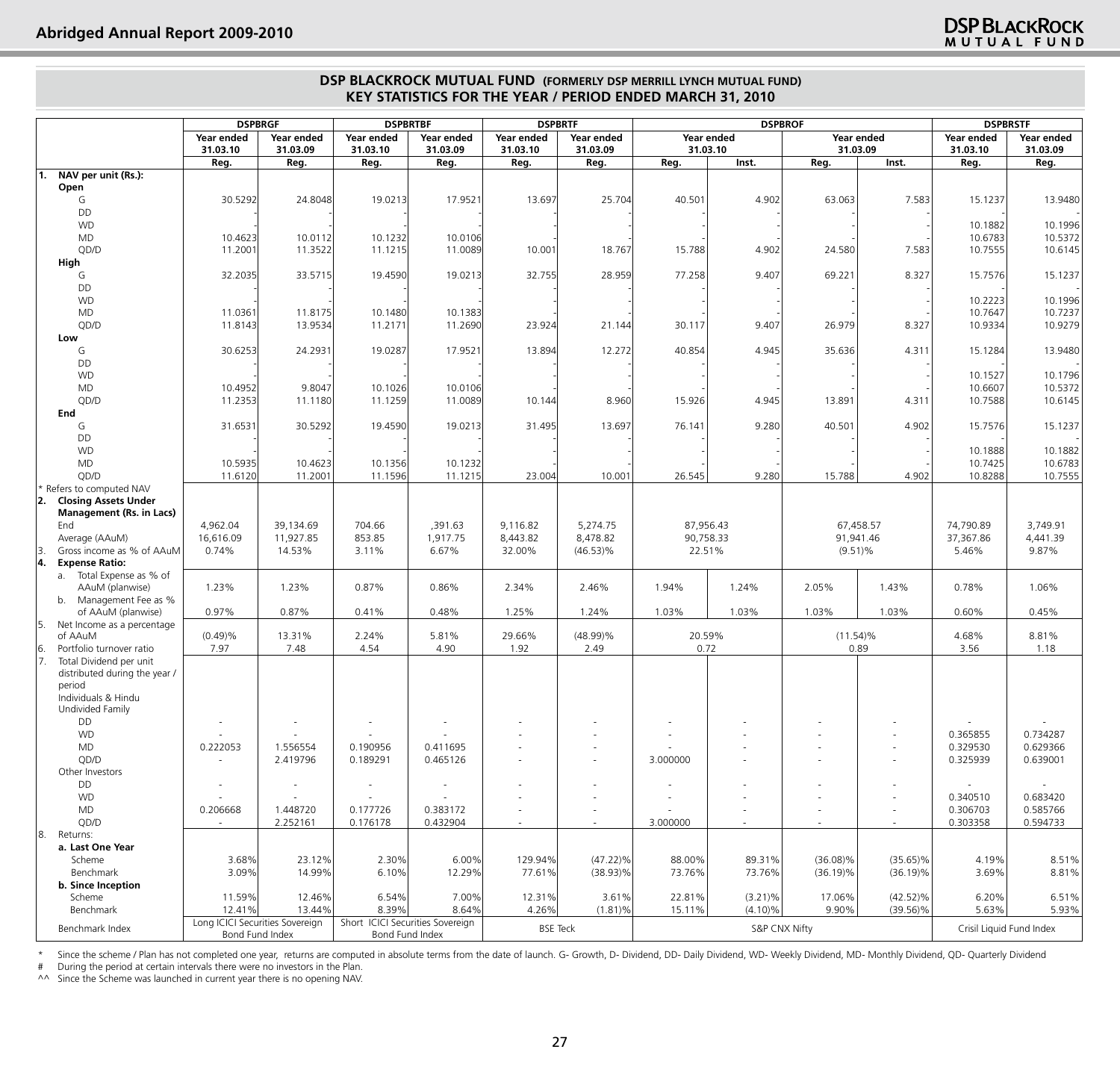|     |                                                                | <b>DSPBRTEF</b> |                |                          |                          | <b>DSPBRFRF</b><br><b>DSPBRSF - Moderate</b> |                        |            |                          | <b>DSPBRSF - Aggressive</b> |                          | <b>DSPBRSF - Conservative</b> |                          |                        |                          |
|-----|----------------------------------------------------------------|-----------------|----------------|--------------------------|--------------------------|----------------------------------------------|------------------------|------------|--------------------------|-----------------------------|--------------------------|-------------------------------|--------------------------|------------------------|--------------------------|
|     |                                                                | 31.03.10        | Year ended     | Year ended<br>31.03.09   |                          | Year ended<br>31.03.10                       | Year ended<br>31.03.09 | 31.03.10   | Year ended               | 31.03.09                    | Year ended               | Year ended<br>31.03.10        | Year ended<br>31.03.09   | Year ended<br>31.03.10 | Year ended<br>31.03.09   |
|     |                                                                | Reg.            | Inst.          | Reg.                     | Inst.                    | Reg.                                         | Reg.                   | Reg.       | Inst.                    | Reg.                        | Inst.                    | Reg.                          | Reg.                     | Reg.                   | Reg.                     |
| l1. | NAV per unit (Rs.):                                            |                 |                |                          |                          |                                              |                        |            |                          |                             |                          |                               |                          |                        |                          |
|     | Open                                                           |                 |                |                          |                          |                                              |                        |            |                          |                             |                          |                               |                          |                        |                          |
|     | G                                                              | 52.121          | 7.086          | 70.887                   | 9.569                    | 16.7933                                      | 16.1203                | 14.1477    | 1,264.2116               | 12.9614                     | 1,155.3307               | 15.3954                       | 14.7576                  | 13.1161                | 12.6039                  |
|     | DD                                                             |                 |                |                          |                          |                                              |                        | 10.0312    | 1,000.0000               | 10.0312                     | 1,000.0000               |                               |                          |                        |                          |
|     | <b>WD</b>                                                      |                 |                |                          |                          |                                              |                        | 10.0460    | 1,001.1305               | 10.0459                     | 1,000.0951               |                               |                          |                        |                          |
|     | <b>MD</b>                                                      |                 |                |                          |                          | 11.1765                                      | 10.7680                |            |                          |                             |                          | 10.6443                       | 10.2042                  | 10.4581                | 10.2747                  |
|     | QD/D                                                           | 13.062          | 7.086          | 22.532                   | 9.569                    | 11.6430                                      | 11.1765                | 10.5067    |                          | 10.3327                     |                          | 11.1910                       | 10.7276                  | 10.6687                | 10.4458                  |
|     | High<br>G                                                      | 93.188          | 12.722         | 78.417                   | 10.591                   | 18.9730                                      | 16.8196                | 14.8017    | 1,325.9397               | 14.1477                     | 1,264.2116               | 18.4470                       | 15.4312                  | 13.8495                | 13.1254                  |
|     | DD                                                             |                 |                |                          |                          |                                              |                        | 10.0312    | 1,001.1929               | 10.0312                     | 1,000.7951               |                               |                          |                        |                          |
|     | <b>WD</b>                                                      |                 |                |                          |                          |                                              |                        | 10.0556    | 1,002.0936               | 10.0600                     | 1,002.3360               |                               |                          |                        |                          |
|     | <b>MD</b>                                                      |                 |                |                          |                          | 11.5464                                      | 11.2351                |            |                          |                             |                          | 11.3909                       | 10.6691                  | 10.6150                | 10.5147                  |
|     | QD/D                                                           | 20.948          | 12.722         | 24.925                   | 10.591                   | 12.3833                                      | 11.6612                | 10.6648    | 1,014.7090               | 10.6750                     |                          | 12.2793                       | 11.2170                  | 10.9793                | 10.7665                  |
|     | Low                                                            |                 |                |                          |                          |                                              |                        |            |                          |                             |                          |                               |                          |                        |                          |
|     | G                                                              | 52.374          | 7.121          | 46.530                   | 6.310                    | 16.8693                                      | 16.0395                | 14.1563    | 1,265.0042               | 12.9614                     | 1,155.3307               | 15.4989                       | 14.4554                  | 13.1436                | 12.5972                  |
|     | DD                                                             |                 |                |                          |                          |                                              |                        | 10.0312    | 1,000.0000               | 10.0312                     | 1,000.0000               |                               |                          |                        |                          |
|     | <b>WD</b>                                                      |                 |                |                          |                          |                                              |                        | 10.0350    | 1,000.0000               | 10.0350                     | 1,000.0000               |                               |                          |                        |                          |
|     | <b>MD</b>                                                      |                 |                |                          |                          | 11.1606                                      | 10.7136                |            |                          |                             |                          | 10.7158                       | 9.9945                   | 10.4440                | 10.2693                  |
|     | QD/D                                                           | 13.126          | 7.121          | 11.659                   | 6.310                    | 11.5188                                      | 11.1204                | 10.5131    | 1,000.1239               | 10.3327                     |                          | 11.2662                       | 10.5079                  | 10.6241                | 10.4403                  |
|     | End                                                            |                 |                |                          |                          |                                              |                        |            |                          |                             |                          |                               |                          |                        |                          |
|     | G                                                              | 91.526          | 12.507         | 52.121                   | 7.086                    | 18.9252                                      | 16.7933                | 14.8017    | 1,325.9397               | 14.1477                     | 1,264.2116               | 18.3076                       | 15.3954                  | 13.8380                | 13.1161                  |
|     | DD                                                             |                 |                |                          |                          |                                              |                        | 10.0312    | 1.000.5452               | 10.0312                     | 1,000.0000               |                               |                          |                        |                          |
|     | <b>WD</b>                                                      |                 |                |                          |                          |                                              |                        | 10.0432    | 1,001.4617               | 10.0460                     | 1,001.1305               |                               |                          |                        |                          |
|     | <b>MD</b>                                                      |                 |                |                          |                          | 11.3235                                      | 11.1765                |            |                          |                             |                          | 11.0928                       | 10.6443                  | 10.4974                | 10.4581                  |
|     | QD/D                                                           | 20.574          | 12.507         | 13.062                   | 7.086                    | 11.6969                                      | 11.6430                | 10.5733    | 1,005.4904               | 10.5067                     |                          | 11.5594                       | 11.1910                  | 10.6896                | 10.6687                  |
|     | Refers to computed NAV                                         |                 |                |                          |                          |                                              |                        |            |                          |                             |                          |                               |                          |                        |                          |
| 12. | <b>Closing Assets Under</b><br><b>Management (Rs. in Lacs)</b> |                 |                |                          |                          |                                              |                        |            |                          |                             |                          |                               |                          |                        |                          |
|     | End                                                            | 268,018.21      |                |                          | 108,981.46               | 16,037.36                                    | 6,218.72               | 264,893.35 |                          |                             | 23,993.01                | 16,146.49                     | 5,979.83                 | 2,544.47               | 261.98                   |
|     | Average (AAuM)                                                 | 206,838.72      |                | 93,263.66                |                          | 10,139.59                                    | 8,512.34               | 175,412.72 |                          | 17,577.24                   |                          | 9,278.91                      | 8,755.66                 | 1,483.42               | 476.84                   |
| 3   | Gross income as % of AAuM                                      | 33.83%          |                | $(34.96)\%$              |                          | 10.97%                                       | 6.39%                  | 4.96%      |                          | 8.48%                       |                          | 14.49%                        | 6.77%                    | 4.05%                  | 7.29%                    |
| 14. | <b>Expense Ratio:</b>                                          |                 |                |                          |                          |                                              |                        |            |                          |                             |                          |                               |                          |                        |                          |
|     | a. Total Expense as % of                                       |                 |                |                          |                          |                                              |                        | 0.61%      | 0.33%                    | 0.80%                       | 0.44%                    | 2.17%                         | 2.21%                    | 1.90%                  | 2.25%                    |
|     | AAuM (planwise)                                                | 1.87%           | 1.35%          | 2.07%                    | 1.45%                    | 2.13%                                        | 2.17%                  |            |                          |                             |                          |                               |                          |                        |                          |
|     | Management Fee as %<br>b.                                      |                 |                |                          |                          |                                              |                        | 0.20%      | 0.20%                    | 0.32%                       | 0.26%                    | 1.21%                         | 1.24%                    | 0.99%                  | 1.15%                    |
|     | of AAuM (planwise)                                             | 1.01%           | 1.01%          | 1.03%                    | 1.02%                    | 1.21%                                        | 1.25%                  |            |                          |                             |                          |                               |                          |                        |                          |
| 15. | Net Income as a percentage                                     |                 |                |                          |                          |                                              |                        | 4.58%      |                          | 7.80%                       |                          | 12.32%                        | 4.56%                    | 2.15%                  | 5.05%                    |
|     | of AAuM                                                        | 31.97%          |                | $(37.02)\%$              |                          | 8.84%                                        | 4.22%                  |            |                          |                             |                          |                               |                          |                        |                          |
| 6.  | Portfolio turnover ratio                                       | 2.73            |                | 4.61                     |                          | 3.04                                         | 2.03                   | 3.23       |                          |                             | 1.70                     | 4.27                          | 2.79                     | 3.30                   | 0.99                     |
| 17. | Total Dividend per unit<br>distributed during the year /       |                 |                |                          |                          |                                              |                        |            |                          |                             |                          |                               |                          |                        |                          |
|     | period                                                         |                 |                |                          |                          |                                              |                        |            |                          |                             |                          |                               |                          |                        |                          |
|     | Individuals & Hindu                                            |                 |                |                          |                          |                                              |                        |            |                          |                             |                          |                               |                          |                        |                          |
|     | Undivided Family                                               |                 |                |                          |                          |                                              |                        |            |                          |                             |                          |                               |                          |                        |                          |
|     | DD                                                             |                 |                | 5.000000                 |                          |                                              |                        | 0.397081   | 41.311607                | 0.721268                    | 44.713020                |                               |                          |                        |                          |
|     | <b>WD</b>                                                      |                 |                |                          |                          |                                              |                        | 0.399961   | 41.521108                | 0.720471                    | 6.936558                 |                               |                          |                        |                          |
|     | MD.                                                            |                 |                | $\overline{\phantom{a}}$ |                          | 1.059367                                     | 0.035914               |            |                          |                             | $\sim$                   | 1.296486                      |                          | 0.459871               | 0.203132                 |
|     | QD/D                                                           | 2.000000        |                | $\overline{\phantom{a}}$ | $\overline{\phantom{a}}$ | 1.197240                                     |                        | 0.361152   | 18.639220                | 0.619039                    | $\overline{\phantom{a}}$ | 1.451878                      | $\overline{\phantom{a}}$ | 0.486324               | 0.175189                 |
|     | Other Investors                                                |                 |                |                          |                          |                                              |                        |            |                          |                             |                          |                               |                          |                        |                          |
|     | DD                                                             |                 |                | 5.000000                 |                          |                                              |                        | 0.369575   | 38.449664                | 0.699169                    | 42.586486                |                               |                          |                        | $\overline{\phantom{a}}$ |
|     | <b>WD</b>                                                      |                 |                |                          |                          |                                              |                        | 0.372252   | 38.644653                | 0.698470                    | 6.456016                 |                               |                          |                        |                          |
|     | MD                                                             | $\sim$          |                | $\overline{\phantom{a}}$ | $\overline{\phantom{a}}$ | 0.985976                                     | 0.033426               |            |                          |                             | $\sim$                   | 1.206669                      | $\sim$                   | 0.428012               | 0.189061                 |
|     | QD/D                                                           | 2.000000        |                | $\sim$                   | $\sim$                   | 1.114300                                     |                        | 0.336132   | 17.347953                | 0.595373                    | $\sim$                   | 1.351297                      | $\overline{\phantom{a}}$ | 0.452634               | 0.163053                 |
| 8.  | Returns:<br>a. Last One Year                                   |                 |                |                          |                          |                                              |                        |            |                          |                             |                          |                               |                          |                        |                          |
|     | Scheme                                                         | 75.60%          | 76.50%         | $(26.41)\%$              | $(25.88)\%$              | 12.69%                                       | 4.12%                  | 4.62%      | 4.88%                    | 9.18%                       | 9.45%                    | 18.92%                        | 4.23%                    | 5.50%                  | 4.04%                    |
|     | Benchmark                                                      | 88.17%          | 88.17%         | $(39.97)\%$              | $(39.97)\%$              | 14.25%                                       | 0.50%                  | 3.69%      | 3.69%                    | 8.81%                       | 8.81%                    | 14.25%                        | 0.50%                    | 14.25%                 | 0.50%                    |
|     | b. Since Inception                                             |                 |                |                          |                          |                                              |                        |            |                          |                             |                          |                               |                          |                        |                          |
|     | Scheme                                                         | 36.82%          | 10.76%         | 31.30%                   | $(25.15)\%$              | 9.45%                                        | 8.93%                  | 5.86%      | 6.54%                    | 6.07%                       | 7.03%                    | 10.98%                        | 9.39%                    | 5.75%                  | 5.81%                    |
|     | Benchmark                                                      | 28.92%          | 2.05%          | 21.12%                   | $(39.00)\%$              | 8.89%                                        | 8.03%                  | 5.66%      | 6.43%                    | 5.99%                       | 7.23%                    | 8.09%                         | 6.85%                    | 8.09%                  | 6.85%                    |
|     | Benchmark Index                                                |                 | <b>BSE-100</b> |                          |                          | Crisil MIP Blended Index                     |                        |            | Crisil Liquid Fund Index |                             |                          | Crisil MIP Blended Index      |                          |                        | Crisil MIP Blended Index |
|     |                                                                |                 |                |                          |                          |                                              |                        |            |                          |                             |                          |                               |                          |                        |                          |

\* Since the scheme / Plan has not completed one year, returns are computed in absolute terms from the date of launch. G- Growth, D- Dividend, DD- Daily Dividend, WD- Weekly Dividend, MD- Monthly Dividend, QD- Quarterly Div

# During the period at certain intervals there were no investors in the Plan.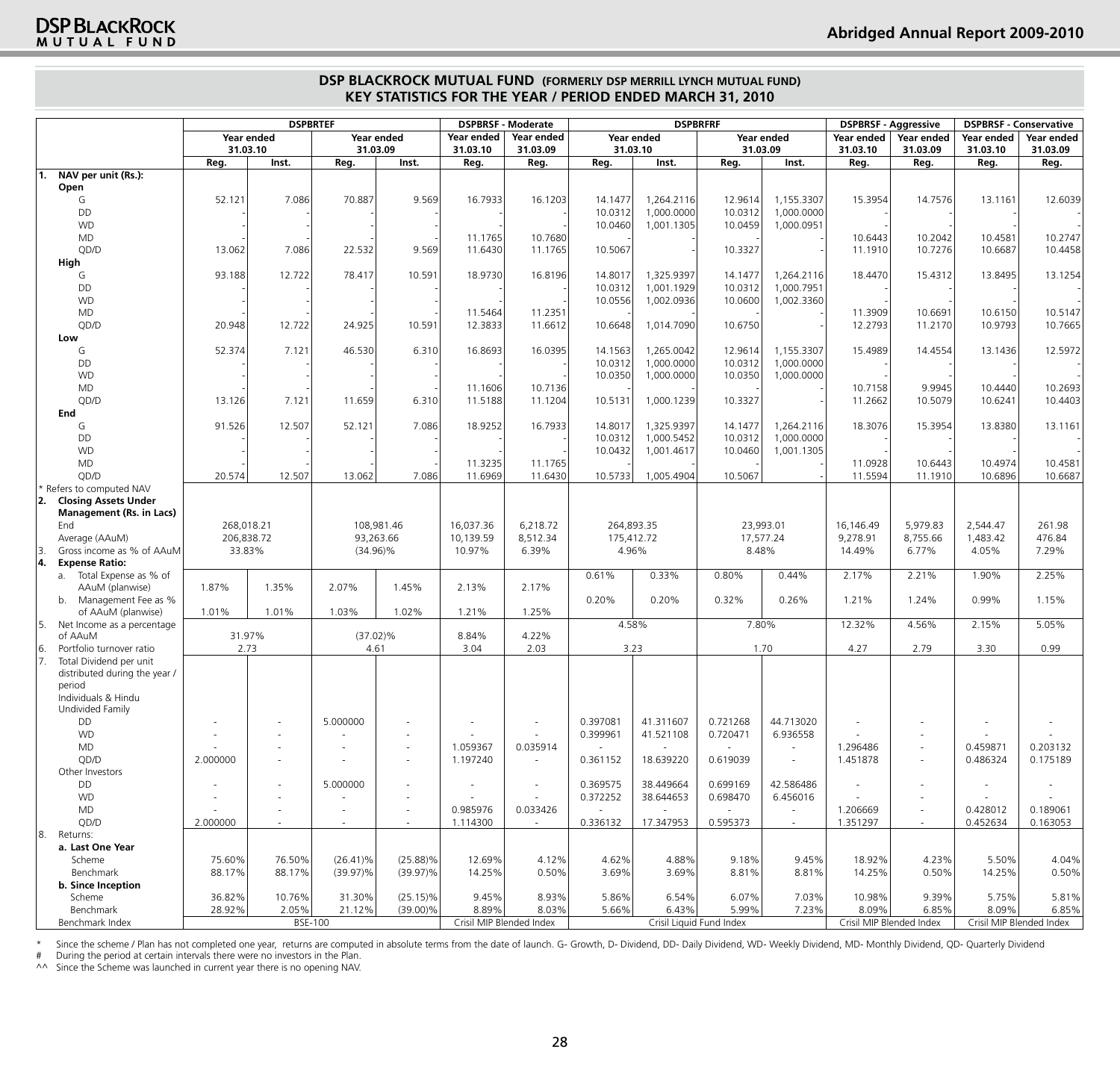|     |                                                         |            | <b>DSPBRITF</b> |             |                          |                 | <b>DSPBRMMF</b>          |                          | <b>DSPBRSMF</b> |                  |                          |
|-----|---------------------------------------------------------|------------|-----------------|-------------|--------------------------|-----------------|--------------------------|--------------------------|-----------------|------------------|--------------------------|
|     |                                                         |            | Year ended      | Year ended  |                          |                 | Year ended               |                          | Year ended      | Year ended       | Period ended             |
|     |                                                         | 31.03.10   |                 | 31.03.09    |                          | 31.03.10        |                          | 31.03.09                 |                 | 31.03.10         | 31.03.09                 |
|     |                                                         | Reg.       | Inst.           | Reg.        | Inst.                    | Reg.            | Inst.                    | Reg.                     | Inst.           | Reg.             | Reg.                     |
| 11. | NAV per unit (Rs.):                                     |            |                 |             |                          |                 |                          |                          |                 |                  |                          |
|     | Open                                                    |            |                 |             |                          |                 |                          |                          |                 |                  |                          |
|     | G                                                       | 25.181     | 7.132           | 41.006      | 11.561                   | 1,221.2453      | 1,233.6317               | 1,124.9097               | 1,131.8102      | 6.389            | 10.914                   |
|     | DD                                                      |            |                 |             |                          | 1,001.0851      | 1,001.0851               | 1,000.8000               | 1,000.8000      |                  |                          |
|     | <b>WD</b>                                               |            |                 |             |                          | 1,002.0422      | 1,002.0972               | 1,002.0379               | 1,002.1019      |                  |                          |
|     | <b>MD</b>                                               |            |                 |             |                          |                 |                          |                          |                 |                  |                          |
|     | QD/D                                                    | 11.626     | 5.094           | 18.929      | 8.257                    |                 |                          |                          |                 | 6.389            | 10.914                   |
|     | High                                                    |            |                 |             |                          |                 |                          |                          |                 |                  |                          |
|     | G                                                       | 45.987     | 13.083          | 45.026      | 12.698                   | 1,266.6466      | 1,282.4754               | 1,221.2453               | 1,233.6317      | 15.606           | 11.869                   |
|     | DD                                                      |            |                 |             |                          | 1,001.6960      | 1,000.9570               | 1.001.0851               | 1,001.0851      |                  |                          |
|     | <b>WD</b>                                               |            |                 |             |                          | 1,002.2717      | 1,002.2985               | 1,002.8398               | 1,002.9046      |                  |                          |
|     | <b>MD</b>                                               |            |                 |             |                          |                 |                          |                          |                 |                  |                          |
|     | QD/D                                                    | 18.750     | 9.344           | 20.785      | 9.069                    |                 |                          |                          |                 | 15.606           | 11.869                   |
|     | Low                                                     |            |                 |             |                          |                 |                          |                          |                 |                  |                          |
|     | G                                                       | 25.416     | 7.198           | 21.450      | 6.062                    | 1,222.2944      | 1,234.7184               | 1,124.9097               | 1,131.8102      | 6.468            | 5.771                    |
|     | DD                                                      |            |                 |             |                          | 1,000.7999      | 1,000.8000               | 1,000.6602               | 1,000.6712      |                  |                          |
|     | <b>WD</b>                                               |            |                 |             |                          | 1,000.8000      | 1,000.8000               | 1,000.7500               | 1,000.7500      |                  |                          |
|     | <b>MD</b>                                               |            |                 |             |                          |                 |                          |                          |                 |                  |                          |
|     | QD/D                                                    | 11.735     | 5.141           | 9.903       | 4.329                    |                 |                          |                          |                 | 6.468            | 5.771                    |
|     | End                                                     |            |                 |             |                          |                 |                          |                          |                 |                  |                          |
|     | G                                                       | 45.083     | 12.839          | 25.181      | 7.132                    | 1,266.6466      | 1,282.4754               | 1,221.2453               | 1,233.6317      | 15.333           | 6.389                    |
|     | DD                                                      |            |                 |             |                          | 1,001.6960      | 1,000.8000               | 1,001.0851               | 1,001.0851      |                  |                          |
|     | <b>WD</b>                                               |            |                 |             |                          | 1,001.4939      | 1,001.5272               | 1,002.0422               | 1,002.0972      |                  |                          |
|     | <b>MD</b>                                               |            |                 |             |                          |                 |                          |                          |                 |                  |                          |
|     | QD/D                                                    | 18.382     | 9.170           | 11.626      | 5.094                    |                 |                          |                          |                 | 14.060           | 6.389                    |
|     | Refers to computed NAV                                  |            |                 |             |                          |                 |                          |                          |                 |                  |                          |
| 2.  | <b>Closing Assets Under Management</b><br>(Rs. in Lacs) |            |                 |             |                          |                 |                          |                          |                 |                  |                          |
|     | End                                                     | 330,595.73 |                 | 232,148.45  |                          | 59,228.61       |                          |                          | 144,487.89      | 77,400.14        | 41,406.55                |
|     | Average (AAuM)                                          | 331,138.94 |                 | 300,396.71  |                          | 138, 157. 35    |                          | 274,900.53               |                 | 66,210.54        | 63,955.60                |
| 13. | Gross income as % of AAuM                               | 12.25%     |                 | $(30.01)\%$ |                          | 5.55%           |                          | 8.49%                    |                 | 34.70%           | $(42.53)\%$              |
| 4.  | <b>Expense Ratio:</b>                                   |            |                 |             |                          |                 |                          |                          |                 |                  |                          |
|     | a. Total Expense as % of AAuM                           | 1.81%      | 1.25%           | 1.85%       | 1.44%                    | 0.96%           | 0.75%                    | 0.86%                    | 0.47%           | 2.07%            | 2.02%                    |
|     | (planwise)                                              |            |                 |             |                          |                 |                          |                          |                 |                  |                          |
|     | b. Management Fee as % of AAuM                          | 1.01%      | 1.01%           | 1.01%       | 1.01%                    | 0.58%           | 0.58%                    | 0.34%                    | 0.34%           | 1.04%            | 1.04%                    |
|     | (planwise)                                              |            |                 |             |                          |                 |                          |                          |                 |                  |                          |
|     | Net Income as a percentage of AAuM                      | 10.44%     |                 | $(31.85)\%$ |                          | 4.72%           |                          | 7.91%                    |                 | 32.64%           | $(44.55)\%$              |
| 6.  | Portfolio turnover ratio                                | 0.95       |                 | 1.21        |                          | 3.07            |                          | 2.55                     |                 | 1.77             | 2.98                     |
|     | Total Dividend per unit distributed                     |            |                 |             |                          |                 |                          |                          |                 |                  |                          |
|     | during the year / period                                |            |                 |             |                          |                 |                          |                          |                 |                  |                          |
|     | Individuals & Hindu Undivided Family                    |            |                 |             |                          |                 |                          |                          |                 |                  |                          |
|     | DD<br><b>WD</b>                                         |            |                 |             |                          | 31.472653       | 34.288903<br>34.554552   | 72.063568<br>72.061506   | 75.517571       |                  |                          |
|     | <b>MD</b>                                               |            |                 |             |                          | 32.497604<br>÷, |                          |                          | 75.587423       |                  |                          |
|     | QD/D                                                    | 2.000000   |                 |             |                          | $\sim$          | $\sim$                   |                          | ٠               | 1.250000         |                          |
|     | Other Investors                                         |            |                 |             |                          |                 |                          |                          |                 |                  |                          |
|     | DD                                                      |            |                 |             |                          | 29.292328       | 31.913482                | 67.071235                | 70.285942       |                  |                          |
|     | <b>WD</b>                                               |            |                 |             |                          | 30.246275       | 32.160720                | 67.069315                | 70.350962       |                  |                          |
|     | MD                                                      |            |                 |             |                          | ÷               | $\sim$                   | ٠                        |                 |                  |                          |
|     | QD/D                                                    | 2.000000   |                 |             | $\overline{\phantom{a}}$ | $\sim$          | $\sim$                   | $\overline{\phantom{a}}$ | $\sim$          | 1.250000         | $\overline{\phantom{a}}$ |
| 8.  | Returns:                                                |            |                 |             |                          |                 |                          |                          |                 |                  |                          |
|     | a. Last One Year                                        |            |                 |             |                          |                 |                          |                          |                 |                  |                          |
|     | Scheme                                                  | 79.04%     | 80.02%          | $(39.04)\%$ | $(38.76)\%$              | 3.72%           | 3.96%                    | 8.62%                    | 9.05%           | 139.99%          | $(41.72)\%$              |
|     | Benchmark                                               | 88.17%     | 88.17%          | $(39.97)\%$ | $(39.97)\%$              | 3.69%           | 3.69%                    | 8.81%                    | 8.81%           | 126.12%          | $(45.40)\%$              |
|     | b. Since Inception                                      |            |                 |             |                          |                 |                          |                          |                 |                  |                          |
|     | Scheme                                                  | 29.61%     | 9.29%           | 21.19%      | $(17.00)\%$              | 6.66%           | 7.02%                    | 7.78%                    | 8.19%           | 13.49%           | $(17.17)\%$              |
|     | Benchmark                                               | 24.76%     | 9.37%           | 14.54%      | $(18.91)\%$              | 6.60%           | 6.60%                    | 7.70%                    | 7.70%           | 13.50%           | $(15.06)\%$              |
|     | Benchmark Index                                         |            | <b>BSE-100</b>  |             |                          |                 | Crisil Liquid Fund Index |                          |                 | CNX Midcap Index |                          |

\* Since the scheme / Plan has not completed one year, returns are computed in absolute terms from the date of launch. G- Growth, D- Dividend, DD- Daily Dividend, WD- Weekly Dividend, MD- Monthly Dividend, QD- Quarterly Div

# During the period at certain intervals there were no investors in the Plan.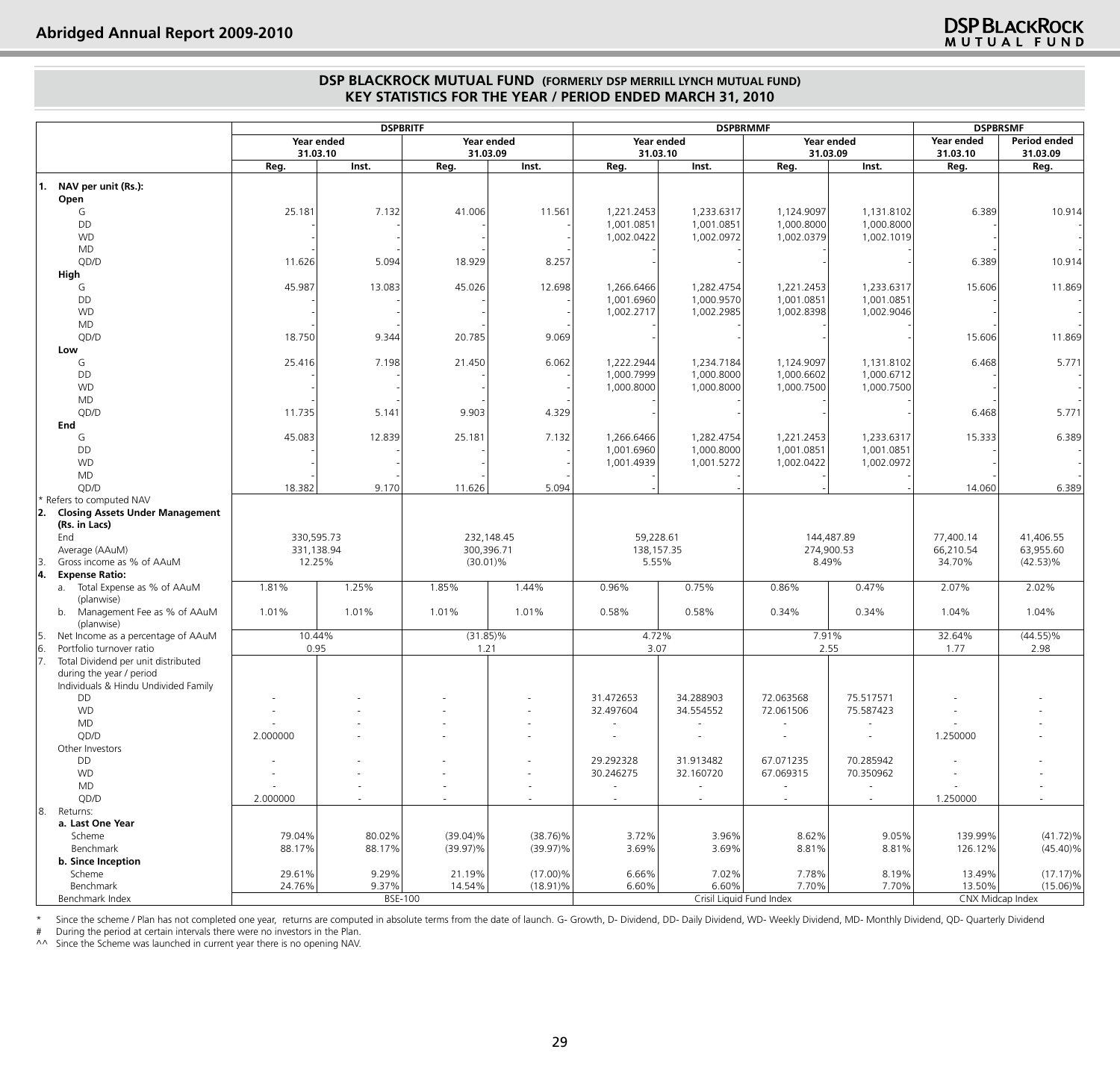|     |                                              |                        | <b>DSPBRTSF</b>          | <b>DSPBRSBF</b>          |                                  |                          |                          | <b>DSPBRWGF</b>     | <b>DSPBRMCF</b> |                                      |            |                            |                          |
|-----|----------------------------------------------|------------------------|--------------------------|--------------------------|----------------------------------|--------------------------|--------------------------|---------------------|-----------------|--------------------------------------|------------|----------------------------|--------------------------|
|     |                                              | Year ended<br>31.03.10 | Period ended<br>31.03.09 | 31.03.10                 | Year ended                       | 31.03.09                 | Year ended               | 31.03.10            | Year ended      | 31.03.09                             | Year ended | Year ended<br>31.03.10     | Year ended<br>31.03.09   |
|     |                                              | Reg.                   | Reg.                     | Reg.                     | Inst.                            | Reg.                     | Inst.                    | Reg.                | Inst.           | Reg.                                 | Inst.      | Reg.                       | Reg.                     |
| 11. | NAV per unit (Rs.):                          |                        |                          |                          |                                  |                          |                          |                     |                 |                                      |            |                            |                          |
|     | Open                                         |                        |                          |                          |                                  |                          |                          |                     |                 |                                      |            |                            |                          |
|     | G                                            | 7.865                  | 12.676                   | 1,137.0879               | 1,027.0736                       | 1,064.1000               | 1,068.0852               | 12.2766             |                 | 13.9101                              | 9.5438     | $*4.743$                   | 10.322                   |
|     | DD                                           |                        |                          | 1,001.5000               | 1,002.1450                       | 1,000.0479               | 1,000.0635               |                     |                 |                                      |            |                            |                          |
|     | <b>WD</b>                                    |                        |                          | 1,003.8405               | 1,003.9012                       | 1,004.5222               | 1,004.5960               |                     |                 |                                      |            |                            |                          |
|     | MD                                           |                        |                          | 1,016.3495               | 1,017.7181                       | 1,008.3543               | 1,009.6096               |                     |                 |                                      |            |                            |                          |
|     | QD/D                                         | 5.857                  | 9.438                    | 1,026.5843               | 1,006.8098                       | 1,012.4496               | 1,000.3744               | 12.2766             |                 | 13.9119                              |            |                            |                          |
|     | High                                         |                        |                          |                          |                                  |                          |                          |                     |                 |                                      |            |                            |                          |
|     | G<br>DD                                      | 15.654                 | 14.109                   | 1,181.7527<br>1,001.5000 | 1,073.1892                       | 1,137.0879               | 1,081.8010               | 17.0836             | 11.0685         | 15.6839                              | 11.1174    | 13.496                     | 11.167                   |
|     | <b>WD</b>                                    |                        |                          | 1,004.5665               | 1,002.1450<br>1,004.1259         | 1,001.9331<br>1,012.1565 | 1,002.1450<br>1,012.2259 |                     |                 |                                      |            |                            |                          |
|     | MD                                           |                        |                          | 1,020.5844               | 1,022.7691                       | 1,027.8054               | 1,028.7646               |                     |                 |                                      |            |                            |                          |
|     | QD/D                                         | 11.656                 | 10.505                   | 1,040.9729               | 1,023.0246                       | 1,038.3198               | 1,018.9855               | 14.8972             |                 | 15.6839                              |            |                            |                          |
|     | Low                                          |                        |                          |                          |                                  |                          |                          |                     |                 |                                      |            |                            |                          |
|     | G                                            | 7.905                  | 6.893                    | 1,137.4522               | 1,027.4328                       | 1,064.0923               | 1,000.0000               | 10.8002             | 8.1336          | 6.1032                               | 9.5436     | 4.885                      | 4.202                    |
|     | DD                                           |                        |                          | 1,001.5000               | 1,002.1450                       | 1,000.0479               | 1,000.0635               |                     |                 |                                      |            |                            |                          |
|     | <b>WD</b>                                    |                        |                          | 1,003.1000               | 1,003.1000                       | 993.7625                 | 994.1740                 |                     |                 |                                      |            |                            |                          |
|     | MD                                           |                        |                          | 1,014.0255               | 1,015.1153                       | 998.3732                 | 999.2835                 |                     |                 |                                      |            |                            |                          |
|     | QD/D                                         | 5.887                  | 5.133                    | 1,024.8934               | 1,007.1618                       | 1,005.5410               | 1,000.0000               | 10.2107             |                 | 6.1032                               |            |                            |                          |
|     | End                                          |                        |                          |                          |                                  |                          |                          |                     |                 |                                      |            |                            |                          |
|     | G                                            | 15.654                 | 7.865                    | 1,181.7527               | 1,073.1892                       | 1,137.0879               | 1,027.0736               | 14.1217             | 8.8316          | 12.2766                              |            | 13.496                     | $*4.743$                 |
|     | DD                                           |                        |                          | 1,001.5000               | 1,002.1450                       | 1,001.5000               | 1,002.1450               |                     |                 |                                      |            |                            |                          |
|     | <b>WD</b>                                    |                        |                          | 1,004.5665               | 1.003.8746                       | 1,003.8405               | 1,003.9012               |                     |                 |                                      |            |                            |                          |
|     | MD                                           |                        |                          | 1,020.4996               | 1,022.5412                       | 1,016.3495               | 1,017.7181               |                     |                 |                                      |            |                            |                          |
|     | QD/D                                         | 11.656                 | 5.857                    | 1,031.5710               | 1,012.4120                       | 1,026.5843               | 1,006.8098               | 12.3142             |                 | 12.2766                              |            |                            |                          |
|     | * Refers to computed NAV                     |                        |                          |                          |                                  |                          |                          |                     |                 |                                      |            |                            |                          |
| 12. | <b>Closing Assets Under Management</b>       |                        |                          |                          |                                  |                          |                          |                     |                 |                                      |            |                            |                          |
|     | (Rs. in Lacs)                                |                        |                          |                          |                                  |                          |                          |                     |                 |                                      |            |                            |                          |
|     | End                                          | 81,445.66              | 37,830.10                | 101,053.64               |                                  | 98,099.47                |                          | 130,288.12          |                 |                                      | 179,440.74 | 27,183.62                  | 12,622.30                |
| 13. | Average (AAuM)<br>Gross income as % of AAuM  | 65,494.33<br>18.71%    | 40,833.08<br>$(30.28)\%$ | 118,914.53<br>4.80%      |                                  | 5.57%                    | 26,138.56                | 157,223.83<br>5.83% |                 | $(0.68)$ %                           | 167,377.51 | 23,690.76<br>56.25%        | 22,368.34<br>$(59.10)\%$ |
| 14. | <b>Expense Ratio:</b>                        |                        |                          |                          |                                  |                          |                          |                     |                 |                                      |            |                            |                          |
|     | a. Total Expense as % of AAuM                | 2.16%                  | 2.29%                    | 0.97%                    | 0.42%                            | 1.00%                    | 0.55%                    | 0.58%               | 0.35%           | 0.75%                                | 0.34%      | 2.08%                      | 2.33%                    |
|     | (planwise)                                   |                        |                          |                          |                                  |                          |                          |                     |                 |                                      |            |                            |                          |
|     | b. Management Fee as % of AAuM<br>(planwise) | 1.04%                  | 1.06%                    | 0.32%                    | 0.32%                            | 0.41%                    | 0.42%                    |                     |                 |                                      |            | 1.09%                      | 1.08%                    |
| 15. | Net Income as a percentage of AAuM           | 16.56%                 | $(32.58)\%$              | 4.34%                    |                                  | 4.84%                    |                          | 5.25%               |                 | $(1.43)\%$                           |            | 52.63%                     | $(63.41)\%$              |
| 16. | Portfolio turnover ratio                     | 1.01                   | 2.29                     | 2.70                     |                                  | 4.73                     |                          | 0.23                |                 |                                      | 0.18       | 3.88                       | 2.60                     |
| 17. | Total Dividend per unit distributed          |                        |                          |                          |                                  |                          |                          |                     |                 |                                      |            |                            |                          |
|     | during the year / period                     |                        |                          |                          |                                  |                          |                          |                     |                 |                                      |            |                            |                          |
|     | Individuals & Hindu Undivided Family         |                        |                          |                          |                                  |                          |                          |                     |                 |                                      |            |                            |                          |
|     | DD                                           |                        |                          | 33.703207                | 38.563289                        | 1.027070                 | 0.712174                 |                     |                 |                                      |            |                            |                          |
|     | <b>WD</b>                                    |                        | $\sim$                   | 33.225251                | 38.632067                        | 59.175437                | 62.874214                | ÷,                  |                 |                                      |            |                            |                          |
|     | MD                                           |                        | $\overline{\phantom{a}}$ | 30.544532                | 34.988547                        | 52.440163                | 55.804665                |                     |                 |                                      |            |                            |                          |
|     | QD/D                                         |                        | $\sim$                   | 30.775692                | 34.128632                        | 47.279536                | 17.650279                | 1.313917            |                 |                                      |            |                            |                          |
|     | Other Investors<br>DD                        |                        | $\sim$                   | 31.368380                | 35.891743                        | 0.955917                 | 0.662837                 |                     |                 |                                      |            |                            |                          |
|     | <b>WD</b>                                    |                        | $\sim$                   | 30.923513                | 35.955757                        | 55.075951                | 58.518485                |                     |                 |                                      |            |                            |                          |
|     | MD                                           |                        | $\overline{\phantom{a}}$ | 28.428500                | 32.564651                        | 48.807271                | 51.938692                |                     |                 |                                      |            |                            |                          |
|     | QD/D                                         |                        | $\sim$                   | 28.643649                | 31.764309                        | 44.004156                | 16.427523                | 1.222893            | $\sim$          |                                      |            | $\sim$                     |                          |
| 18. | Returns:                                     |                        |                          |                          |                                  |                          |                          |                     |                 |                                      |            |                            |                          |
|     | a. Last One Year                             |                        |                          |                          |                                  |                          |                          |                     |                 |                                      |            |                            |                          |
|     | Scheme                                       | 99.03%                 | $(37.71)\%$              | 3.93%                    | 4.49%                            | 6.94%                    | <b>NA</b>                | 15.03%              | <b>NA</b>       | $(13.30)\%$                          | <b>NA</b>  | 184.38%                    | $(53.13)\%$              |
|     | Benchmark                                    | 87.95%                 | $(40.02)\%$              | 5.41%                    | 5.41%                            | 7.35%                    | <b>NA</b>                | 3.90%               | <b>NA</b>       | 5.95%                                | <b>NA</b>  | 164.19%                    | $(57.55)\%$              |
|     | b. Since Inception                           |                        |                          |                          |                                  |                          |                          |                     |                 |                                      |            |                            |                          |
|     | Scheme                                       | 15.03%                 | $(10.34)\%$              | 5.94%                    | 5.26%                            | 7.01%                    | 2.71%                    | 14.52%              | # (11.68)%      | 14.20%                               | <b>NA</b>  | 11.31%                     | $(34.83)\%$              |
|     | Benchmark                                    | 7.57%                  | $(16.53)\%$              | 7.04%                    | 8.77%                            | 7.91%                    | 6.36%                    | 10.11%              | # (15.77)%      | 14.33%                               | <b>NA</b>  | 5.47%                      | $(37.55)\%$              |
|     | Benchmark Index                              |                        | <b>S&amp;P CNX 500</b>   |                          | CRISIL Composite Bond Fund Index |                          |                          |                     |                 | FTSE Gold mines (cap) (in INR terms) |            | <b>BSE Small Cap Index</b> |                          |

\* Since the scheme / Plan has not completed one year, returns are computed in absolute terms from the date of launch. G- Growth, D- Dividend, DD- Daily Dividend, WD- Weekly Dividend, MD- Monthly Dividend, QD- Quarterly Div

# During the period at certain intervals there were no investors in the Plan.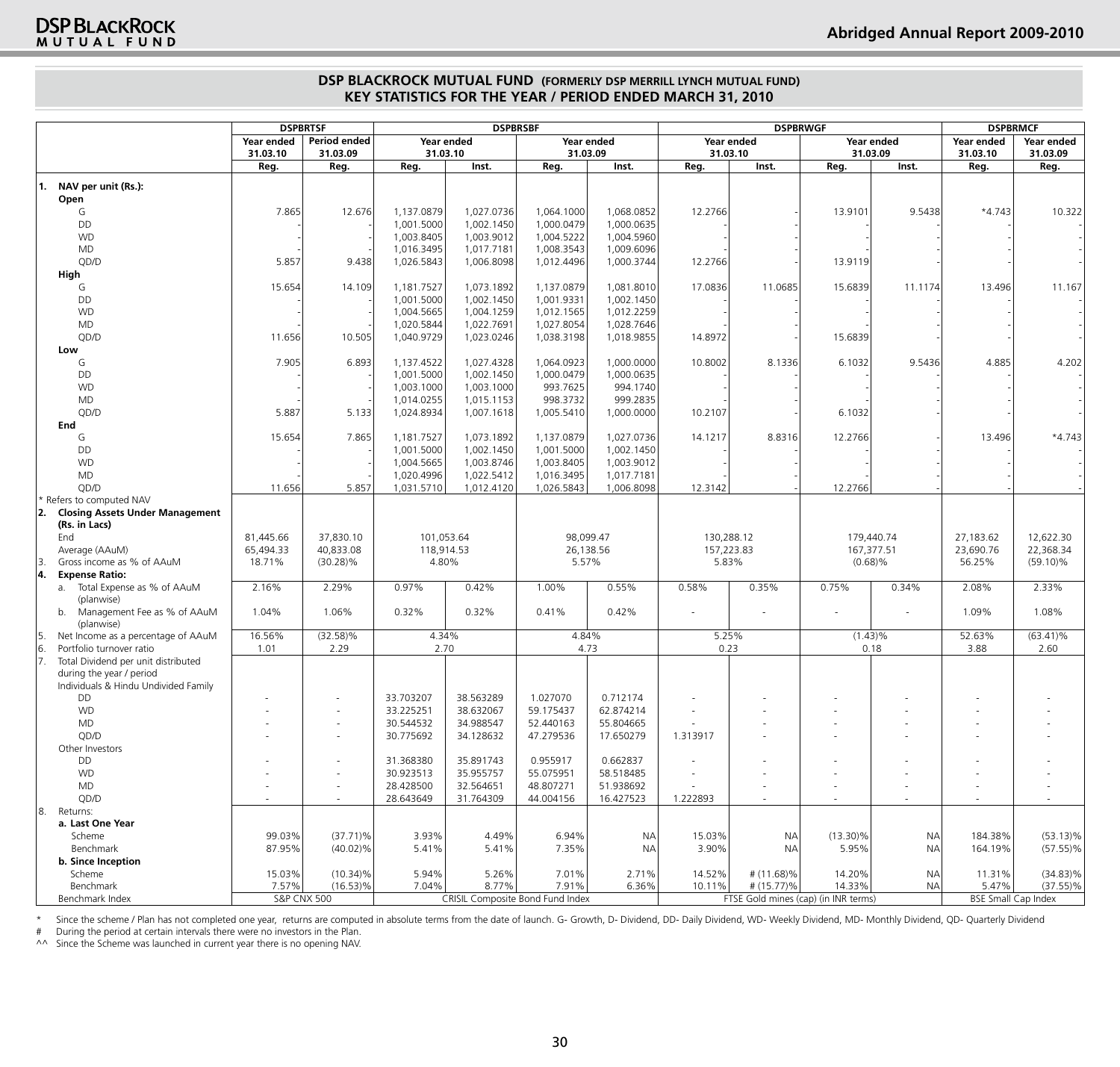|                                                                     |                   |                                               |                        |                        | DSP BLACKROCK MUTUAL FUND (FORMERLY DSP MERRILL LYNCH MUTUAL FUND)<br>KEY STATISTICS FOR THE YEAR / PERIOD ENDED MARCH 31, 2010 |                        |                                         |                        |
|---------------------------------------------------------------------|-------------------|-----------------------------------------------|------------------------|------------------------|---------------------------------------------------------------------------------------------------------------------------------|------------------------|-----------------------------------------|------------------------|
|                                                                     |                   | <b>DSPBRNRNEF</b>                             |                        |                        | <b>DSPBRWEF</b>                                                                                                                 |                        | <b>DSPBRWMF</b>                         |                        |
|                                                                     | <b>Year Ended</b> |                                               | <b>Period Ended</b>    |                        | <b>Period Ended</b>                                                                                                             |                        | <b>Period Ended</b>                     |                        |
|                                                                     | 31.03.10<br>Reg.  | Inst.                                         | 31.03.09<br>Reg.       | Inst.                  | 31.03.10<br>Reg.                                                                                                                | Inst.                  | 31.03.10<br>Reg.                        | Inst.                  |
| $\vert$ 1. NAV per unit (Rs.):                                      |                   |                                               |                        |                        |                                                                                                                                 |                        |                                         |                        |
| Open<br>G                                                           | 7.047             | 7.113                                         | 10.328                 | 10.328                 | $\wedge\wedge$                                                                                                                  | $\wedge\wedge$         | $\wedge\wedge$                          | ۸۸                     |
| DD                                                                  |                   |                                               |                        |                        |                                                                                                                                 |                        |                                         |                        |
| <b>WD</b>                                                           |                   |                                               |                        |                        |                                                                                                                                 |                        |                                         |                        |
| <b>MD</b><br>QD/D                                                   | 7.047             |                                               | 10.328                 |                        | ۸Λ                                                                                                                              | $\wedge\wedge$         | $\wedge\wedge$                          | $\wedge\wedge$         |
| High                                                                |                   |                                               |                        |                        |                                                                                                                                 |                        |                                         |                        |
| G                                                                   | 13.526            | 11.206                                        | 10.958                 | 10.964                 | 10.9024                                                                                                                         | 10.9048                | 10.7937                                 | 10.7945                |
| DD                                                                  |                   |                                               |                        |                        |                                                                                                                                 |                        |                                         |                        |
| <b>WD</b><br><b>MD</b>                                              |                   |                                               |                        |                        |                                                                                                                                 |                        |                                         |                        |
| QD/D                                                                | 13.526            |                                               | 10.958                 |                        | 10.9024                                                                                                                         | 10.9048                | 10.7937                                 | 10.7945                |
| Low                                                                 |                   |                                               |                        |                        |                                                                                                                                 |                        |                                         |                        |
| G<br>DD                                                             | 7.125             | 7.192                                         | 5.900                  | 5.931                  | 9.6456                                                                                                                          | 9.6586                 | 8.9307                                  | 8.9329                 |
| <b>WD</b>                                                           |                   |                                               |                        |                        |                                                                                                                                 |                        |                                         |                        |
| MD                                                                  |                   |                                               |                        |                        |                                                                                                                                 |                        |                                         |                        |
| QD/D                                                                | 7.125             |                                               | 5.900                  |                        | 9.6456                                                                                                                          | 9.8381                 | 8.9307                                  | 8.9329                 |
| End<br>G                                                            | 12.860            |                                               | 7.047                  | 7.113                  | 10.0341                                                                                                                         | 10.0527                | 10.3218                                 | 10.3279                |
| DD                                                                  |                   |                                               |                        |                        |                                                                                                                                 |                        |                                         |                        |
| <b>WD</b>                                                           |                   |                                               |                        |                        |                                                                                                                                 |                        |                                         |                        |
| MD<br>QD/D                                                          | 12.860            |                                               | 7.047                  |                        | 10.0341                                                                                                                         |                        | 10.3218                                 |                        |
| Refers to computed NAV                                              |                   |                                               |                        |                        |                                                                                                                                 |                        |                                         |                        |
| <b>Closing Assets Under Management (Rs.</b><br> 2.                  |                   |                                               |                        |                        |                                                                                                                                 |                        |                                         |                        |
| in Lacs)<br>End                                                     | 19,946.23         |                                               | 18,221.00              |                        | 35,594.54                                                                                                                       |                        | 24,892.92                               |                        |
| Average (AAuM)                                                      | 22,741.07         |                                               | 22,226.52              |                        | 37,964.97                                                                                                                       |                        | 25,998.93                               |                        |
| Gross income as % of AAuM<br> 3                                     | 26.65%            |                                               | $(15.84)\%$            |                        | $(2.44)\%$                                                                                                                      |                        | 0.02%                                   |                        |
| 14.<br><b>Expense Ratio:</b><br>a. Total Expense as % of AAuM (plan | 2.13%             | 1.22%                                         | 2.04%                  | 1.14%                  | 0.73%                                                                                                                           | 0.32%                  | 0.56%                                   | 0.28%                  |
| wise)                                                               |                   |                                               |                        |                        |                                                                                                                                 |                        |                                         |                        |
| Management Fee as % of AAuM (plan<br>b.                             | 1.12%             | 1.12%                                         | 0.82%                  | 0.83%                  | $\sim$                                                                                                                          |                        | $\overline{\phantom{a}}$                |                        |
| wise)<br>Net Income as a percentage of AAuM<br>15.                  | 24.59%            |                                               | $(17.84)\%$            |                        | $(2.88)\%$                                                                                                                      |                        | $(0.11)\%$                              |                        |
| Portfolio turnover ratio<br> 6.                                     | 1.23              |                                               | 1.55                   |                        | 0.79                                                                                                                            |                        | 0.09                                    |                        |
| Total Dividend per unit distributed during<br>17.                   |                   |                                               |                        |                        |                                                                                                                                 |                        |                                         |                        |
| the year / period<br>Individuals & Hindu Undivided Family           |                   |                                               |                        |                        |                                                                                                                                 |                        |                                         |                        |
| DD                                                                  |                   |                                               |                        |                        |                                                                                                                                 |                        |                                         |                        |
| WD                                                                  |                   |                                               |                        |                        |                                                                                                                                 |                        |                                         |                        |
| <b>MD</b><br>QD/D                                                   |                   |                                               |                        |                        |                                                                                                                                 |                        |                                         |                        |
| Other Investors                                                     |                   |                                               |                        |                        |                                                                                                                                 |                        |                                         |                        |
| DD                                                                  |                   |                                               |                        |                        |                                                                                                                                 |                        |                                         |                        |
| <b>WD</b>                                                           |                   |                                               |                        |                        |                                                                                                                                 |                        |                                         |                        |
| MD<br>QD/D                                                          |                   |                                               |                        |                        |                                                                                                                                 |                        |                                         |                        |
| 18.<br>Returns:                                                     |                   |                                               |                        |                        |                                                                                                                                 |                        |                                         |                        |
| a. Last One Year                                                    |                   |                                               |                        |                        |                                                                                                                                 |                        |                                         |                        |
| Scheme<br>Benchmark                                                 | 82.49%<br>66.25%  | <b>NA</b><br><b>NA</b>                        | <b>NA</b><br><b>NA</b> | <b>NA</b><br><b>NA</b> | <b>NA</b><br><b>NA</b>                                                                                                          | <b>NA</b><br><b>NA</b> | <b>NA</b><br><b>NA</b>                  | <b>NA</b><br><b>NA</b> |
| b. Since Inception                                                  |                   |                                               |                        |                        |                                                                                                                                 |                        |                                         |                        |
| Scheme                                                              | 13.91%            | <b>NA</b>                                     | $*(29.53)\%$           | $*(28.87)\%$           | $*0.34\%$                                                                                                                       | $*0.53\%$              | $*3.22\%$                               | * 3.28%                |
| Benchmark                                                           | $-2.98%$          | NA<br>35% BSE Oil & Gas, 30% BSE Metals & 35% | $*(43.27)\%$           | $*(43.27)\%$           | * 12.82%<br>70% MSCI World Energy (Net) 30% MSCI                                                                                | * 12.82%               | $*(0.10)\%$                             | $*(0.10)\%$            |
| Benchmark Index                                                     |                   | MSCI World Energy                             |                        |                        | World (Net)                                                                                                                     |                        | HSBC Global Mining (cap) (in INR terms) |                        |

Since the scheme / Plan has not completed one year, returns are computed in absolute terms from the date of launch. G- Growth, D- Dividend, DD- Daily Dividend, WD- Weekly Dividend, MD- Monthly Dividend, QD- Quarterly Divid

# During the period at certain intervals there were no investors in the Plan.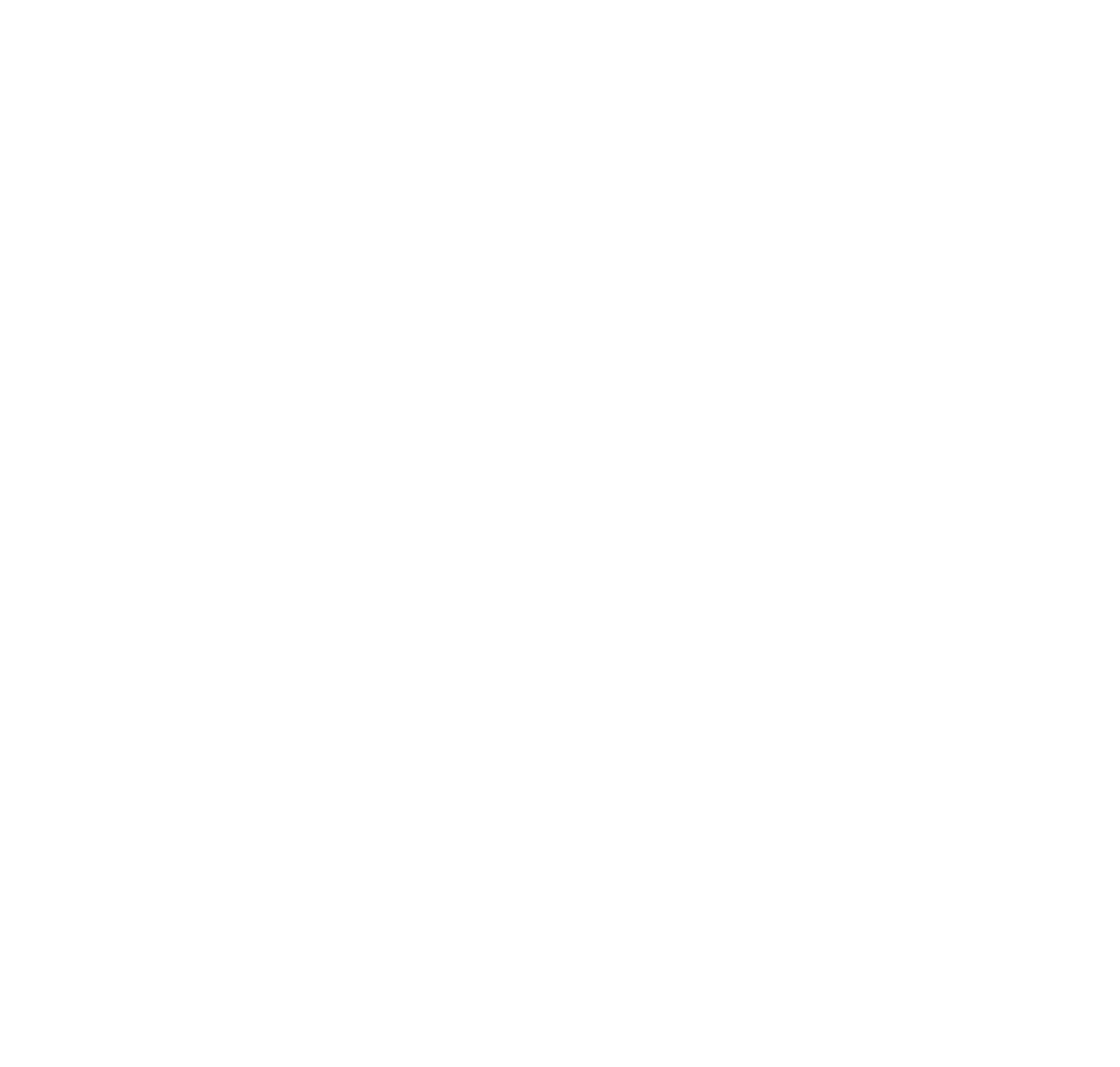## **DSP BlackRock Investment Managers Private Limited - Investor Service Centres**

| Ahmedabad          | 3rd Eye One, Office No. 301, 3rd Floor, Opp. Hovmor Restaurant, Nr Panchvati Circle, C.G. Road, Ahmedabad - 380 006. |
|--------------------|----------------------------------------------------------------------------------------------------------------------|
| Bengaluru          | 19/5 & 19/6, Kareem Towers, Cunningham Road, Bengaluru - 560 052.                                                    |
| <b>Bhubneshwar</b> | Lotus House, Office No 3, 2nd Floor, 108/A, Kharvel Nagar, Unit-3, Janpath, Bhubneshwar - 751 001.                   |
| Chandigarh         | Ground Floor, SCO 40-41, Sector 9 D, Madhya Marg, Chandigarh - 160 017.                                              |
| Chennai            | 1st Floor, SPS Buildings, Door No. 185, Annasalai, Chennai - 600 002.                                                |
| Coimbatore         | 1st Floor, East Wing, Tristar Towers, 657, Avinashi Road, Coimbatore - 641 037.                                      |
| Goa                | 4th Floor, Mathias Plaza, 18th June Road, Panaji, Goa - 403 001.                                                     |
| Guwahati           | Mayur Gardens, Shop No. 5, Upper Ground Floor, G. S. Road, Guwahati - 781 005.                                       |
| Hyderabad          | Mahavir Chambers, Office No. 103, Door No. 3-6-363 & 3-6-1/1, Himayathanagar Road, Basheerbagh, Hyderabad - 500 029. |
| Indore             | 206, 2nd Floor, Starlit Tower, 29/1 Y N Road, Indore - 452 001.                                                      |
| Jaipur             | 201 - 204, Green House, Above Axis Bank, 015, Ashok Marg, C Scheme, Jaipur - 302 001.                                |
| Jamshedpur         | Gayatri Enclave, Office No. 3-C, 2nd Floor, K Road, Bistupur, Jamshedpur - 831 001                                   |
| Kanpur             | Kan Chambers, Office No. 701-703, 7th Floor, 14/113, Civil Lines, Kanpur - 208 001.                                  |
| Kochi              | 40/1045 H1, 6th Floor, Amrithaa Towers, Opp. Maharajas College Ground, M.G Road, Cochin - 682 011.                   |
| Kolkata            | 301 & 309, Lords, 3rd Floor, 7/1 Lord Sinha Road, Kolkata - 700 071.                                                 |
| Lucknow            | Speed Motors Building, 3rd Floor, 3-Sahanajaf Road, Lucknow - 226 001.                                               |
| Ludhiana           | Regalia Heights, SCO No. 32, Ground Floor, Feroze Gandhi Market, Pakhowal Road, Ludhiana - 141 001.                  |
| <b>Mangalore</b>   | Maximus Commercial Complex, Office No. UGI - 5, Light House Hill Road, Mangalore - 575 001.                          |
| Mumbai             | Maker Chamber VI, Office No. 126/127, 12th Floor, Jamnalal Bajaj Road, Nariman Point, Mumbai - 400 021.              |
| Nagpur             | Milestone, Office No. 108 & 109, 1st Floor, Ramdas Peth, Wardha Road, Nagpur - 440 010.                              |
| Nashik             | Bedmutha's Navkar Heights, Office No. 1 & 2, 3rd Floor, New Pandit Colony, Saharanpur Road, Nashik - 422 002.        |
| New Delhi          | Dr Gopal Das Bhavan, Upper Ground Floor, 28, Barakhamba Road, New Delhi - 110 001.                                   |
| Patna              | Dukhan Ram Plaza, Office No. 304, 3rd Floor, Exhibition Road, Patna - 800 001.                                       |
| Pune               | 306 Business Guild, Plot #87/2, Law College Road, Erandawane, Pune - 411 004                                         |
| Rajkot             | Hem Arcade, Office No. 303, 3rd Floor, Kathiawad Gymkhana Road, Rajkot - 360 001.                                    |
| Surat              | International Trade Center, Office No. G-28, Majura Gate Crossing, Ring Road, Surat - 395 002.                       |
| Vadodara           | 401, 4th Floor, Sakar Complex, Haribhakti Colony, Old Padra Road, Vadodara - 390 007.                                |
| Vishakapatnam      | Cabin Premises No. 11, First Floor, Eswar Arcade, 1 Floor, 47-11-1/5, Dwarka Nagar, 1 Lane, Vishakapatnam - 530 016. |

**CAMS Investor Service Centres and Transaction Points\* Visit www.camsonline.com for addresses**

- Agartala<br>• Agra
- 
- Ahmedabad
- Ahmedabad<br>• Ahmednaga • Ahmednagar<br>• Ajmer
- 
- Ajmer<br>Akola
- Aligarh
- Aligarh<br>• Allahab
- Allahabad<br>• Alwar
- Alwar<br>• Amar
- Amaravati<br>• Ambala
- 
- Ambala<br>• Amritsa
- Amritsar<br>• Anand
- Anand<br>• Ananta
- Anantapur<br>• Angul
- Angul<br>• Ankle
- Ankleshwar<br>• Asansol
- Asansol<br>Aurangabad
- Bagalkot
- Balasore
- Balasore<br>• Bangalor
- Bangalore<br>• Bareilly
- Bareilly<br>• Belgaur
- Belgaum<br>• Bellary
- Bellary<br>Berhampur
- 
- Bhagalpur
- Bharuch
- Bhatinda
- Bhatinda<br>• Bhavnag • Bhavnagar<br>• Bhilai
- Bhilai<br>Bhilwara
- Bhilwara<br>• Bhopal
- 

Calicut<br>Chandigarh • Chandigarh<br>• Chandrapur • Chandrapur<br>• Chennai Chennai<br>Cochin • Cochin<br>• Coimba • Coimbatore<br>• Cuttack Cuttack<br>Darbhanna • Darbhanga<br>• Daveneger • Davenegere<br>• Dehradun Dehradun<br>Deoghar Dhanbad • Dhanbad<br>• Dharmap • Dharmapuri<br>• Dhule • Dhule<br>• Durga<sub>l</sub>

• Bhubaneswar<br>• Bhuj • Bhuj<br>• Bhus • Bhusawal<br>• Bikaner • Bikaner<br>• Bilaspuı • Bilaspur<br>• Bokaro • Bokaro<br>• Burdwa • Burdwan<br>• Calicut

- 
- Durgapur<br>• Erode
- Erode<br>Faizabad
- 
- Faridhabad
- Faridhabad<br>• Ghaziabad
- Ghaziabad<br>• Goa
- Goa<br>Gorakhpur
- Gorakhpur<br>• Gulbarga
- Gulbarga<br>• Guntur
- Guntur<br>Gurgaon
	- Gurgaon<br>• Guwahati
		-

**Document and Statement of Additional information carefully before investing.**

- Haldwani  $\bullet$  Hazaribag • Hazaribag<br>• Himmatna • Himmatnagar<br>• Hisar
- Hisar<br>• Hosh • Hoshiarpur<br>• Hosur
- Hosur<br>Hubli

• Gwalior<br>• Haldia

- 
- Hubli<br>• Hydei
- Hyderabad<br>• Indore
- Indore<br>Itarsi
- Jabalpur
- 
- Jaipur
- Jalandhar • Jalandhar<br>• Jalgaon
- 
- Jalgaon<br>• Jalna lJalna
- 
- Jamnagar • Jamnagar<br>• Jamshedp
	-
- Jamshedpur<br>• Jhansi
- lJhansi
- Jodhpur<br>• Junagad
- Junagadh<br>• Kadapa
- Kadapa<br>• Kakinad
- Kakinada<br>• Kalyani
- Kalyani<br>Kannur
- Kanpur
- Kanpur<br>• Karimn
- Karimnagar<br>• Karnal Karnal<br>Karur
- Karur<br>• Kestopur
	-

• Kharagpur<br>• Kolhapur • Kolhapur<br>• Kolkata: I • Kolkata: Main<br>• Kolkata: Kolkata:<br>C. R. Avenue C.R.Avenue<br>Kolkata: Ho •

• Nanded<br>• Nasik • Nasik<br>• Navsa Navsari<br>Nellore New Delhi Nizamahad Palakkad Palanpur Panipat Patiala  $\bullet$  Patna • Patna<br>• Pondi • Pondicherry<br>• Porbandar Porbandar<br>Pune • Rae Bareli • Rae Bareli<br>• Raichur • Raichur<br>• Raipur Raipur<br>Rajahmundry • Rajahmundry<br>• Rajapalayam • Rajapalayam<br>• Rajkot Rajkot<br>Ranchi Ratlam • Ratlam<br>• Ratnag • Ratnagiri<br>• Rohtak • Rohtak<br>• Roorke • Roorkee<br>• Ropar • Ropar<br>• Rourk • Rourkela<br>• Sagar • Sagar<br>• Sahar • Saharanpur<br>• Salem • Salem<br>• Sambalpur • Sambalpur<br>• Sangli

• Satara<br>• Satna Shimla  $\bullet$  Shimoga • Siliguri Solapur • Solapur<br>• Srigang • Sriganganagar<br>• Srikakulam • Srikakulam<br>• Surat Surat<br>Surer • Surendranagar<br>• Thiruppur • Thiruppur<br>• Tirunelvel • Tirunelveli<br>• Tirupathi • Tirupathi<br>• Trichur  $I$ Trichy • Trichy<br>• Trivan • Trivandrum<br>• Tuticorin Tuticorin<br>Udaipur Unjha • Unjha<br>• Vadoc • Vadodara<br>• Valsad Valsad<br>Vapi • Vapi<br>• Vara • Varanasi<br>• Vashi • Vashi<br>• Vello • Vellore<br>• Veraval Veraval<br>Vijayawada • Vijayawada<br>• Visakhapat • Visakhapatnam<br>• Warangal Warangal<br>Wardha • Wardha<br>• Yamuna • Yamuna Nagar<br>• Yavatmal Yavatmal

\*Any new offices/centres opened will be included automatically.

- Kolkata: Howrah<br>• Kollam
- Kollam<br>Kota
- Kottavam
- Kottayam<br>• Kumbako
- Kumbakonam<br>• Kurnool
- Kurnool<br>Latur
- Lucknow
- Lucknow<br>• Ludhiana
- Ludhiana<br>• Madurai
- Madurai<br>Malda
- Malda<br>• Manga
- Mangalore<br>• Manipal
- Manipal<br>Manusa
- Margao
- 
- Mathura

• Moradabad<br>• Morbi Morbi<br>Mumbai: Fort • Mumbai: Fort<br>• Mumbai: And • Mumbai: Andheri<br>• Muzzafarpur Muzzafarpur<br>Mysore Nadiad Nagpur • Nagpur<br>• Namakkal

V1 - June 2010

- Meerut • Meerut<br>• Mehsar
- Mehsana<br>• Moga
- Moga<br>• Mora

**Statutory Details:** DSP BlackRock Mutual Fund was set up as a trust and the settlors/ sponsors are DSP ADIKO Holdings Pvt. Ltd. & DSP HMK Holdings Pvt. Ltd. (collectively)<br>and BlackRock Inc. (Combined liability restricted Managers Pvt. Ltd. **Risk Factors: Mutual funds, like securities investments, are subject to market and other risks and there can be no assurance that the Schemes' objectives will be achieved. As with any investment in securities, the NAV of Units issued under the Schemes can go up or down depending on the factors and forces affecting capital markets.** Past performance of the sponsor/ AMC/ mutual fund does not indicate future performance of the Schemes. Investors in the Schemes are not being offered a guaranteed or assured rate of return. Each Scheme/ Plan is required to have (i) minimum 20 investors and (ii) no single investor holding>25% of corpus. If the<br>aforesaid point (i) is not fulfilled within the presc **quality of the Schemes, their future prospects or returns.** For scheme specific risk factors, please refer the SID. For more details, please refer the Key Information Memorandum cum Application Forms, which are available on the website, www.dspblackrock.com, and at the ISCs/ Distributors. **Please read the Scheme Information** 

For more information on DSP Blackrock Mutual Fund visit www.dspblackrock.com or call Toll Free No.: 1800-200-4499